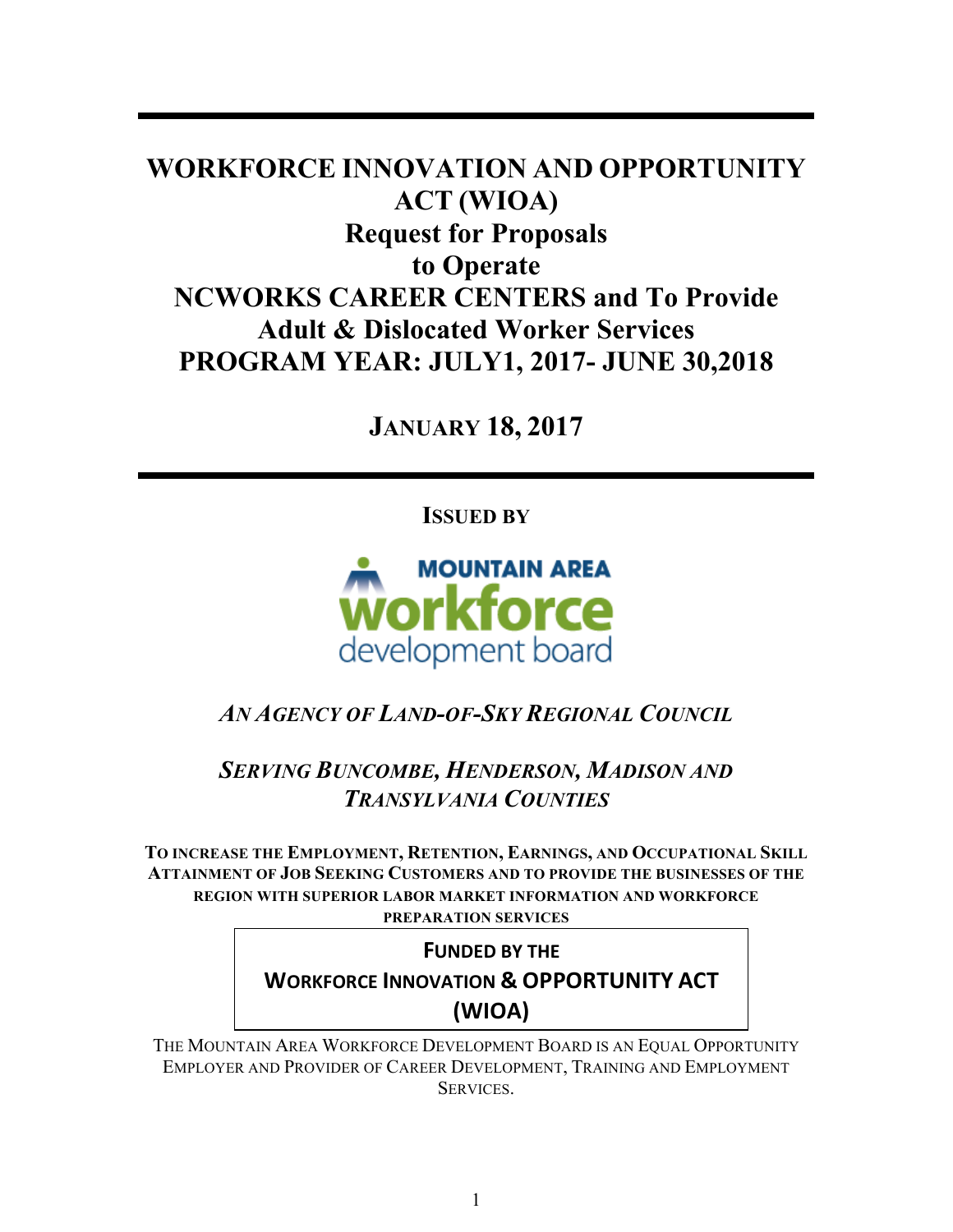# **TABLE OF CONTENTS**

# Attachments:

| Evaluation Criteria and Selection of Service Providers Attachment A |              |
|---------------------------------------------------------------------|--------------|
| Mountain Area WDB Approved Training List                            | Attachment B |
| Selected excerpts from WIOA                                         | Attachment C |
| <b>Budget Forms</b>                                                 | Attachment D |
| Mountain Area WDB ITA Policy                                        | Attachment E |
| Mountain Area WDB Payment & Tracking Policy                         | Attachment F |
| NC Framework                                                        | Attachment G |
| Career Center Job Descriptions                                      | Attachment H |
| <b>WIOA Performance Measures</b>                                    | Attachment I |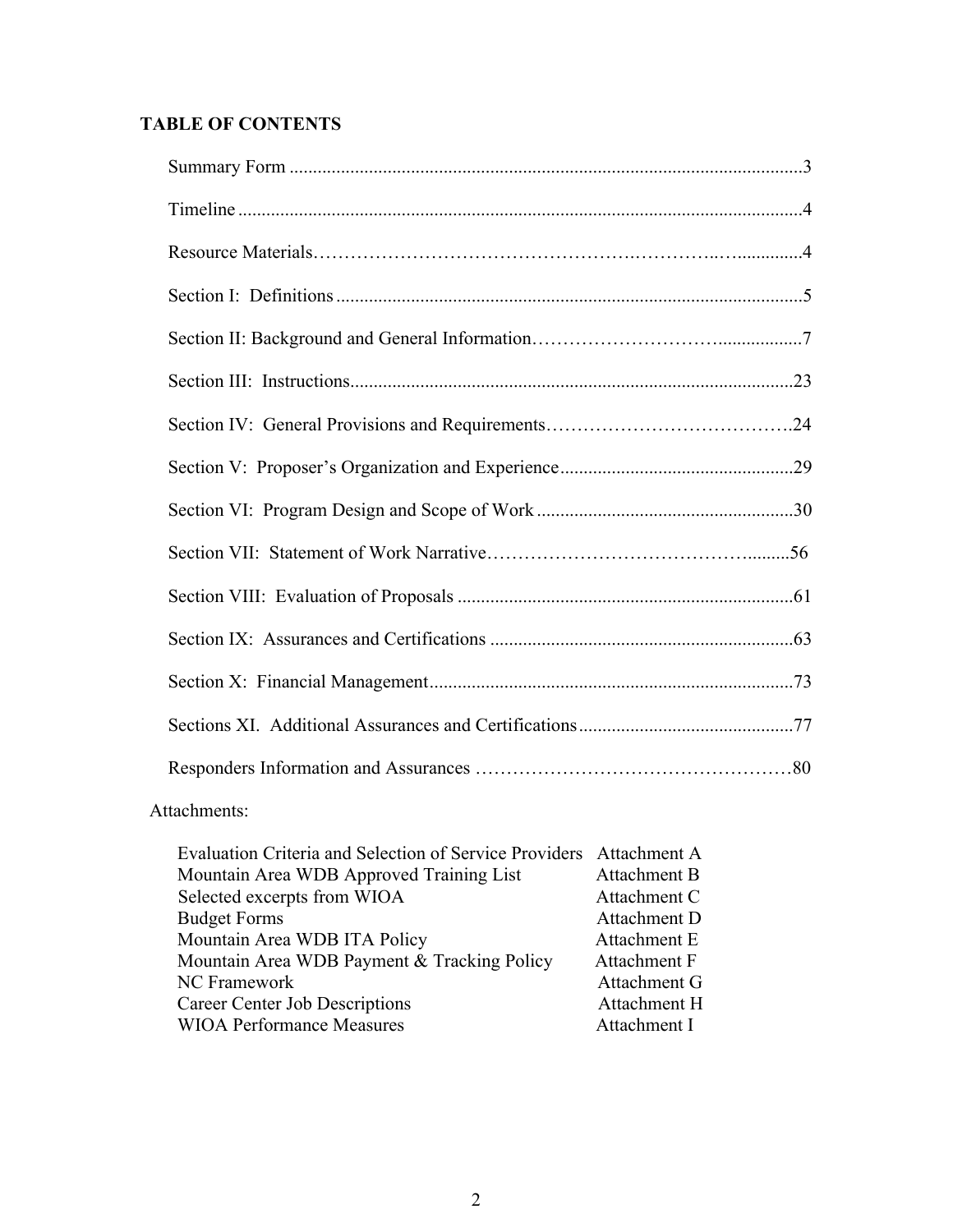### **2016-2017 NCWORKS CAREER CENTER OPERATIONS and ADULT & DISLOCATED WIOA WORKER SERVICES**

# **Summary Form Mountain Area Workforce Development Board**

| Agency Name:                                        | Click here to enter text.                      |                                   |
|-----------------------------------------------------|------------------------------------------------|-----------------------------------|
| <b>Street Address:</b>                              | Click here to enter text.                      |                                   |
| Mailing Address:<br>Click here to enter text.       |                                                |                                   |
| <b>Contact Person(s):</b> Click here to enter text. |                                                |                                   |
|                                                     | Telephone Number(s): Click here to enter text. |                                   |
| Fax Number(s): Click here to enter text.            |                                                | E-Mail: Click here to enter text. |

# **Funds Available for NCWorks Career Center Operations:** 0\*

# **Funds Available for Adult and Dislocated Worker Services:** Contingent on Budget

Availability from US Department of Labor and NC Department of Commerce, Division

of Workforce Solutions

# \***Centers are to be operated for zero (0) cost reimbursement.**

Check NCWorks Career Centers to be Served:

Buncombe Henderson Madison Transylvania

# **I certify that the information contained in this response is accurate and**

# **reflects our plan to meet the program requirements for this program.**

### **Signatory Official:\_\_\_\_\_\_\_\_\_\_\_\_\_\_\_\_\_\_\_\_\_\_\_\_\_\_\_\_\_\_\_\_\_\_\_\_\_\_\_\_\_\_\_\_\_\_\_\_\_\_\_\_\_\_\_\_\_\_\_\_\_\_\_\_**

*(Signature Required)*

| <b>LA USE ONLY:</b><br>Proposal Number: |  |  |
|-----------------------------------------|--|--|
| Date and Time Received:                 |  |  |
| Received by:                            |  |  |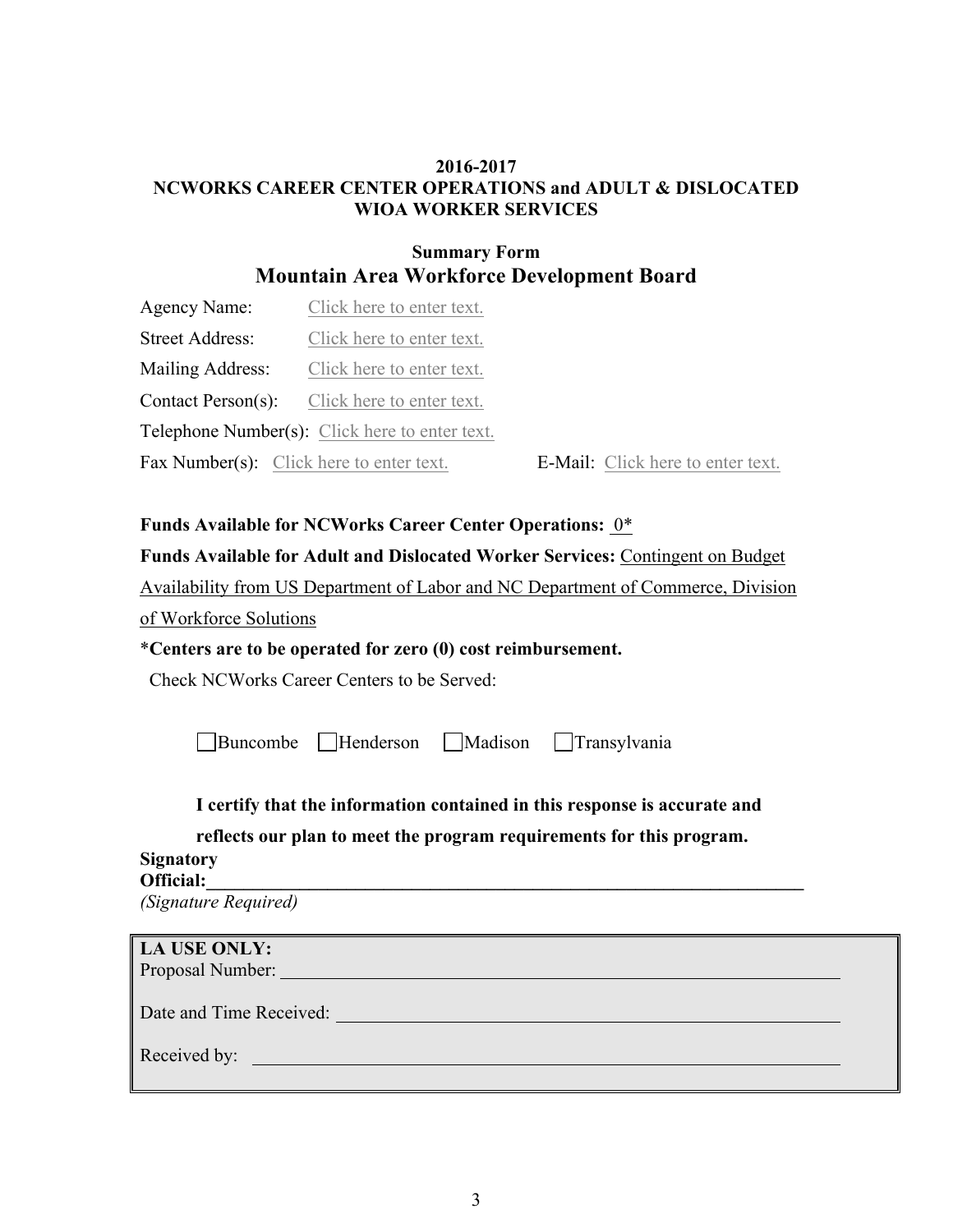# **RFP Timeline**

| <b>Action Item</b>                                                                           | Date                                            | Location                                                                                                                 |
|----------------------------------------------------------------------------------------------|-------------------------------------------------|--------------------------------------------------------------------------------------------------------------------------|
| RFP Notice of Release Date; RFP<br>Release Date                                              | <b>January 18, 2017</b>                         |                                                                                                                          |
| <b>RFP</b> Advertisement                                                                     | <b>January 18, 25, 2017</b>                     | Mountain Xpress, Land of Sky Regional<br>Council website, Mountain Area<br>Workforce Development Board website           |
| Notice Date of Intent to Bid, Bidders<br>Conference/Pre-Award<br><b>Technical Assistance</b> | Thursday, February 9, 2017<br>$9:30$ a.m.       | Land of Sky Regional Council Office<br>339 New Leicester Highway, Suite 140<br>Asheville, NC 28806                       |
| Letter of Intent to Bid Due                                                                  | Thursday, February 16,<br>2017<br>$5:00$ pm     | <b>Nathan Ramsey</b><br><b>Mountain Area WDB Director</b><br>339 New Leicester Highway, Suite 140<br>Asheville, NC 28806 |
| Due Date for Proposals                                                                       | No later than 4:00 pm,<br>Friday, March 3, 2017 | <b>Nathan Ramsey</b><br><b>Mountain Area WDB Director</b><br>339 New Leicester Highway, Suite 140<br>Asheville, NC 28806 |
| <b>Contract Award Date</b>                                                                   | No later than May 1, 2017                       |                                                                                                                          |
| Projected Start Date of Program                                                              | <b>July 1, 2017</b>                             |                                                                                                                          |

# Resource Materials

# **A copy of the Workforce Innovation and Opportunity Act can be found at:**

#### www.doleta.gov/WIOA

Visit www.doleta.gov/WIOA to learn more about WIOA and to access relevant guidance and technical assistance tools and resources developed by the Employment and Training Administration (ETA). The Workforce Innovation and Opportunity Act Final Rules are expected to be published by the U.S. Department of Labor (USDOL) in 2016.

Federal policy information is posted on the internet at www.doleta.gov/usworkforce. North Carolina's policy information and the N.C. Strategic Plan (are available at the Division of Workforce Solutions' www.nccommerce.com site.

**The Mountain Area Workforce Development Board does not discriminate in regards to employment or services to WIOA participants on the basis of Race, Color, Age, Religion, Sex, Disability, National Origin or Political Affiliation or Belief. All contractors must have an Equal Opportunity Policy that honors that commitment.**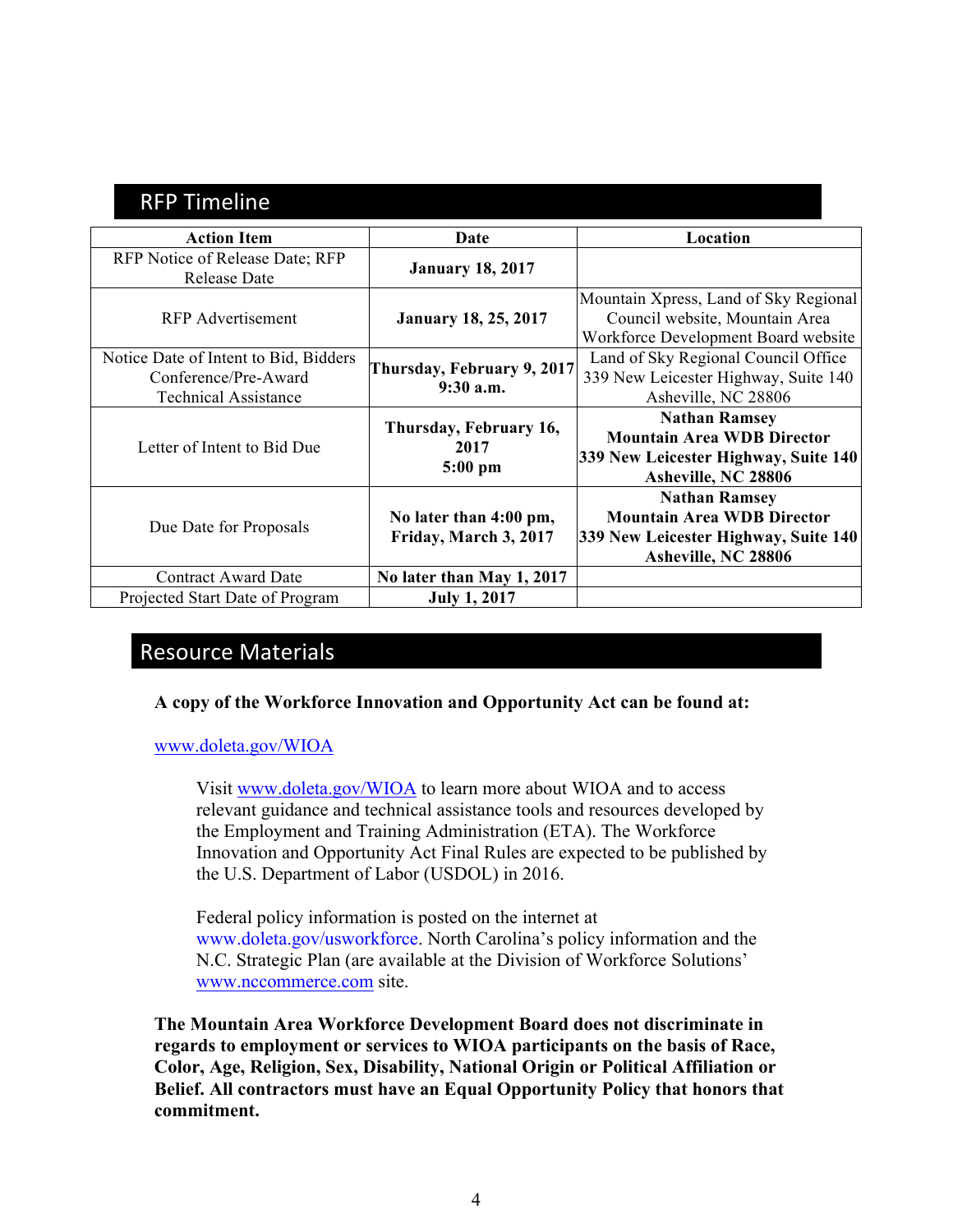# **I. DEFINITIONS**

- 1. The term "MAWDB" means the Mountain Area Workforce Development Board.
- 2. The term "Act" or "WIOA" refers to the Workforce Innovation and Opportunity Act.
- 3. The term "Local Area" (LA) refers to the Mountain Area WDB Local Area consisting of Buncombe, Madison, Henderson, and Transylvania counties.
- 4. The term "administrative entity" refers to the agency selected by the WDB to operate the WIOA certified and uncertified NCWorks Career Centers/Career Centers.
- 5. The term "Solicitation" or "RFP" means this Request for Proposals, indicating that the procurement is advertised.
- 6. The terms "Offer" and "Proposal" refer to the responses to this Proposal. "Offeror" and "Proposer" refer to the organization submitting that response. The terms "Service Provider" and "Contractor" refer to a successful offer selected by the WDB that has entered into a contract to provide services to eligible participants/customers. "Service Providers" as referred to in this Proposal are agencies providing Wagner-Peyser and Workforce Innovation and Opportunity Act services.
- 7. The term "Objective Assessment" refers to an examination of the capabilities, needs, and vocational potential of a participant based on a review of basic skills, occupational skills, prior work experience, employability, interests, aptitudes (including interests and aptitudes for non-traditional jobs), supportive service needs and developmental needs.
- 8. The term "Individual Employability Plan" or "IEP" refers to a written plan that is used to document employment goals, appropriate achievement objectives, and appropriate services for the participant.
- 9. The term "Basic Skills Deficient" refers to having English, reading or math skills below a  $9<sup>th</sup>$  grade level on a generally accepted assessment instrument.
- 10. The term "Non-traditional Employment for Women" means the placement of females into an occupation in which there is currently less than 25% female employment.
- 11. The acronym "CBO" refers to Community Based Organization.
- 12. The acronym "LEA's" refers to Lead Educational Agencies.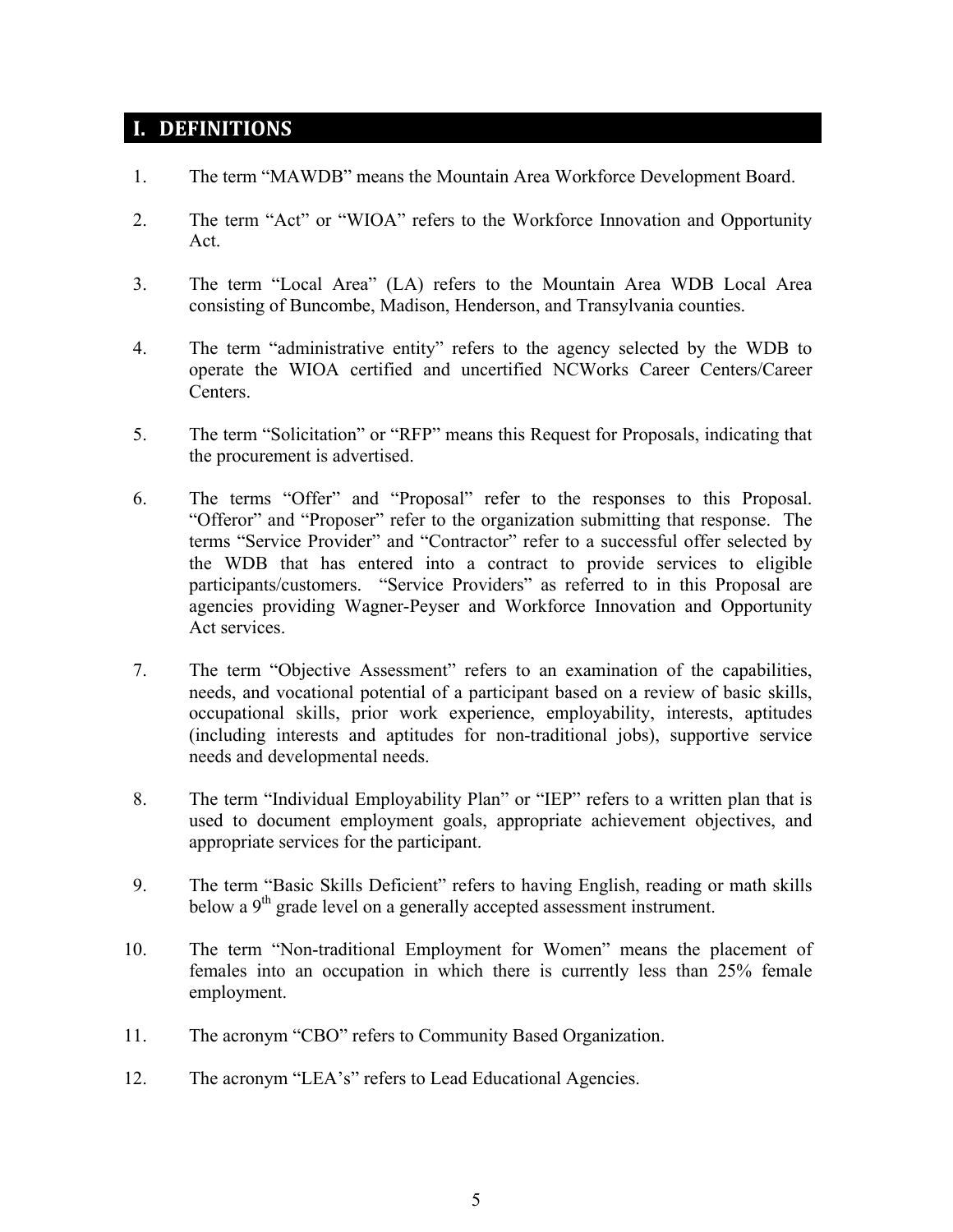- 13. The acronym "WDB" refers to Workforce Development Board.
- 14. The acronym "DWS" refers to the North Carolina Department of Commerce's Division of Workforce Solutions.
- 15. The acronym "USDOL" refers to the United States Department of Labor.
- 16. The term "Career Pathways" pursuant to WIOA means a combination of rigorous and high-quality education, training, and other services that aligns with the skill needs of industries in the economy of the State or regional economy involved; prepares the individual to be successful in any of a full range of secondary and postsecondary education options, including apprenticeships registered under the Act of August 16, 1937 (commonly known as the "National Apprenticeship Act"); includes counseling to support an individual in achieving the individual's education and career goals; includes, as appropriate, education offered concurrently with and in the same context as workforce preparation activities and training for a specific occupation or occupational cluster; organizes education, training, and other services to meet the particular needs of an individual in a manner that accelerates the educational and career advancement of the individual to the extent practicable; enables an individual to attain a secondary school diploma or its recognized equivalent, and at least 1 recognized postsecondary credential; and helps and individual enter or advanced within a specific occupation or occupational cluster.
- 17. The term "Sector Strategies" refers to the focus of the Mountain Area Workforce Development Board on the following sectors of the Local Area economy: Advanced Manufacturing, Healthcare, Hospitality & Tourism, Skilled Trades, and Technology/IT.

#### **NOTICE:**

**Under this Request for proposals to operate NCWorks Career Centers AND to provide Adult and Dislocated Worker WIOA services in the Mountain Local Area of western North Carolina (Buncombe, Henderson, Madison and Transylvania Counties) only proposals offering Career Center Services in:**

**(1) Buncombe and Madison Counties, or** 

**(2) Henderson and Transylvania Counties, or**

**(3) all four counties will be accepted.** 

**We will accept proposals to operate NCWorks Career Centers separately from the provision of Adult and Dislocated Worker WIOA services for counties in the Local Area in the aforementioned three (3) combinations listed above.**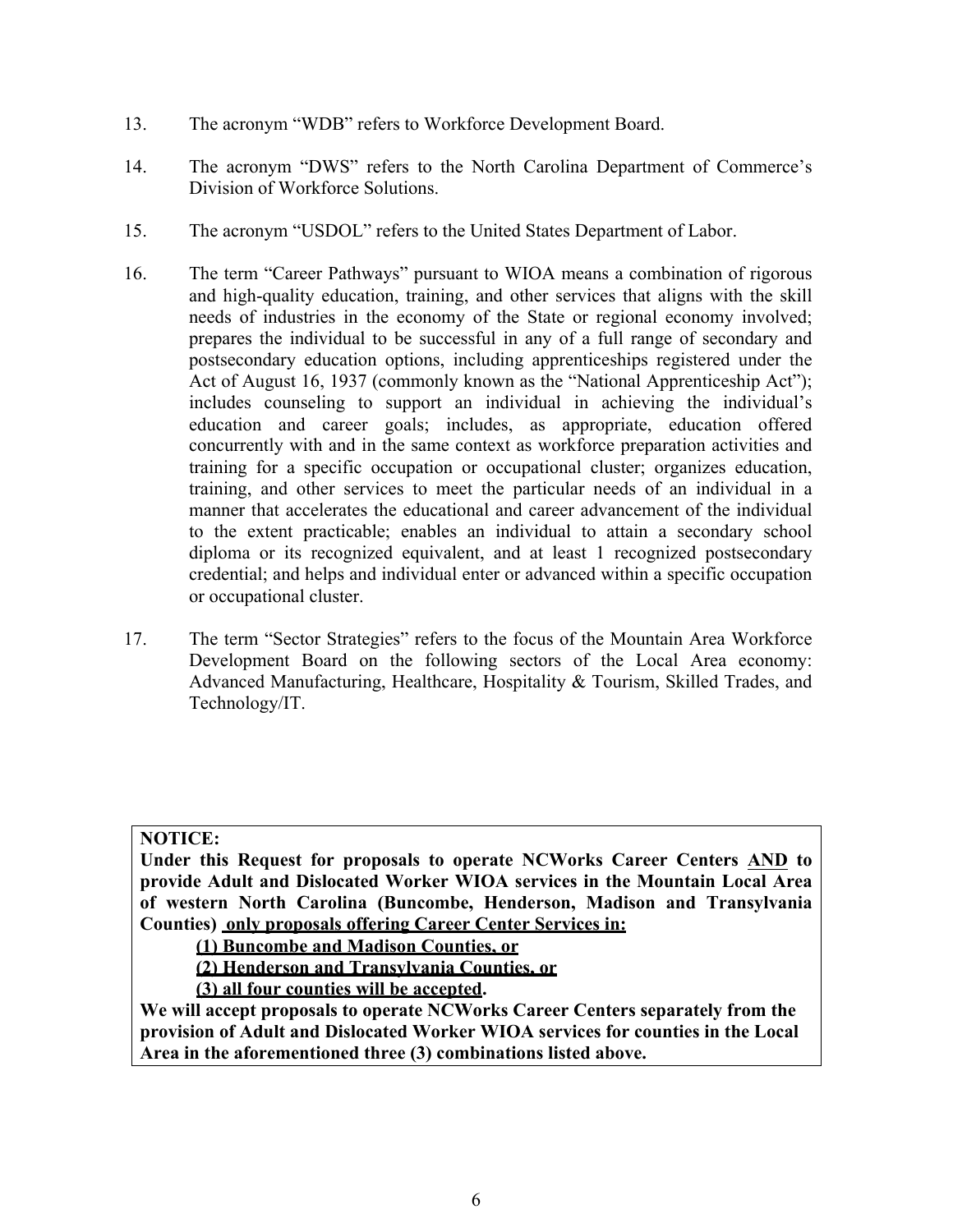# **II. BACKGROUND AND GENERAL INFORMATION**

### **Introduction: Mountain Area Workforce Development Board**

The Mountain Local Workforce Area is under the authority of the Land-of-Sky Regional Council (LOS) which serves as the Grant Recipient/Administrative Entity for the Workforce Innovation & Opportunity Act (WIOA) Program allocated for the operation of WIOA programs in Buncombe, Henderson, Madison, and Transylvania Counties as designated by the Local Area Agreement between Buncombe, Henderson, Madison, and Transylvania Counties. Contracts entered into with WIOA service providers in the Local Area will be contracts with the Land-of- Sky Regional Council on behalf of the Mountain Area Workforce Development Board.

The Mountain Area Workforce Development Board (MAWDB) is an employer-driven entity, charged with the responsibility of implementing policies that ensure the distribution of federal workforce funds in a manner that creates a network of programs and systems designed to address critical workforce challenges. The MAWDB works to ensure the efficient use of funds, maximize the system's effectiveness, and improve collaboration between local workforce partners. The mission of the MAWDB is for the area of Buncombe, Henderson, Madison, and Transylvania Counties "to provide employers and job seekers a fully integrated system of employment, education, and training services for the purpose of developing the economic strength and global competitiveness of this area."

As a requirement of the Workforce Innovation and Opportunity Act of 2014 (WIOA), the MAWDB has a federal mandate to be the lead organization for workforce development planning and to arrange for a system of service delivery that meets the workforce needs of businesses and the public alike. The Mountain Area Workforce Development Board is comprised of private business representatives, educational representatives, a communitybased organization representative, state agency representatives and labor organization representatives from our four county region. The MAWDB provides WIOA services for Buncombe, Henderson, Madison, and Transylvania counties.

All parties contracting with the Mountain Area Workforce Development Board must comply with USDOL regulations and any other interpretations published by the USDOL. Administration and operation of this program is subject to compliance with the Workforce Innovation and Opportunity Act of 2014, state policies, including but not limited to policies from the NC Department of Commerce Division of Workforce Solutions and local policies and procedures as issued by the Mountain Area Workforce Development Board. Funded proposals will also be required to meet specific Federal, State and Local guidelines for participant outcomes and program performance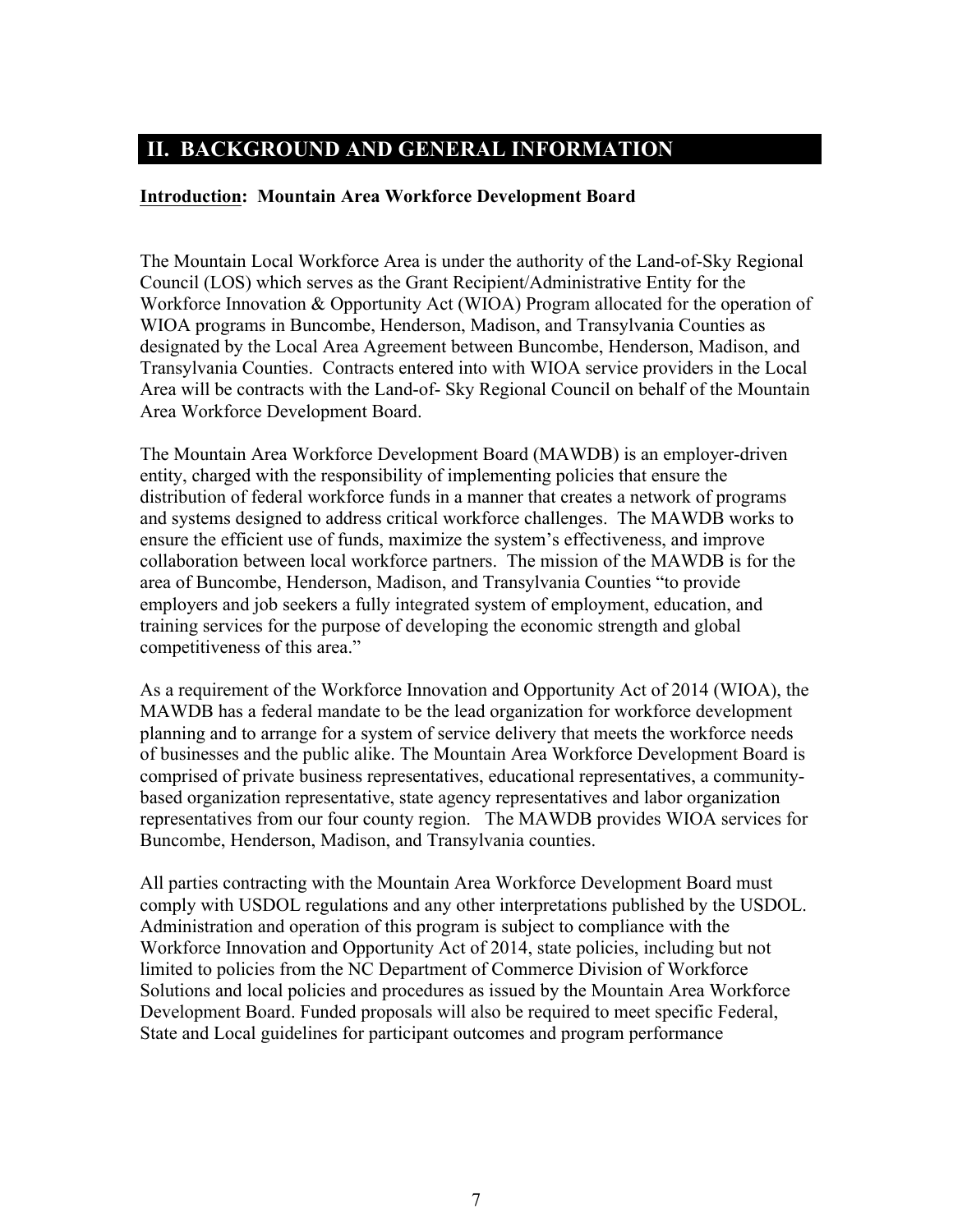# **Purpose of Request for Proposal**

The purpose of this Request for Proposal (RFP) is to solicit competitive proposals for the operation of the NCWorks Career Centers located in the Mountain Area Workforce Development Board Local Area AND for the provision of Adult and Dislocated Worker services pursuant to WIOA. The selected contractor will be responsible for operating the NC Works Career Centers AND providing Adult and Dislocated Worker services under the guidelines and requirements of the Workforce Innovation and Opportunity Act of 2014 (WIOA). The selected contractor will also be responsible for following and implementing all programs and services required by state law or approved by the Mountain Area Workforce Development Board. The area of service shall include the following counties: **Buncombe, Henderson, Madison, and Transylvania.**

### **Proposals shall meet the objectives identified as follows:**

The MAWDB is seeking interested organizations that demonstrate the objectives listed below:

- Competent and cooperative management with a vision for staffing and supporting the NC Works Career Center system;
- A commitment and ability to ensure that customer service oriented staff are available to serve job seekers and employers;
- A willingness to integrate resources and activities with other organizations;
- Flexibility in deploying human resources and an ability to adapt to change as economic conditions and operational needs evolve; and
- A willingness to initiate and participate in business, job seeker, community and partner planning and outreach activities.

A contract resulting from this RFP is anticipated to begin July 1, 2017 and continue until June 30, 2018 pending available funding. This is a one-year award with an option to extend for two additional years.

#### **Eligible Service Provider**:

Any governmental, educational, community or neighborhood-based organization or non-profit agency engaged in a public service; or any private for-profit agency engaged in providing workforce development services to customers (job seekers and businesses).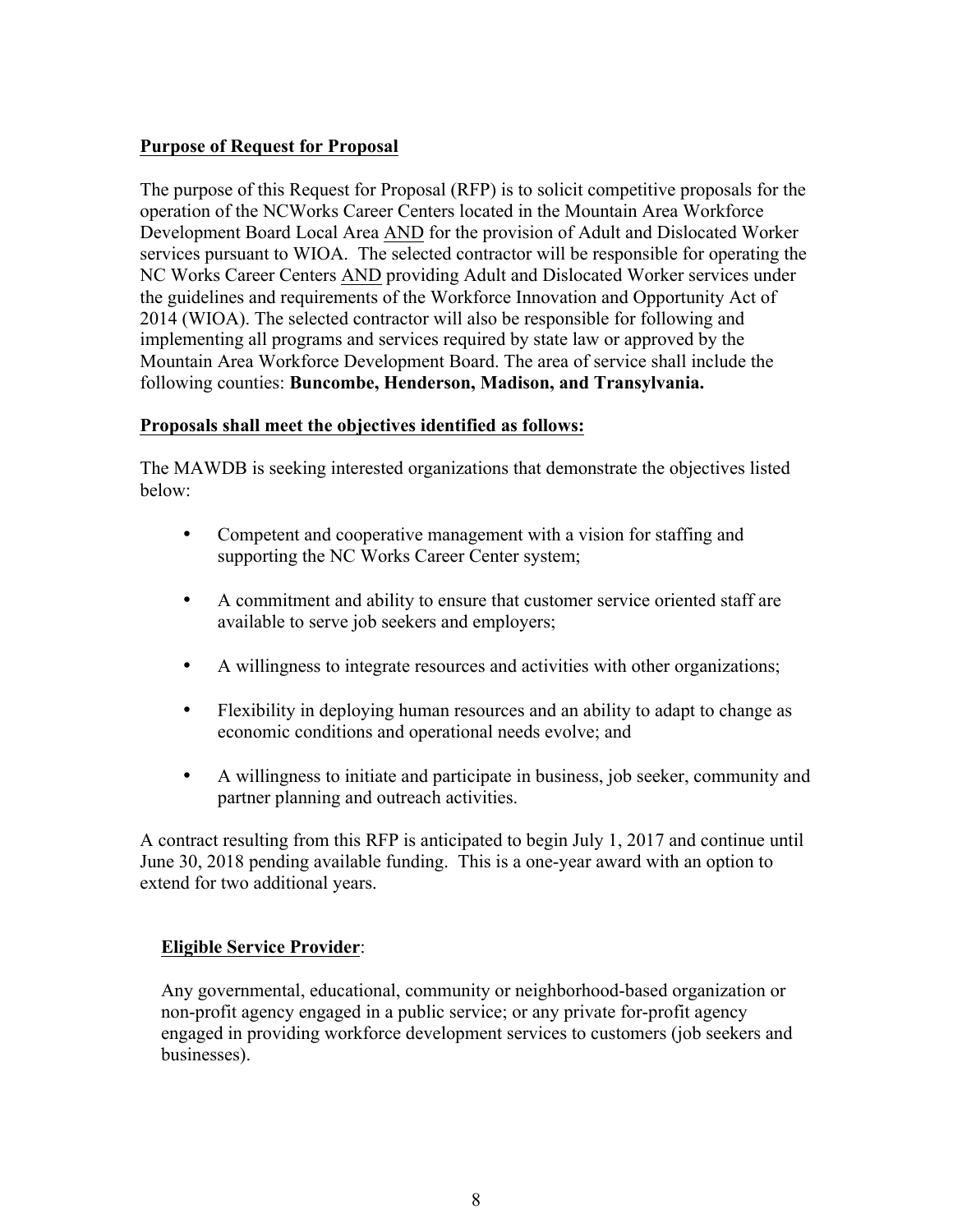#### **Program Period:**

The program-funding period is from July 1, 2017 through June 30, 2018. Continuation beyond June 30, 2018 is subject to future funding and legislative authority. Based on funding availability, the option to extend the contract up to two additional years beginning July 1, 2018, exists with the opportunity for renegotiation at least sixty days before the expiration date of the first year contract. In order for the MAWDB to exercise its two additional year option, the contractor must meet the performance requirements as outlined in the contract. However, the MAWDB is not bound to exercise the two additional year contract solely on stated performance criteria. The MAWDB can, with sufficient justification, renew an annual-contract for two additional years without benefit of competitive procurement not to exceed a total of three years. Each renewal shall be limited to a one-year period.

#### **Type of Contract:**

The LA will accept only **Cost Reimbursement Proposals** for this contract year. A Cost Reimbursement Contract is one that establishes an estimate of total costs for the purpose of obligating funds and a ceiling that the contractor may not exceed (except at contractor's risk) unless the awarding party agrees to amend the contract to provide additional funds. A line item budget shall be based on all legitimate costs to be incurred by the contractor in carrying out the training activity. The contractor is reimbursed for actual expenses according to the approved line item budget.

#### **Program Allocations by Counties to be Served:**

In preparing a bid, the bidder must specify the counties in which services are being proposed and develop budgets based on the following allocations:

**NOTE: This is a draft of estimated allocations based on PY16 funding. Actual figures will be determined at a later date based on approval of the Congressional budget and by the MAWDB. These figures should be used in preparing your budget worksheets. There may be funding reductions for Program Year 2017 and budgets may have to be modified prior to July 1, 2017.**

Although the initial award will be for a 12-month period, bidders may design a multiyear program with longer-term interventions that provide for continuous performance improvement. Based on successful performance, timeliness of start-up and quality of service, the WDB and the contractor will have the option, depending on future funding, to negotiate continued funding for up to an additional two years. However, each renewal of the contract shall be limited to a one-year period. For the provision of Adult and Dislocated Worker services in the Local Area, funding is contingent on budget availability and allocations as determined by USDOL and DWS. The Local Area has experienced a significant reduction in our allocations over the past several program years and we will not know the availability of funding for Adult and Dislocated Worker Services until most likely late in the Spring of 2017. For the operation of the NCWorks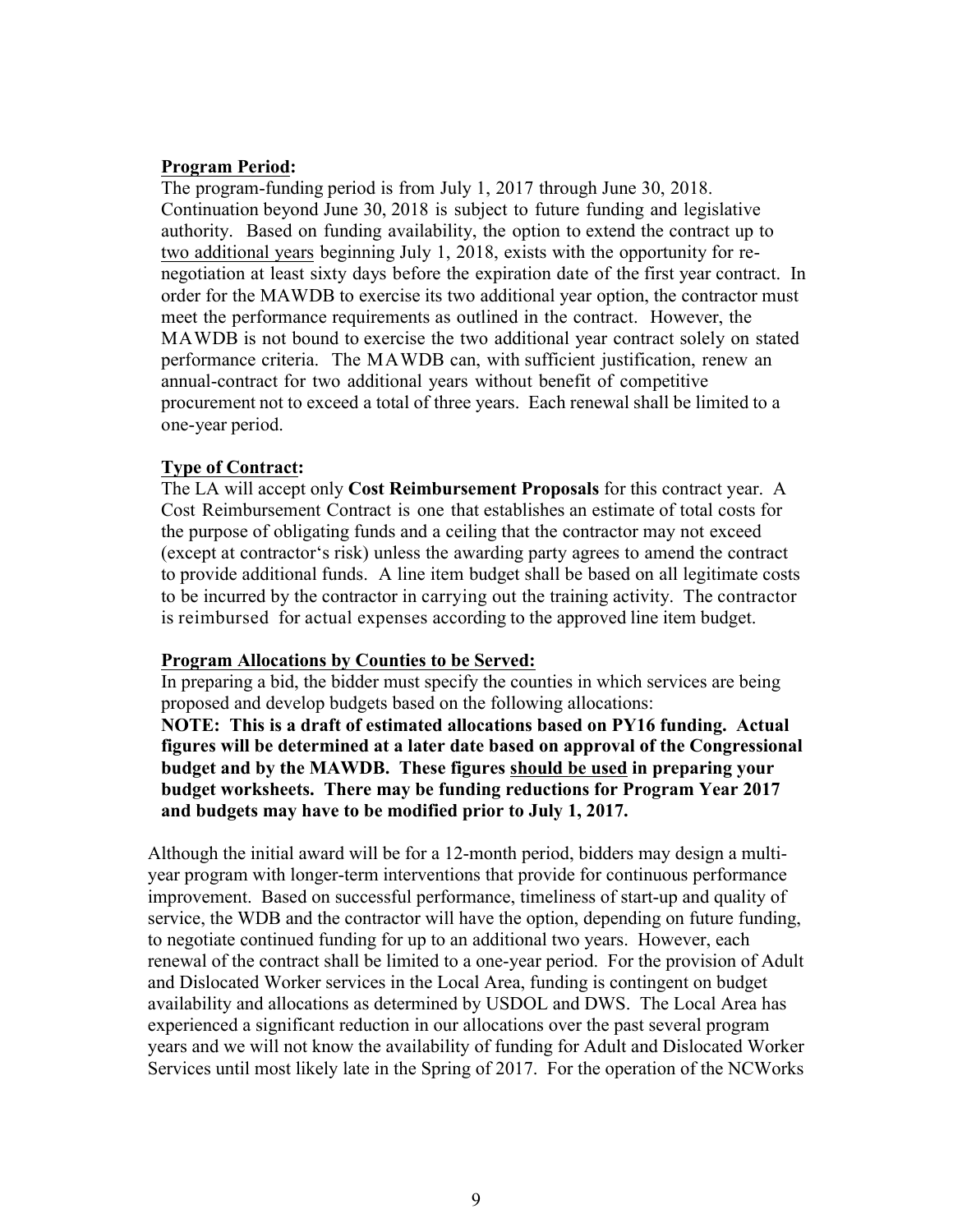Career Centers in the Local Area, there will be no funding provided to support that award:

| County       | <b>Estimated</b>  | <b>Total</b>      |
|--------------|-------------------|-------------------|
|              | <b>Allocation</b> | <b>Allocation</b> |
| Buncombe     |                   |                   |
| Henderson    |                   |                   |
| Madison      |                   |                   |
| Transylvania |                   |                   |

**A. PURPOSE:** The Purpose of this Request for Proposal is to solicit a Statement of Work and budget from potential WIOA service providers for the delivery of Title I services for Adults and Dislocated Workers AND for the operation of the NCWorks Career Centers located in the Mountain Area Workforce Development Board (MAWDB) Local Area in each of the four counties in the Mountain Area Region of western North Carolina. The WIOA services are to be delivered through the Integrated Service Delivery System as specified and chartered by the North Carolina Department of Commerce, Division of Workforce Solutions. The service provider must submit a Statement of Work and Budget(s) as outlined in this request for the program year July 1, 2017 through June 30, 2018. The selected contractor(s) will be responsible for operating the NCWorks Career Centers under the guidelines and requirements of the Workforce Innovation and Opportunity Act of 2014 (WIOA). **There will be no funding provided for the "Career Center Operator" portion of this Request for Proposals; for this portion of the contract the centers are to be operated for zero cost reimbursement.** The selected contractor(s) will also be responsible for following and implementing all programs and services required by state law or approved by the Mountain Area Workforce Development Board. The area of service shall include the following counties: Buncombe, Henderson, Madison, and Transylvania.

The initial funding period is from July 1, 2017 through June 30, 2018. At this time, the Program Year 2017 funding allocation amount to Mountain Area Workforce Development Board for Adult and Dislocated Worker services is unknown. Continuation beyond June 30, 2018 is subject to future funding and legislative authority. Based on funding availability, the option to extend the contract for a second year beginning July 1, 2018, exists with the opportunity for renegotiation to be initiated in writing by MAWDB. In order for MAWD to exercise the second year option, the Sub-recipient must meet the performance requirements as outlined in the contract and must have demonstrated program and financial compliance as evaluated during contract monitoring visits. However, MAWD is not bound to exercise a second year contract based on accomplishment of compliance and performance criteria.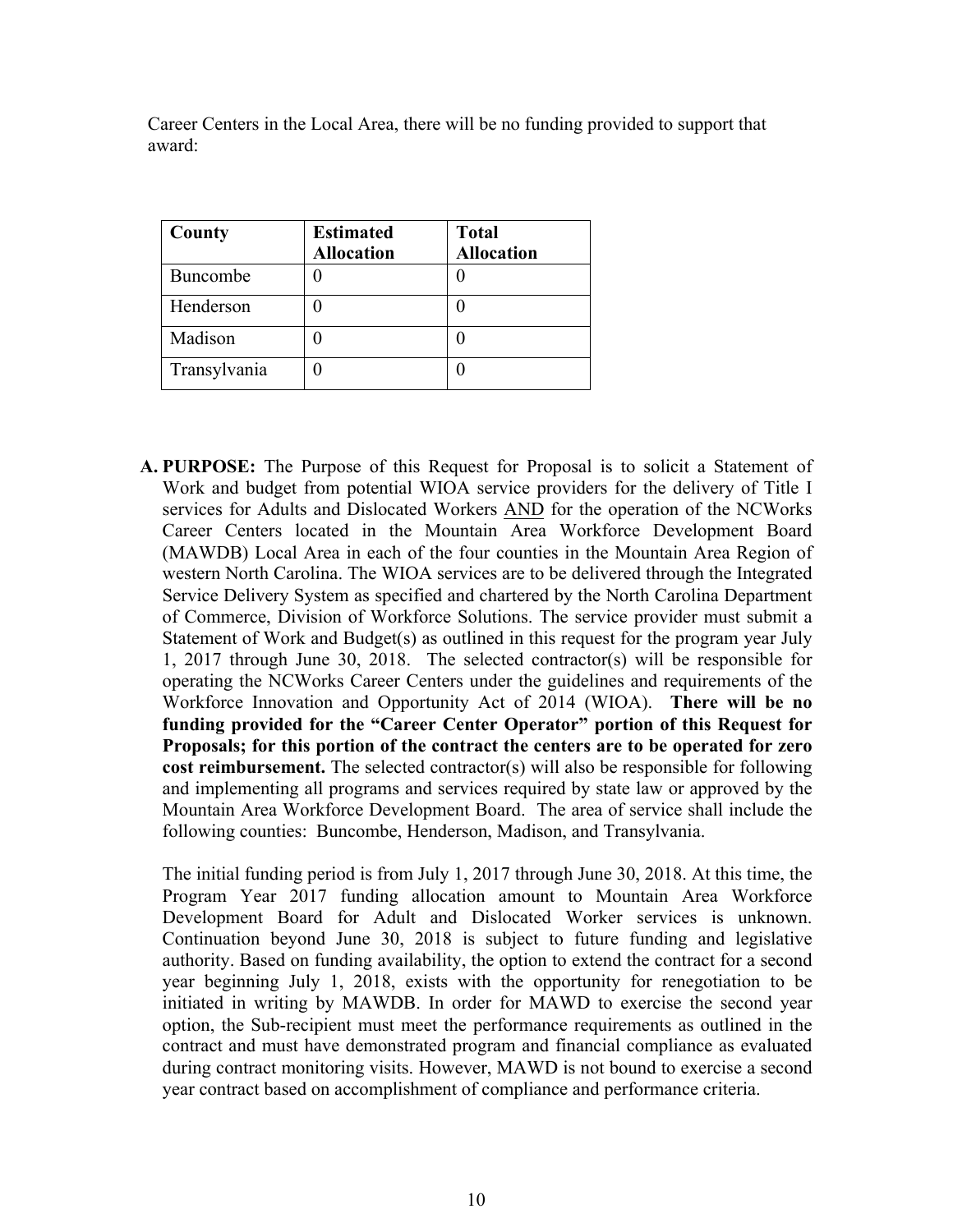- **B. Type of Contract:** Bidders must propose a Cost Reimbursement contract. A Cost Reimbursement contract is one that establishes an estimate of total costs for the purpose of obligating funds and a ceiling that the Sub-recipient may not exceed (except at Sub-recipient's risk) unless the awarding party agrees in advance to amend the contract to provide additional funds. A line item budget shall be based on all legitimate costs to be incurred by the Sub-recipient in carrying out the training activity(ies) of the program(s). The Sub-recipient is reimbursed for actual expenses incurred according to the approved line item budget. There will be NO funding provided for the Career Center Operator portion of the Contract.
- **C. Procedures:** The Mountain Area Workforce Development Board is instituting a competitive procurement Request for Proposals process for WIOA funded Career Center Services to be provided in Buncombe and Madison Counties and/or Henderson and Transylvania Counties AND for Career Center Operator in Buncombe and Madison Counties and/or Henderson and Transylvania Counties. The schedule of activities and deadlines is presented below.

All questions related to the preparation and submission of proposals must be presented in writing and submitted by email to the Director for the Mountain Area Workforce Development Board – Nathan Ramsey at nathan@landofsky.org. Responses will be provided to all parties that submit a **Letter of Intent to Bid no later than 5:00pm Thursday, February 16, 2017. Letters of Intent to Bid must be submitted to Nathan, Mountain Area WDB, 339 New Leicester Highway, Suite 140, Asheville, NC 28806 or by email to** nathan@landofsky.org **and** zia@landofsky.org. Letters should provide a clear statement of the intent to submit a proposal for WIOA funding to operate NCWorks Career Centers in Buncombe and Madison Counties; Henderson and Transylvania Counties; or all four counties. **The letter should include the name of the organization, its chief executive officer's name and contact information, and the designated contact person from the organization through which dialogue regarding the procurement process should be routed.** If at any time your organization wishes to withdraw your intent to Bid, notify the Mountain Area WDB Director at nathan@landofsky.org and zia@landofsky.org. This notice of withdrawal must come from the designated contact person or the CEO as designated in the Letter of Intent to Bid.

All proposals submitted are subject to negotiation in price/funding and in terms of service after the appropriate committees of the Mountain Area Workforce Development Board make decisions regarding the funding of the selected proposals.

A bidders Conference will be held at the Land-of-Sky Regional Council Offices (339 New Leicester Highway, Suite 140, Asheville, NC 28806) at 9:30 AM on Thursday, February 9, 2017. Conference call options will be offered if requested in the Letter of Intent to Bid. The quality of communications on conference calls is not guaranteed. **Transcripts of the Bidder's conference will not be provided**.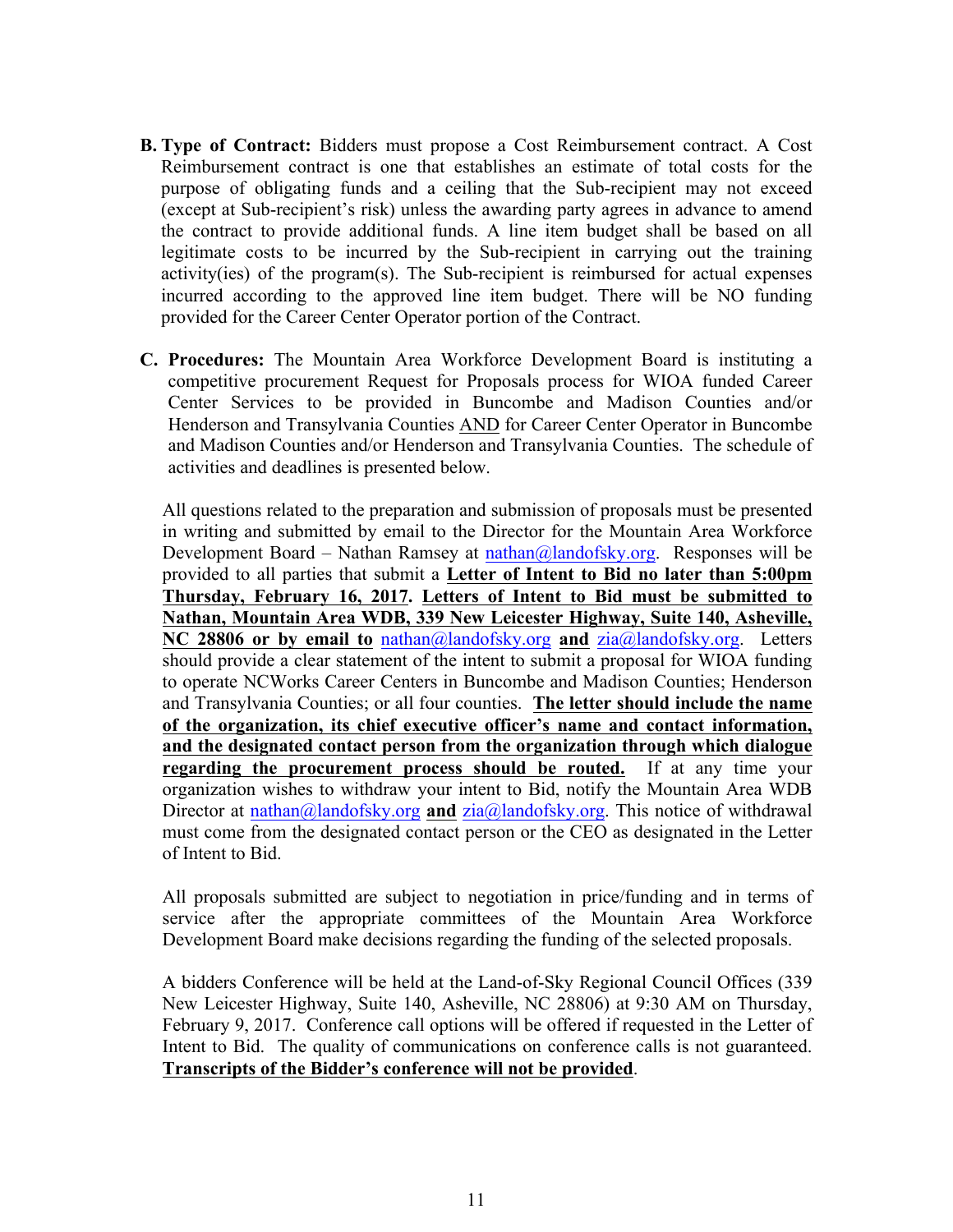**Questions related to this RFP and the services involved in WIOA programs must be submitted in writing by email to nathan@landofsky.org. Questions will be accepted until 12:00 noon on Monday, February 27<sup>th</sup>. Replies will be provided as** quickly as practical. After these replies are provided, no further responses will be provided to inquiries concerning this Request for Proposals. If circumstances arise that involve critical information that must be communicated to all bidders between February  $27<sup>th</sup>$  and the proposal submission deadline at 4:00pm on March  $3<sup>rd</sup>$ , such information will be communicated by email to all bidders who have submitted a Letter of Intent to Bid.

**NOTICE: The US Department of Labor has only recently published the Final Regulations for WIOA as of the release of this Request for Proposals. Should those final regulations conflict with the contents of this RFP or should the regulations require more, or different actions related to the operation and/or funding of the One-Stop Integrated Career Center System, the Mountain Area Workforce Development Board reserves the option to materially alter the terms of this RFP or withdraw it entirely.** 

### **II. GENERAL PROVISIONS AND REQUIREMENTS**

- **1.** No costs will be paid to cover the expense of preparing this proposal under WIOA.
- **2.** The MAWDB reserves the right to reject any and all proposals received in response to this RFP.
- **3.** Proposals are to be submitted in the format set forth in the Request for Proposal Format and Required Forms section of the RFP. Proposals must comply with the requirements specified therein.
- **4.** Any changes to the WIOA Law or Regulations, the State of North Carolina WIOA Policies and Plan, or the MAWDB WIOA Policies and Plans, may result in a change in the terms or duration of the contract. In such instances, MAWDB will not be held liable for what is in the Offeror's proposal or this Request for Proposal package. Appropriate amendments to any resulting contract MAY be negotiated with the Offeror at the discretion of the Mountain Area Workforce Development Board.
- **5.** Each Offeror submitting a proposal will be notified in writing of MAWDB's decision concerning its proposal.
- **6.** Proposals submitted for funding consideration must assure operations will be conducted in compliance with:
	- a. the federal Workforce Innovation and Opportunity Act of 2014 **http://www.doleta.gov/wioa/**; **http://beta.congress.gov/113/bills/hr803/BILLS-113hr803enr.pdf**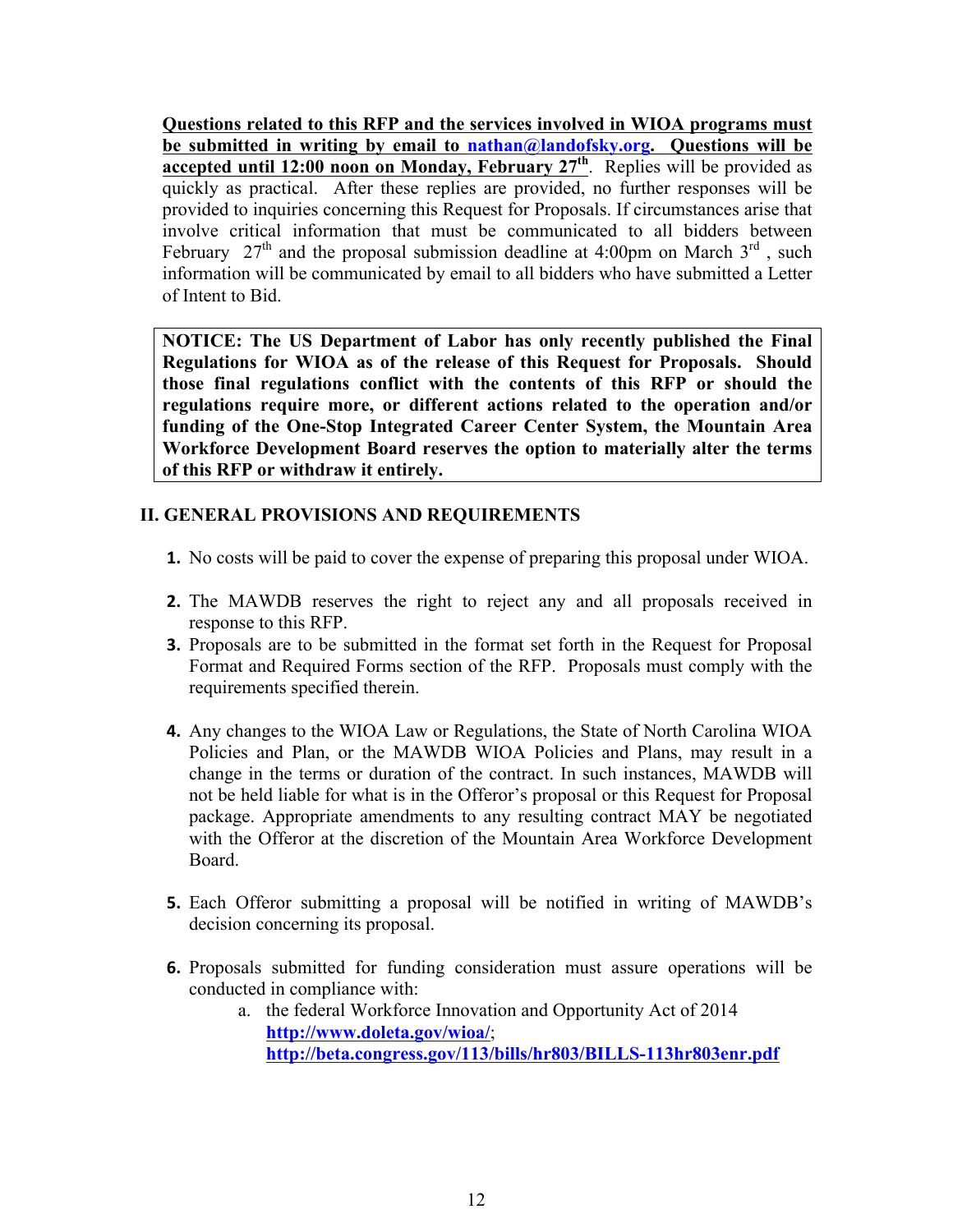- b. the North Carolina Division of Workforce Solutions Policies, http://www.nccommerce.com/workforce/workforceprofessionals/policy-statements; and,
- c. the Mountain Area Workforce Development Board's Policies and **Procedures**
- **7.** Offerors selected for funding must also ensure compliance with the following: Super-Circular, Subpart F [Audits of Non Federal Entities: States, Local Governments and Non-Profit Organizations].
- **8.** Mountain Area Workforce Development may require the bidders to participate in negotiations and to submit any price, technical, or other revisions of their proposals as may result from such negotiations. Any modification as a result of negotiations will be incorporated into and made a part of the final contract.
- **9.** Any proposal approved for funding is contingent on the results of a pre-award survey that may be conducted by MAWD administrative staff. This survey will establish, to MAWD's satisfaction, whether the proposed service provider is capable of conducting and carrying out the provisions of the proposed contract. If the results of the survey indicate, in the opinion of MAWD staff, that the proposed service provider may not be able to fulfill contract expectations, MAWD reserves the right not to enter into contract with the organization, regardless of Workforce Board's previous approval of the Offeror's proposal.
- **10.** Service Providers will be expected to adhere to MAWD procedures to collect, verify, and submit required monthly reports as well as invoices to MAWD.
- **11.** Mountain Area Workforce Development encourages all interested Offerors to submit a proposal.
- **12.** While every effort has been made to include all necessary information, specifications and examples; the need for clarification or interpretations is recognized as a possibility. For a matter of simple clarification, you may call (828) 251-6622 for Nathan Ramsey, Local Area Director or Zia Rifkin. For any matter of interpretation or any matter of material concern the inquiry must be submitted in writing and sent via email to Nathan Ramsey at  $\text{nahan}(\partial \Omega)$  and  $\partial \Omega$  and to Zia Rifkin at  $zia@$ landofsky.org. You will receive a written response that will be shared with all other organizations that have expressed an intent to submit proposals.
- **13.** Approval of any and all proposals submitted is contingent upon the Mountain Area Workforce Development Board's receipt of funding under the Workforce Innovation and Opportunity Act.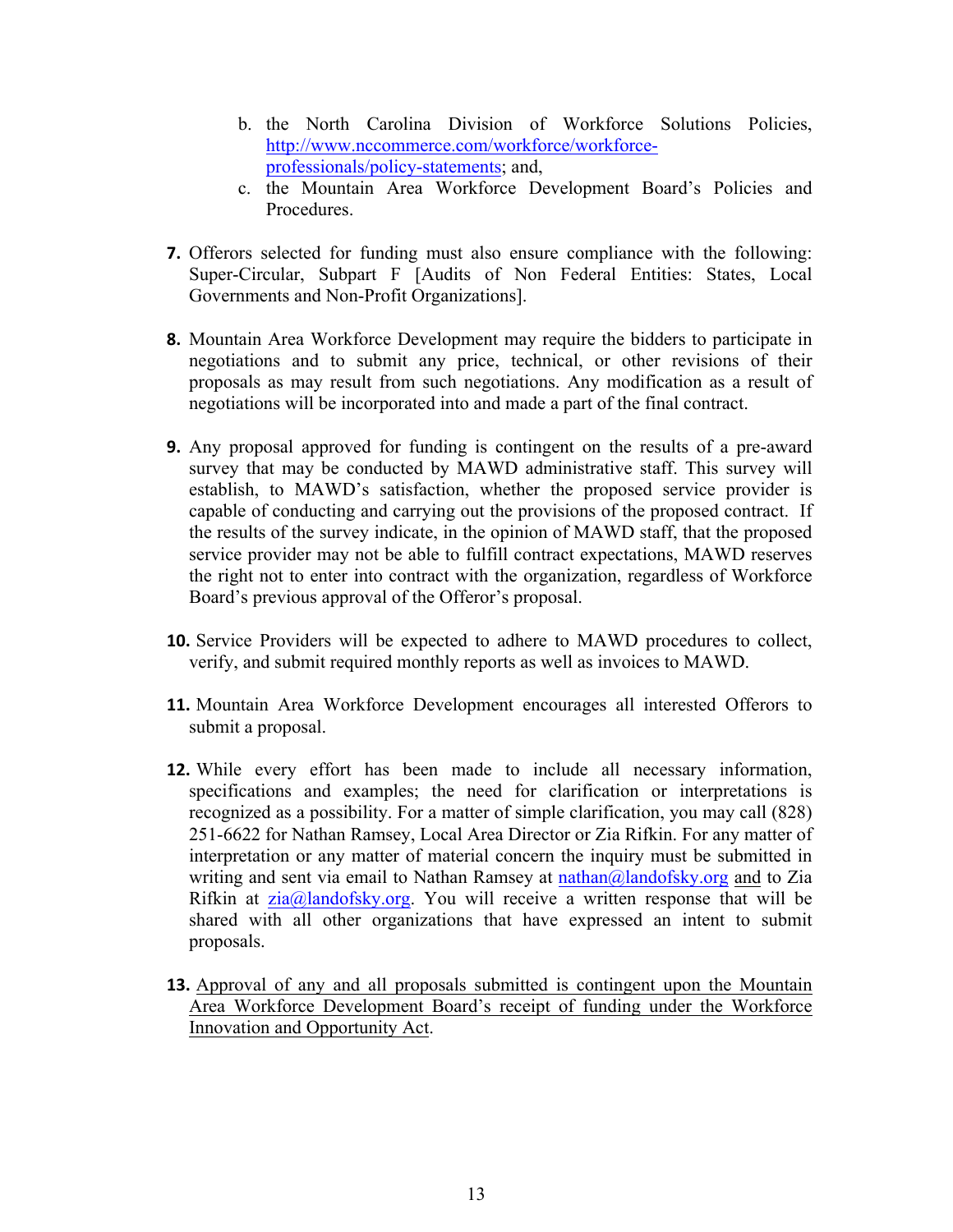**A. BACKGROUND:** The Workforce Innovation and Opportunity Act of 2014 is the nation's principal workforce development legislation. The primary system of service delivery in North Carolina is the NCWorks Career Center System.

The NCWorks Career Centers are structured as "one stop delivery systems" that function in accordance with the "Integrated Service Delivery" model. Services to be provided are enumerated and described in WIOA Section 134(c) – Required Local Employment and Training Activities; and 134(d) – Permissible Local Employment and Training Activities.

**http://beta.congress.gov/113/bills/hr803/BILLS-113hr803enr.pdf** 

**Integrated Service Delivery (ISD**) operational basis of the workforce investment system is in North Carolina. ISD unifies numerous training, education and employment programs into a single, customer-friendly system in each community. The underlying notion of the integrated service delivery system is the coordination of programs, services and governance structures so that the customer has access to a seamless system of workforce investment services. (Attachment F). The ISD model of operations emphasizes the cross training of staff who are funded with Wagner-Peyser Act funds, and who are state employees; and staff funded through the Workforce Innovation and Opportunity Act who are employees of the successful bidder for this (these) grant(s). The WIOA provides common performance standards for both WIOA and Wagner-Peyser programs. Supervision of the staff in the integrated service delivery NCWorks Career Centers is divided into functional supervision of day-to-day operations, and formal supervision which involves the North Carolina Office of State Personnel and the NC Department of Commerce, Division of Workforce Solutions. Formal supervision involves the human resource policies of the State of North Carolina. For daily operations all staff are accountable to the center manager.

Within the center there are basically four teams – Welcome, Skills Development, Employment Services and Employer/Business Services:

**The Welcome Team** greets customers (in person or on the phone) and assists clients with the initial service needs assessment, orientation to services available, workshop scheduling, and guides them to the appropriate staff who can provide them with the services they want/need.

**The Skills Team** works mostly with clients who want assistance with job readiness skills (interviewing, resumes, online job applications, etc.), basic education skills, occupational skills, etc. The skills team develops and schedules workshops, administers formal assessments, provides career planning services, assists with course registration processes and coordinates the use of WIOA funds for tuition, books, fees, etc. to support clients entering short and long term training.

**The Employment Team** primarily assists clients with job search and acquisition activities. They also have primary responsibility for required programs related to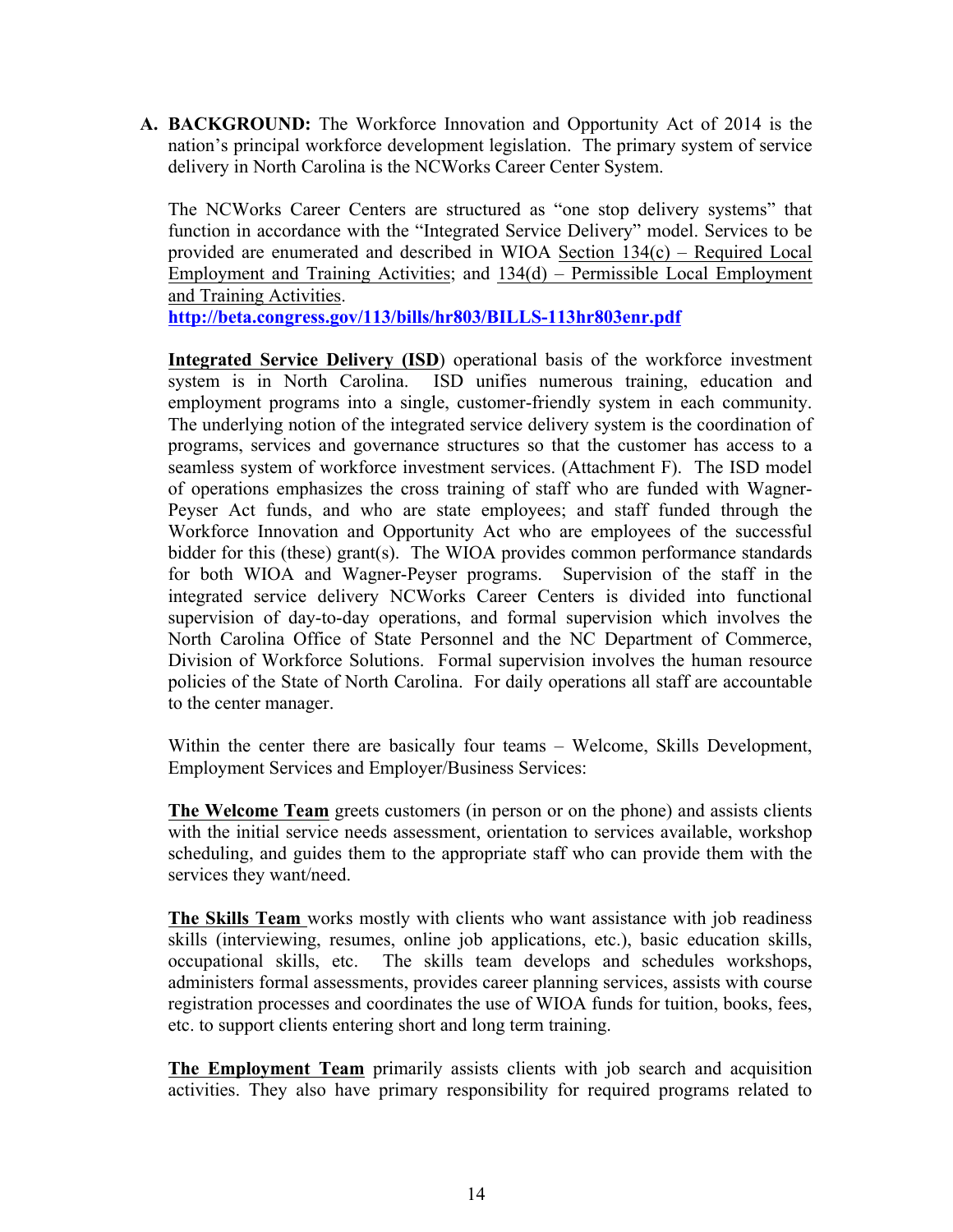meeting the NCWorks Online registration processes that are required for Unemployment Insurance claimants. They conduct Employability Assessment Interviews (EAIs) and Re-employment and Eligibility Assessments (REAs). The Employment Team also assists employers with job listings and job order referrals. The employment team also assists employers with scheduling and recruiting for employer interview days in the Career Center. The employment team also teaches WIOA clients how to use NCWorks online to conduct job searches and set-up virtual job search notifications.

**The Business Services Team** is the NCWorks Career Center's primary business outreach team. The Business Services Team is comprised of WIOA employees, Veteran's Employment Representatives and Wagner-Peyser business services staff. These staff members market NCWorks Career Center services to businesses throughout the region. Services that they market include Job Order listings and fulfillment; recruitment, assessment/screening and referral services; WIOA On-the-Job Training contracts; Maximize Carolina Grant opportunities; Work Opportunities Tax Credits, the National Career Readiness assessments and certificates (Work Ready Communities); WorkKeys profiling and testing, etc. This request for proposals does not include Business Services positions or responsibilities, but positions funded under this RFP will need to have close working relationships with the Business Services Team.

**Career Center Partners** – Several partner organizations have a presence in the career centers or have referral relationships with the Career Centers:

- Vocational Rehabilitation,
- Temporary Assistance to Needy Families (TANF),
- Adult Education (Basic Education, High School Equivalence & English as a Second Language),
- Community College Human Resources Development (HRD) programs,
- Former Offender Re-entry programs and
- Disabled Veterans Outreach Programs.

Other partners may be added to the list of service providers as opportunities and needs arise.

**Certified NCWorks Career Centers –** The NCWorks Commission is comprised of prominent business executives and the executive leadership of all State agencies that are tasked with Workforce Development. The NCWorks Commission is given the authority to certify NCWorks Career Centers based on formally established criteria involving the types and quality of services delivered, standards of customer service, the job related professional expertise of staff and commitment to continuous improvement.

MAWD, in partnership with the community colleges and other workforce development partners, has developed a system of comprehensive and affiliate NCWorks Career Centers throughout the four county Mountain Area region. Two centers, Asheville and Henderson County, are certified as Level 1 NCWorks Career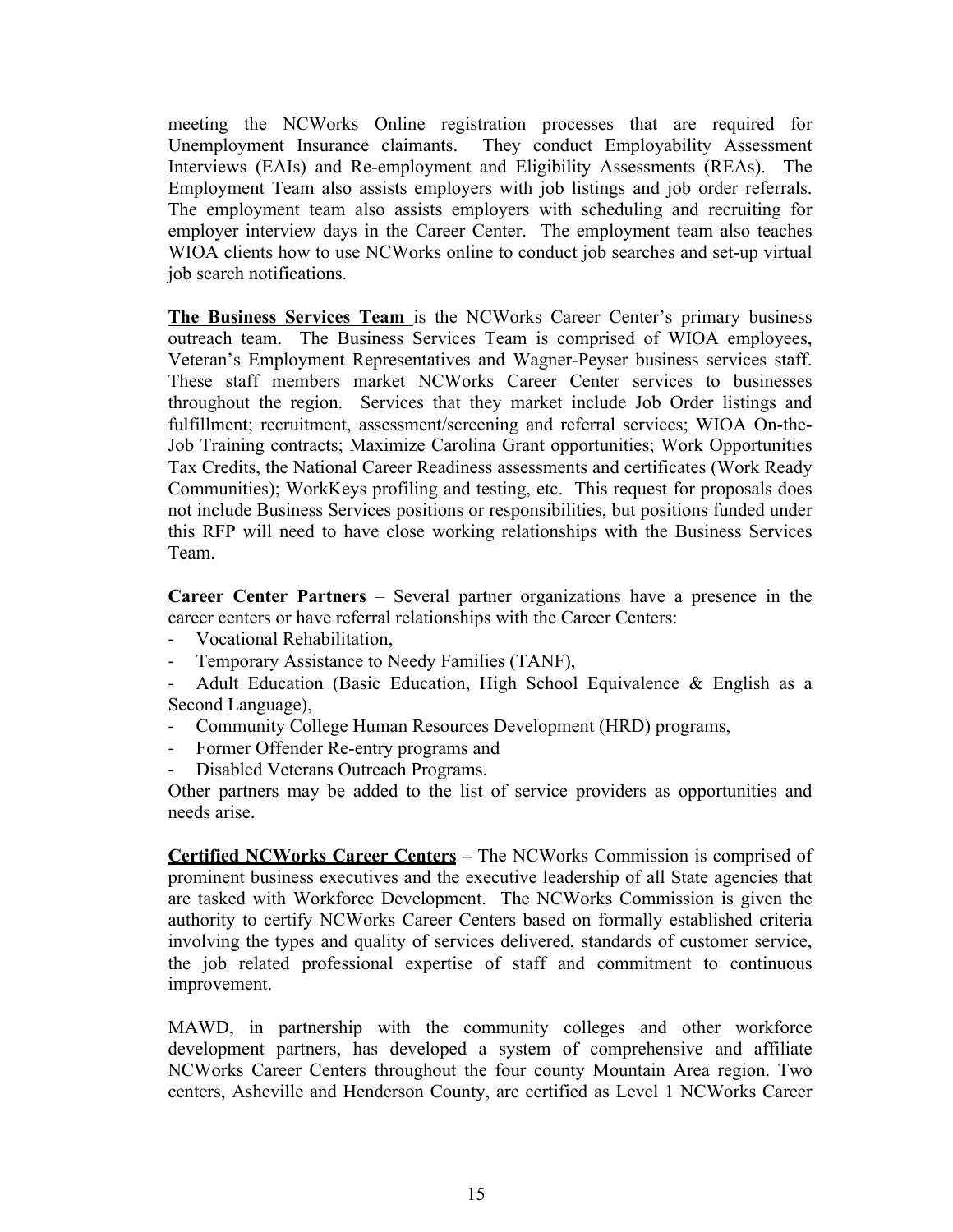Centers. The Transylvania County Career center is certified as a Level 2 NCWorks Career Center. The Madison County Center is authorized as an affiliate site of the Asheville NCWorks Career Center.

At minimum the certified NCWorks Career Centers must provide an array of services that are consistent with the Wagner-Peyser Act, Title I of the Workforce Innovation and Opportunity Act (WIOA), Trade Adjustment Assistance (TAA) and Veterans Services programs. Memoranda of Agreement must be developed to assure the inclusion of services by other relevant workforce development partners in the counties of operation. Memoranda of Understanding (MOU) must be developed among the organizations in the workforce system that collocate with, or have mutual referral arrangements with, the NCWorks Career Centers in the Mountain Local Area. Attachment G provides the framework for North Carolina's Integrated Workforce Delivery System.

**The proposing organization(s) that is(are) awarded the WIOA funds for operating the NCWorks Career Centers must assure that operations will meet the standards set for maintaining, or enhancing, the NCWorks Career Center certification standards.** 

# **B. WIOA SERVICES TO BE PROVIDED THROUGH THE INTEGRATED SERVICE DELIVERY CENTER**

Services to be provided are listed and described in WIOA Section 134(c) – Required Local Employment and Training Activities; and 134(d) – Permissible Local Employment and Training Activities.

**http://beta.congress.gov/113/bills/hr803/BILLS-113hr803enr.pdf**  also see Attachment C to this RFP

Generally, all jobseekers entering an NCWorks Career Center must receive a polite and friendly reception, an opportunity to explain their needs. Prompt attention to those needs is expected of staff. At this time staff are not permitted to answer questions about Unemployment Insurance or Claims. Questions about these matters are to be presented to the NC Division of Employment Security via phone, internet or mail. However, staff will be involved in registering all Unemployment Benefits Recipients on NCWorks Online and in conducting Employability Assessment Interviews and Reemployment and Eligibility Assessment workshops.

#### Training Services

**Short-term (less than 6 months) and long-term (up to 2 years) credentialed training services** are available to eligible adults and dislocated workers through the use of Individual Training Accounts (ITAs) or through the Cost Authorization process. Participant may choose from among approved training providers and training courses. Training services are available to qualified adults or dislocated workers in approved "occupations in demand" as determined by the Mountain Area Workforce Development Board (see Attachment B – Approved Training Programs). Trained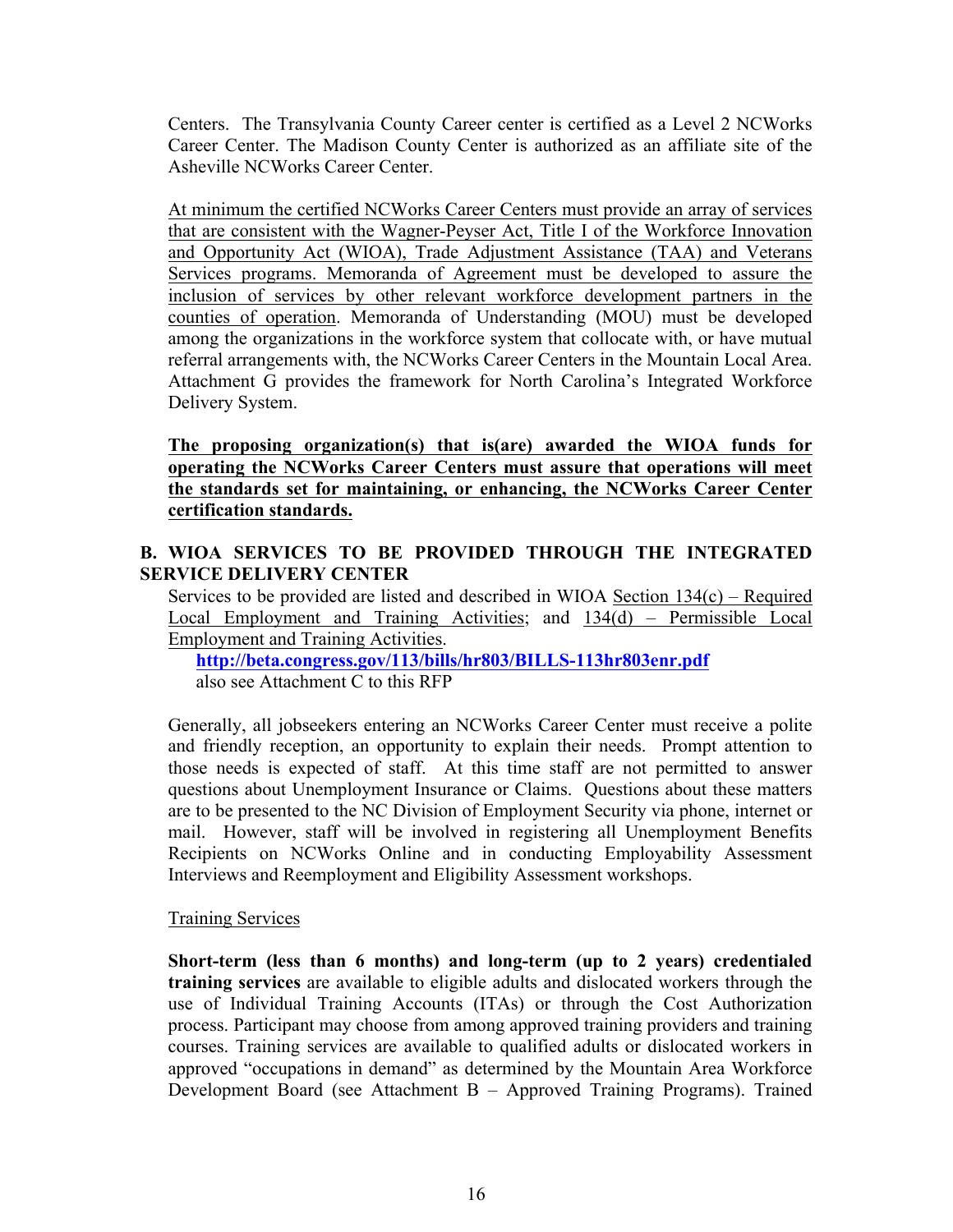staffs at the NCWorks Career Centers assist applicants with the assessments, career planning, training registration processes and the financial aid analyses. WIOA assistance with tuition, books and fees may be provided to eligible applicant with demonstrated financial need if they meet the terms specified in WIOA Section  $134(c)(3)(A)(i)$ . Services to priority group members apply when funding for training is limited.

**On-the-Job Training (OJT)** is operated as a regional program with staff employed by the Board. The Regional Business Services team members are based in the larger Career Centers and schedule regular visits at the smaller centers. They are also involved in several other business service initiatives including Sector Strategies in advanced manufacturing, healthcare, hospitality & tourism, skilled trades, and technology/IT, Career Pathways for advanced manufacturing and hospitality & tourism, Work Ready Communities and marketing NCWorks Online as the preferred system for job listings and virtual recruiting. The regional business services team works in close partnership with the Career Center Staff, especially the Employment Team and the Career Center Manager. The position(s) are also accountable to the Regional Business Services Coordinator and the Director for the Mountain Area Workforce Development Board. Staffing for OJT positions will not be part of contract(s) awarded from this RFP. However, Career Center staff funded through this RFP are expected to work closely with the Regional OJT staff to assure that appropriate clients are referred for OJT opportunities and to fill OJT job openings with appropriate candidates.

On-the-Job Training (OJT) is training provided by a private, private non-profit or public non-profit employer to an eligible WIOA participant. An OJT contract with an employer to train a participant must be completed and signed before the participant is extended an offer of employment by the employer. The process of developing the OJT contract involves assessing and documenting the participant's skills gap. The participant's existing skills and prior work experience must be compared to the requirements of the job. A detailed, individualized training plan must be developed that guides the employer in the training that is to be provided to the participant/employee during the OJT training period. This training plan becomes an essential element in the OJT contract and the participant becomes an employee of the business when the OJT contract begins. The employer pays the participant an agreed upon wage, and the employer receives a reimbursement of up to 75% of the participant/employee wages during the contracted training period. On-the-Job Training contracts will be written for a maximum of twenty-six (26) weeks in the Mountain Local Area. All OJT contracts must be reviewed and approved by Mountain Area Workforce Development's Business Services Coordinator or the MAWDB Director, and the MAWDB Finance Director prior to the start of the OJT activity. The OJT program activity will only be funded should the Local Area have sufficient funding to operate an effective and efficient program. The service provider will utilize the Local Area OJT Handbook for the operation of any OJT program funded.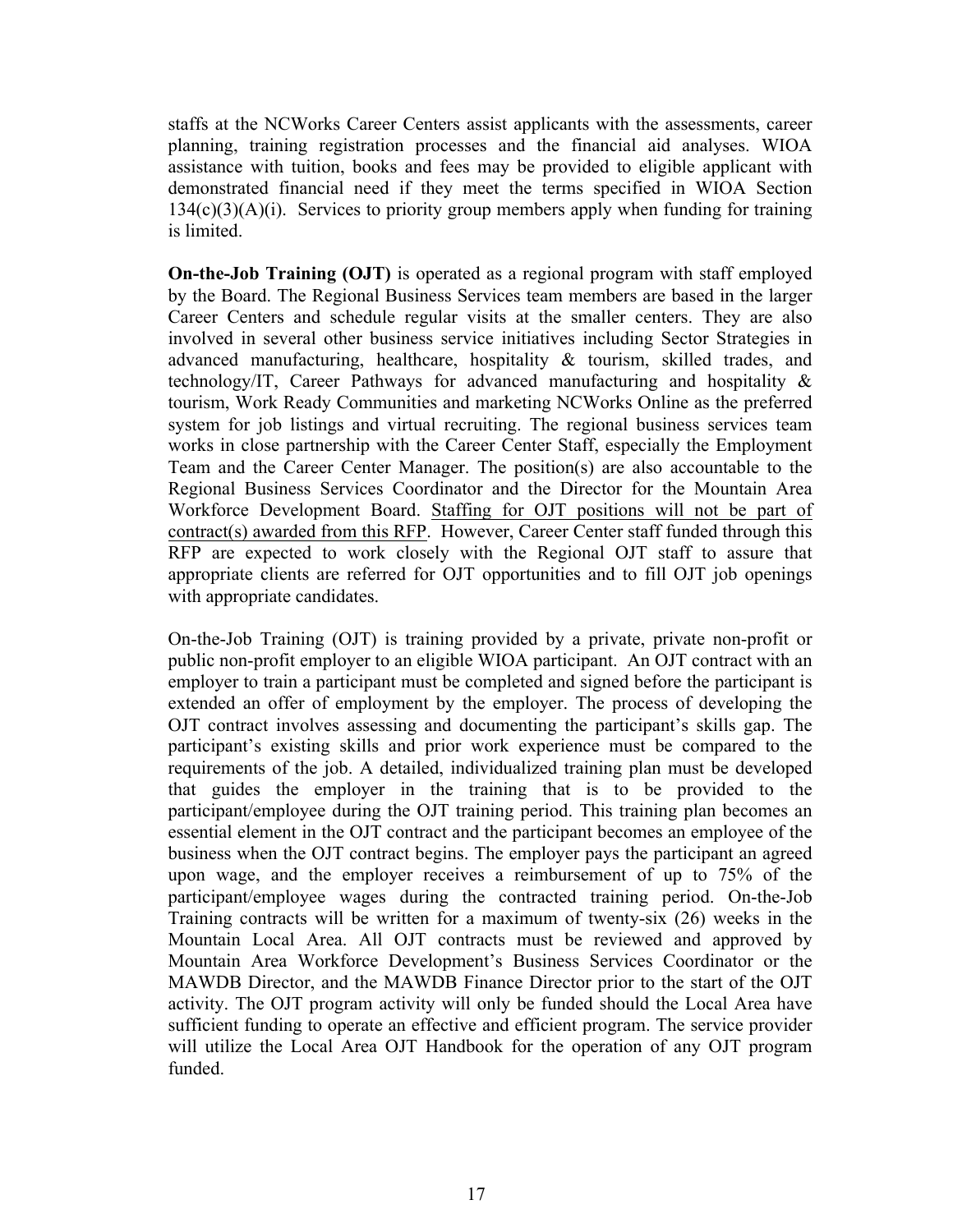#### **C. RAPID RESPONSE SERVICES (Dislocated Worker ONLY)**

Rapid Response activities are provided to enable dislocated workers to transition to new employment as quickly as possible, following either a permanent closure or mass layoff. These services are coordinated through the North Carolina Dislocated Worker Unit, located in the Division of Workforce Solutions, North Carolina Department of Commerce. In most cases, the manager of the local NCWorks Career Center will contact the management of the affected company and offer services in accordance with the company's preferred schedule and arrangements. The Career Center manager then establishes the local rapid response team that involves appropriate workforce development partners (e.g., community colleges, Health and Human Services, Unemployment Insurance, non-profit financial counseling services; and if appropriate Trade Adjustment Assistance staff etc.).

Assistance with Rapid Response activities are defined in the Workforce Innovation and Opportunity Act Section  $134(a)(2)(A)$  and Section  $134(d)(1)(A)(ix)(II)(cc)$ . Usually, local Career Center managers will make on-site contact with employers, representatives of the affected workers and concerned family members local to offer assistance with job search workshops, and career services and training services for affected workers.

### **PARTICIPANT SERVICES**

#### **A. Outreach and Recruitment**

WIOA service providers are expected to coordinate outreach efforts and disseminate information on program services available through the NCWorks Career Centers. Efforts to market service to both job seekers and businesses must be a priority. The availability of access to services offered by partner agencies in the NCWorks Centers is also an important part of the outreach and recruitment process. Special efforts shall be made to recruit adults and dislocated workers including veterans, public assistance recipients, minorities and persons with disabilities.

#### **B. Eligibility Determination/Verification**

Prior to enrollment in **WIOA Activity** applicants must be certified as eligible to receive WIOA services by authorized intake personnel in accordance with the Division of Workforce Solution's (DWS) instructions for data entry into the NCWorks virtual online system. The service provider is responsible for reviewing each client's WIOA application to ensure that services are provided only to applicants who have been determined and verified eligible.

For most basic services related to NCWorks Online registration, basic job search assistance and attendance in job readiness workshops the only eligibility documentation needed is being age 18 or older and having a driver's license or State issued photo ID.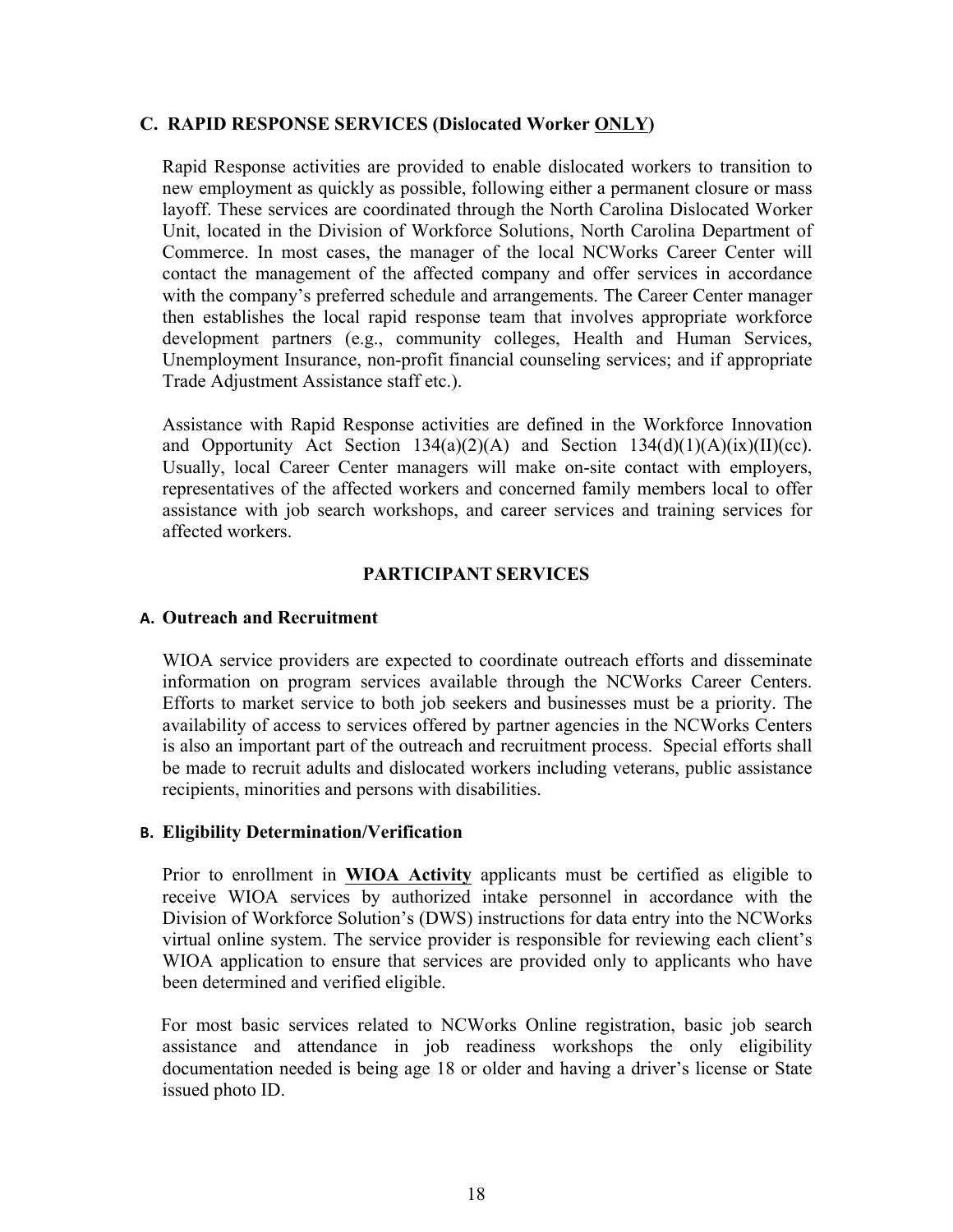For **WIOA Training** Services more extensive documentation is required prior to enrollment in a Training Activity:

- A copy of the client's signed social security card or documents proving authorization to work in the US
- A Photo ID issued by a unit of state, federal or local government
- Signed WIOA Application and Eligibility Determination Form
- Signed Participant Rights, Benefits, and Complaint Procedures Form
- Signed Individual Employment Plan
- Signed Release of Information Statements
- A copy of verification of County of Residence
- A copy of verification of Applicant's Age and Place of Birth
- Selective Service Registration (Males over age 18 only)
- Prior six months' income for Adults or proof of receipt of public assistance
- Verification of dislocated worker status
- Veterans copy of Form DD-214

These verification documents **must be secured** in the participant's permanent file and will be subject for review by the Local Area and the State's Monitoring Team. In the event that ineligible participants/enrollees are identified, the WIOA service provider is responsible for immediately notifying MAWD. In compliance with the regulations, appropriate steps must be taken to immediately terminate the ineligible participant/enrollee from the program. Any cost incurred will be disallowed.

# **C. General Client Orientation**

As part of delivering WIOA services and Wagner-Peyser services, a general orientation will be provided to all integrated service delivery system customers which includes an explanation of:

- The integrated service delivery registration process
- An overview of NCWorks Career Center services including partner agency services
- Work readiness assessments
- Job readiness workshops and services
- Resumes, Online Job Applications, Networking, Interviewing Skills, etc.
- Self-service and staff assisted job search and referral
- § Virtual services available 24/7 with and/or without service delivery registration (https://www.ncworks.gov)
- Labor Market Information
- § Support Services Available from non-WIOA sources
- Designation of counselor
	- services available, schedules and appointments
- Service delivery registrant's responsibilities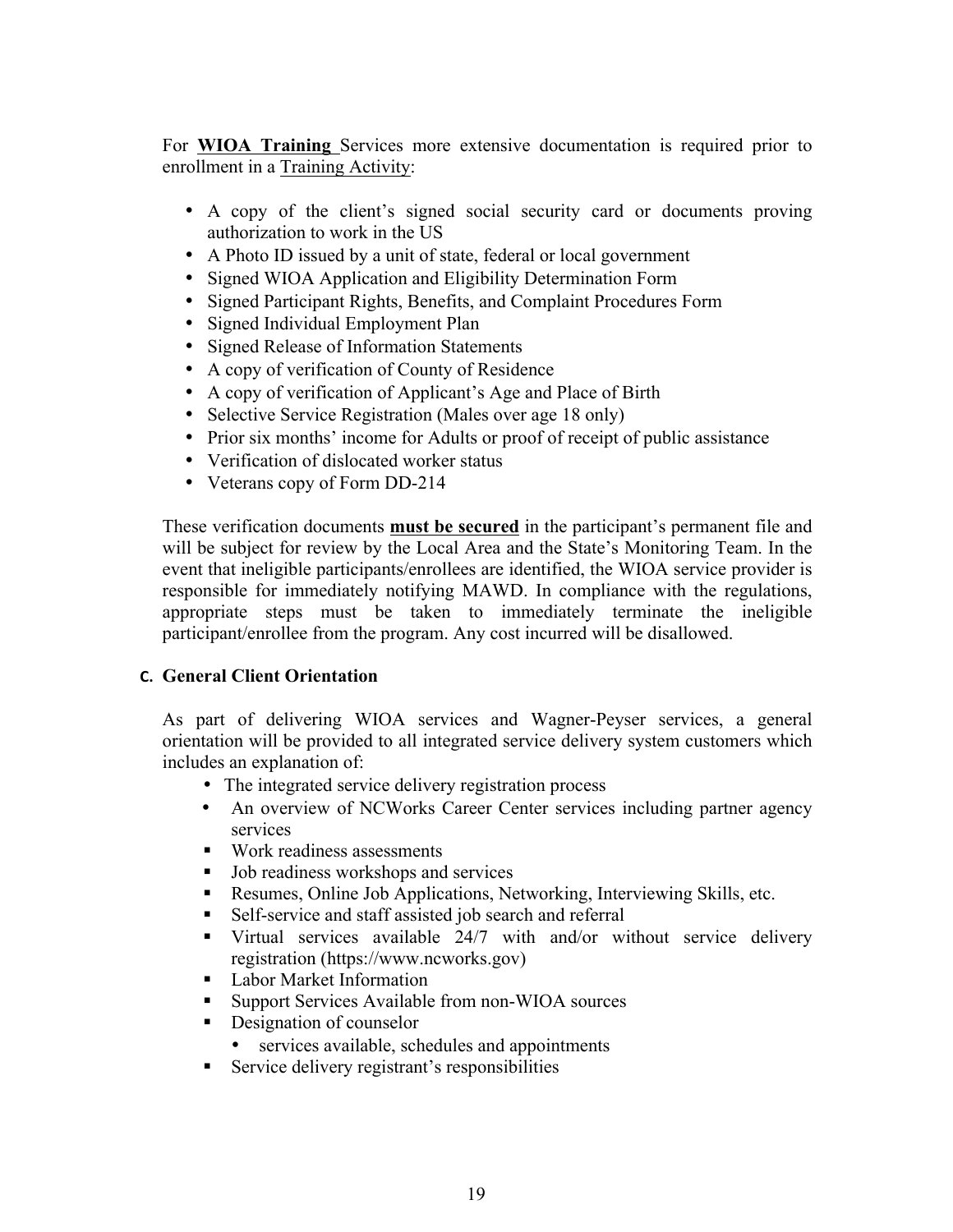- Employability Assessment Interviews (EAI) and Reemployment and Eligibility Assessment (REA) services for Unemployment Insurance recipients
- Available supportive Services in the community

#### **D. WIOA Orientation**

For clients seeking **training assistance** or intensive counseling/career guidance services a separate WIOA Orientation is required:

Orientation for WIOA eligible clients seeking WIOA Training Services

- Career Development Assistance (WIOA enrollment required)
- Skills Training with WIOA financial assistance (WIOA enrollment required)
	- § Objective Assessment process (types, time, length, results)
	- Review/Analysis of assessment results
	- Individual Employment Plan
	- Release of Information Form
	- § Individual Training Account responsibilities (if applicable)
	- § Length of Participation (program specific and formal limitations as appropriate)
	- Grievance Policies and Procedures
	- Participant Rights, Benefits, Complaint procedures
	- EEO Designee
	- Hatch Act

#### **E. Assessments**

**WIOA service providers will be required to conduct an assessment for each eligible participant. The assessment provides the necessary foundation for the WIOA service provider in partnership with the participant, to establish a service strategy that addresses their academic and occupational skills status/needs that ultimately lead to employment. The assessment consists of a review of the participant's academic levels, skill levels and service needs to include:**

| • family situation    | • interest and aptitudes (including)<br>interests and aptitudes for non-                    | •job readiness/employability<br>skills             |
|-----------------------|---------------------------------------------------------------------------------------------|----------------------------------------------------|
| • work history        | traditional occupations)<br>• attitudes toward work/training                                | • personal employment information                  |
|                       | including motivation factors                                                                | as it relates to the local labor<br>market.        |
| • occupational        | • financial resources/wages earned                                                          | effective<br>•assessment<br><sub>of</sub>          |
| skills<br>credentials | and in recent employment and wage<br>needs<br>• basic skill levels • barriers to employment | workplace behaviors<br>and job<br>retention skills |

#### **E. Individual Employment Plan (WIOA enrollees only)**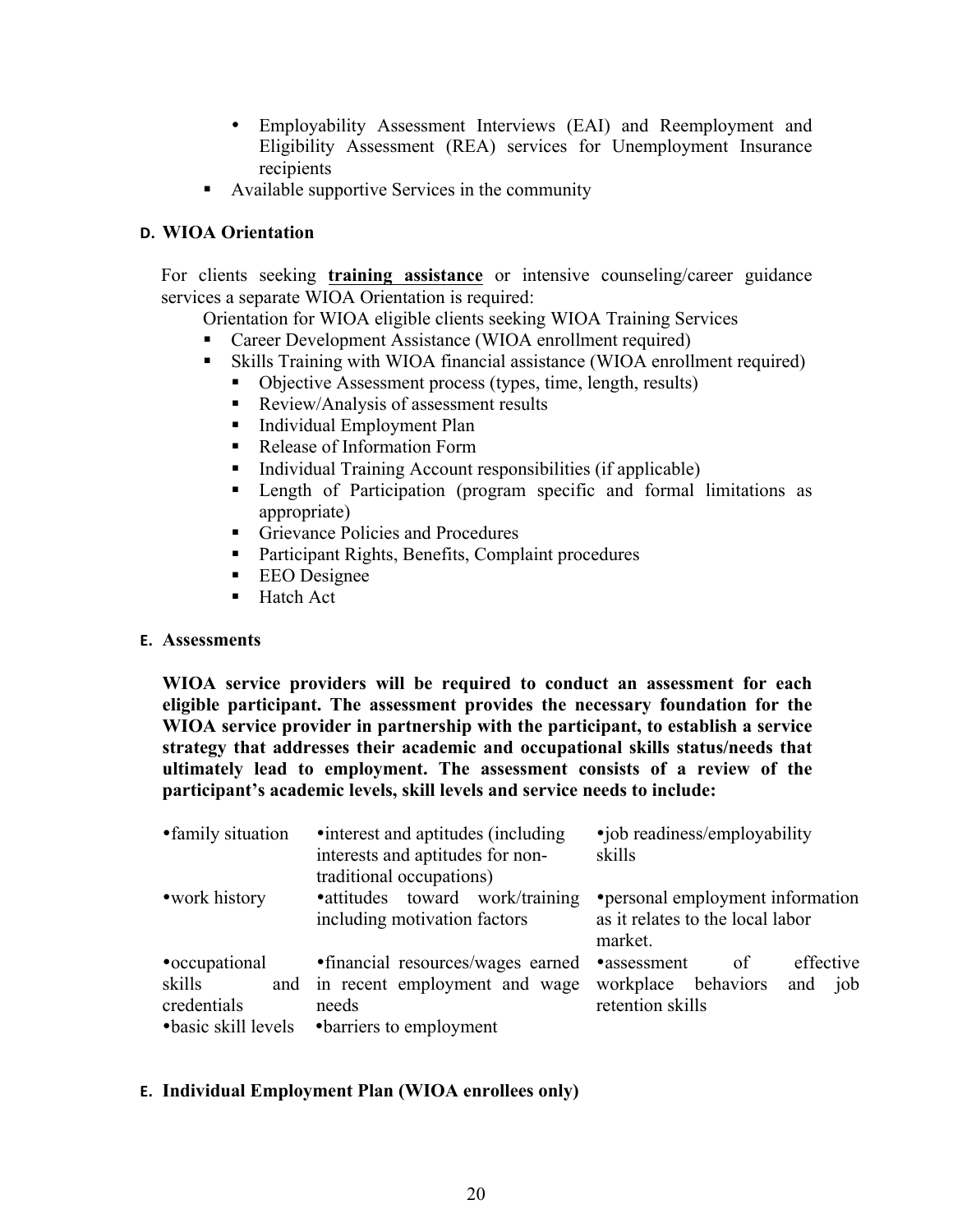As stated in WIOA Section  $134(c)(3)(A)(i)$ , the need to determine an individual is "unable to obtain employment that leads to economic self-sufficiency" before training can be provided does not mean that the individual must pass through layers of service to prove the need for service. A case manager could initially meet with a participant, assess skills, consider labor market conditions and determine that core and intensive services will not be sufficient to result in employment. The provision of training or other needed services can then be provided sequentially, concurrently, or in whatever order makes the most sense for the individual. However, the case manager should determine that the client has "…the skills and qualifications to successfully participate in the selected program of training services."

From this method of determination of need, the case manager along with the participant will develop the Individual Employment Plan (IEP). The IEP is an ongoing strategy jointly developed by the participant and the case manager, that identifies the participant's employment goals, the appropriate achievement objects, and the appropriate combination of services for the participant to achieve his/her employment goals.

#### **F. Individual Training Accounts (WIOA enrollees in long-term training only)**

Training services will be provided to eligible adults and dislocated workers through Individual Training Account (ITA) vouchers issued by the WIOA service provider located in the Asheville NCWorks Career Center or Henderson County NCWorks Career Center. The ITA is an account that is established on behalf of an eligible individual enrolled in a long-term training activity and will be funded with adult and dislocated worker funds authorized under Title I of WIOA. Trainings services shall be provided in a manner that maximizes consumer choice in the selection of eligible providers that are approved by the MAWDB. The WIOA service provider will be responsible for managing the Individual Training Account voucher system in Asheville NCWorks Career Center or Henderson County NCWorks Career Center. The WIOA service provider will assist eligible individuals who have completed core and intensive service activities with the purchase of a training program that meets the individual's training needs as evidenced by supporting documentation in the participant's permanent file.

The WIOA service provider will provide information regarding the availability of training. Individual Training Accounts will be discussed with the individual specifying his/her responsibility regarding the ITA. In consultation with the WIOA service provider, the participant will review the list of eligible training providers to determine available training options. The training provider's requirements for enrollment, performance outcomes, and cost for the training course selected will be discussed with the participant. The participant will be responsible for selecting a training provider from the list of eligible providers approved by the MAWDB. Training must be directly linked to occupations that are in demand in the Local Area or in another area to which an adult or dislocated worker receiving such services is willing to relocate.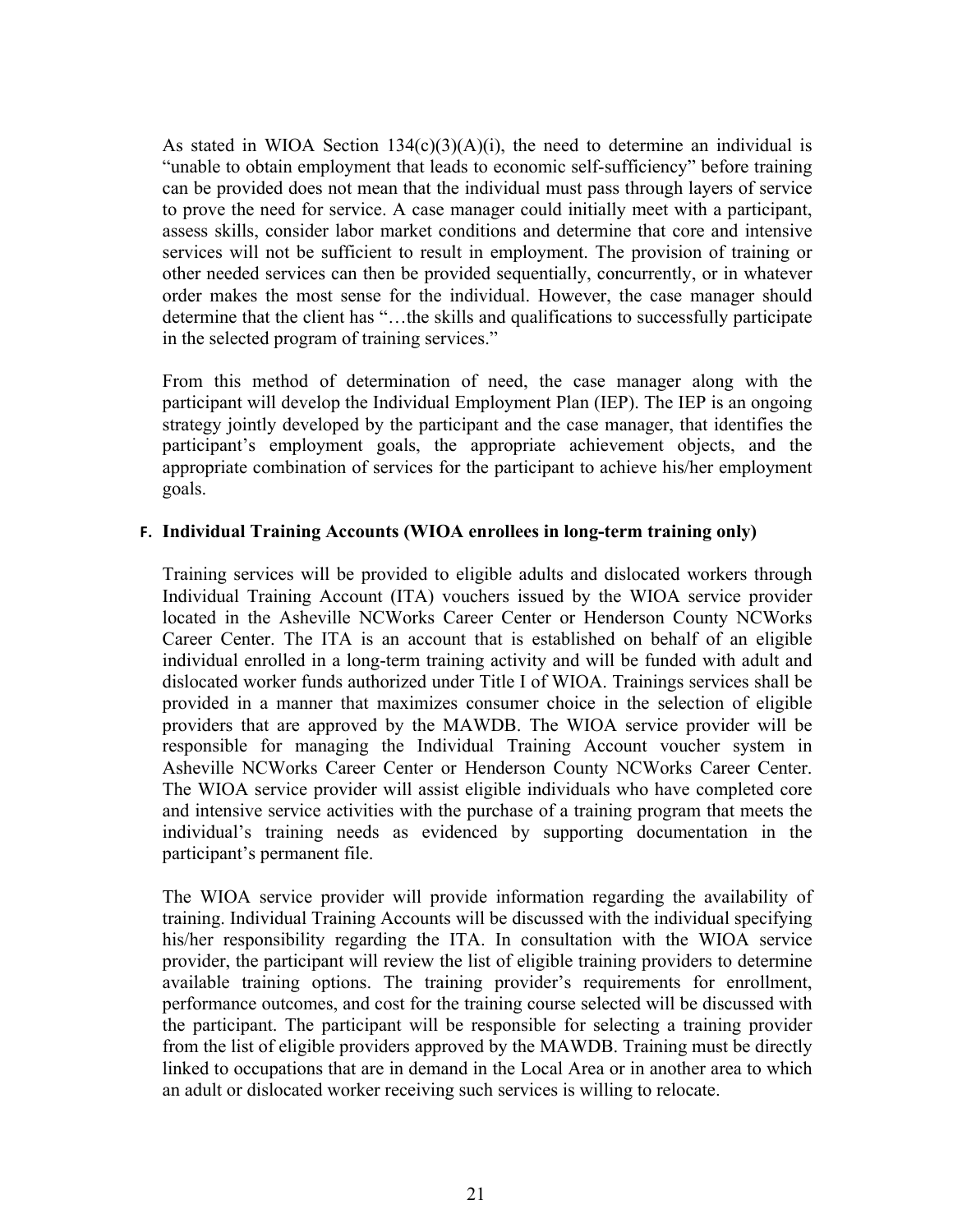When training funds are not provided in the WIOA service provider's contract, payments from ITAs will be made to the approved training institutions by MAWD – Finance Office. Payment of training costs by WIOA will be coordinated with any payment of training costs by other grant assistance. The WIOA service provider will be required to abide by contractual requirements, as well as Federal, State and local policies and procedures. The WIOA service provider will be required to track expenditures of resources by individuals to ensure that individual accounts are not over awarded through WIOA Title I funds for the ITA. Only training providers that have been approved by the MAWDB for the delivery of long-term curriculum programs and that are on the NCWorks list of eligible providers will be reimbursed under the ITA training vouchers.

Short term training courses are paid through a cost authorization process, not through the ITA system. In order to maximize training opportunities for as many eligible individuals as possible the maximum amount of funding for short term training which leads to a nationally recognized credential or that provides a credential that is recognized by local employers is \$1000.00 per individual with a six (6) month limit on training allowed. Training funds for eligible individuals participating in noncredentialed workforce continuing education classes is limited to \$500.00. (Attachment F) For eligible WIOA participants in need of long-term training, WIOA service providers will adhere to the Local Area's ITA policy and procedures that outline the requirements and limitations. (Attachment E)

#### **F. Supportive Services**

Supportive services may only be provided to individuals who are participating in training services and who are unable to obtain supportive services through other programs providing such services. The WIOA service provider will provide supportive services to participants through arrangements with integrated service delivery system partners and other human services agencies in order to avoid duplication and maximize resources. Where community resources are not available to provide supportive services as identified in the participant's individual employment plan, the WIOA service provider may provide such services provided funds are included and approved in the WIOA Budget. In all cases, the WIOA service provider will be required to provide rationale for WIOA funded assistance and supporting documentation for reimbursement from MAWD.

#### **G. Management Information System and Reporting Requirements**

North Carolina's NCWorks virtual online system is a browser-based (internet) case management system that can be accessed by authorized individuals twenty-four hours a day, seven days a week from any computer with internet access (Internet Explorer required). The Local Area requires that all WIOA service provider staff participate in State and local training as it relates to data entry and documentation requirements in the NCWorks system.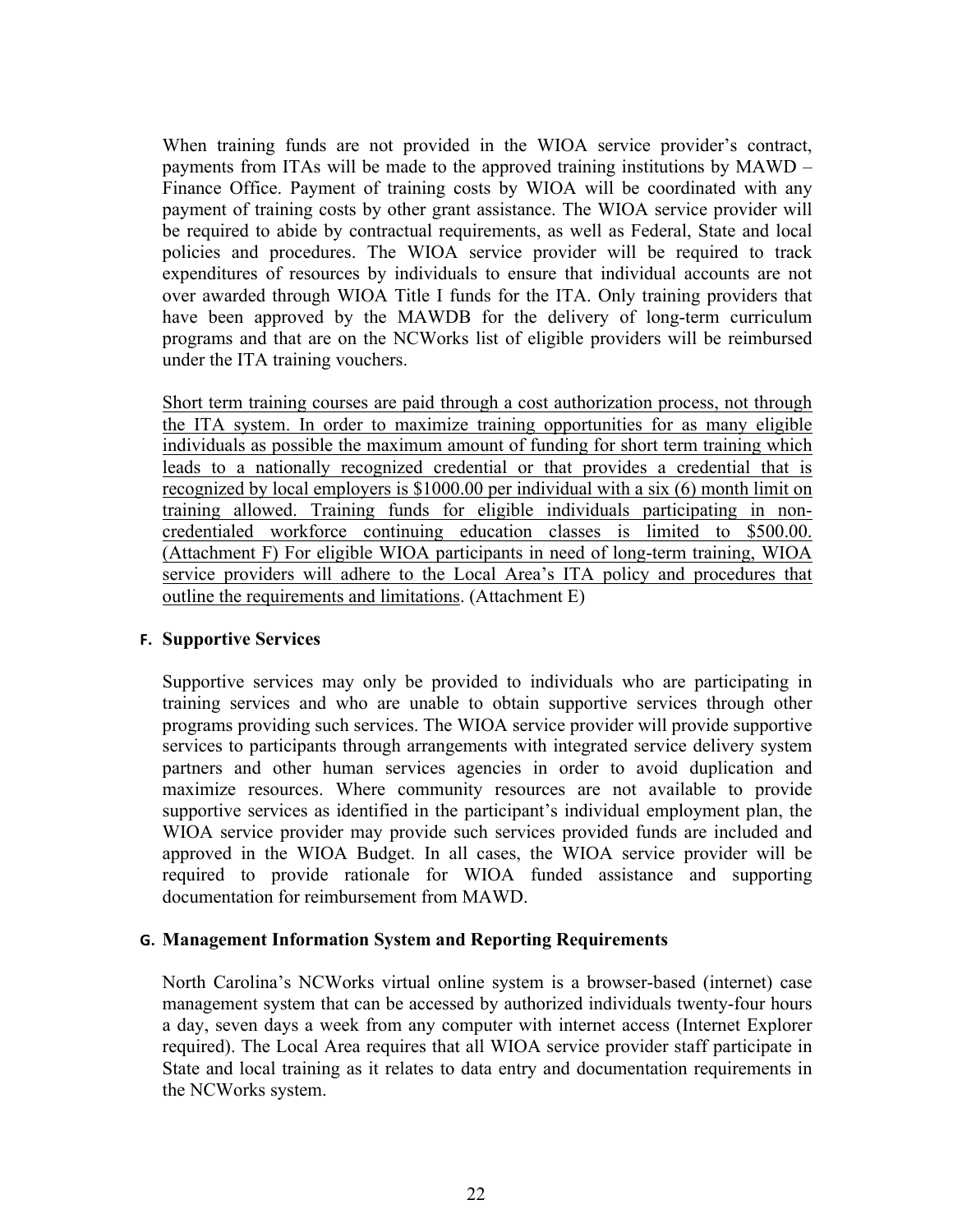The NCWorks virtual online system stores participant data that will be used to report required information to the U.S. Department of Labor, the North Carolina General Assembly, The North Carolina Department of Commerce/Division of Workforce Solutions and other interested parties. The data is also used to calculate State and Local Areas' performance against the mandated WIOA performance measures.

#### **H. Follow-up Services** 663.150(b) – **WIOA enrollees only**

WIOA service providers are required to provide follow-up services for adults and dislocated workers, for a minimum of four quarters after the exit, to assist participants in meeting performance measures regarding unsubsidized employment and earnings during the  $2<sup>nd</sup>$  and  $4<sup>th</sup>$  quarters after exit.

### **I. Rapid Response Activities (Wagner-Peyser, WIOA, TAA, Unemployment Insurance and Selected Partner Organization Staffs)**

Integrated service delivery service providers who operate the Dislocated Worker program will be required to participate in Rapid Response activities in their service area. In consultation with the employer, representatives from the State Rapid Response Dislocated Worker Unit, MAWD staff, and local service delivery partners will provide information to workers, employers, worker representatives, and the community. The information concerns the availability of services such as unemployment compensation, labor market information, retraining opportunities, strategies for re-employment, as well as Trade Act program information where appropriate. The delivery of services provided by different agencies and programs will be seamless and coordinated through the local North Carolina Workforce Office system in their workforce area. Rapid Response resources, combined with other available resources, should provide workers with services they need to ease the adjustment process and return to productive work. By leveraging and coordinating resources, a wider range of assistance can be directed at the effort to help workers and their families adjust to job loss and help the workers re-enter the workforce.

#### **Indicate the staff person(s) responsible for coordinating local Rapid Response Services**

**Staff Assigned Job Title Phone#**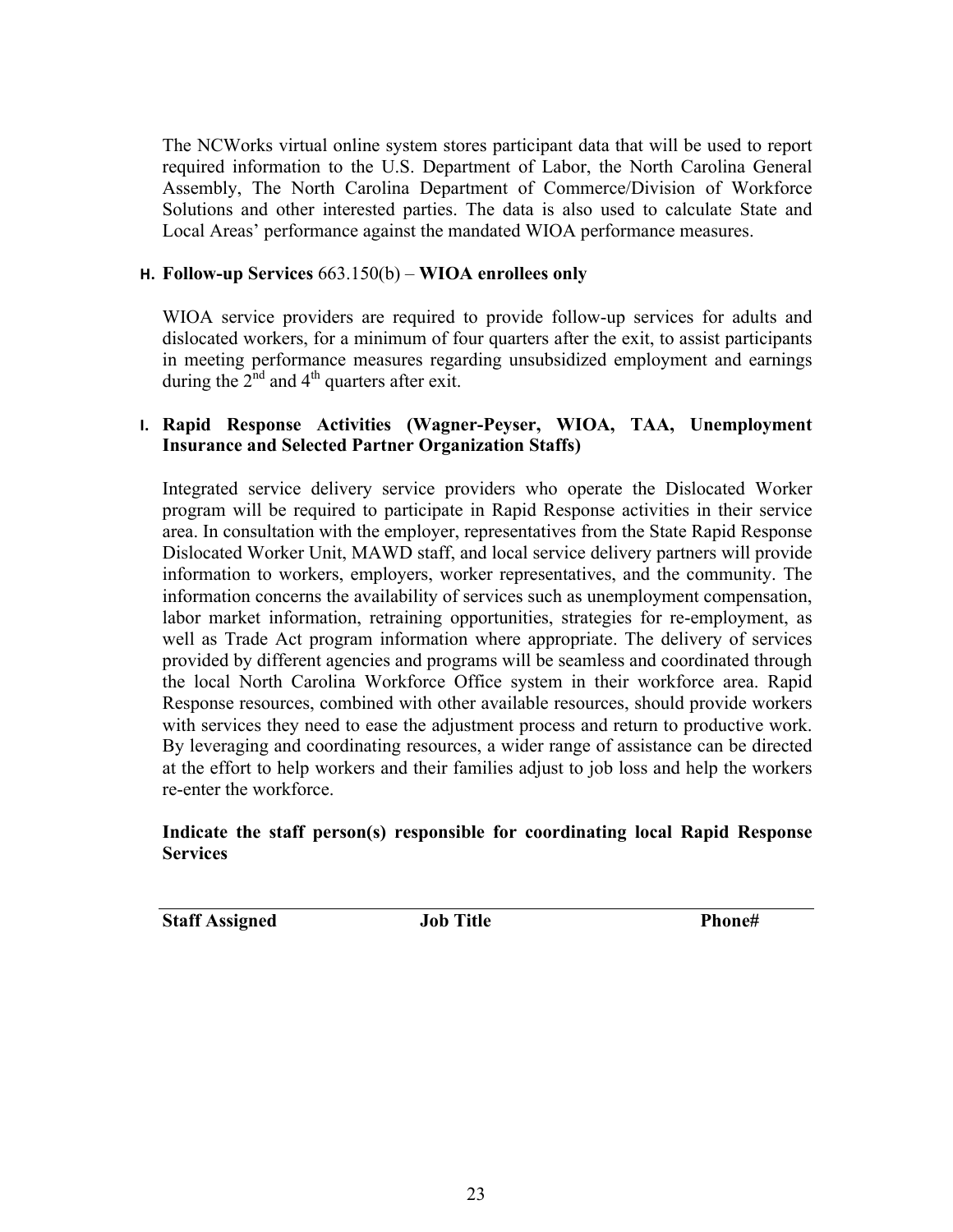# **III. INSTRUCTIONS**

A. To be considered, all applications in response to this package must:

- 1. Be submitted no later than Friday**, March 3, 2017, by 4:00 PM.** The Workforce Development Board reserves the right to return any proposal not received in the designated office at the specified time.
- 2. Use this package by completing the requested items in the RFP. All proposals must be submitted on the appropriate forms provided by this office.
- 3. **Submit ONE ORIGINAL (clearly marked) in a three-ring binder, of proposal and attachments with required signatures, and ONE ELECTRONIC COPY in Word/Excel to:**

**Nathan Ramsey Workforce Development Director Mountain Area Workforce Development Board Land of Sky Regional Council 339 New Leicester Highway, Suite 104 Asheville, NC 28806 nathan@landofsky.org and zia@landofsky.org**

B. Questions concerning this package must be directed in writing and by email to:

**Nathan Ramsey Workforce Development Director Mountain Area Workforce Development Board Land of Sky Regional Council 339 New Leicester Highway, Suite 104 Asheville, NC 28806 at nathan@landofsky.org**

#### **RFP Forms Checklist**

#### **Forms:**

- Application Summary/Signature Sheet Form attached (page 3)
- Agency Organization and Experience Form attached (page 14)
- Budget Form attached
- Statement of Work attached (see pages 56-61)
- Responders Information and Assurance Forms attached (pages 29-30, 63-69, 80-81)
- A Signed Certification regarding Debarment attached (page 70-72)
- Job Descriptions for all requested WIOA Funded positions (see Attachment)
- Financial Information (page 73)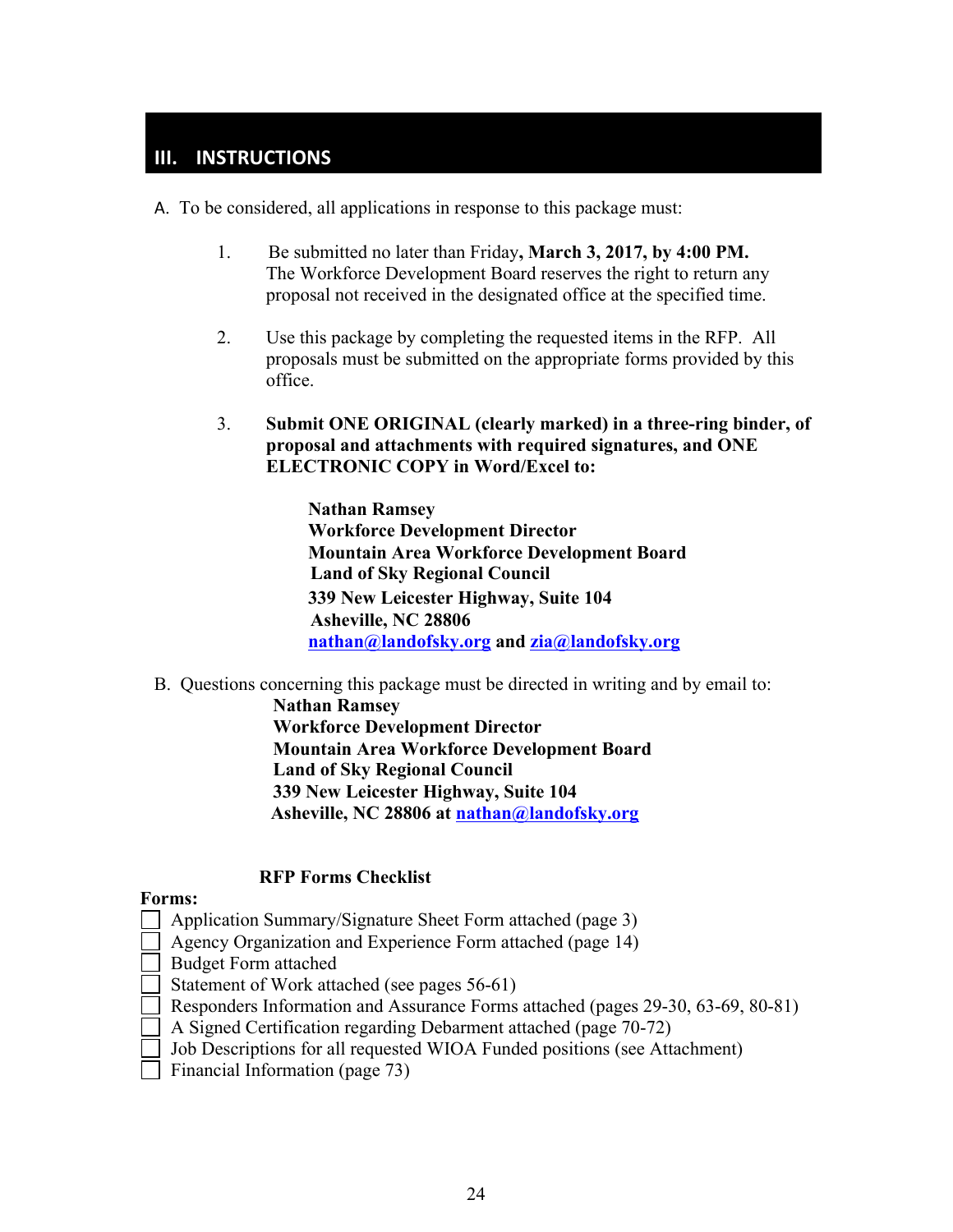C. **Name of Organization Submitting the RFP:** Contact Person: Telephone Number:

# **IV. GENERAL PROVISIONS AND REQUIREMENTS**

- **A.** This RFP does not commit the MAWDB to award a grant.
- **B.** No costs will be paid to cover the expense of preparing a proposal or to procure a contract for services or supplies under WIOA.
- **C.** If you are submitting RFPs for more than one (1) project, include separate project summary, target groups and budget information
- **D.** Ownership of all data, material, and documentation originated and prepared by the service provider pursuant to the contract shall belong exclusively to the MAWDB.
- **E.** Proposals should be submitted in the format set forth in the Proposal Format and Required Forms section of the RFP and adhere to the minimum requirements specified therein.
- **F.** Formal notification to award a contract and the actual execution of a contract are subject to the following:
	- receipt of WIOA funds granted under the WIOA plan;
	- results of negotiations between selected service providers and the MAWDB administrative staff; and
	- continued availability of WIOA funds.
- **G.** Any changes to the WIOA programs, the State of North Carolina WIOA Plan, or the MAWDB WIOA Plan, may result in a change in contract content, contract requirements or contract funding levels. In such instances, the MAWDB will not be held liable for what is in the Request for Proposal package or Bidder's proposal.
- **H.** Each proposer submitting a proposal will be notified in writing of the SWDB decision concerning its proposal.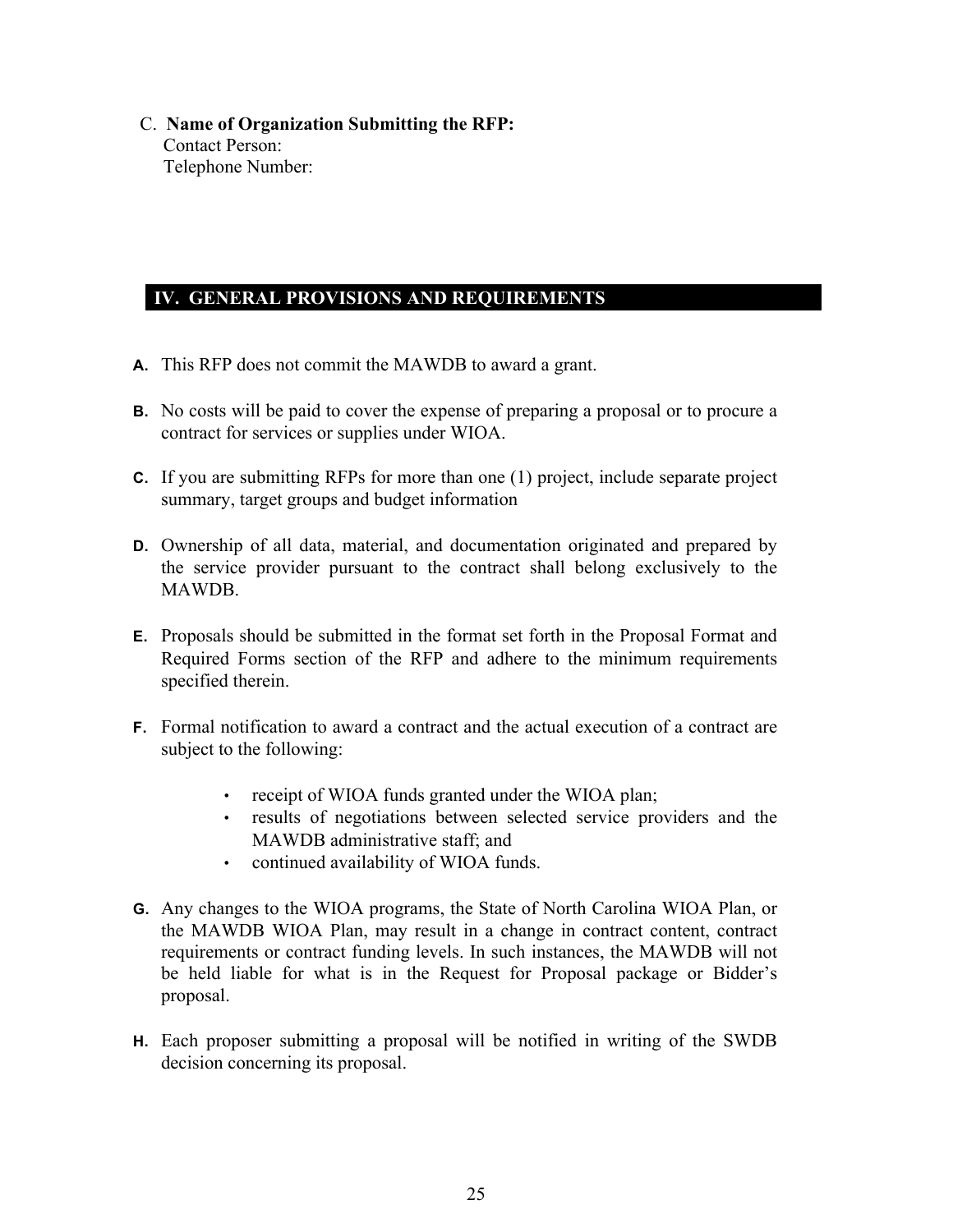- **I.** Proposals submitted for funding consideration must be consistent with the federal WIOA legislation, all applicable Federal Regulations, the North Carolina Division of Workforce Solutions policies, and the MAWDB Policies and Procedures.
- . **J.** Proposers selected for funding must also ensure compliance with the following: Office of Management and Budget Circulars A-21, A-87, A-110, A-122, A-133, or 48 CFR Part 31, whichever is applicable.
- **K.** The MAWDB may require selected service providers to participate in negotiations and to rewrite their proposals as agreed upon during the negotiations and to submit any monetary, technical, or other revisions of their proposals as may result from negotiations.
- **L.** Additional funds received by the MAWDB may be contracted by expanding existing programs, or by consideration of proposals not initially funded under this RFP, if such proposals were rated in the competitive range. These decisions shall be at the discretion of the MAWDB.
- **M.** The MAWDB may decide not to fund part or all of a proposal even though it is found to be in the competitive range if, in the opinion of the MAWDB, the services proposed are not needed, or the costs are higher than the MAWDB finds reasonable in relation to the overall funds available, or if past management concerns lead the MAWDB to believe that the service provider has undertaken more services than it can successfully handle. The MAWDB reserves the right to reject any proposal based upon the total proposed expenditures for staff salaries and compensation that are not considered as "customary and reasonable" for similar staff positions with our Local Area.
- **N.** Any proposal approved for funding is contingent on the results of a pre-award survey that may be conducted by the MAWDB administrative staff. This survey will establish, to the MAWDB's satisfaction, whether the proposed service provider is capable of conducting and carrying out the provisions of the proposed contract. If the results of the survey indicate, in the opinion of the MAWDB, that the proposed service provider may not be able to fulfill contract expectations, the MAWDB reserves the right not to enter into contract with the organization, regardless of the SWDB's approval of the Proposer's proposal.
- **O.** The MAWDB is required to abide by all WIOA legislation and regulations. Therefore, the MAWDB reserves the right to modify or alter the requirements and standards as set forth in this RFP based on program requirements mandated by State or Federal agencies.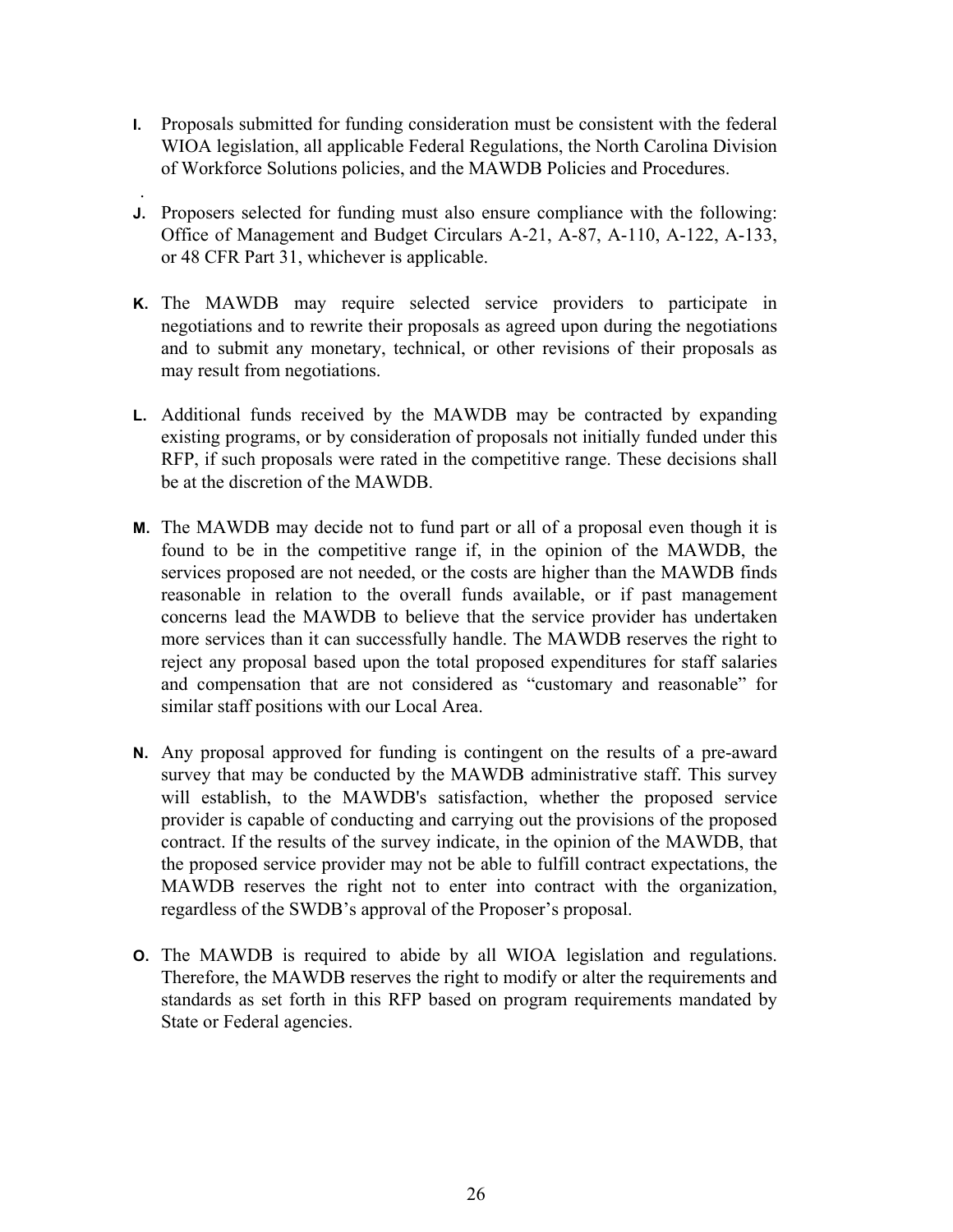- **P.** Programs must be operated according to the federal WIOA provisions and all applicable federal regulations, the North Carolina Division of Workforce Solutions policies and the MAWDB's policies and procedures.
- **Q.** Service Providers will be expected to adhere to MAWDB procedures to collect, verify, and submit required monthly reports as well as invoices to the MAWDB.
- **R.** All grievances arising out of the WIOA or this RFP must be filed according to the MAWDB's established grievance procedures.
- **S.** All service providers must ensure equal opportunity to all individuals. No individual in the MAWDB Local Area shall be excluded from participation in, denied the benefits of, or be subjected to discrimination under any WIOA-funded program or activity because of race, color, religion, sex, national origin, age, disability, or political affiliation or belief.
- **T.** Service providers must accept liability for all aspects of any WIOA program conducted under contract with the MAWDB. Service Providers will be liable for any disallowed costs or illegal expenditures of funds or program operations conducted.
- **U.** Reductions in the funding level of any contract resulting from this solicitation process may be considered during the contract period when a service provider fails to meet expenditure, participant, and/or outcome goals specified in the contract or when anticipated funding is not forthcoming from the federal or state governments.
- **V.** Service providers will allow access to all WIOA records, program materials, staff, and participants to local, state, and federal representatives**. Additionally, service providers are required to maintain all WIOA records for a minimum of three years, beginning on the last day of the program year.**
- **W.** The MAWDB encourages all interested proposers to attend the Bidders' Conference. While every effort has been made to include all necessary information, specifications and examples, the need for clarification or interpretation is recognized as a possibility. This is the forum the MAWDB has selected to answer questions so that all interested parties will have the benefit of the same answer. Minutes of the Bidders' Conference will be distributed by mail to all potential service providers (individuals who formally request a copy of the solicitation). However, the SWDB is under no obligation to send answers to questions, clarifications, or amendments to the RFP to anyone who did not make a formal request for a copy of the solicitation.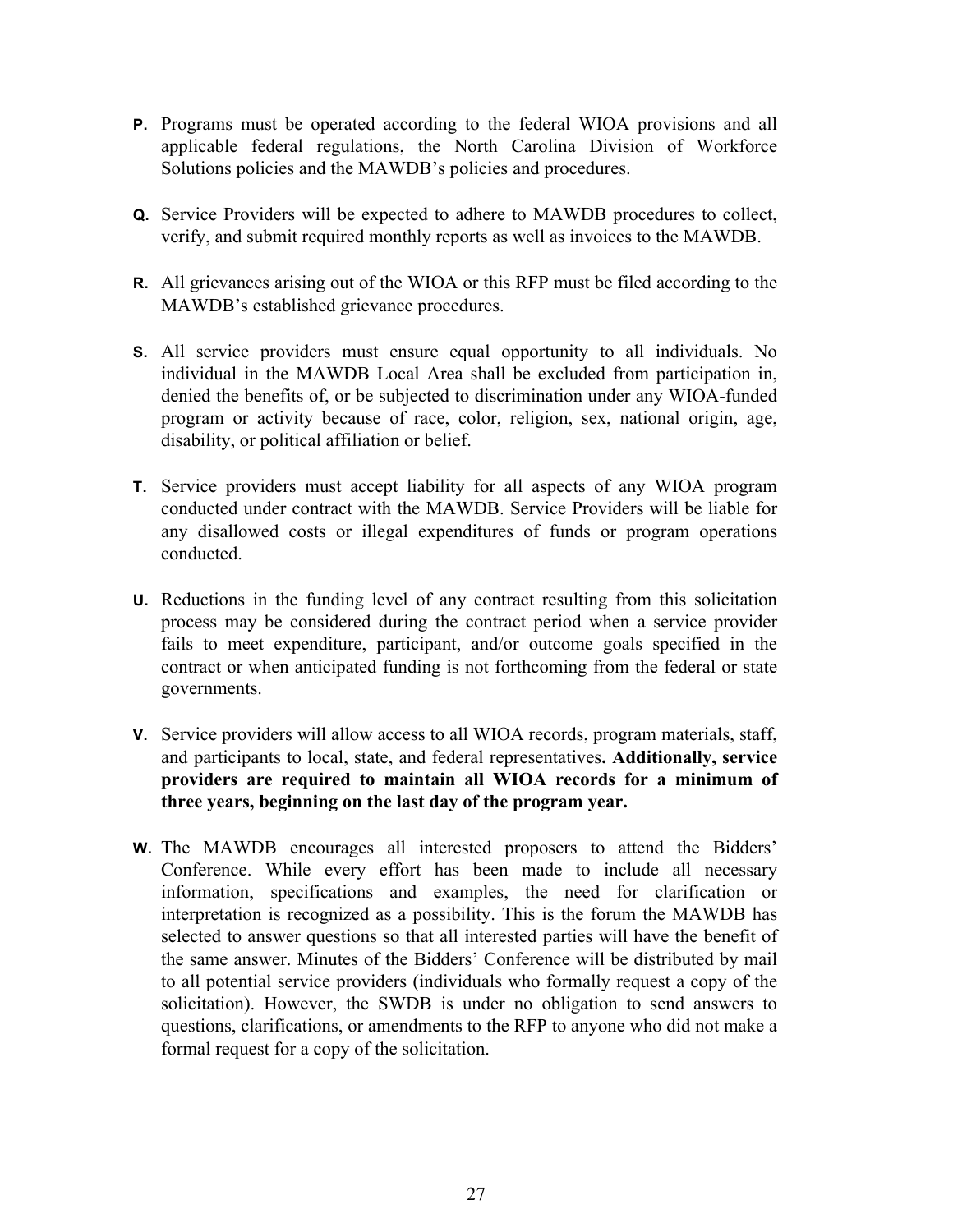- **X.** Service Providers shall give credit to the MAWDB, as the program activity funding source, in all oral presentations, written documents, publicity and advertisements regarding any activities utilizing the MAWDB brand logo with the following language "this or these service(s) made possible by funding from the Mountain Area Workforce Development Board."
- **Y.** Service Providers will be required to submit quarterly status reports and financial updates during the life of the project. Reports will cover areas such as recruitment and enrollment activities, challenges encountered, partnership updates, and other subjects.
- **Z.** PROGRAM REQUIREMENTS AND RESTRICTIONS [Subject to change based on Federal Regulations].

Program Provisions must be made to ensure the following:

- 1) Funding of sectarian activities are prohibited.
- 2) Procedures must be established to prohibit the displacement of current workers, the impairment of existing contracts for services or collective bargaining agreements, the replacement of laid-off workers and the infringement on promotional opportunities of current workers.
- 3) Working participants must be covered by workers' compensation or other insurance.
- 4) That all WIOA individuals in programs shall be provided benefits and working conditions at the same level and to the same extent as other trainees or employees working for similar length of time and doing the same type of work.
- 5) That no funds are being used to assist, promote, or deter union organizing.
- 6) That all individuals in programs be compensated at the same rates, including periodic increases, as trainees or employees who are similarly situated in similar occupations by the same employer and who have similar training, experience, and skills. (In no event shall the rate be less than the applicable State or local minimum wage law.)
- 7) That the use of funds to encourage or induce relocation of a business are prohibited.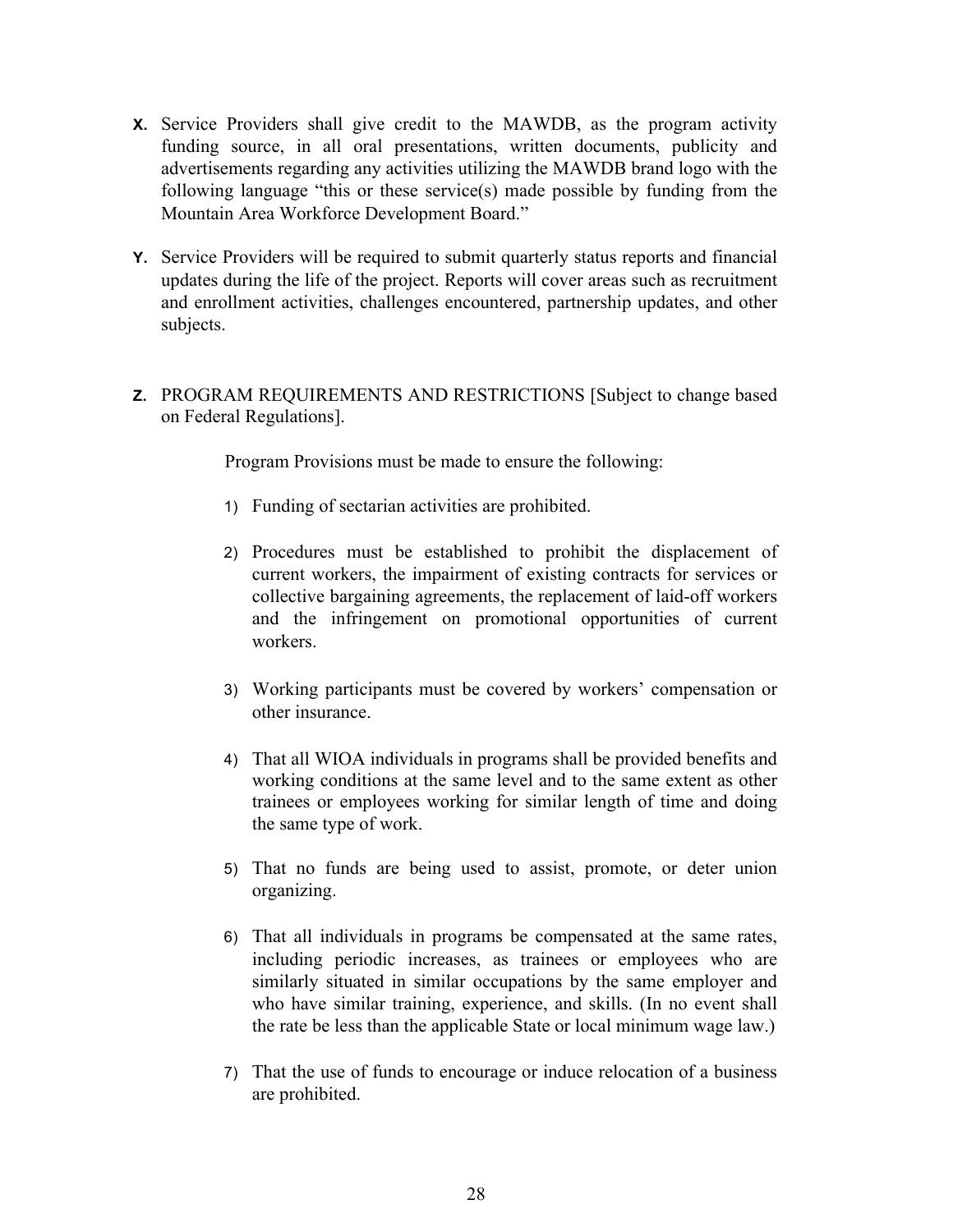- 8) That the use of funds for customized or skill training and related activities after the relocation of a business are prohibited until after 120 days.
- 9) That the use of funds for (1) employment generating activities, economic development activities and similar activities that are not directly related to training for eligible individuals, and (2) foreign travel are prohibited.
- 10) Provisions made that allow for the testing and sanctioning of participants for the use of controlled substances.
- 11) Provisions made to prohibit any discrimination based on: (a) age, disability, race, color, national origin, or sex; (b) participation in a program or activities that receive funds under this title; and (c) certain non-citizens.
- 12) Provisions made to ensure that funds are not used to duplicate services available in the area.
- 13) Provisions made to ensure that participants are not being charged fees for placement or referral.
- 14) Provisions made to ensure that no financial assistance is provided to any program that involves political activities.
- 15) Provisions made that ensure that participants are aware of grievance procedures.
- 16) Provisions for a Contractor agreement to abide by the Act, regulations, and applicable business licensing, taxation and insurance requirements.
- 17) Provisions made regarding modification, handling of disputes, and termination, including termination for convenience of the government.
- 18) Provisions made for record maintenance and retention and access to records by the subrecipient, the LA, the State, and the USDOL.
- 19) Provisions being made to include liability, sanctions, and debt repayment.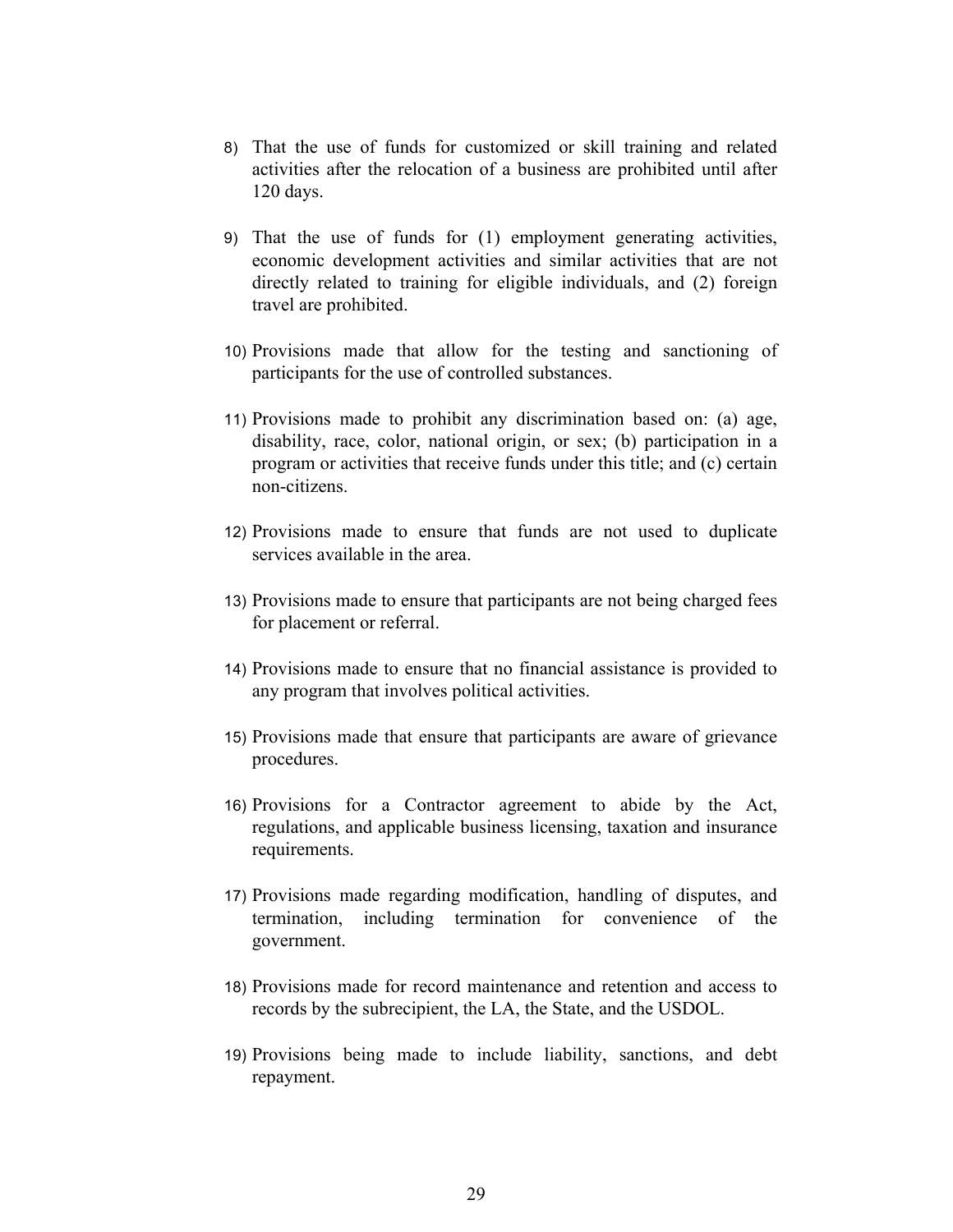- 20) Provisions made for debarment and suspension.
- 21) Provisions made to prohibit political activities (Hatch Act).
- 22) Affirmative action assurance that the offeror will comply fully with the nondiscrimination and equal opportunity provisions of the Workforce Innovation and Opportunity Act, the Nontraditional Employment for Women Act of 1991; Title VI of the Civil Rights Act of 1964, as amended; Section 504 of the Rehabilitation Act of 1973, as amended; the Age Discrimination Act of 1975, as amended; Title IX of the Education Amendments of 1972, as amended; and with all applicable requirements imposed by or pursuant to regulations implementing those laws, including but not limited to 29 CFR Part 34. The United States has the right to seek judicial enforcement of this assurance.

# **V. PROPOSER'S ORGANIZATION AND EXPERIENCE**

### **Complete Agency Organization and Experience Form**

**A.** Name of Agency or organization and mailing address. If a nongovernmental agency, provide the name under which you are incorporated.

**B.** Type of Organization. Check the appropriate box which describes your organization.

- a. ( ) Unit of Local Government
- b. ( ) Private-Non-Profit Organization
- c. ( ) Private-For-Profit Organization
- d. ( ) Educational Institution
- e.  $()$  Other
- **C.** Organization's Structure and Experience.
	- 1. **Organizational Chart**. **Attach an organizational chart which outlines administration of proposed project**.
	- 2. **Experience. List experiences in operating WIOA programs and/or providing public service in the past 2 years.**
	- 3. **In the space provided, enter the name and title of the person completing and/or providing information in section III, C.**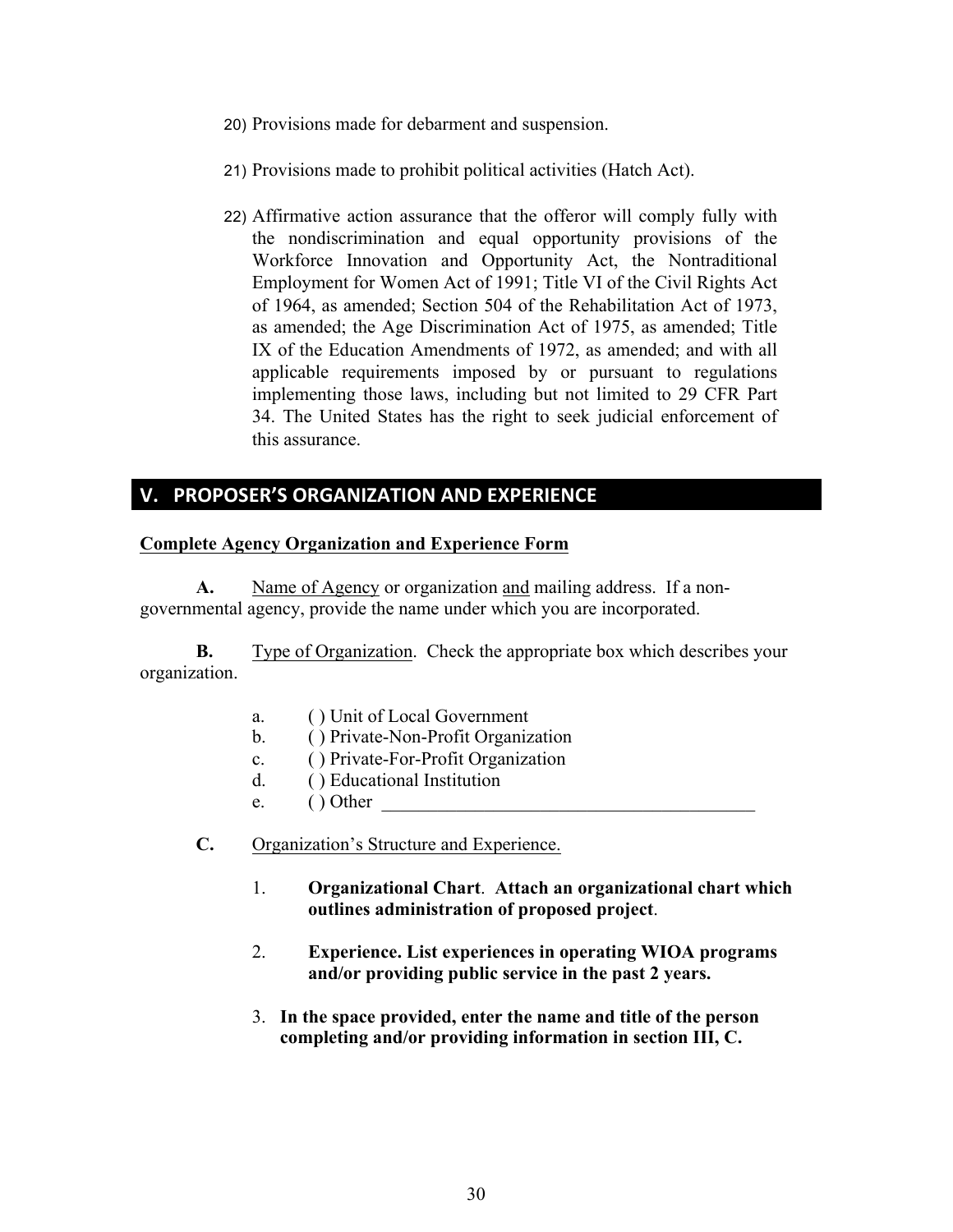# **VI. PROGRAM DESIGN - SCOPE OF WORK**

#### **NCWorks Career Center Functions:**

#### **Overview**

The Mountain Area Workforce Development Board is seeking service providers that employ vision, innovation, accountability, and efficient and effective utilization of resources in workforce development services with customers. In the interest of establishing a seamless delivery of services for all prospective customers and keeping with both the spirit of the WIOA legislation as it pertains to the participation of all mandatory partner agencies and programs, it is essential that all partners deliver services in the most effective and integrated manner as possible.

Service Providers will be expected to deliver WIOA services within the context of the NC Works system and operated specifically in the local NC Works Career Centers, which includes consistent use of the name, logo, marketing materials, etc.. NC Works Career Centers serve as a hub for workforce efforts within their community, offering services to both job seekers and employers within the NC Works Integrated Services Framework.

WIOA funded, Wagner Peyser funded and Partner funded staff will work within an integrated NC Works team to coordinate and deliver all aspects of career services including greeting customers, career advising, issuing ITAs for training, assisting with workshop organization, participating in hiring events, and other center services including employer services. All staff should be fully cross-trained to fulfill any "career services" role within a center dependent on need and traffic flow.

Service providers are expected to assist in workforce system building activities with NC Works partners, the education community and other organizations. Activities should include, but are not limited to, partnerships with schools to provide workforce information and resources, assisting with career fairs, hosting workshops, support of Work Ready Communities, development of Career Pathways, and the NC Works system. Proposals should incorporate activities that demonstrate the provider's ability to successfully engage and contribute to the development of the local workforce system.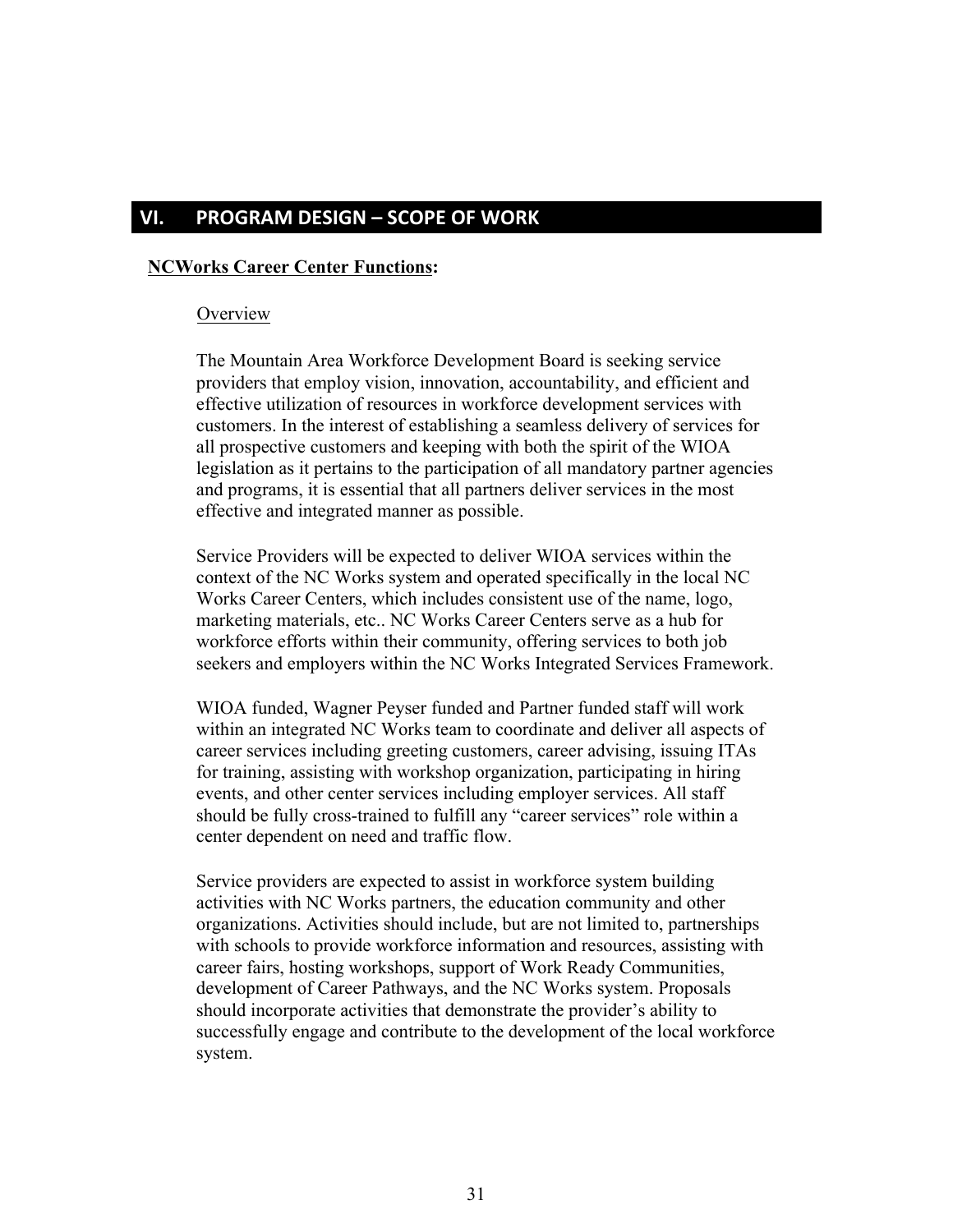#### NCWorks Career Center Operations:

Section 121.(d) of the WIOA authorizes the local workforce board, with the agreement of the chief elected official, to designate or certify one-stop operators and to terminate for cause the eligibility of such operators.

Three one-stop centers in the Mountain Area WDB Local Area have been certified by the NC Works Commission as NC Works Career Centers through the process established by the state of North Carolina in partnership with the Mountain Area Workforce Development Board. There is also presently one non-certified career center serving the customers of the Mountain Area WDB Local Area.

Accordingly, the following NC Works Career Centers and their Boarddesignated one-stop operators are listed:

# **NCWorks Career Center – Buncombe County** (**County Population 2015: 253,178 per US Census Bureau**)

48 Grove Street Asheville, NC 28801 One-Stop Operator – City of Asheville Office of the North Carolina Division of Workforce Solutions

#### **NCWorks Career Center – Henderson County** (**County Population 2015: 112,655 per US Census Bureau**)

Blue Ridge Community College Henderson/Main Campus 180 West Campus Drive Hendersonville, NC 28731 One-Stop Operator – Hendersonville Blue Ridge Community College

#### **NCWorks Career Center – Transylvania County** (**County Population 2015: 33,211 per US Census Bureau**)

Blue Ridge Community College Transylvania Campus 45 Oak Park Drive Brevard, NC 28712 One-Stop Operator – Blue Ridge Community College

#### **Non-Certified Career Center Site:**

### **ABTech Madison Co Career Center - Madison Co** (**County Population 2015: 21,139 per US Census Bureau**) AB Tech Madison Campus 4646 US Highway 25-70 Marshall, NC 28753 One-Stop Operator – Asheville Buncombe Technical Community College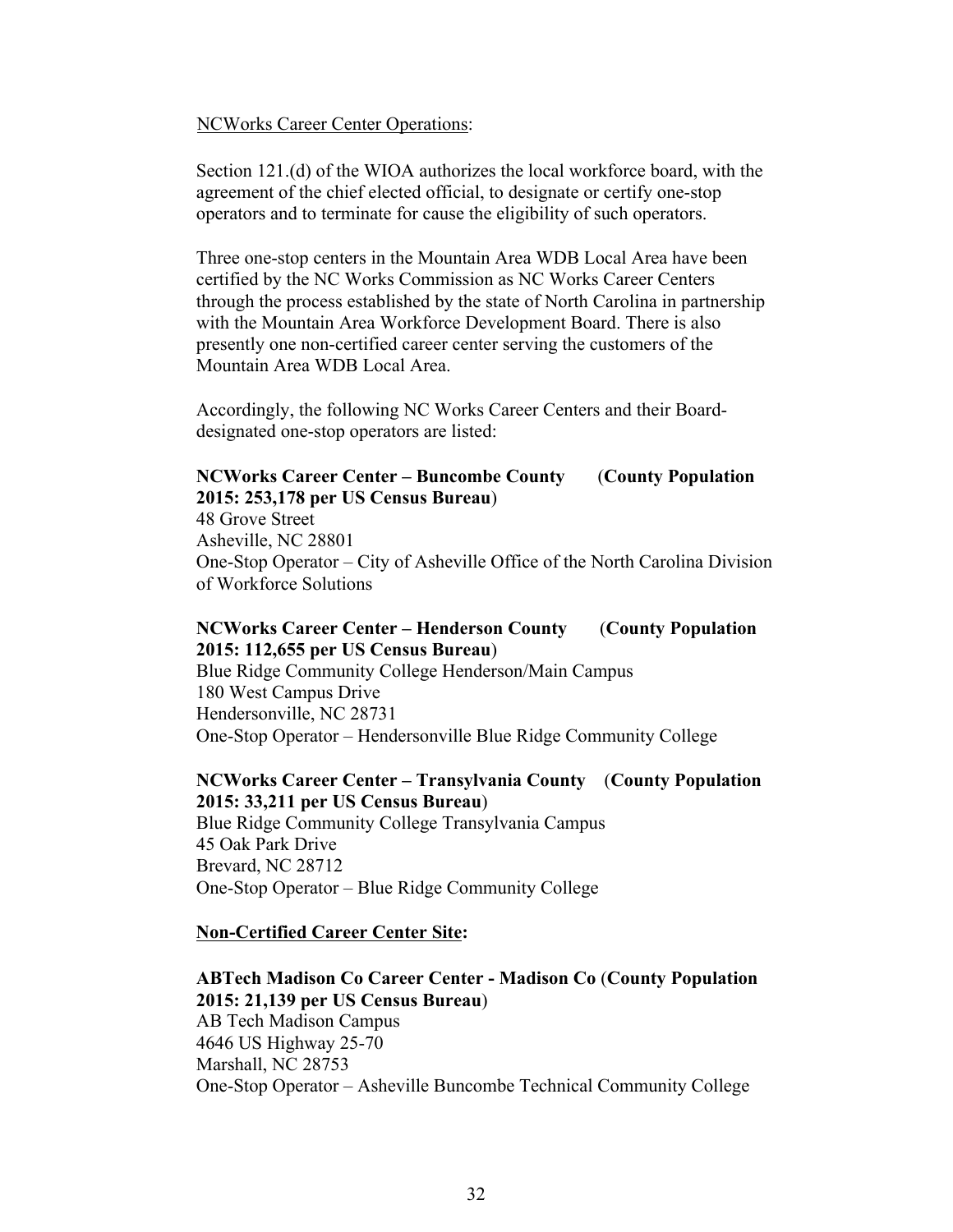#### NCWorks Career Centers Integrated Service Delivery Model:

North Carolina's NCWorks Career Center System was established to provide improved performance, more coordinated access to services, and accountability of workforce development service delivery in North Carolina. **The new vision for the Career Center System is that all customers of the system will be served by staff organized by function, rather than by program or funding source, through a customer-focused, skill-based, integrated service delivery strategy.** 

North Carolina's NCWorks Career Centers will provide integrated services to better serve customers – both individuals and businesses. This system will feature an integrated customer flow that responds to customer need(s), fulfilled by cross-trained teams, with functional and formal leadership funded by both Wagner-Peyser and WIOA Title I, and other partners, as appropriate.

The revision of the NCWorks Career Center system to an integrated service delivery model enhances the movement towards a seamless united approach, and emphasizes the need for and support of the Workforce Development Boards (WDBs), the Division of Workforce Solutions (DWS) collaboration across the state. Under this model, DWS and the WDB will integrate its staff, and any WIOA contractors, and shift from program specific organizations to an integrated services approach. All local NCWorks Career Center staff will be integrated into functional units not separated by program or funding stream. While WIOA and Wagner-Peyser funded staff are the foundation of this new approach to service delivery, other partners and programs are encouraged to participate in the staffing of a Career Center.

DWS and the WDB will work together to implement an integrated customer flow designed to respond to customer need in addition to program requirements. Staff-assisted services will be emphasized and Center services will be continuously promoted and provided until the customer's goal has been achieved. The NCWorks Career Center customer flow of services will include three major functions: welcome/assessment, skill development, and employment.

Using regional labor market information, the Center will design and provide services to meet the needs of employers and jobseeker customers.

Career Center customers, if eligible, will be enrolled in the performance pool of both WIOA Title I Adult and Wagner-Peyser. All Trade Act customers will also be enrolled in the performance pool of the WIOA Title I Dislocated Worker Program. WIOA Title I Youth customers are not considered a part of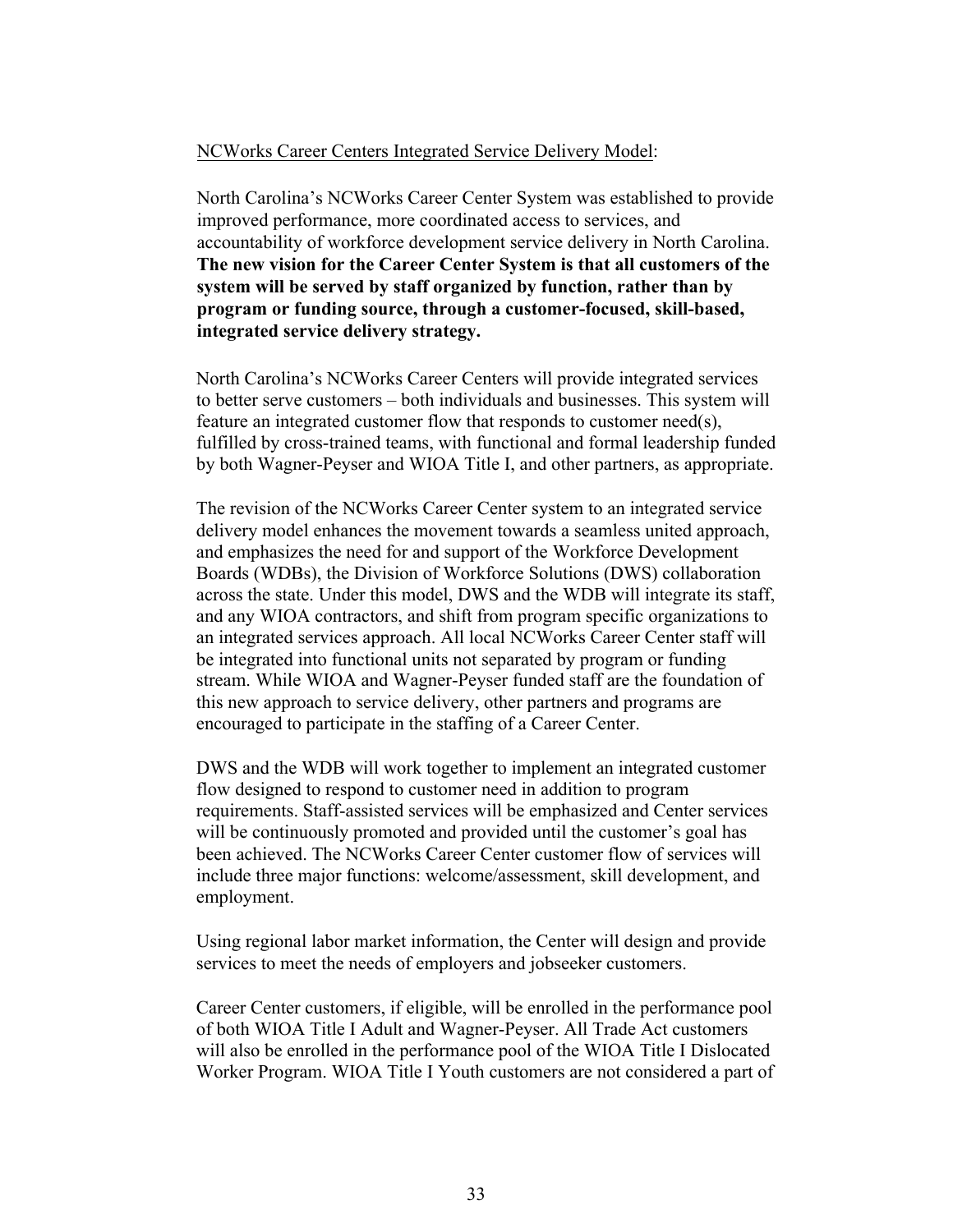the common customer pool, as the needs and the services available to that population are different.

All NCWorks Career Center customers, including Unemployment Insurance claimants, will be provided with the opportunity to assess their skills, improve their skills, and obtain the best job possible with their skills. The goal is that all jobseekers that enter a NCWorks Career Center will leave as better job candidates because of the value-added services received. DWS and the WDB will develop a system where adults move easily within the labor market, continuing to further their education and training over a lifetime to advance in their careers.

The NCWorks Career Center customer flow will include a standardized initial skills assessment, access to a wide range of skill development services, and include options to improve their employment opportunities through skill upgrading, skill validation, and credentialing.

North Carolina's NCWorks Career Centers will provide a wide range of short-term skill development opportunities through multiple service delivery methods. All services in this robust "product box" will be available to Center customers, embedded in an integrated customer flow, and easily accessed by all customers with the support of all Center staff.

#### **Functional Versus Formal Leadership:**

Career Center staff will be supervised based upon two different approaches – functional and formal supervision. The functional leader has the authority to organize and supervise staff, without regard to the program that funds an individual staff member and will focus on day-to-day supervision of service delivery efforts. The formal leader has responsibilities as the employer of record.

The functional leader:

- Creates daily work schedules, team assignments and work flow based upon operational needs.
- Coordinates staff vacations/unscheduled absences with the formal leader to ensure service coverage by Center staff.
- Ensures staff are properly trained and provided technical assistance as needed.
- Provides constructive feedback to team staff regarding their duties.
- Facilitates communication among the other functional leaders and teams in the Center.
- Provides input to the formal leader on the work performance of staff under their purview.
- Notifies the formal leader immediately of any staff leave requests or unexcused absences, disciplinary needs, or changes in employee status.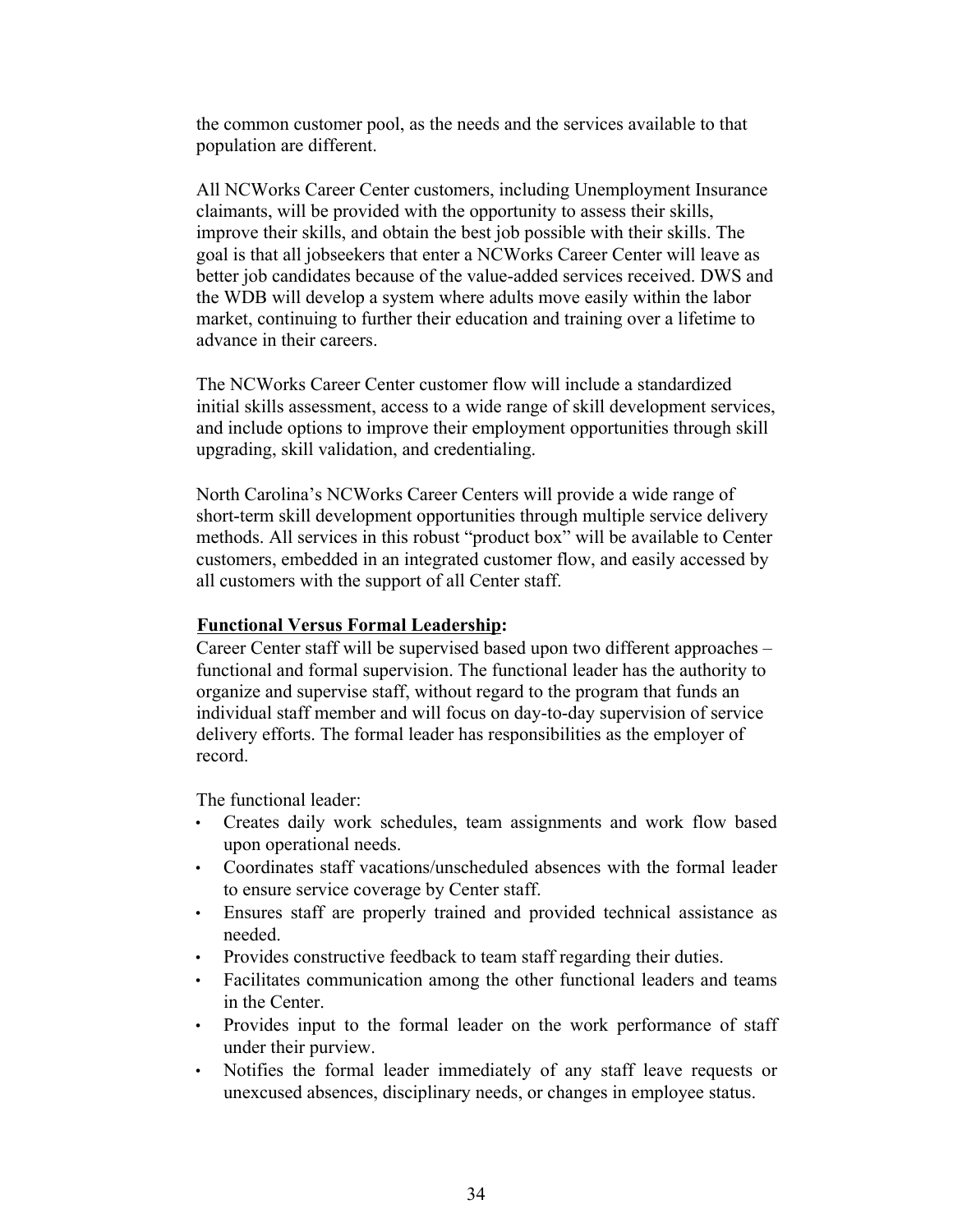- Identifies and facilitates the timely resolution of complaints, problems, and other issues.
- Will not have access to personnel information or disciplinary actions of Center staff unless under their direct employment.
- Provides and/or contributes to reports of Center activities as requested by the WDB or DWS.
- Will ensure open communication with the formal leader(s) and center Manager in order to facilitate efficient and effective Center operations.
- The formal leader has the following responsibilities only for Center staff under their purview:
- Hires, disciplines, and/or terminates staff.
- Completes performance appraisals and disciplinary actions for Center staff in concert with feedback from the functional leader.
- Approves payroll records, travel requests, and reimbursements.
- Identifies and facilitates the timely resolution of complaints, problems, and other issues.
- Approves and assists with procurement and other fiscal matters that obligate State or federal funds under their purview.
- Ensure open communication with the functional leader(s) and Center Manager in order to facilitate efficient and effective Center operations.

# *Specific Roles and Responsibilities*

# **NCWorks Commission:**

As the Governor's advisory body on workforce development issues, the NCWorks Commission (Commission) is responsible for the coordination of workforce development programs in the state, including the Career Center service delivery system. It is also responsible for oversight of the implementation and operation of the service delivery system and the integrity of the Career Center brand.

The Commission sets forth the minimum standards for the Career Center operation under the brand established for the system. The Commission supports and maintains:

- 1. A system vision for high quality services.
- 2. A minimum system of standards for NCWorks Career Center readiness and operation.
- 3. A continuous improvement process for performance outcomes and customer satisfaction.
- 4. Oversight of the implementation and operation of the Career Center system and ongoing system building activities.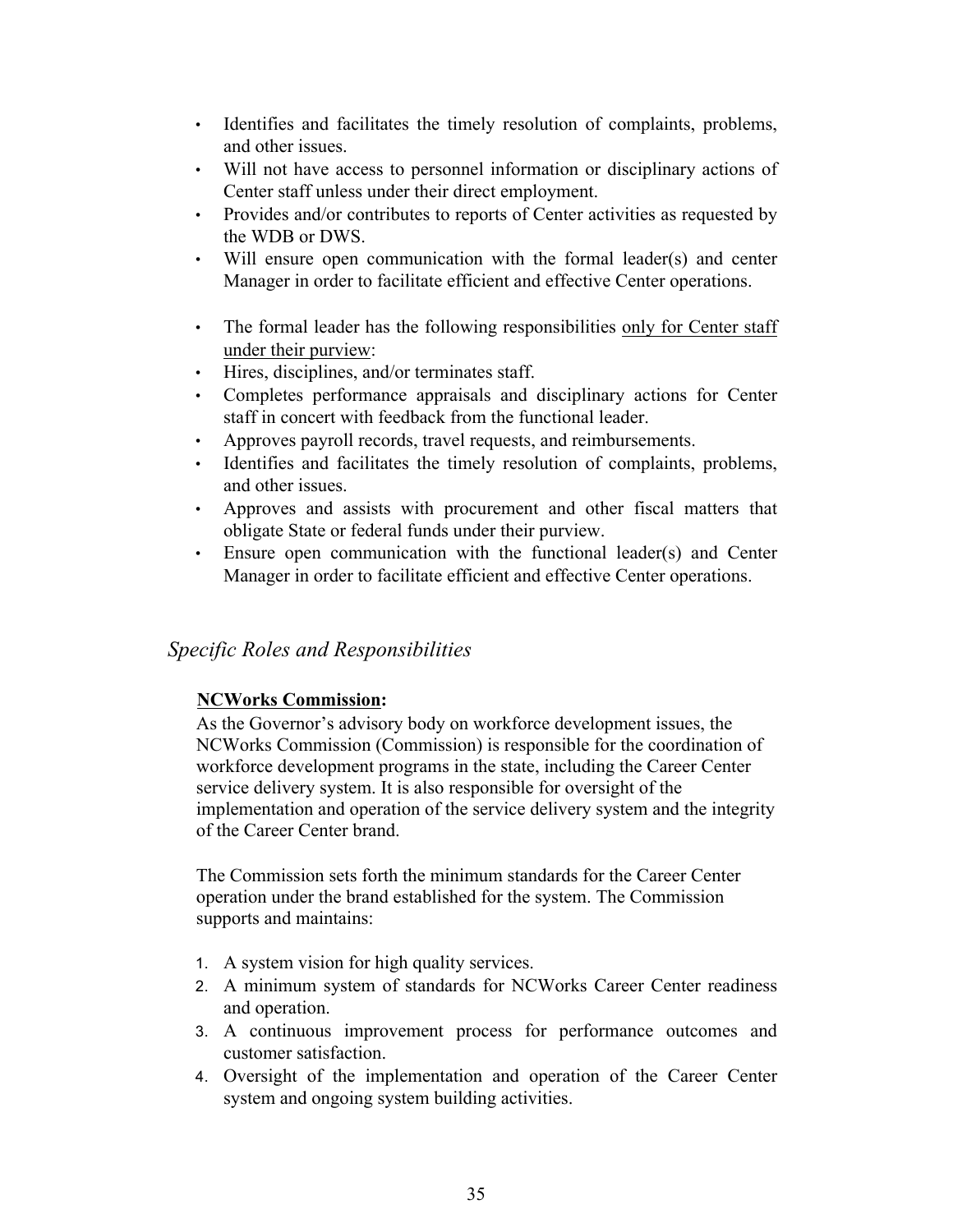- 5. A monitoring and evaluation process for the delivery system that ensures the minimum standards set forth in the certification criteria are met.
- 6. Methods for the provision of technical assistance to Workforce Development Boards, delivery system operators, management, and staff.

### **Local Workforce Development Board (WDB):**

The WDB is responsible for coordinating and aligning workforce development services and strategies that meet local and regional workforce and economic needs. This is accomplished, in part, by the WDB carrying out its responsibility of developing and overseeing the Career Center system in its local area. The WDB will utilize policies, developed by the Commission on Workforce Development, and its workforce delivery system requirements in establishing local area processes for partner activities. The WDB will:

- 1. Assure that North Carolina NCWorks Career Centers adhere to the Commission's policies, as well as any additional standards established by the WDB.
- 2. Organize, oversee, and support at least one comprehensive Career Center in the area served by the WDB.
- 3. Coordinate with workforce system management and partners in determining the appropriate workforce services and service access locations, based on local and regional needs.
- 4. Designate the local area NCWorks Career Center operator(s).
- 5. Assure that WIOA services provided in the local areas (whether delivered by WDB staff, or by contractors) are delivered in a manner consistent with WDB policies.
- 6. Assure that a local Memorandum of Understanding is executed between the WDB and the required partners as identified by the WIOA.
- 7. Provide consistent and continuous oversight and monitoring of the system service delivery in their local area.

WDBs will provide the leadership and advocacy for maintaining a quality and continuous improvement focus in order to ensure excellent customer service in their local Career Centers.

# **NC Division of Workforce Solutions (DWS):**

Operating within the Department of Commerce, the Division of Workforce Solutions (DWS) administers a statewide system of workforce programs that prepare North Carolina's citizens facing job loss and other serious barriers to employment, for participation in labor force. DWS is the state level administrator of WIOA, Wagner-Peyser, Trade Adjustment Assistance and other workforce development programs and is a key partner in the state's Career Center System.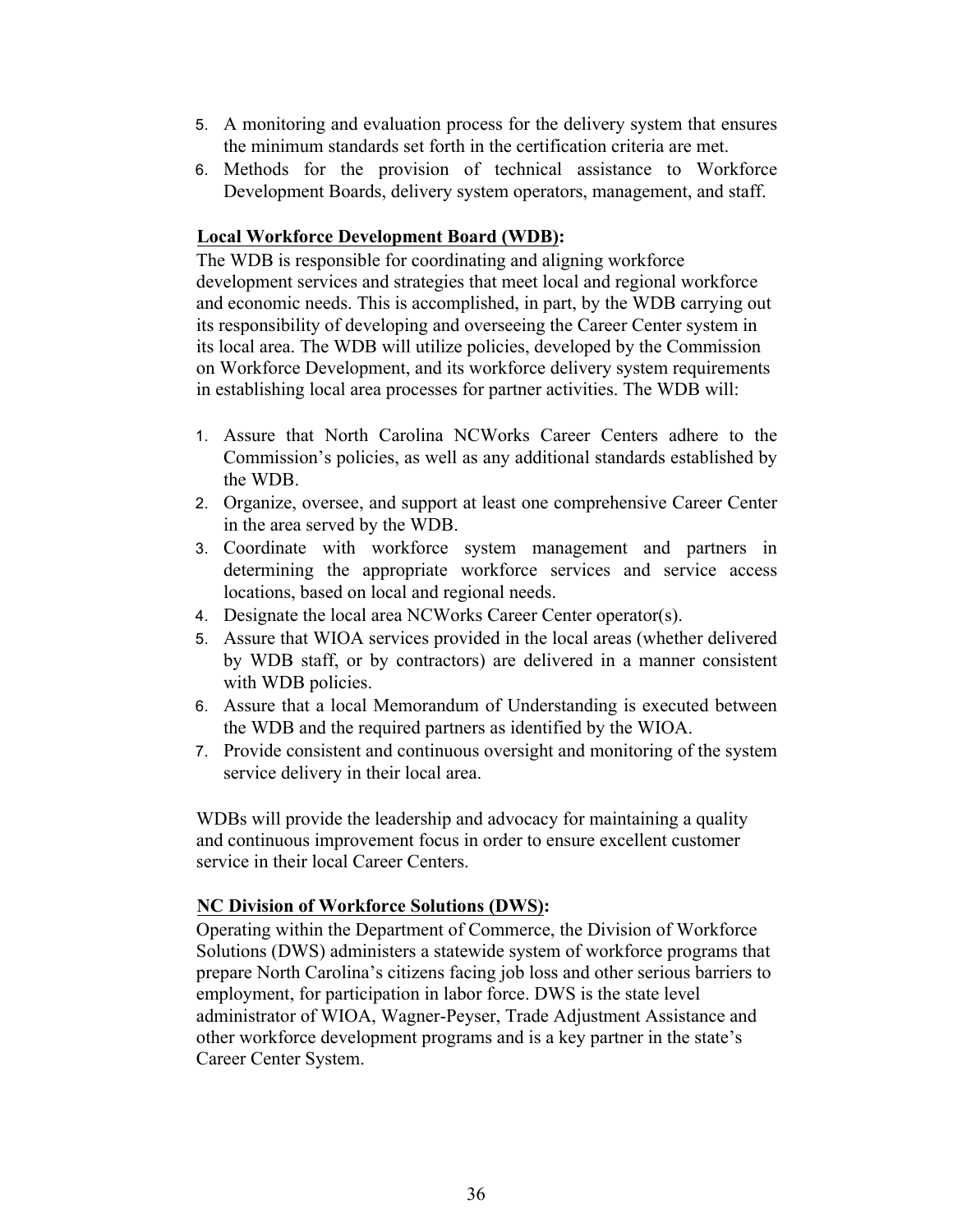- 1. DWS will provide the administrative/policy guidance and available staffing resources to local Workforce Development boards for the necessary Wagner-Peyser and Trade Act-funded staffing and services required for NCWorks Career Centers.
- 2. DWS will provide and support Internet-based technology that is an operating, reporting and labor exchange system for programs administered by DWS and supports the integrated services delivery model.
- 3. DWS will collaborate with the WDB to develop a process whereby the costs of operating local sites are shared among the participating partners.
- 4. Through its Workforce Development Training Center, DWS will provide and support staff development activities that enhance the implementation of integrated services delivery and quality services to system customers.
- 5. DWS will collaborate with the WDB in the identification and operation of Career Center sites and in means of delivering workforce services in locations where there is no Career Center.

#### **NC Division of Workforce Solutions Regional Managers:**

The Regional Managers are the local representatives of DWS and will ensure that the DWS's interests are being met by developing a thorough knowledge and understanding of all programs laws, regulations and policies to ensure proper implementation within the system, including but not limited to: Workforce Innovation and Opportunity Act. Wagner-Peyser. Veterans' Trade Act services, and other related employment and training programs. Their responsibilities will include:

- 1. Working with the WDB Director to ensure all DWS services are successfully implemented within the common framework of integrated service delivery.
- 2. Monitoring of primary program performance data, for which DWS is responsible.
- 3. Working with the Center Manager to ensure all DWS service delivery decisions are in alignment with state, local, and federal policies.
- 4. Collaborating with the WDB when monitoring the progress of the implementation of state Career Center policies, providing guidance and technical assistance to teams/staff as needed or requested.
- 5. Collaborating with the WDB to optimize the coordination of customer flow, access to all services, non-duplication of processes, sharing of information and attainment of performance measures.
- 6. Maintaining regular contact with the WDB to provide updates and data on the progress of implementation of the integrated system and receiving necessary feedback for system and service development.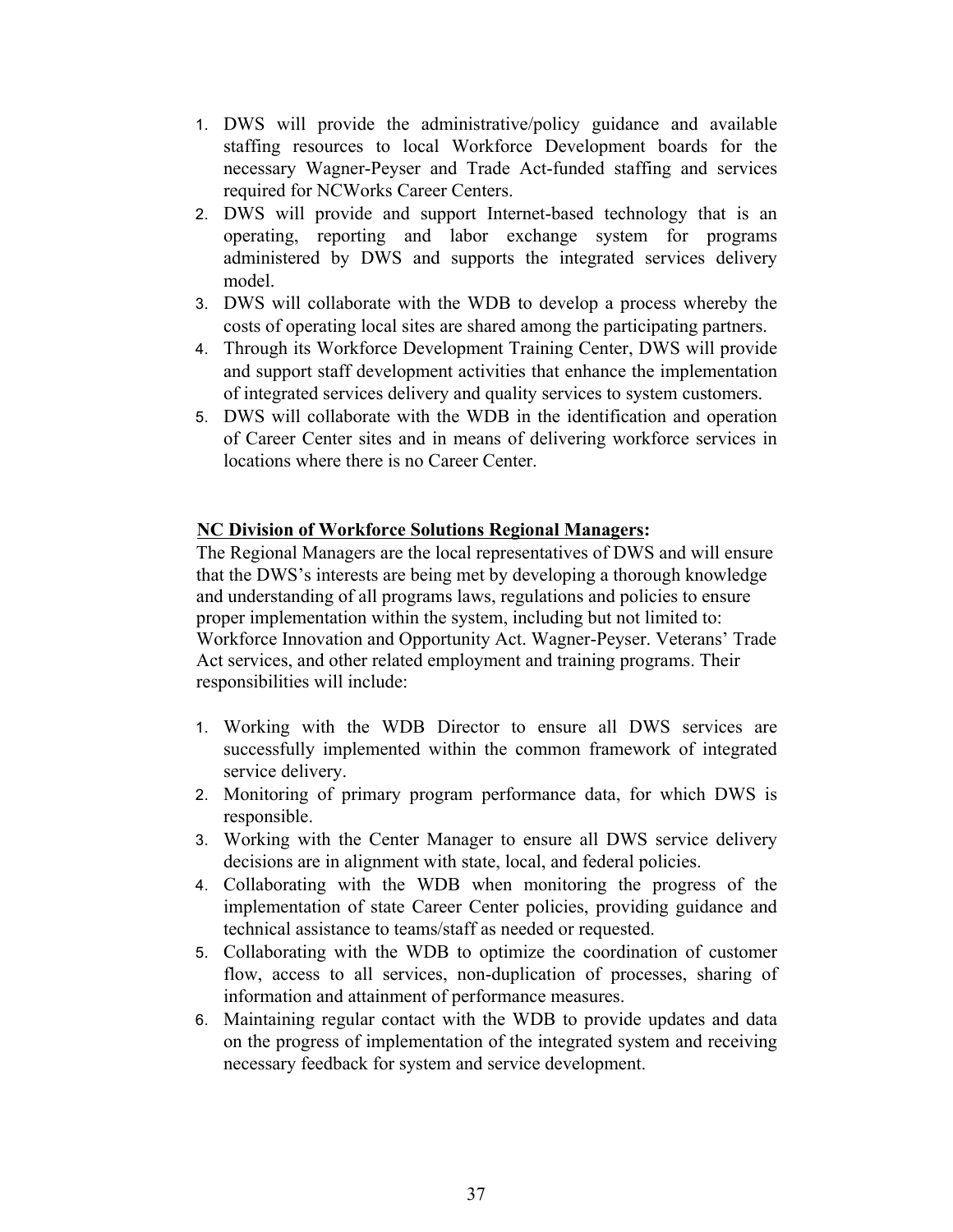- 7. In the absence of a single, competitively procured WDB-designated Center operator, working with the WDB to determine the most qualified, capable Center Manager.
- 8. Working with the DWS Manager and WDB to ensure that Center members possess the appropriate technical and personal skills, and program knowledge to perform their functional responsibilities and meet performance outcomes of the system.
- 9. Providing formal supervision to local DWS staff.
- 10. Where appropriate, serving on the Workforce Development Board as the required public employment service representative.

# **Career Center Manager:**

The Center Manager is the functional supervisor of all Career Center staff and responsible primarily to the WDB for the operations of the Center. The Mountain Area Workforce Development Board, pursuant to WIOA, is the entity responsible for designating the Career Center Manager for each Career Center location. The Center Manager's responsibilities will include, but not be limited to:

- 1. Primary responsibility to ensure that all integrated operations at the assigned site(s) are meeting all system, center, and program goals.
- 2. Ensure all decisions relative to the Center are made in the best interest of the WDB and in alignment with local, state, local and federal policies.
- 3. Developing a through working knowledge of all applicable laws, regulations, and policies to ensure proper implementation within the Center.
- 4. Ensure all directives, policies, and procedures of the Career Center system are met and communicated through the WDB and DWS.
- 5. Participating as a local Leadership Team member with the WDB and Regional Manager in development of interagency agreements such as MOU and Resource Sharing agreements; reviewing and updating as necessary.
- 6. Assisting in creating Career Center standard operating procedures that facilitate customer-focused work processes within each functional area, between functions and across.
- 7. Communicating all new (or changed) policies, procedures, and/or processes with relevant staff to ensure they have the most up-to-date and current information affecting their work.
- 8. Ensuring all functions are staffed appropriately and workload is organized to facilitate implementation of Career Center system goals.
- 9. Guiding staff to understand their roles/responsibilities within a function and in relationship to other functions to achieve the Center's goals.
- 10. Identifying needed staff development activities and providing and/or securing technical assistance and/or training.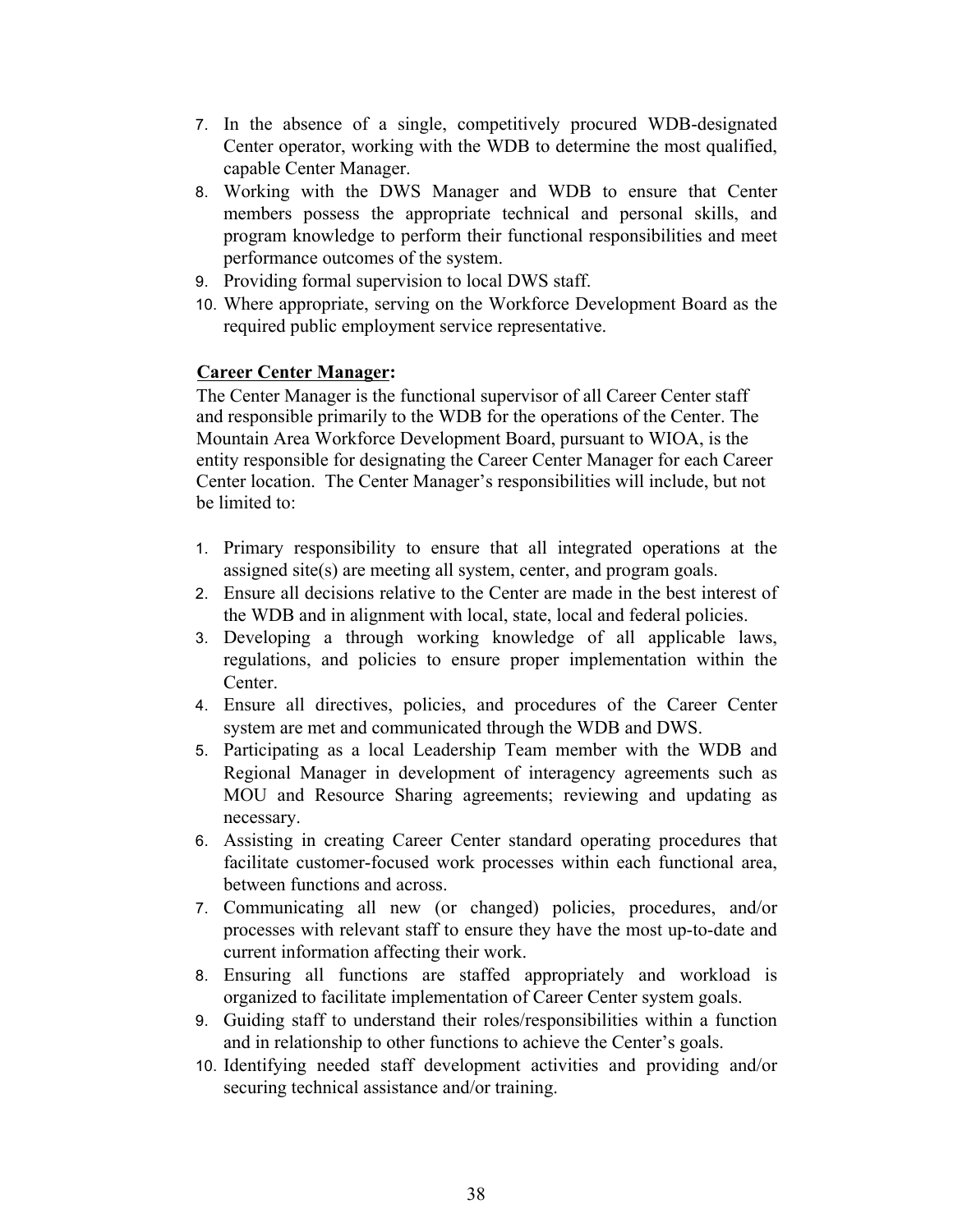- 11. Facilitating regularly scheduled Career Center staff meetings to foster teamwork, discuss Center operations, technical problems and the status of projects, etc.
- 12. Continually improve upon the Center's products and services and adjust as necessary in response to customer feedback.
- 13. In coordination with the WDB, participating in ongoing comprehensive public relations activities across all communities in the region so there is public awareness and optimum utilization of the Career Center system, centers and services.
- 14. Attending relevant state, regional or local meetings, and sharing information with staff.
- 15. Providing reports on Center activities as required by the WDB or DWS.

#### **Performance Accountability:**

In support of the State's Integrated Service Delivery (ISD) Framework, it is essential that there is joint accountability to ensure that job seekers get jobs, keep jobs, increase their skills and that employers' needs are being met. Having common system/center measures will ensure that our centers and all organizations have a shared accountability for results in our workforce centers. To effectively measure results, workforce partners need common performance measures and indicators to which they are accountable.

### **Shared Accountability:**

- 1. Guiding principles for accountability: A collaborative workforce development system produces positive results for job seekers and employers.
- 2. The ultimate objectives of shared accountability are consistent, positive results for customers.
- 3. Shared accountability assumes accountability for agreed upon outcomes articulated as success indicators of performance and the established levels of performance goals to be attained for these indicators.
- 4. Partners have direct or indirect responsibility for all outcomes/indicators.
- 5. Shared accountability does not mean that partners have given up their own specific missions; it means they recognize their connection to the whole system.

Mountain Area WDB must meet performance standards as mandated by the United States Department of Labor and the NCWorks Commission. It will be the responsibility of all of MAWDB's Contractors to assist in meeting and exceeding these performance standards. The achievement or lack of achievement of these performance standards will be a significant factor in determining whether contracts will be renewed for an additional program year. Following are the mandated performance standards for the Local Area: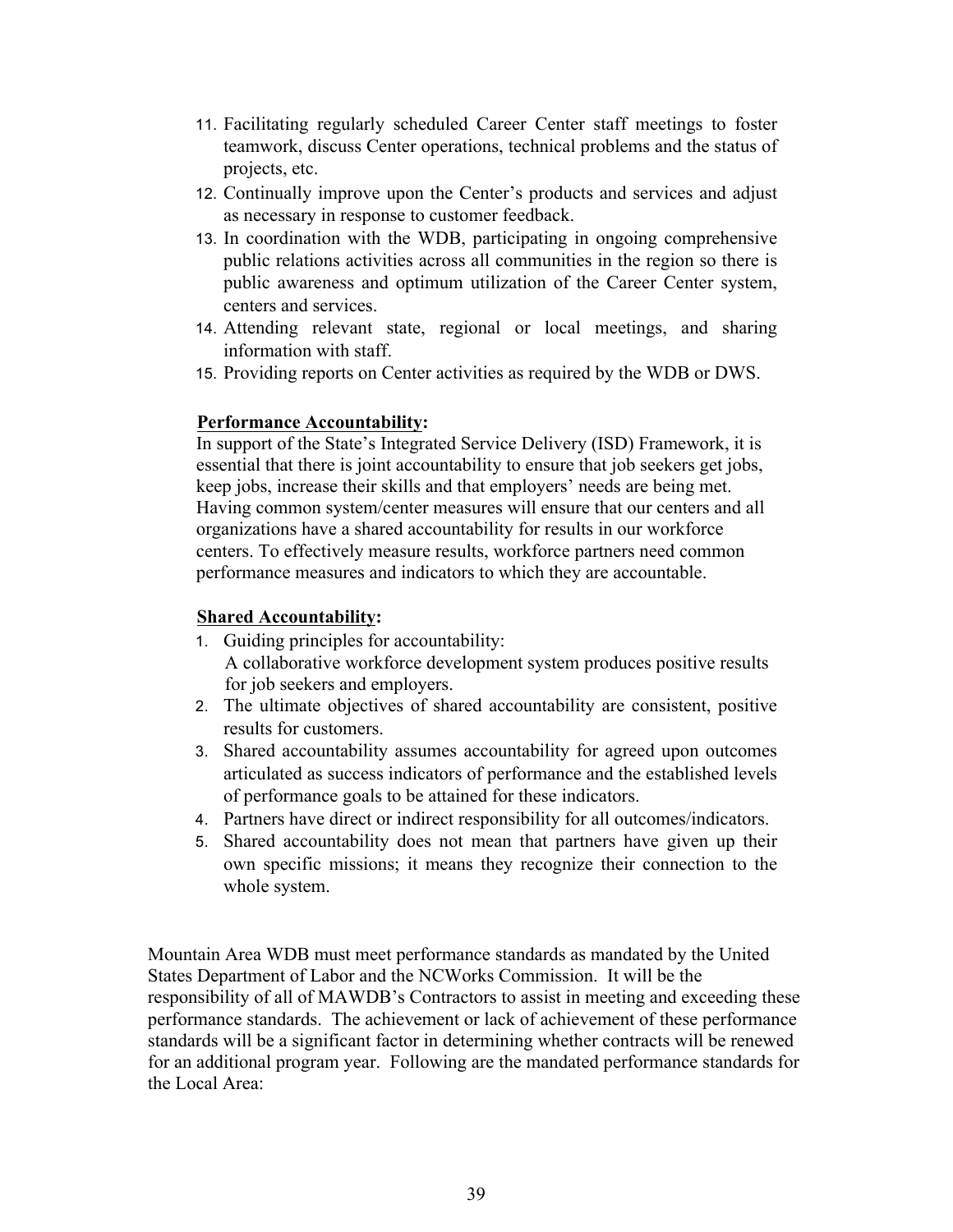| <b>PROGRAM</b><br><b>YEAR 2016</b>                          |               |                                     |       |
|-------------------------------------------------------------|---------------|-------------------------------------|-------|
| <b>Expected Levels</b>                                      | <b>Adults</b> | <b>Dislocated</b><br><b>Workers</b> | Youth |
| <b>Employment Rate</b><br>$2nd$ Quarter after<br>Exit       | 72%           | 80%                                 | 70%   |
| Employment rate<br>$4th$ Quarter after<br>Exit              | 72.5%         | 81.5%                               | 68%   |
| Median Earnings<br>$2nd$ Quarter after<br>Exit              | \$5,000.00    | \$6,500.00                          | N/A   |
| Credential<br>Attainment within<br>4 Quarters after<br>Exit | 52%           | 62%                                 | 72%   |

# **United States Department of Labor WIOA Performance Standards**

| <b>PROGRAM</b>                                        |               |                              |        |
|-------------------------------------------------------|---------------|------------------------------|--------|
| <b>YEAR 2017</b>                                      |               |                              |        |
| <b>Expected Levels</b>                                | <b>Adults</b> | <b>Dislocated</b><br>Workers | Youth  |
| <b>Employment Rate</b><br>$2nd$ Quarter after<br>Exit | 74%           | 80%                          | 73%    |
| Employment rate<br>$4th$ Ouarter after<br>Exit        | 74.5%         | 84.5%                        | $71\%$ |
| Median Earnings<br>$2nd$ Quarter after<br>Exit        | \$5,200.00    | \$6,800.00                   | N/A    |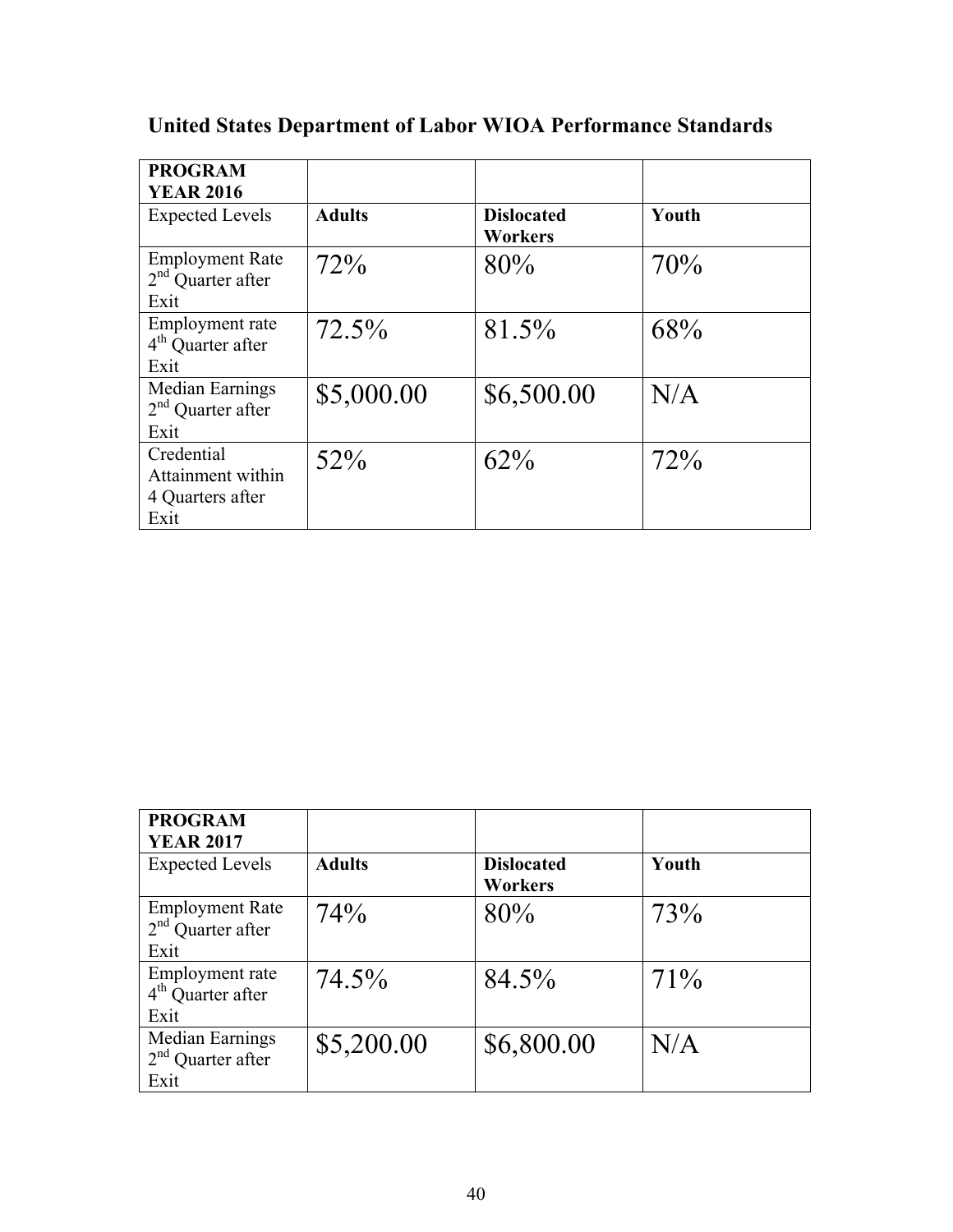| Credential        | 54% | 64% | A0/ |
|-------------------|-----|-----|-----|
| Attainment within |     |     |     |
| 4 Quarters after  |     |     |     |
| Exit              |     |     |     |

# **NCWorks Commission Performance Standards PY16-17 for Mountain Area WDB:**

| <b>Goal:</b> Serve at least this number of adults                             | 9,417 |
|-------------------------------------------------------------------------------|-------|
| <b>Goal:</b> At least this number of adults<br>enrolled in training           | 283   |
| <b>Goal:</b> Serve at least this number of youth                              | 185   |
| <b>Goal:</b> At least this number of youth in<br>work-based learning activity | 46    |
| <b>Goal:</b> Serve at least this number of<br>businesses                      | 621   |
| Goal: Serve at least this number of new<br>businesses                         | 62    |
| Goal: Serve at least this number of small<br>business customers               | 155   |

The Mountain Area WDB will incorporate more technology into core operations, align Workforce Delivery services to other community-based support services for customer referral, identify clear career pathways to target industry sectors for all Workforce Center customers and identify services to address the skill gaps between employers' needs and job seekers.

The Mountain Area WDB's improved and innovative system will be organized around four interrelated functions to serve customers, (businesses and job seekers). The selected respondent(s) to the RFP will be responsible for the provision of Career, Individualized, and Training Services and Business/Employer services associated with the Workforce Innovation and Opportunity Act (WIOA), in partnership with local DWS staff. The four interrelated functions to serve the customers are described below:

- Welcome Function welcomes customers, conducts basic assessment of needs, collects registration information, and directs customers to center services based upon needs.
- Skills/Training Function assists the job seeker with work readiness activities. Activities include, but are not limited to, skills analysis, assessment testing, supportive services assistance, career counseling, soft skills training, partner services, and occupational skills training referrals.
- Employment Function provides services to employers and work-ready job seekers. Services to connect employers and job seekers will be provided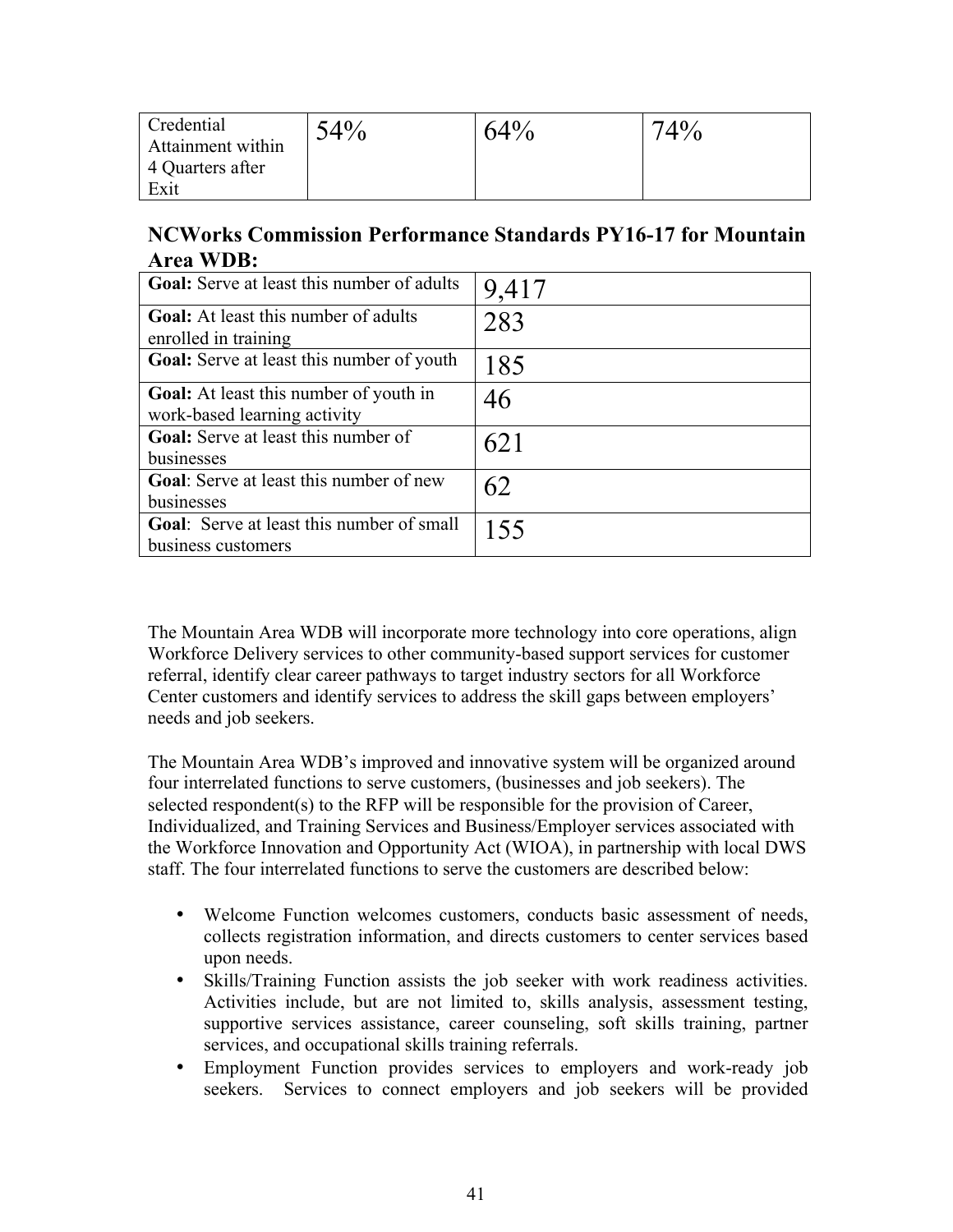through a variety of activities including recruitment, labor market data, rapid response, career fairs, interview days, and many others.

• The Business Services Function is the NCWorks Career Center's primary business outreach team. The Business Services Team is comprised of WIOA employees, Veteran's Employment Representatives and Wagner-Peyser business services staff. These staff members market NCWorks Career Center services to businesses throughout the region. Services that they market include Job Order listings and fulfillment; recruitment, assessment/screening and referral services; WIOA On-the-Job Training contracts; Incumbent Workforce Training Grant opportunities; Work Opportunities Tax Credits, the National Career Readiness assessments and certificates (Work Ready Communities); WorkKeys profiling and testing, etc. This request for proposals does not include Business Services positions or responsibilities, but positions funded under this RFP will need to have close working relationships with the Business Services Team.

# **Customer Flow:**

The selected WIOA contractor will have responsibility, along with DWS, for providing staffing and services at the Mountain Area WDB full-time NCWorks Career Centers, and part-time Career Centers located in Buncombe County, Henderson County, Madison County and Transylvania County.

All customers will be provided the opportunity for skill assessment and to improve their skills in order to get the best job based upon their skills.

All customers will be given an initial, getting started, private and staff assisted customized welcome. This initial welcome must provide the customer with a positive experience and a tangible take away of what the next step(s) is(are) toward meeting their ultimate goal of employment. The staff shall connect customers continuously through service recommendations and offer, promote and schedule next visits. All customers should be continuously engaged. See Attachments – Customer Flow Chart

# **Customer Services:**

The selected WIOA Contractor shall develop, in conjunction with the Mountain Area WDB and local DWS staff, a product box of services to be provided at the NCWorks Career Center. Services must continuously be added or deleted from the product box to fit the needs of center customers. Integrated services will be provided by sharing and serving customers by function and not by programs and ensuring that center customers find employment and receive additional skills in order to be a better job candidate. All center customers need to know their skills, develop their skills and improve their skills to be more competitive and get the best job possible with their skills.

The product box shall be a customer (job seeker and employer) centered approach to the delivery of services designed to prepare and coordinate comprehensive employment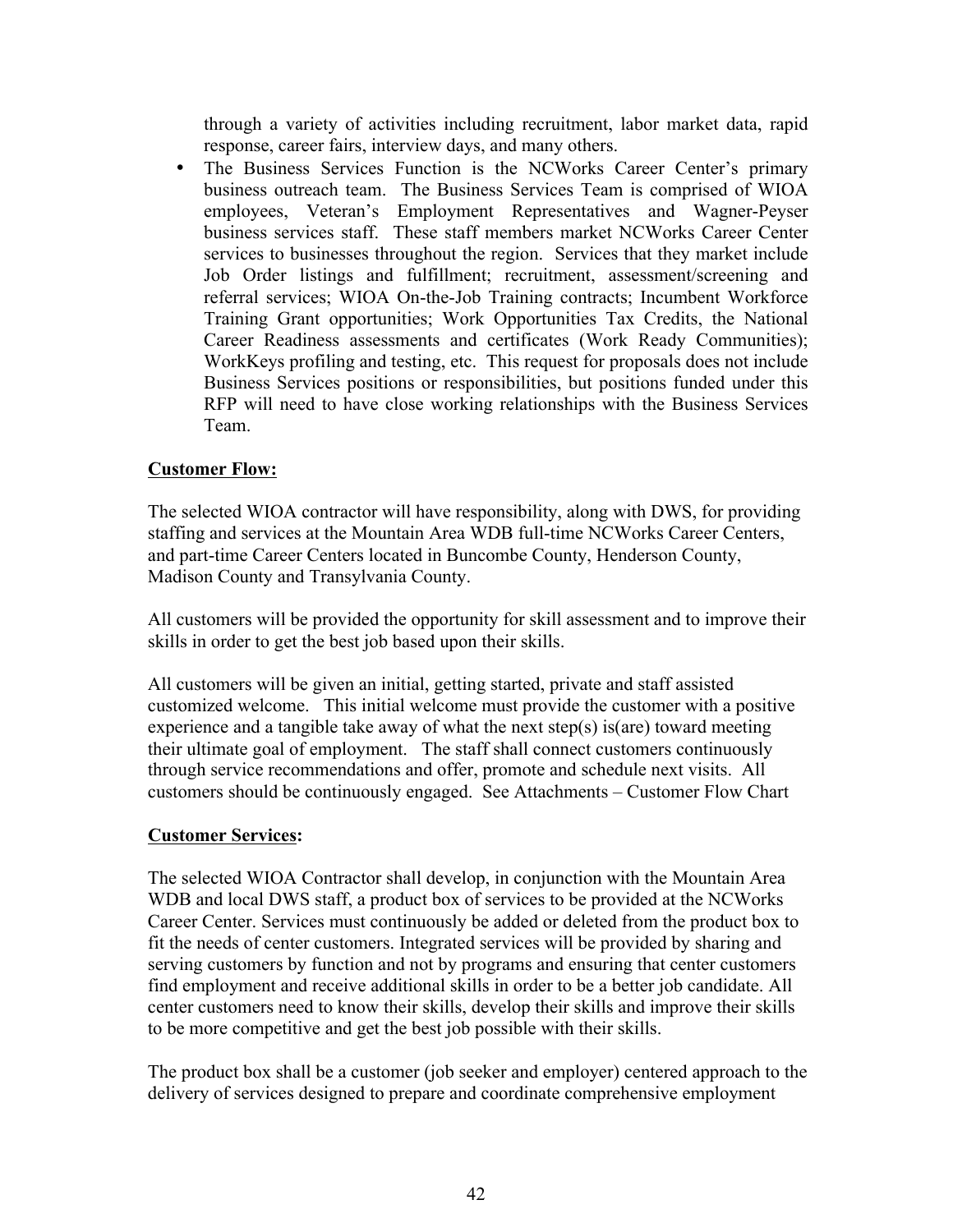plans such as service strategies for customers to ensure access to necessary workforce investment activities and supportive services using where feasible computer based technologies and to provide job and career counseling during participation and after job placement as well as services for employers. See Attachments - Sample Product Box. It should be noted that the services listed in the Product Box are not limited to those services and will constantly change as new products are introduced. The Product Box will be driven by the demands and needs of job seekers and employers.

#### **Workforce Center Positions and Roles:**

The minimum hours of operation for the certified NCWorks Career Centers are 8:30 AM to 5:00 PM Monday through Friday. The hours of operation for non-certified Career Center is 8:30 AM to 5:00 PM Monday through Friday. Staff coverage must be available for no less than 40 hours per week, unless otherwise approved by the Mountain Area WDB. Staffing is not required on holidays observed by NCWorks Career Centers. There may be instances were staff coverage will be required during non-traditional hours as needed/requested by employers for rapid response, job fairs, mass recruitment, etc. Contractor staff must be willing to be available for nontraditional hours if needed. Contractors should be innovative and creative about utilizing the resources available to reach more employers and job seekers. There shall be a constant effort to expand services beyond the walls of the NCWorks Career Centers. Using technology like the NCWorks App for smart phones and increasing remote access points for improved NCWorks Online engagement in the Local Area is critical.

When hiring staff, contractors will give preference to applicants who have prior experience in WIOA and Integrated Services Delivery.

In the event of staff turnover, the contractor will replace staff within a maximum of 30 days. The Mountain Area WDB shall be informed of any staff turnover and information provided on new hires.

#### **Workforce Center Services Components**

Adult/Dislocated Workers:

#### **AN ADULT IS DEFINED AS AN INDIVIDUAL WHO IS AGE 18 OR OLDER.**

Priority for individualized career services and training services funded with Title I adult funds must be given to recipients of public assistance, other lowincome individuals, and those who are basic skills deficient (as defined in WIOA sec.  $3(5)(B)$  – The term "basic skills deficient" means, with respect to an individual who is a youth or adult, that the individual is unable to compute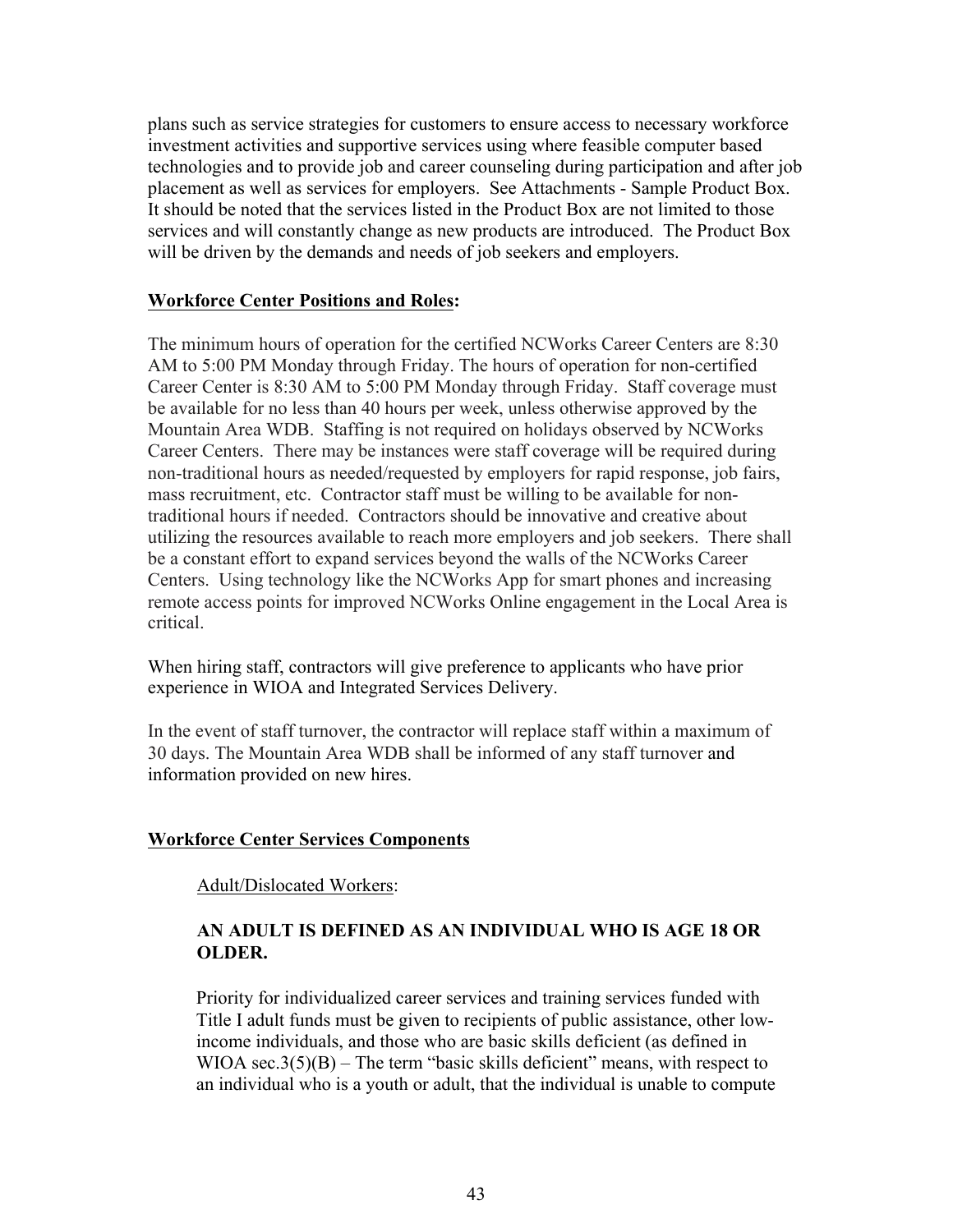or solve problems, or read, write, or speak English, at a level necessary to function on the job, in the individual's family, or in society.) in the local area.

# **A DISLOCATED WORKER IS AN INDIVIDUAL WHO IS AGE 18 OR OLDER and falls into one of the following:**

- 1. An individual who has been terminated or laid off, or who has received notice of termination or layoff from employment, **and** is eligible for or has exhausted entitlement to unemployment compensation, **and** is unlikely to return to a previous industry or occupation.
- 2. An individual who has been terminated or laid off, or who has received notice of termination or layoff from employment, **and** has been employed for a duration sufficient to demonstrate, to the appropriate entity at a onestop center referred to in section 134(c), attachment to the workforce, but is not eligible for unemployment compensation due to insufficient earnings or having performed services for an employer that was not covered under a state unemployment compensation law, **and** is unlikely to return to a previous industry or occupation.
- 3. An individual who has been terminated or laid off, or who has received a notice of termination or layoff, from employment as a result of any permanent closure of, or any substantial layoff at, a plant, facility, or enterprise.
- 4. An individual who is employed at a facility at which the employer has made a general announcement that such facility will close within 180 days. For purposes of eligibility to receive services other than training services described in section  $134(c)(3)$ , career services described in section  $134(c)(2)(A)(xii)$ , or supportive services, is employed at a facility at which the employer has made a general announcement that such facility will close.
- 5. An individual was self-employed (including employment as a farmer, a rancher, or a fisherman) but is unemployed as a result of general economic conditions in the community in which the individual resides or because of natural disaster.
- 6. An individual who is a displaced homemaker. The term "displaced homemaker" means an individual who has been providing unpaid services to family members in the home and who has been dependent on the income of another family member but is no longer supported by that income; **OR** is the dependent spouse of a member of the Armed Forces on active duty and whose family income is significantly reduced because of a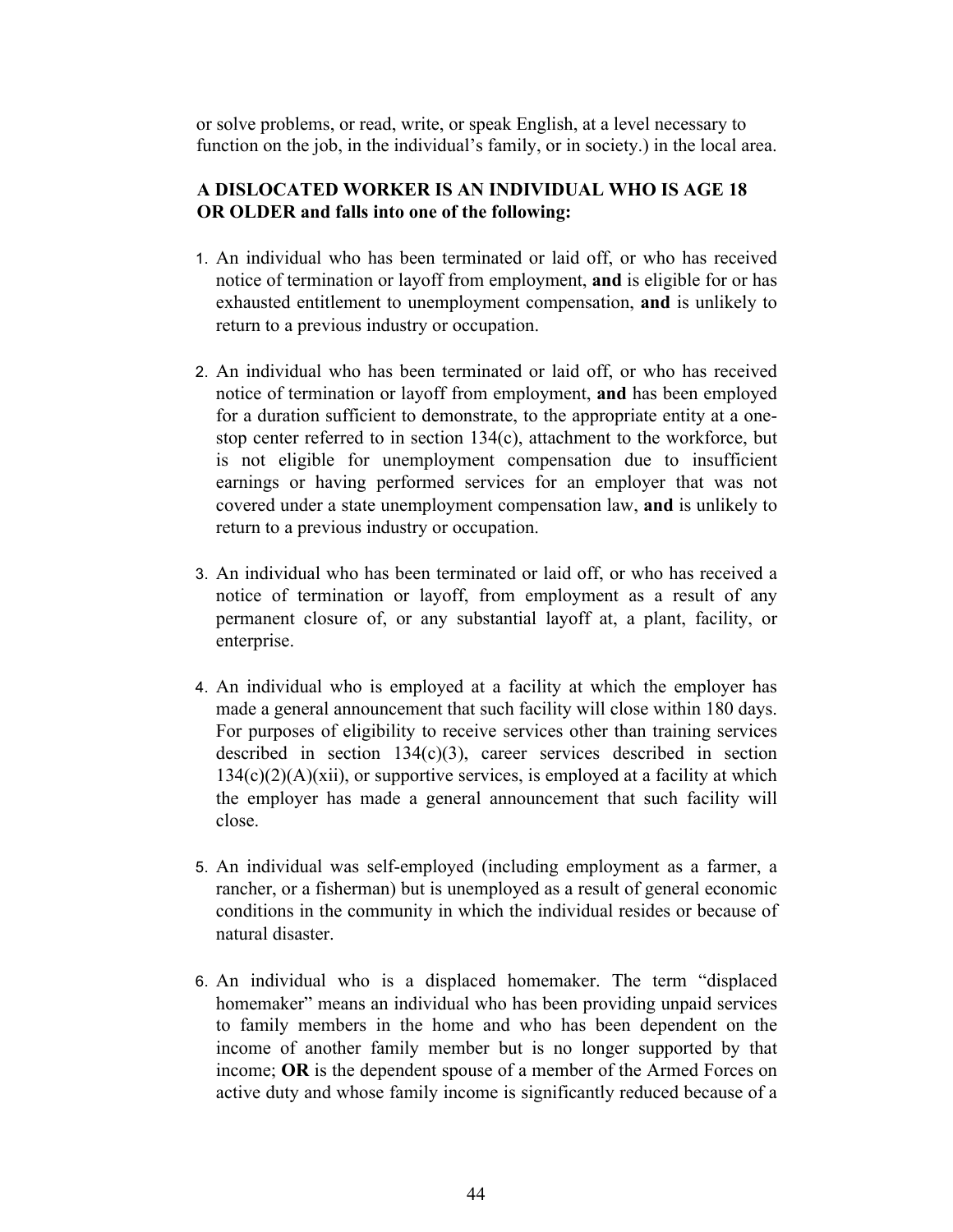deployment, a call or order to active duty, a permanent change of station, or the service-connected death or disability of the member; and is unemployed or underemployed **AND** is experiencing difficulty in obtaining or upgrading employment.

- 7. The spouse of a member of the Armed Forces on active duty and who has experienced a loss of employment as a direct result of relocation to accommodate a permanent change in duty station of such member.
- 8. The spouse of a member of the Armed Forces on active duty and who is unemployed or underemployed and is experiencing difficulty in obtaining or upgrading employment.

Until July 1, 2015, WIA-funded staff in North Carolina primarily focused on enrolling customers into intensive and training services only after receiving core services as prescribed in WIA legislation, regulations, and state/local policies. However, the implementation of integrated service delivery across the NCWorks system and the new WIOA legislation changes service delivery to make the previous sequence of core, intensive, and training services obsolete.

With a streamlined and simplified process, it is anticipated that the number of customers receiving a training service will increase, and the number of customers enrolled into WIOA career services will increase significantly as well.

**The MAWDB is seeking center operators to provide services as a part of an integrated team in providing innovative and relevant career services to all customers, no matter the skill level or path to educational and employment goals. This requires staff to be actively engaged in working with the public on a regular basis, be it working in the career resource area assisting customers with their job search or resume development, or assisting an employer in seeking a qualified job candidate, the important role of an Employment Consultant/WIOA Specialist is critical to the success of the NCWorks Career Center. Staff's professional expertise and passion for helping all customers is what leads to gainful employment as the end goal.** 

#### **Adult Career Services:**

Career services as identified in the WIOA legislation include the following: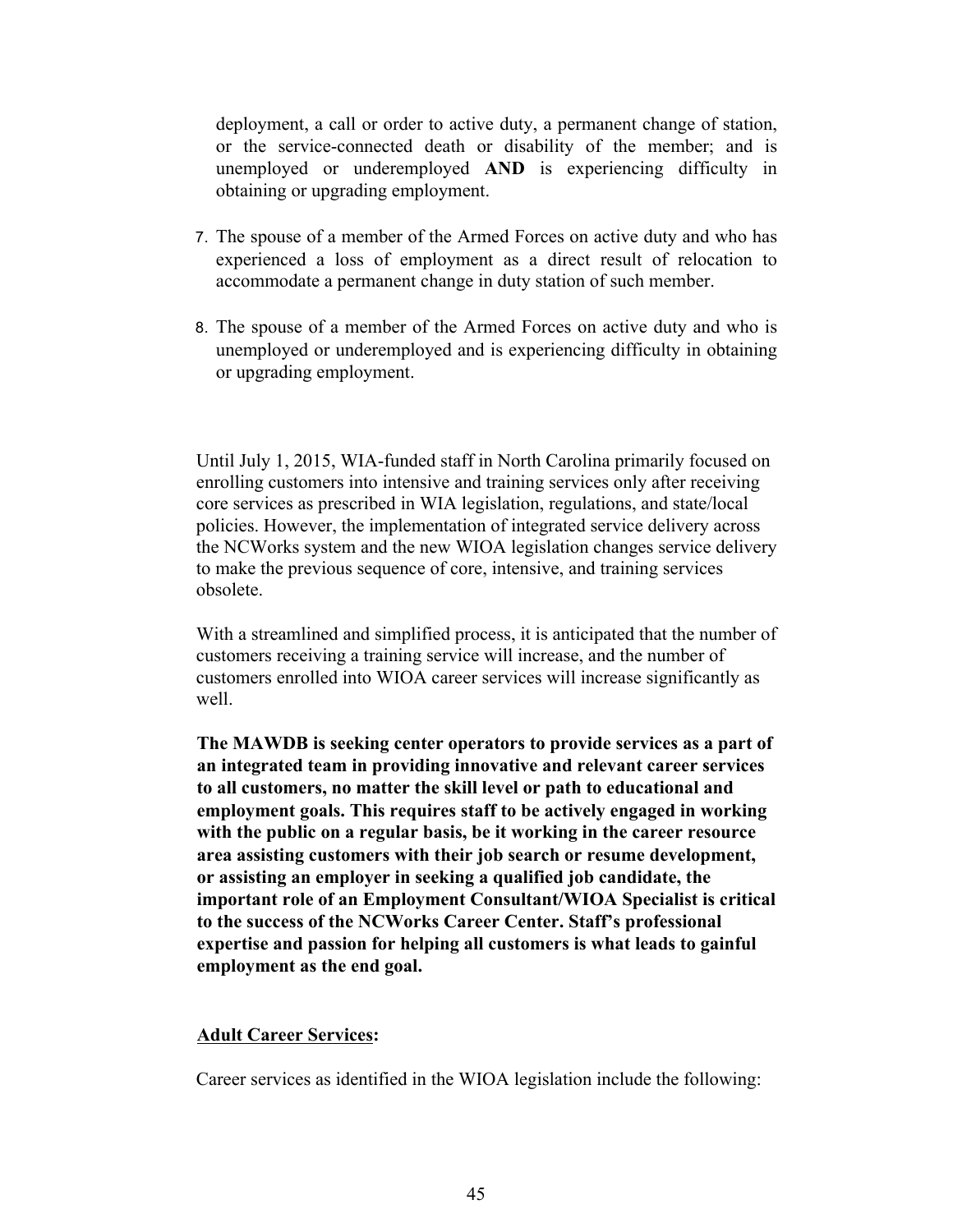- Eligibility determination for funding and services;
- Outreach, intake, and orientation to the information and other services available through the NCWorks Career Centers;
- Initial assessment of educational attainment and skill levels, aptitudes, abilities (including skills gaps), and supportive service needs;
- Job search and placement assistance and, in appropriate cases, career counseling, including information on in-demand industry sectors and occupations, and nontraditional employment;
- Appropriate recruitment and other business services on behalf of employers;
- Referrals to and coordination of activities with partner programs and services;
- Workforce and labor market employment statistics information, which includes job vacancy listings; job skills necessary for job openings; and information on local occupations in demand and the earnings, skill requirements, and opportunities for advancement within those career pathways;
- Performance information and program cost information on eligible providers of training;
- Information, in formats that are usable by and understandable to customers, regarding how the Southwestern Local Area is performing on the local performance accountability measures;
- Information relating to the availability of supportive services or assistance provided by partners;
- Referrals to supportive services or other needed assistance;
- Information and assistance regarding filing claims for unemployment compensation;
- Information and assistance regarding financial aid assistance for training and education programs;
- Other services needed in order for an individual to obtain or retain employment, that consist of comprehensive and specialized assessments of the skill levels and service needs of adults and dislocated workers, which may include diagnostic testing and use of other assessment tools and in-depth interviewing and evaluation to identify employment barriers and appropriate employment goals;
- Development of an individual employment plan to identify the employment goals, appropriate achievement objectives, and appropriate combination of services for the participant to achieve the employment goals, including providing information on eligible providers of training services and career pathways to attain career objectives;
- Group counseling;
- Individual counseling;
- Career planning;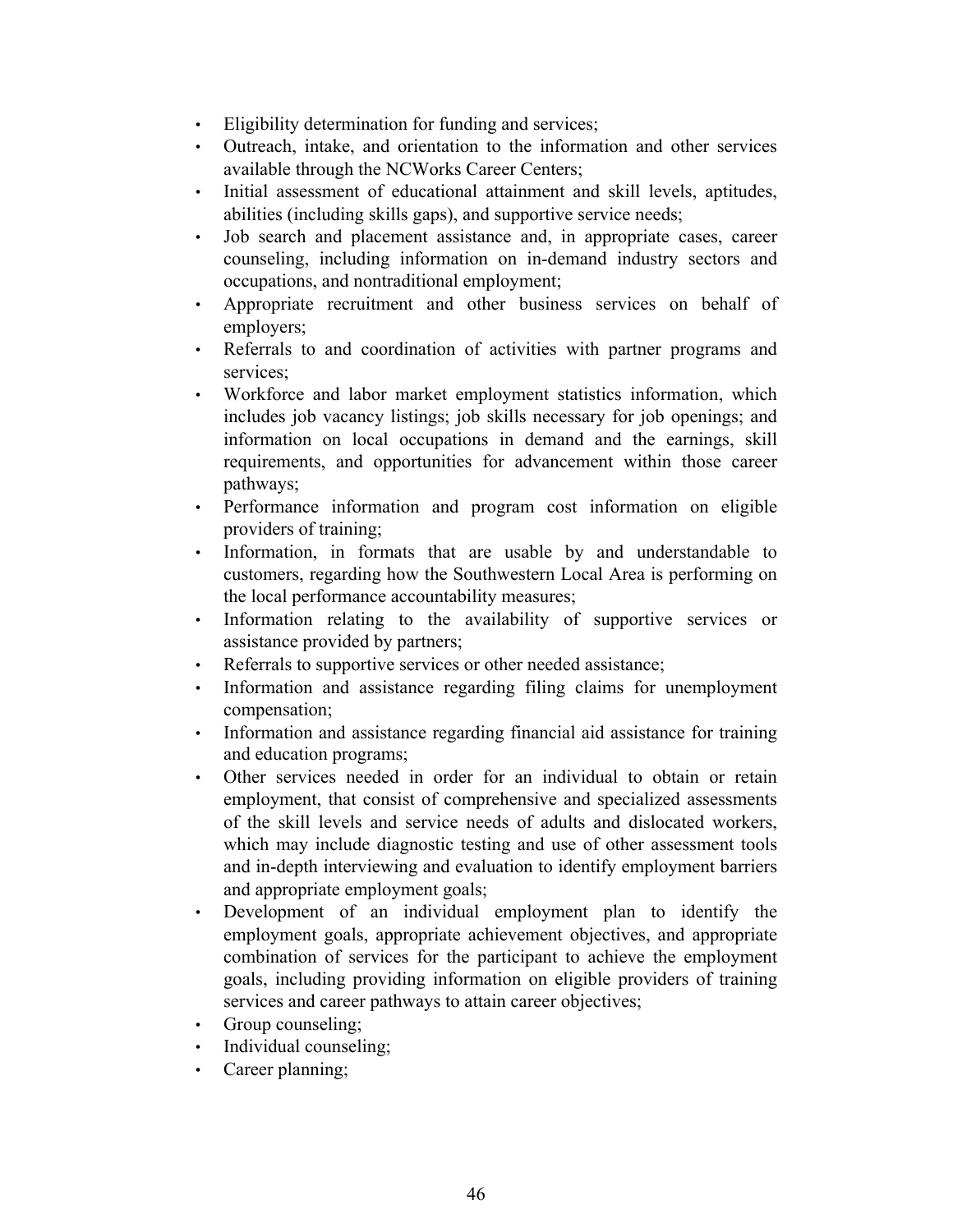- Short-term pre-vocational services including development of learning skills, communication skills, interviewing skills, punctuality, personal maintenance skills, and professional conduct, to prepare individuals for unsubsidized employment or training;
- Internships and work experiences that are linked to careers;
- Workforce preparation activities;
- Financial literacy services;
- Out-of-area job search assistance and relocation assistance;
- English language acquisition and integrated education and training programs; and
- Follow-up services, including counseling regarding the workplace, for participants in WIOA activities authorized under this subtitle that are placed in unsubsidized employment, for not less than 12 months after the first day of the employment, as appropriate.

Each customer shall receive an orientation of available services, including all partner services and any other pertinent resources to ensure successful return to employment. The orientation shall include a complete overview of the processes and procedures for gaining maximum benefits from engagement with the NCWorks Career Center. Orientations may be conducted in individual or group settings, depending on demand and the need for center efficiency. Group orientations (and other center activities) may be center or program specific and shall be included in a master calendar and published on a monthly basis for the public through www.NCWorks.gov.

WIOA consistently emphasizes the need for services targeted to persons with disabilities and individuals with barriers to employment, including individuals who receive public assistance or are otherwise low income and/or basic skills deficient. Outreach, marketing efforts, and services shall include efforts to encourage the use of the NCWorks system to groups that need employment and training services to become more skilled and employable on the path to financial self-sufficiency.

WIOA Sec. 3 (24) defines an "individual with a barrier to employment" means a member of one or more of the following populations:

- a. Displaced Homemakers
- b. Low-Income Individuals
- c. Indians, Alaska Natives, and Native Hawaiians, as such terms are defined in Section 166
- d. Individuals with disabilities, including youth who are individuals with disabilities e. Older individuals
- f. Ex-Offenders
- g. Homeless Individuals (as defined in Section 41403(6) of the Violence against Women Act of 1994 (42 U.S.C. 14043e-2(6)), or homeless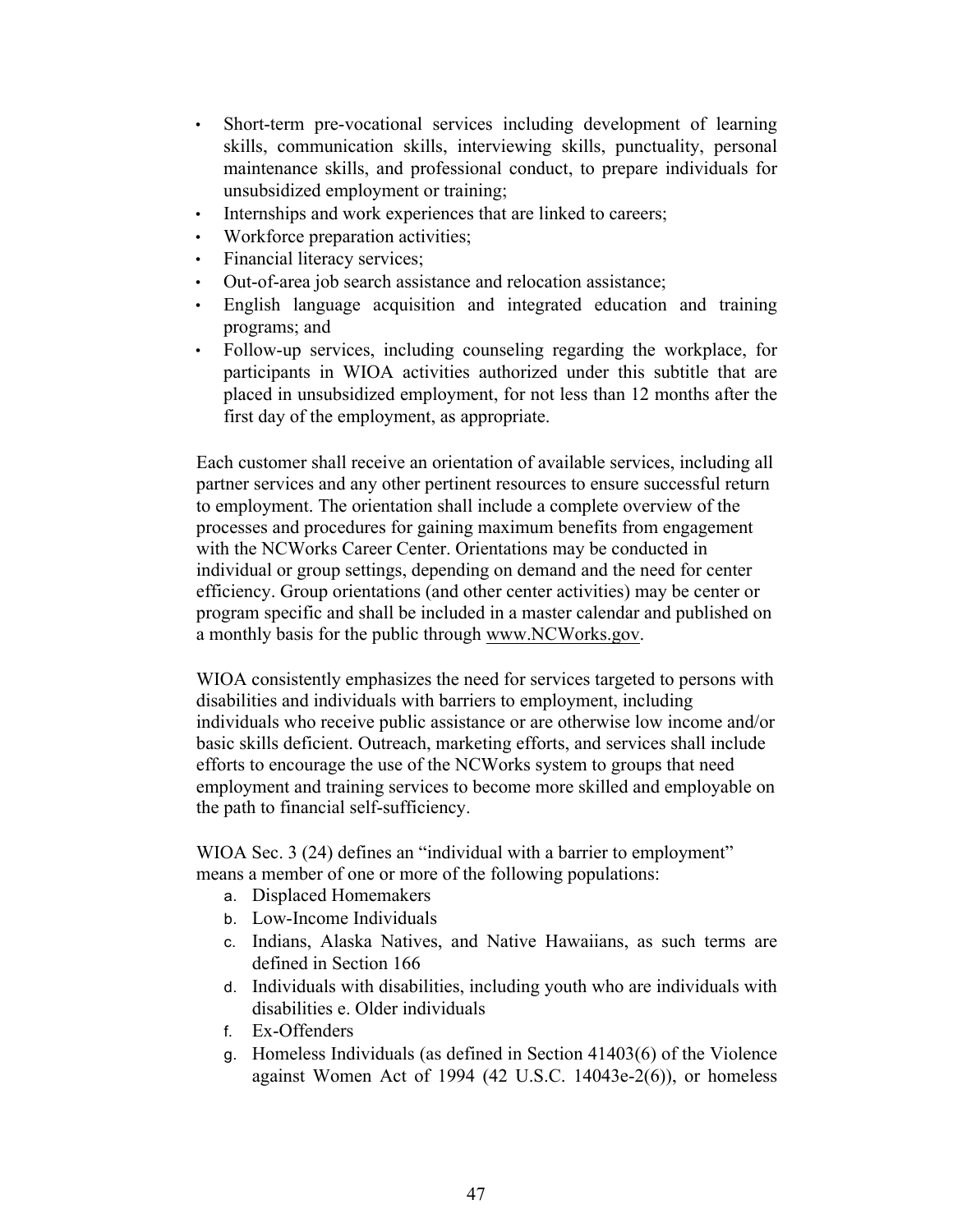children and youths (as defined in section 725(2) of the McKinney-Vento Homeless Assistance Act (42 U.S.C. 11434a(2)).

- h. Youth who are in or have aged out of the foster care system
- i. Individuals who are English language learners and individuals who have low levels of literacy, and individuals facing substantial cultural barriers
- j. Eligible migrant and seasonal farm workers, as defined in Section 167(i)
- k. Individuals within 2 years of exhausting lifetime eligibility under Part A of Title IV of the Social

Security Act (42 U.S.C. 601 et seq.)

- l. Single parents (including single pregnant women)
- m. Long term unemployed individuals
- n. Such other groups as the Governor involved determines to have barriers to employment

#### **Training Services:**

Upon completion of orientation and assessments, customers may be deemed appropriate for training services if the customer is unlikely to obtain or retain self-sufficient employment. Training programs should focus on in-demand industry sectors or occupations in demand in the area, or an area to where the customer is willing to relocate.

Occupational skills training is provided through Individual Training Accounts with approved training providers that are authorized by WIOA staff. All customers interested in receiving WIOA assistance must apply for a Pell Grant. If awarded, the Training Provider will take into consideration the Pell Grant funds and other resources available to the customer. WIOA resources to the customer could be reduced if a combination of resources available to the customer including Pell Grant funds exceeds an individual's cost of training.

Training services include the following:

- Occupational skills training, including training for nontraditional employment;
- On-the-Job Training (OJT);
- Incumbent worker training;
- Programs that combine workplace training with related instruction, which may include cooperative education programs;
- Training programs operated by the private sector;
- Skill upgrading and retraining;
- Entrepreneurial training;
- Transitional jobs; and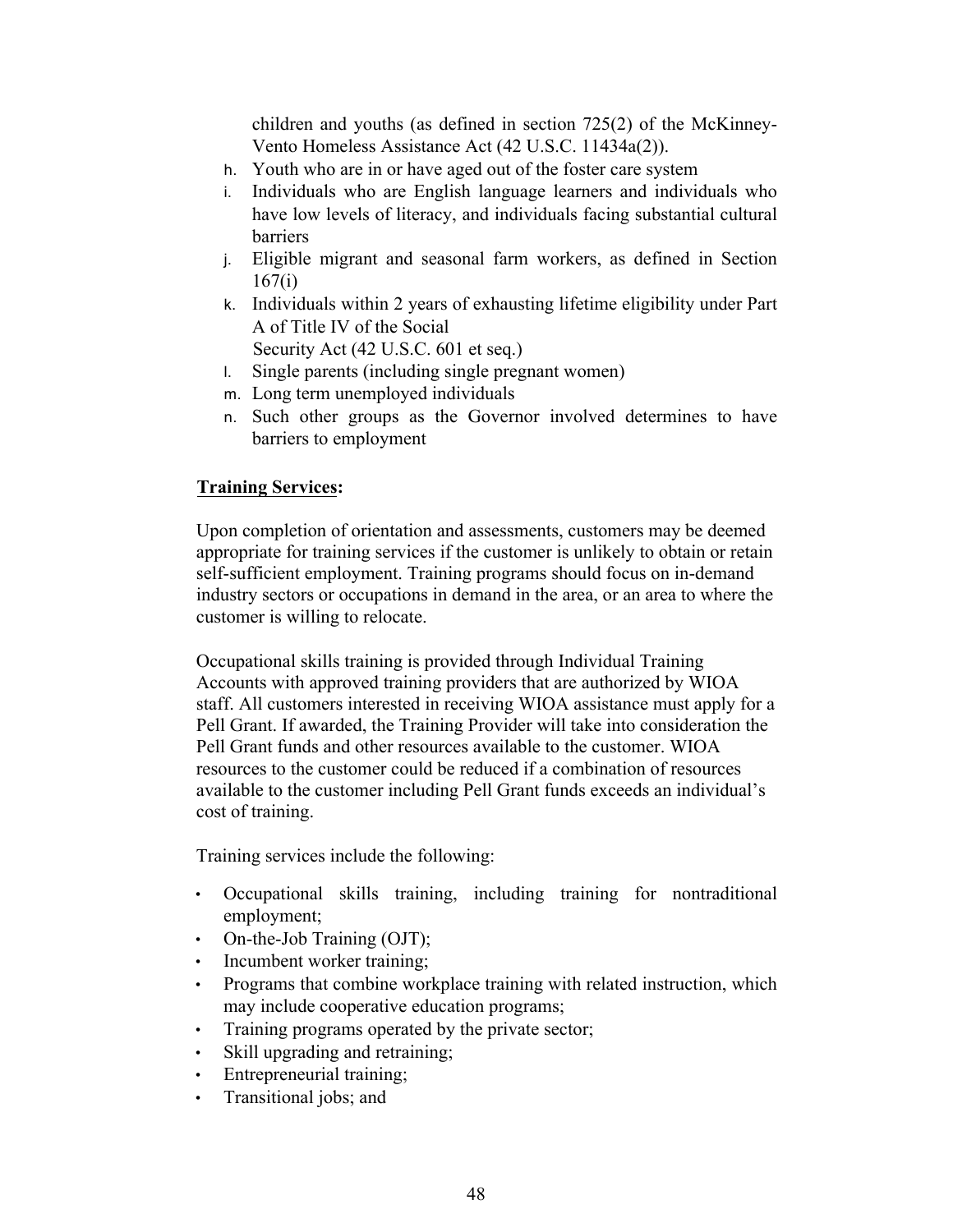- Adult education and literacy activities, including activities of English language acquisition and integrated education and training programs, provided concurrently or in combination with other training services.
- Job readiness training AND Customized training conducted with a commitment by an employer or group of employers to employ.

Regional policy has been established regarding the determination of eligibility for training services based on priority of service in WIOA. All those who receive training services must be determined eligible for WIOAfunded services as recorded in NCWorks.gov prior to expenditure of any WIOA funds. Selected service providers will be expected to continue services with currently enrolled participants.

# **Youth Services:**

Youth Services are an important aspect of the WIOA workforce legislation. Though not formally a component of the Mountain Area Local Area integrated service model Youth 16- 24 years of age are serviced in the region's local NCWorks Career Centers. WIOA Youth Specialists are stationed in the centers and provide an array of case management services to include:

- Educational Assistance/Opportunities
- Career Exploration Activities
- Soft Skills Training
- Job Shadowing Opportunities
- Paid Work Experience
- Job Referrals
- Supportive Services

**Out-of-school youth** must be aged 16-24, not attending any school, and meet one or more additional conditions, which could include:

School dropout; within age of compulsory attendance but has not attended for at least the most recent complete school year calendar quarter; holds a secondary school diploma or recognized equivalent and is low-income and is basic skills deficient or an English language learner; subject to the juvenile or adult justice system; homeless, runaway, in foster care or aged out of the foster care system, eligible for assistance under Section 477, Social Security Act, or in out-of-home placement; pregnant or parenting; an individual with a disability; low income person who requires additional assistance to enter or complete an educational program or to secure and hold employment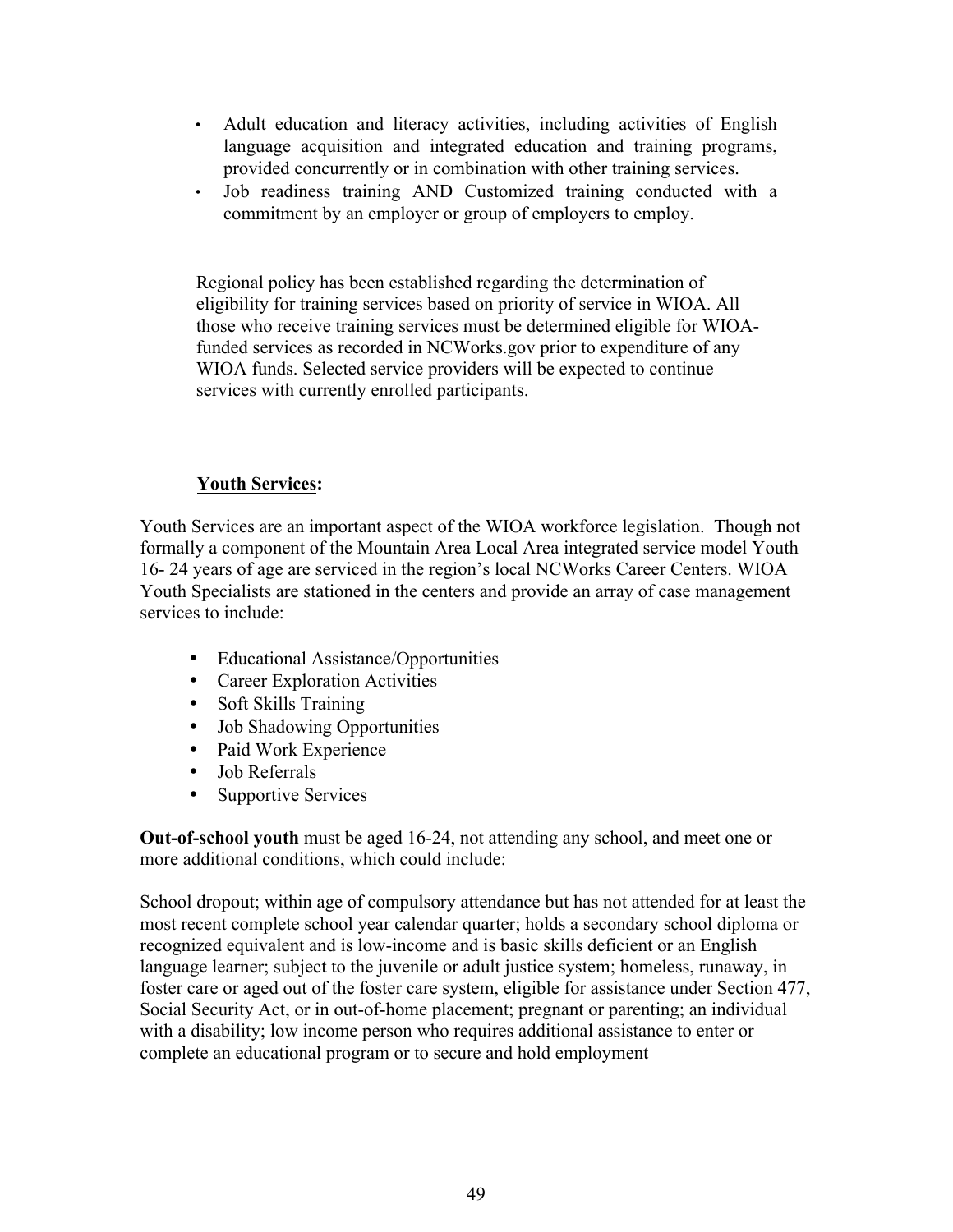**In-school youth** must be aged 14-21, attending school, low income, and meet one or more additional conditions, which could include:

Basic skills deficient; English language learner; an offender; homeless, runaway, in foster care or aged out of the foster care system; pregnant or parenting; an individual with a disability; person who requires additional assistance to enter or complete an educational program or to secure and hold employment

At least 20 percent of local Youth formula funds must be used for work experiences, such as summer and year round employment, pre-apprenticeship, on-the-job training, or internships and job shadowing.

#### **North Carolina's Career Readiness Certificate Initiative:**

The North Carolina Career Readiness Certificate (CRC) initiative is an encouraged activity for all WIOA funded programs within the Mountain Area WDB Local Area. It is expected that WIOA participants enrolled in training services will receive their CRC. The CRC is administered in partnership with the NC Community College system, NC Department of Public Instruction, local Workforce Development Boards, and other key workforce and economic development partners. The CRC is designed to meet the needs of both employers and job seekers in this transitioning economy. For employers, the CRC offers a reliable means of determining whether a potential employee has the necessary literacy, numeracy, and problem solving skills to be "job ready". For job seekers, the CRC serves as a portable credential that can be more meaningful to employers than a high school degree or a resume citing experience in a different job setting. The CRC assessments identify current skill levels in reading, locating information, and math and skill gaps to help determine a comprehensive approach to serving youth. For more information about the North Carolina Career Readiness Certificate initiative, please visit www.crcnc.org.

# **Career Pathways:**

Under WIOA, the MAWDB in coordination with service providers and education partners, will continue to lead efforts in the area to develop and implement career pathways by aligning the employment, training, education and supportive services that are needed by adults and youth to gain employment. Initiatives have been developed to identify employment needs of employers within identified sectors and occupations. Efforts include enhancing communication, coordination, and collaboration among employers, educational partners, economic development entities, and service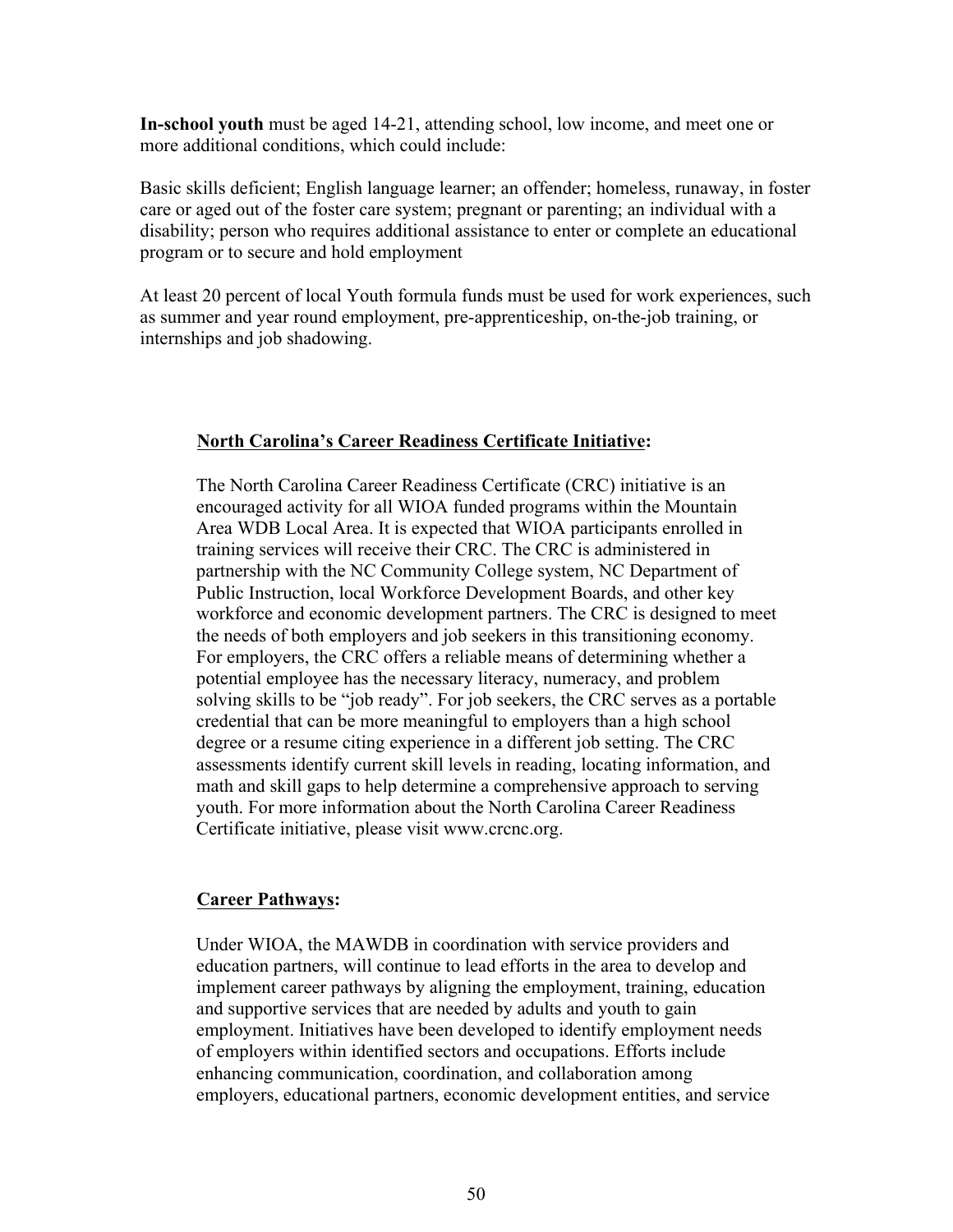providers to develop and implement strategies for meeting the employment and skill needs of workers and employers. The NCWorks Commission certified the Local Area's Advanced Manufacturing Career Pathway on November 9, 2016. The information related to this pathways can be accessed at the following link:

http://www.landofsky.org/pdf/MAWD/AMCP\_Application\_MAWD\_Final.p df. Mountain Area Workforce Development Board submitted the Local Area's Hospitality & Tourism Career Pathway application to the NCWorks Commission on December 15, 2016 for certification of this pathway. Career Pathways will be developed for the Local Area for all five target sectors as identified by the Mountain Area Workforce Development Board.

WIOA Sec. 3 (7) describes Career Pathway – The term "career pathway" means a combination of rigorous and high-quality education, training, and other services that

• Aligns with skill needs of industries in the economy of the state or regional economy involved;

• Prepares an individual to be successful in any of a full range of secondary or postsecondary education options, including apprenticeships registered under the act of August 16, 1937 (commonly known as the "National Apprenticeship Act"; 50 Stat. 664, Chapter 663; 29 U.S.C. 60 ET SEQ.) (Referred to individually in this act as an "apprenticeship", except in Section 171);

- Includes counseling to support an individual in achieving the individual's education and career goals;
- Includes, as appropriate, education offered concurrently with and in the same context as workforce preparation activities and training for a specific occupation or occupational cluster;
- Organizes education, training, and other services to meet the particular needs of an individual in a manner that accelerates the educational and career advancement of the individual to the extent practicable;
- Enables an individual to attain a secondary school diploma or its recognized equivalent, and at least one recognized postsecondary credential; and
- Helps an individual enter or advance within a specific occupation or occupational cluster.

#### **Dislocated Worker Rapid Response Services:**

Dislocated Worker Rapid Response Services, as mandated by USDOL, are services delivered to businesses and employees of companies that are experiencing downsizing through layoffs or closure and may have also been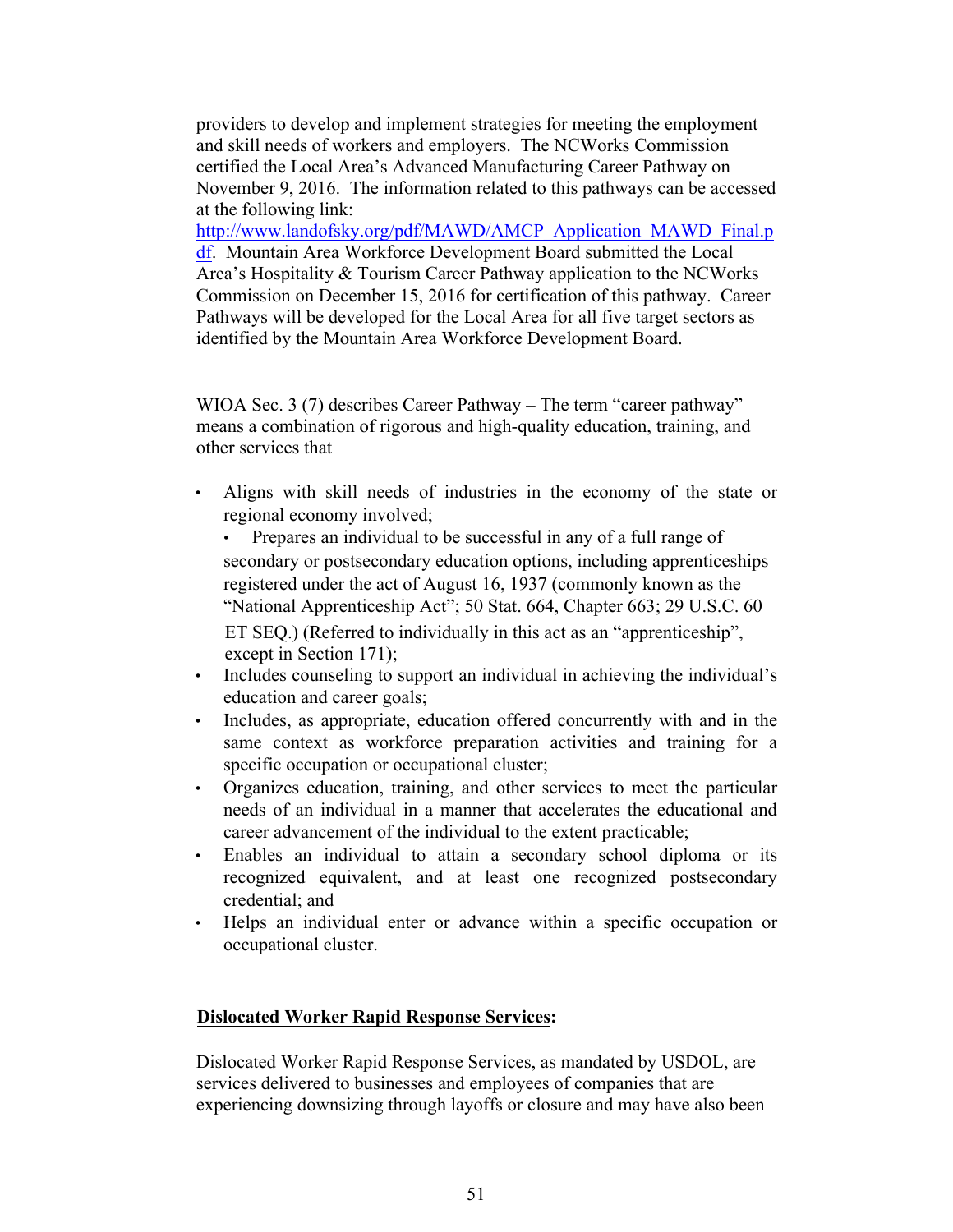impacted by a Worker Adjustment & Retraining Notification (WARN) issued by the state of North Carolina. Coordination of the Rapid Response teams and operation of the Trade Adjustment Assistance program across the state is the role of NCDOC-DWS. The selected WIOA service provider will be expected to assist in coordinating in these outreach teams. NCWorks Career Centers shall provide the following Rapid Response Services to employees of businesses issuing WARN notices or experiencing layoffs or closures, in conjunction with other appropriate partners:

- Reviewing affected workers' assistance needs;
- Coordinating and conducting Rapid Response workshop presentations to assist with career transition, job search tools and skills, résumé preparation, and interviewing techniques;
- Assessing re employment prospects for workers in the local community;
- Providing information on available resources to meet the short and long term needs of affected workers;
- Establishing a process of referring affected employees to the NCWorks System;
- Developing recruitment/job development activities including job fairs, positive recruitments, job lead development, and general recruitment notifications; and
- Providing Rapid Response information with appropriate information relating to potential dislocations, available adjustment assistance, services, and when appropriate, information on the TAA program and the North American Free Trade Act (NAFTA).

#### **Business Services:**

The business customers are the key to the success of the Mountain Area WDB Integrated One-Stop Delivery System. The list below provides a menu of services available to employers through the Talent Employment Solution Team. Business services should include, but are not limited to:

- Support in filling open positions (talent pool)
- Meeting facilities for conducting interviews
- Assistance in understanding why one or more existing positions are not being filled or where there is a high amount of turnover per these positions
- Training for existing employees
- Job postings
- Connection to business resources
- Recruitment and prescreening
- Pre-employment training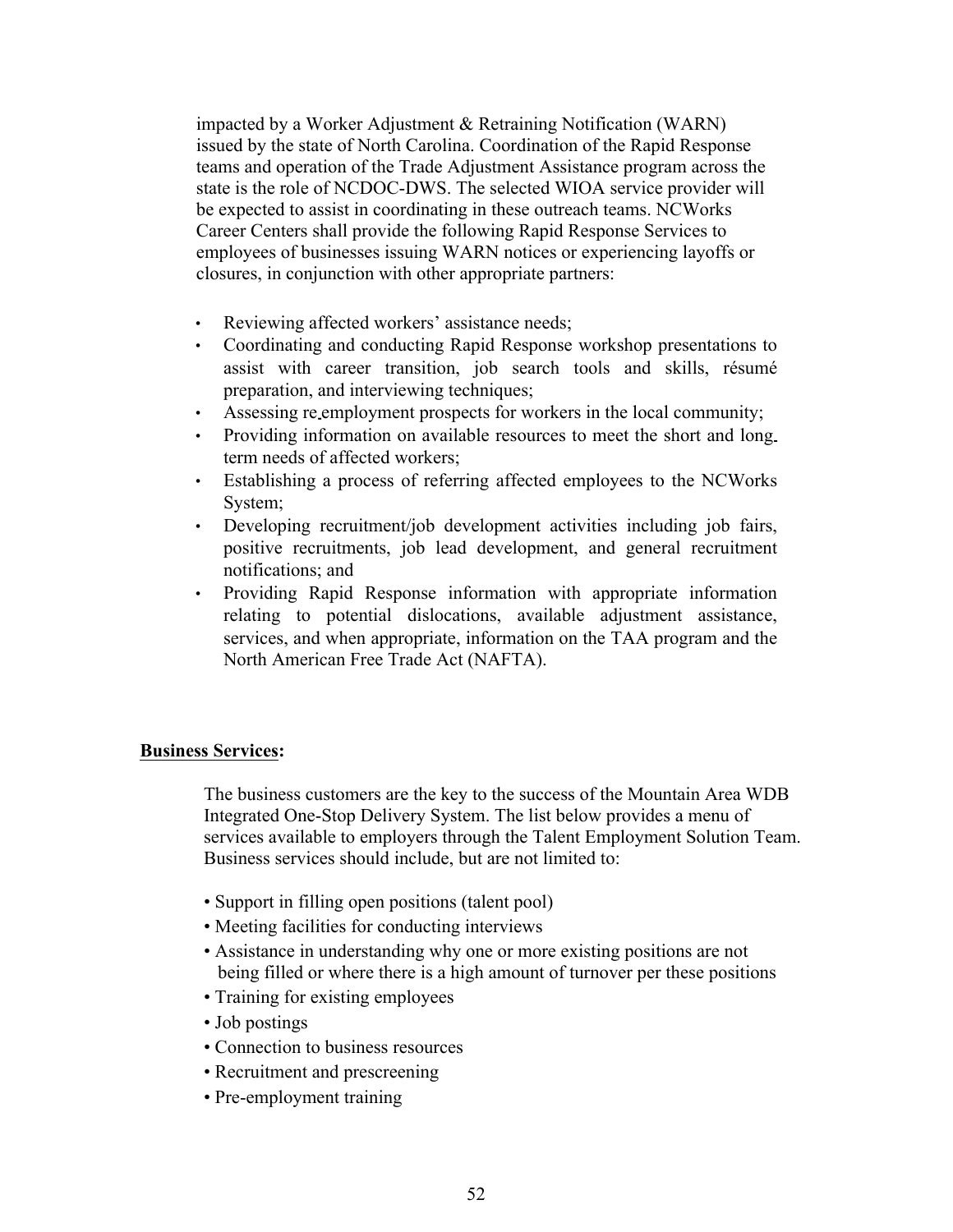- Job profiling
- Labor market data
- Career fairs
- Interview days
- Networking events
- Training seminars
- Industry roundtable meetings /presentations/workshops
- Referral to business services partners
- Employer workshops

#### **Business Services for Job Seekers:**

Once a job seeker is deemed work ready, the services available shall include, but are not limited to:

- Career workshops
- Employment assistance
- Career assessment
- Resume support and development
- Job matching support
- On-the-job training
- Work experience/internships
- Network opportunities with business professionals and peers
- Mock interviews
- Coaching and Counseling
- Targeted referral of current job openings
- Volunteer opportunities
- Using social media to find employment
- Access to employer presentations and workshops

Linkages: The Service Provider will be an active participant in the NCWorks Career Center and will link with required partners and other community services.

**Referrals:** Providers must ensure that each participant or applicant who meets the income criteria and other "most in need" criteria will be considered for enrollment and/or referral. Eligible individuals will be provided:

• Information on the full array of applicable or appropriate services that are available through the Local Board, other eligible providers or NCWorks Workforce partners, including those receiving funds under WIOA Title l and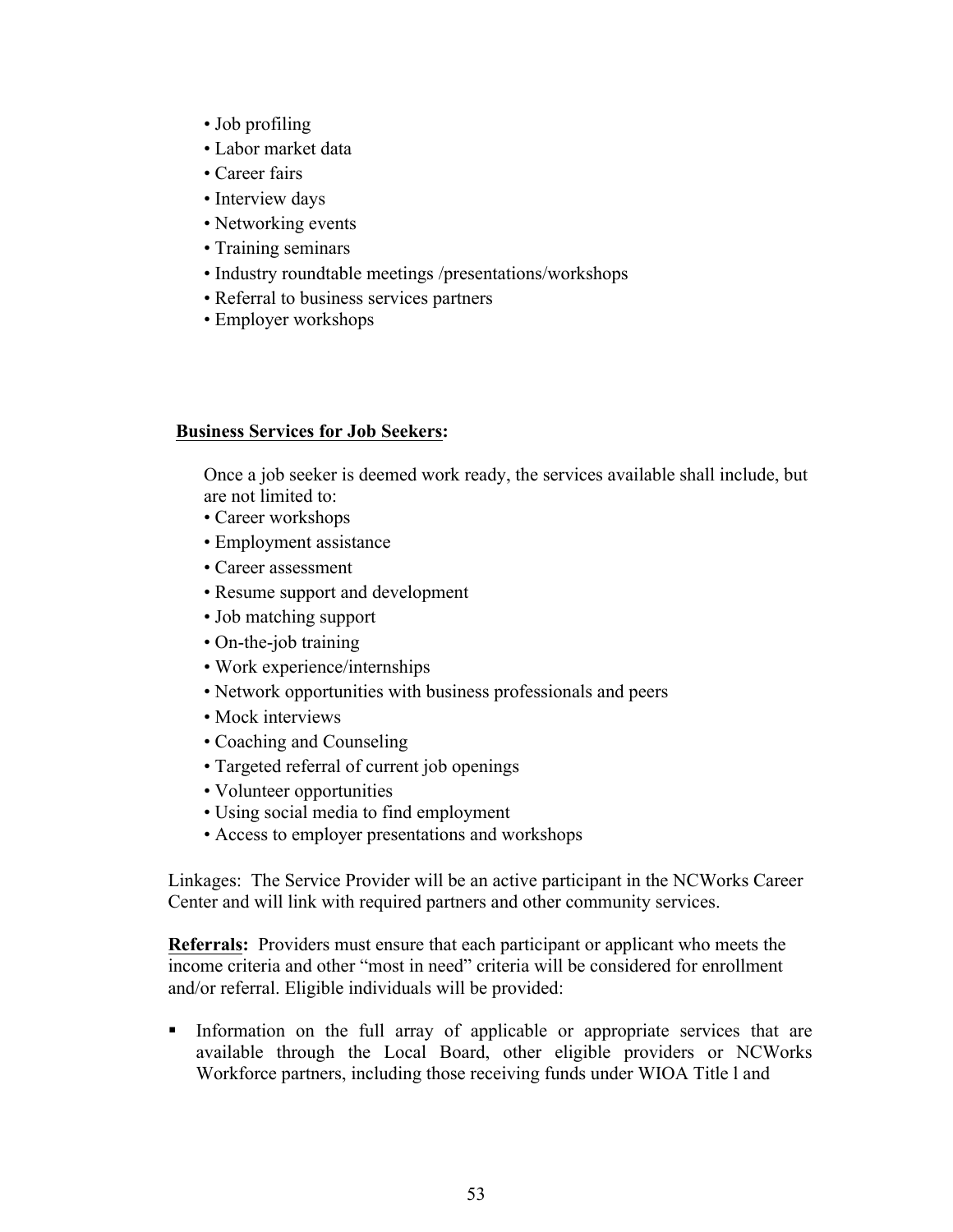• Referral to appropriate training and educational programs that have the capacity to serve the participant or applicant either on a sequential or concurrent basis.

# **Individual Employment Plan:**

Service strategies for each participant will identify:

- employment goal (including, in appropriate circumstances, nontraditional employment)
- appropriate achievement objectives
- appropriate services for the participant
- expected outcomes in relation to performance standards

**Occupational Skills Training:** Instruction conducted in an institutional or worksite setting designed to provide, upgrade or retrain individuals with technical skills and information required to perform a specific job or group of jobs in locally identified skill demand occupations. This service may address situations where specific demand for identified occupations occurs in a number of companies with the same basic skills requirements or where a single company agrees to hire all certified completers. The WDB has identified and approved training in occupations that are in demand in the Local Area. A copy of approved training curriculums is attached. Participants may elect to receive their training from any eligible provider from a listing on NCWorks (http://www.ncworks.gov). The eligible providers' list is established to maximize customer choice and aid an individual in making an informed decision about his/her training. The approved list will include those vendors who have applied for inclusion on the list and who have met performance criteria as it relates to program completion and placement of completers into training-related occupations. This performance information, as well as cost information, will be made available to customers of the One-Stop service delivery system. Once a training provider has been selected from the list of eligible institutions, the participant will be issued an Individual Training Account.

**Supportive Services:** - The contractor should be knowledgeable of the WIOA supportive services issuance process as specified in the Mountain Area Workforce Development Board's Supportive Policy. (See Attachments for LA Supportive Service Policy)

# **On-the-Job Training:**

On-the-Job Training services shall be provided through the One-Stop delivery system.

OJT activities allow an eligible participant who is otherwise "job ready" to learn skills for a specific occupation through demonstration and practice under actual working conditions in the private sector.

This training will occur while the participant is engaged in productive, full-time work as a hired employee. OJT participants will work the same standard hours as those of the employer's regular workforce and will be provided the same benefits and working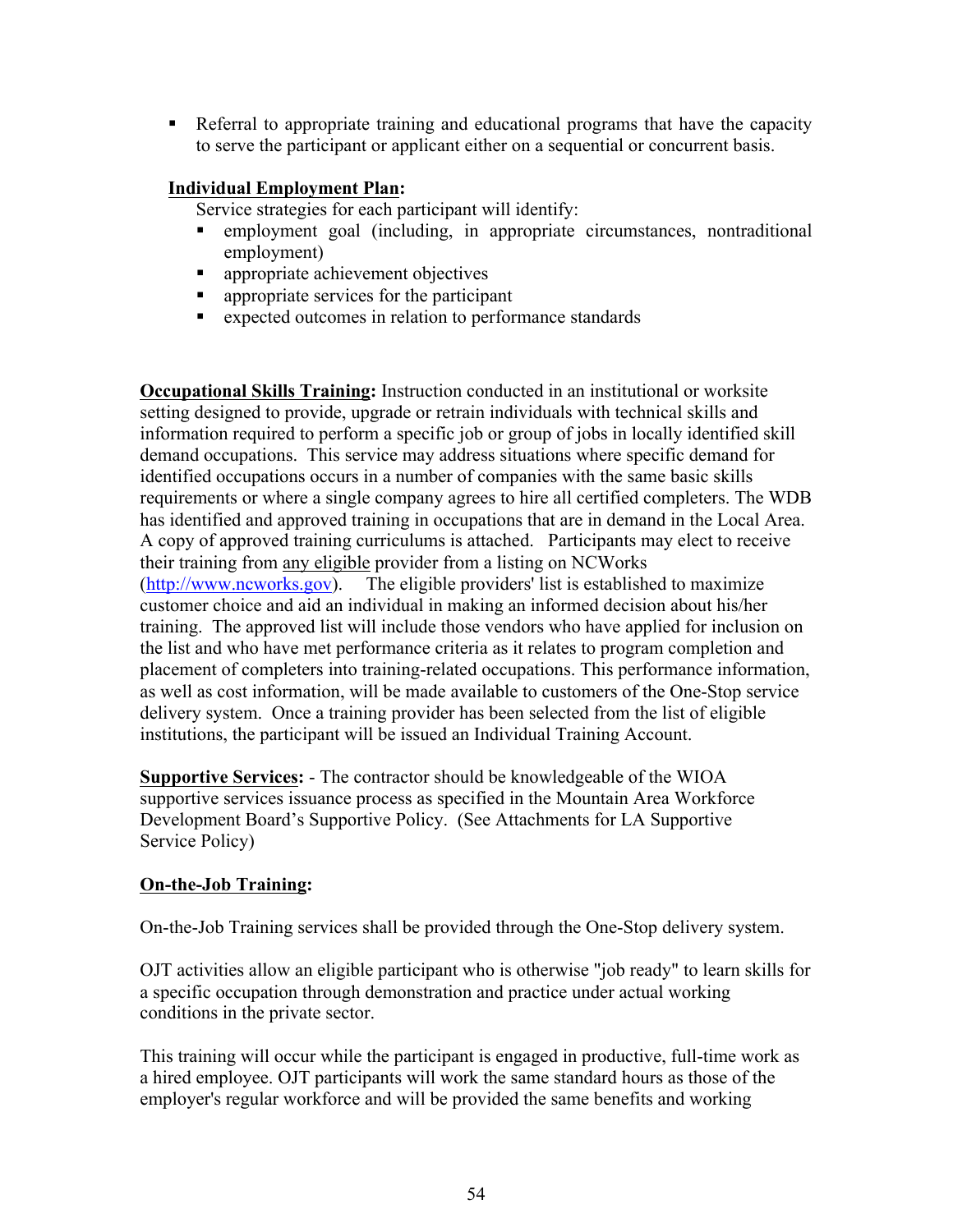conditions as other employees working a similar length of time and doing the same type of work. The length of OJT training must be limited to the period of time required for a customer to become proficient in the occupation for which the training is being provided.

#### **Performance Measures and Follow-Up Services**

The Workforce Innovation and Opportunity Act (WIOA) establishes a comprehensive performance accountability system in order to optimize the return on investment of Federal funds and to assess the effectiveness of Local Areas in achieving continuous improvement of workforce investment activities funded under WIOA.

Below are the core indicators of performance for the Adult and Dislocated Worker Programs and proposers should be prepared to collect data pertaining to those indicators.

(1) For the Adult and Dislocated Worker Program these indicators are

> (i) Entry into unsubsidized employment (must be employed first quarter after exit)

(II) Retention in unsubsidized employment six months after being employed (III) Earnings received in unsubsidized employment for six months after being employed.

Since performance is based on a participant's employment status for a period of twelve (12) months after exit, the following will be required of the contractor:

- Individualized, Training, and Follow-Up Service contractors will be expected to provide Follow-Up Services as needed to participants that have exited from the program and
	- o still need further assistance in obtaining or retaining employment. These services will be
	- o reflected in the participant's IEP. Follow-Up services may include:
	- o additional career planning and counseling;
	- o contact with the participant's employer, including assistance with workrelated
		- problems that may arise;
	- o information about additional educational opportunities
	- o referral to supportive services available in the community
- WIOA staff will be required to follow-up and obtain information on participants that have exited from the program and who have no wages reported during the follow-up period.
- **Note: For information regarding Common Measure please reference to USDOL website:**
	- o http://www.doleta.gov/performance/guidance/tools\_commonmeasures.cfm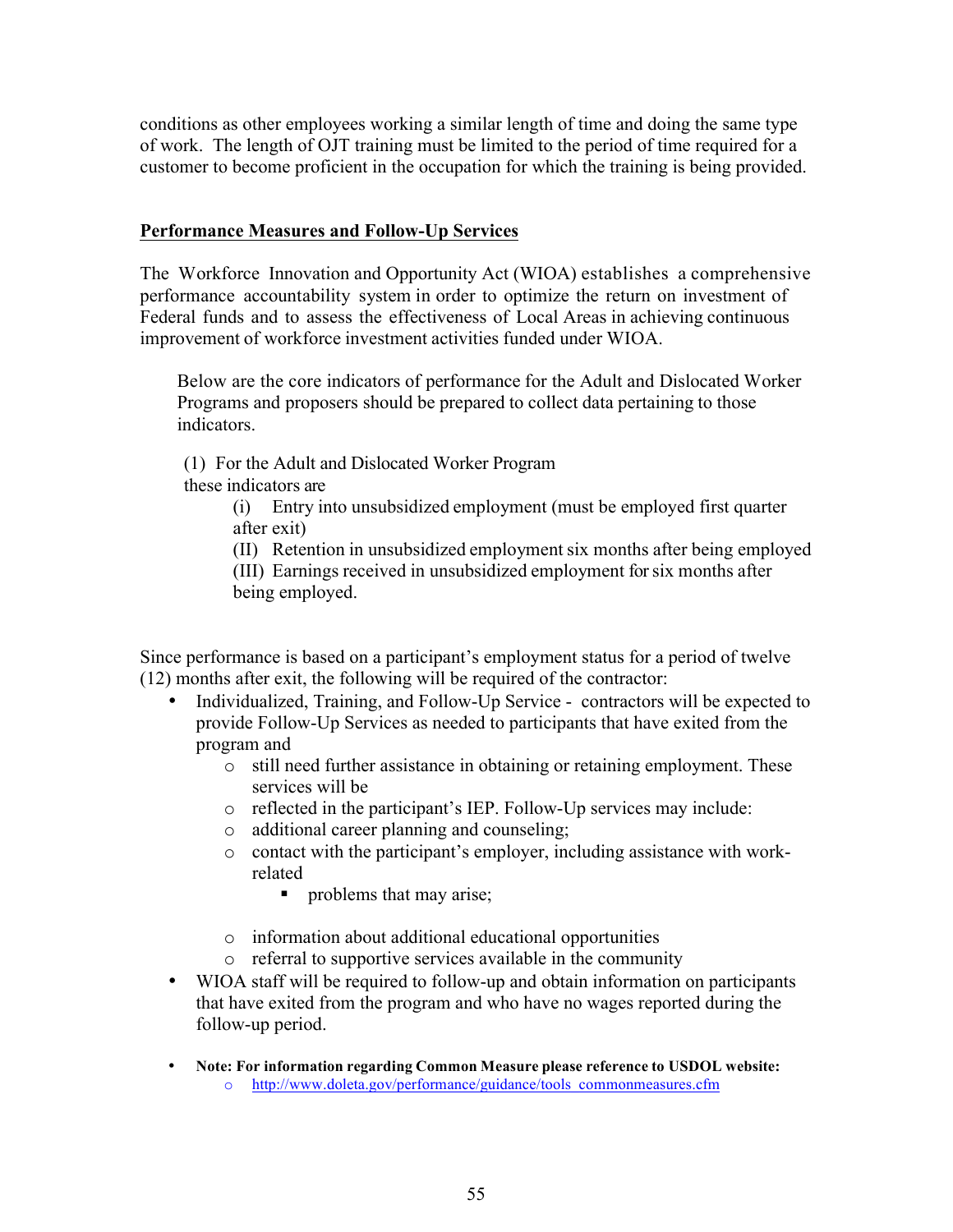The contractor will also be responsible for timely input of data into the North Carolina NCWorks data base/case management system for North Carolina. Information will include registration/enrollment details, eligibility information, pretest scores, service record, outcomes, placements, case notes, exit case notes and results of all follow up efforts.

#### **Staff Development:**

Attendance at quarterly (at a minimum) case manager/contractor meetings is mandatory. At the meetings, case managers/contractors will be updated on program issues and policy updates. Contractors will be asked to provide timely reports to include upcoming events, success stories and program highlights.

Program staff is expected to attend training, which will enhance their career development skills. Local area training will be held according to staff training needs. In addition, contractors are expected to attend conferences and trainings sponsored and/or endorsed by the NC Division of Workforce Solutions including but not limited to the "Career Development Facilitator" (CDF) certification.

**Program Administration Requirements:** Fiscal Record Keeping In general, proposers who become operators, as a result of this RFP will be required to maintain records for a time period sufficient to cover Data Validation and Audits; usually three (3) years; however, not to exceed five (5) years.

#### **North Carolina Management Information System (MIS):**

Accountability is an essential aspect of the administration of WIOA. All services and outcomes must be tracked and federal and state reporting requirements must be met. The North Carolina Department of Commerce-Division of Workforce Solutions has developed an automated Integrated Management Information System (NCWorks Online) to provide for the storage and maintenance of data that is necessary to comply with federal and state requirements. NCWorks Online was developed to provide an automated customer intake, tracking and reporting system for WIOA and Wagner Peyser. The system is built around a concept of workflow that is intended to match the reality of case management in the field. The system is internet-based, provides security for customer records, and features standard reports that are accessible to the SWDB and to Career center staff. An individual customer record is created in NCWorks Online for each person served under WIOA. Career center staff members are required to use NCWorks Online to track all customers from initial contact through intake/application, WIOA registration, and enrollment into selected activities, case management/case notes, activity status updates, outcomes reporting, exit, and post-employment follow-up.

#### **Continuous Improvement:**

The Career Center Functional Leader must ensure continuous improvement of the career center services. Improvement should focus on, but is not limited to, program operation, performance outcomes, customer satisfaction, and cost effectiveness. Implementing processes and schedules for reviewing and analyzing performance data for the Career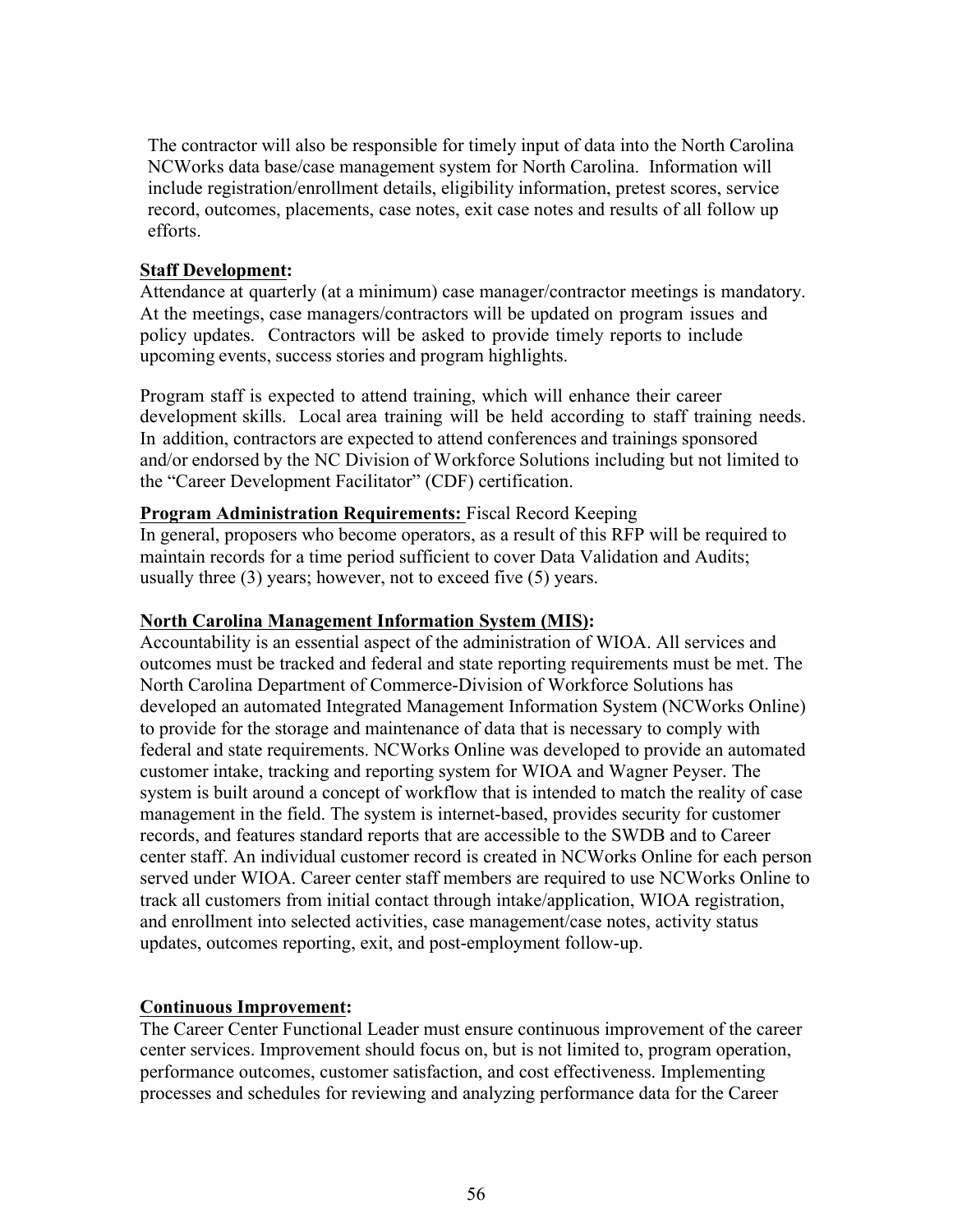center and with partners, identifying areas to target for improvement, ensure that means are developed to improve performance, implementing changes and monitoring the results; and develop solutions to address any identified problems in day-to-day operations and continue to apply corrective actions until performance meets standards.

# **VII. STATEMENT OF WORK NARRATIVE**

Proposals shall include a Statement of Work (Business Plan) narrative detailing all aspects of the proposed project design. The Statement of Work will include all aspects of the program and services outlined in this RFP and other information deemed relevant. The purpose of the Statement of Work is to provide an in-depth description of the design of services, to demonstrate how requirements will be met, and to describe the process for achieving the WIOA Adult/Dislocated Worker Performance Outcomes. Please address the following components in the statement of work and how they will be carried out.

When preparing your Business Plan, please follow the alphabetical and numerical sequence of the format described below. In order to simplify the review process, each response should begin with the action being addressed (i.e. "Describe the………."), followed by the response. Include, where appropriate, any services leveraged or provided by partners. If a section does not apply, write "N/A" or "Does not apply" by the respective section.

# A. PROGRAM MANAGEMENT PLAN

- *1. Provide a brief history (type of organization, date established, mission statement, major line of work and general background) of the proposing entity and how the entity's mission relates to the provision of workforce development services. Include a program organizational chart that outlines the administration of the organization for the proposed project and the individuals in the WIOA funded positions.*
- *2. Describe your organization's financial and administrative experience in managing and accounting for multiple federal, state, and local funding sources in accordance with Generally Accepted Accounting Principles (GAAP); conducting self-monitoring for contract performance and compliance; and developing and implementing a continuous improvement model.*
- *3. Describe the proposing entity's knowledge of and/or experience with the NCWorks Career Center operations, WIOA programs, other workforce development programs, and any experience in providing services that are similar to the services required under this RFP. If the project is currently*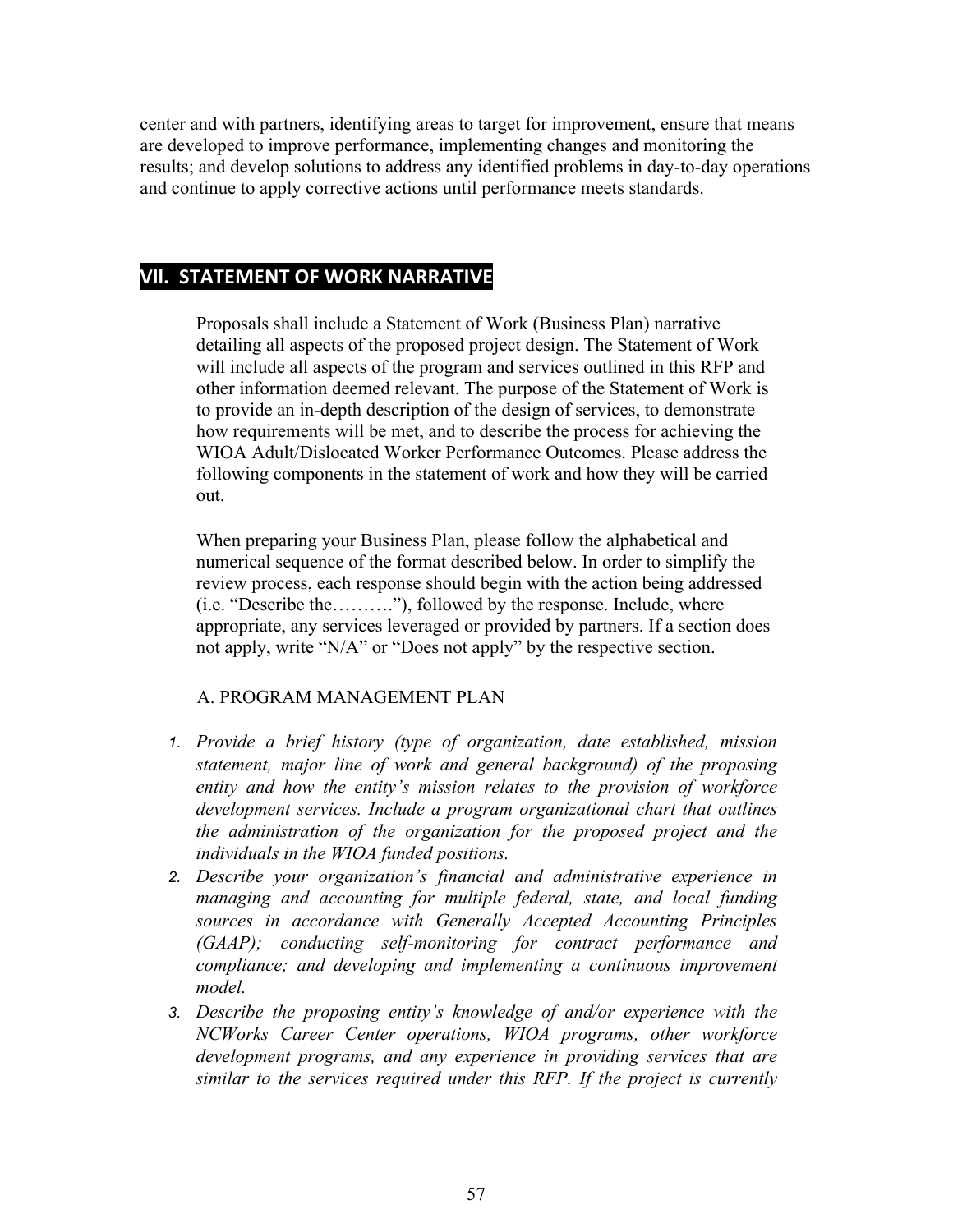*operating, state the measurable outcomes achieved for the most recent performance period ending June 30, 2015.* 

- *4. Using the attached job descriptions, identify all WIOA funded positions (names/titles), and indicate whether full or part-time and the percentage to be funded in whole or in part with WIOA funds. Provide qualifications of key staff to be assigned to this program including education, experience, and any specialized training or certifications specific to workforce service delivery.*
- *5. If your organization will need to hire staff as a result of being awarded a contract, please outline your plan to have qualified staff in place prior to July 1; and describe how you expect to provide ongoing staff training to ensure your staff has access to the most current information, tools, and resources.*
- *6. For potential new providers: Provide a schedule for addressing start-up priorities including, but not limited to staffing and staff training. Explain how the transition of current participants from previous contractors will smoothly shift to the new contractor during the first quarter.*
- *7. Describe how you will provide leadership for staff on operational issues and in (a) implementing an integrated menu of career services for customers and employers and (b) implementing agreements among the partners.*
- *8. Describe the organization's self-monitoring systems that will be utilized to ensure that WIOA/WP services are delivered efficiently and effectively while complying with applicable federal, state and local laws, rules, regulations, and policies.*
- *9. Specify the location of the NCWorks Career Center through which you will provide services Discuss the facility's capabilities of serving the handicapped.*
- *10. Describe how your organization will work in cooperation with WIOA funded staff members and Division of Workforce Solutions staff members in an Integrated Service Delivery environment to achieve required service levels and outcomes in the NCWorks Career Center.*

#### B. CAREER SERVICES

- *1. Discuss your plan for community outreach and for recruiting job seekers identified as target populations in this RFP (marketing, outreach, recruitment and engagement).*
- *2. Describe how you will incorporate the Mountain Area Workforce Development Board's Sector Strategies and Career Pathways initiatives to better serve job seekers in the Local Area.*
- *3. While our Local Area consistently has the lowest unemployment rate in the state, many individuals who are employed are unable to earn a sufficient wage to become self-sufficient. Describe your plan on how to*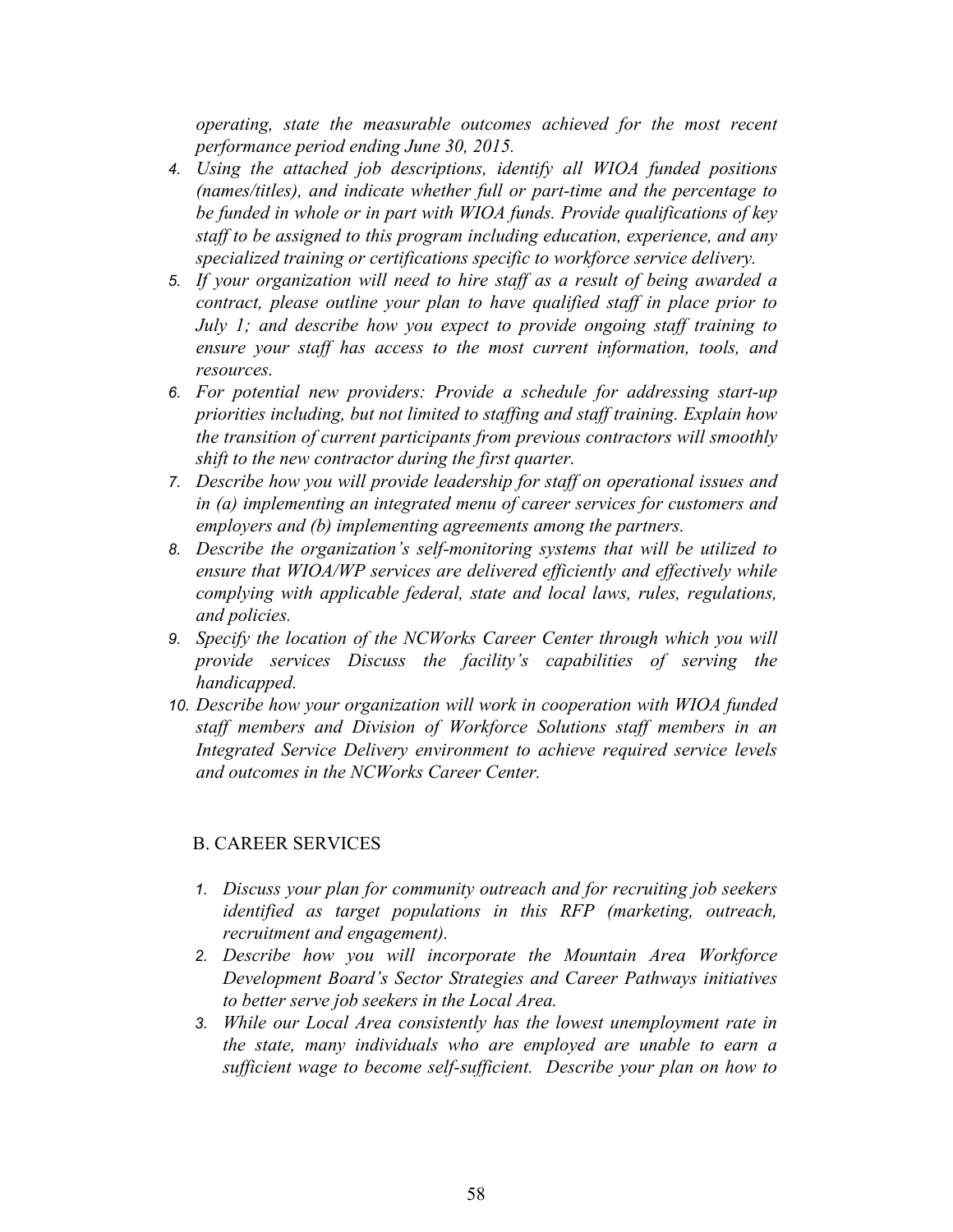*reach those in the Local Area who are in need of upskilling and better employment opportunities so they can become self-sufficient?*

- *4. Describe how you will utilize the NCWorks App and other technologies to serve individuals who do not physically enter into a Career Center.*
- *5. Describe how you will serve large numbers of varying individuals who will receive career services within an integrated service delivery system. In your description, discuss service delivery for serving individuals with barriers to also include:* 
	- *Individuals with limited English proficiency*
	- *Low-income individuals*
	- *Persons with limited literacy skills*
	- *Offenders*
	- *Highly skilled job seekers*
	- *Veterans*
- *6. Discuss your role in participating and identifying potential WIOA customers in the NCWorks Reemployment Services and Eligibility Assessment program and Employment Assistance Initiative.*
- *7. Describe how customers will flow through functional areas and among partner services to ensure seamless and streamlined services for each customer seeking jobs, career counseling, advancement and training.*
- *8. Describe the process for referring individuals to the appropriate agency for those services not available at the NCWorks Career Center.*
- *9. Describe how your staff will deliver WIOA/WP services.*
- *10. Describe the assessment process for Adults/Dislocated Workers. List assessment resources to be used, including Work Keys assessments and those requiring staff assistance.*
- *11. Describe how an individual employment plan will be developed that identifies specific education and employment goals, and the appropriate combination of services for the participant to achieve the employment goals, including the use of labor market information and assessment results. Describe how the plan will be reviewed and updated.*
- *12. Describe planned case management services to include how and when counseling will be provided to Adult/Dislocated Worker participants. Describe how the WIOA participant's progress and attendance will be monitored.*
- *13. Describe workshops your organization plans to offer in the NCWorks Career Center. How often will workshops be offered and updated?*
- *14. Include other details about how you will engage the customer to be successful with the educational component and the transition from training to employment.*
- *15. Describe any innovations and strategies that have been found to increase the likelihood of success for individuals and how you plan on using those strategies within the NCWorks system.*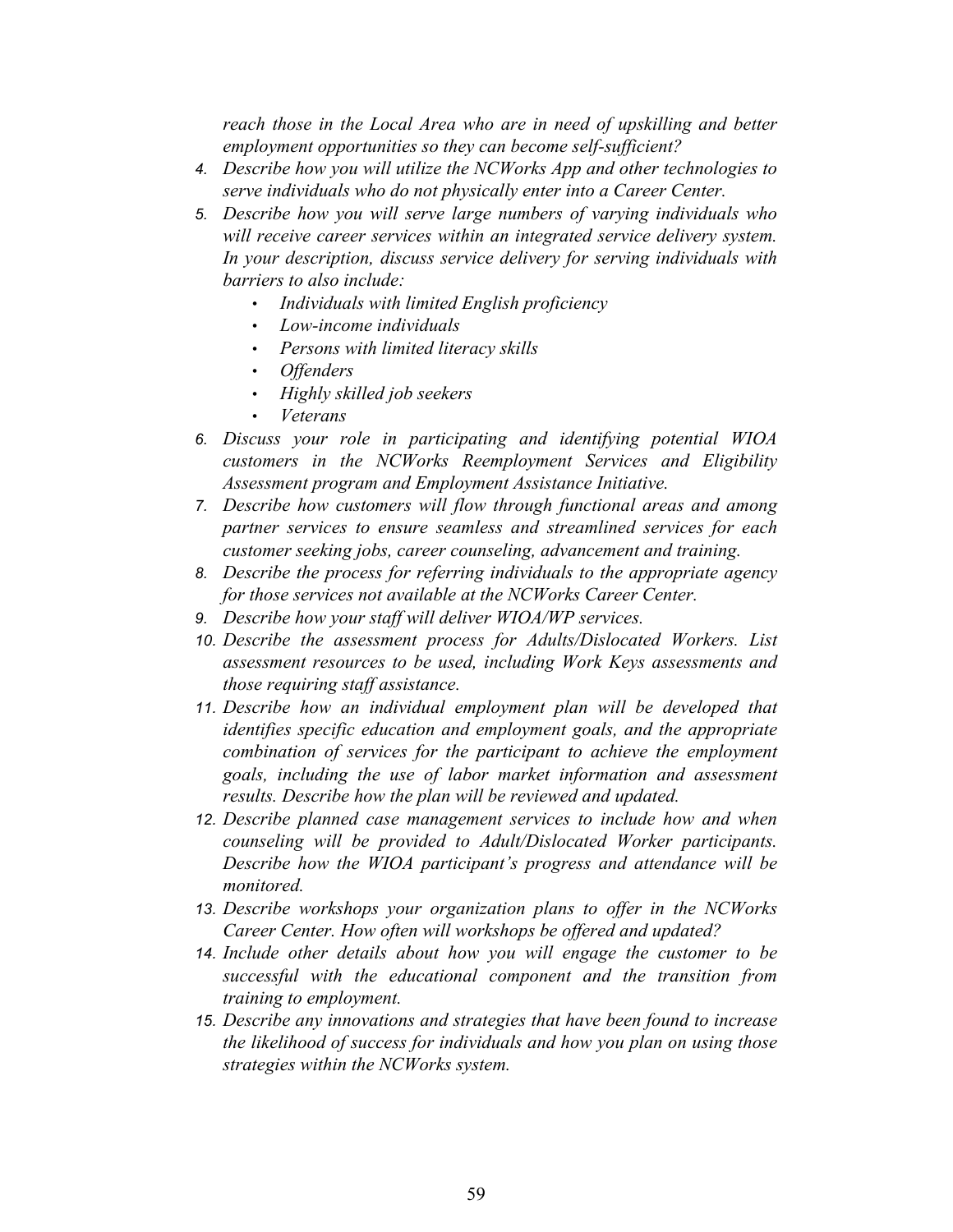#### C. TRAINING SERVICES

- *1. Provide a description of the type and availability of Adult/Dislocated Worker employment and training activities available in your community. Describe how eligibility for training services for Adults/Dislocated Workers will be determined.*
- *2. Describe the process for informing customers of training opportunities for high-growth, high demand, and economically vital occupations that will lead to employment with above average earnings potential.*
- *3. Describe the process for ensuring that customer choice in the selection of an eligible training provider is facilitated and maximized.*
- *4. Explain how you will provide Work-based learning Opportunities to include Work Experience, Transitional Jobs, and/or On-the-Job training. Include criteria and guidelines for selecting job seekers and identifying employers for OJT, Transitional Jobs and Work Experience opportunities.*

#### D. SERVICES TO EMPLOYERS

- *1. Describe the services you plan to provide to area employers, to include strategic approaches you will use to support local employers with staffing needs, and jobs requiring skilled workers.*
- *2. Describe how you will incorporate the Mountain Area Workforce Development Board's Sector Strategies and Career Pathways initiatives to better serve employers in the Local Area.*
- *3. What is the estimated time per week that staff will commit to serving employers?*
- *4. Describe how you will track and document services provided to employers, as well as track employer satisfaction.*
- *5. Describe how you will gather and analyze labor market information about ongoing and emerging needs of regional employers.*
- *6. Describe how you will work with the Regional Business Services Coordinator for the Mountain Area Workforce Development Board to better serve employers in the Local Area.*
- *7. Describe how you will work with the Regional Business Services Coordinator for the Mountain Area Workforce Development Board, WIOA Title I employees, Veteran's Employment Representatives and WIOA Title III Wagner-Peyser business services staff to develop and implement the MAWDB's Sector Strategies and Career Pathways.*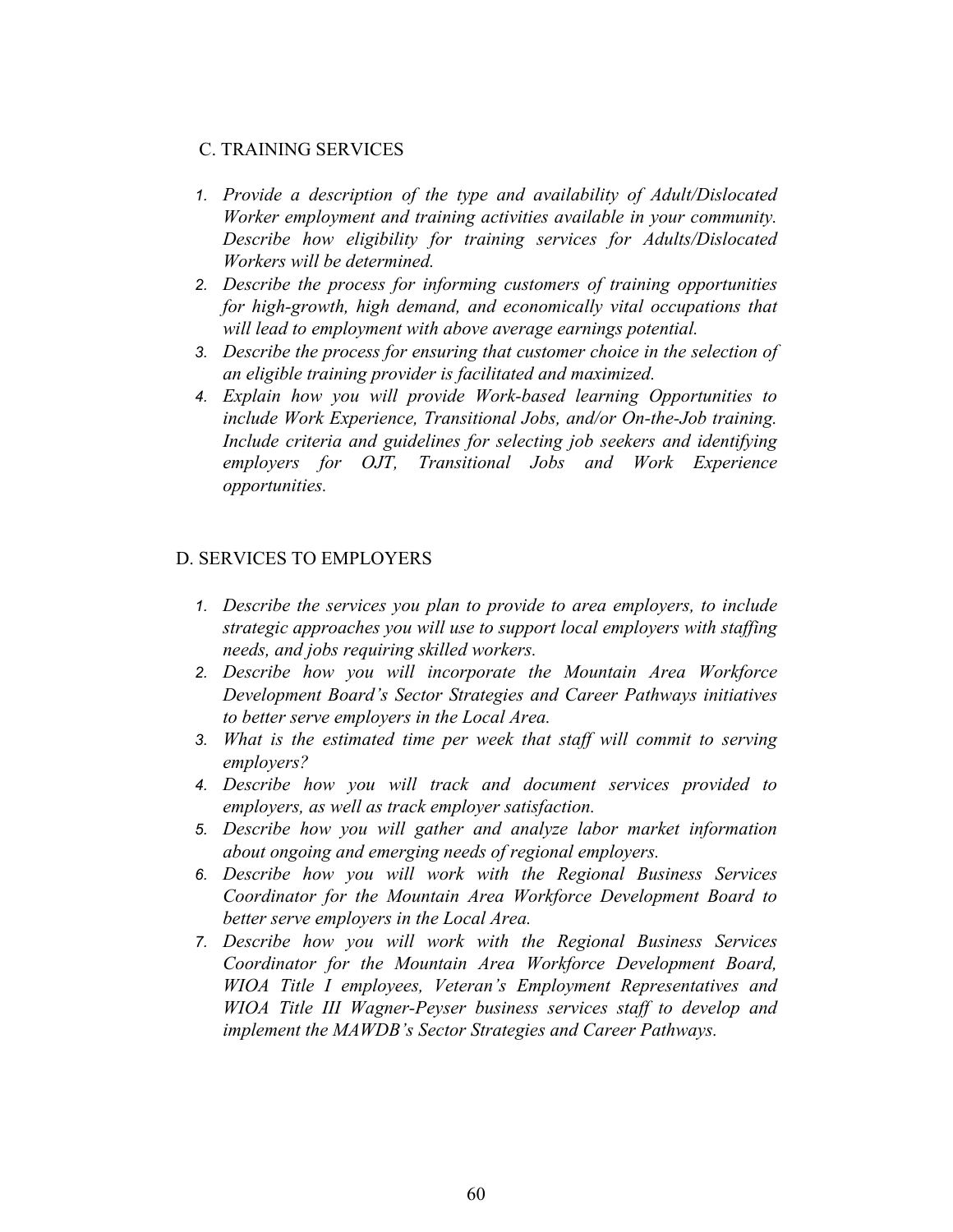# E. RAPID RESPONSE/TRADE ACT SERVICES [Dislocated Worker program only]

*1. Describe how staff will provide Rapid Response services that are seamless and coordinated with the Division of Workforce Solutions services and other partner services.* 

#### F. BUDGET

- *1.* Proposers should complete a budget workbook for each funding cohort (Adult and DW) in Excel (2017 RFP Budget Summary) to include the line item budget summary and the detailed worksheets for the budget proposed. Please name PY 2017 WIOA Budget-Organization Name.
- *2.* If you are proposing to be reimbursed for Indirect Costs, provide a copy of the approved indirect cost plan that has been approved by the federal cognizant agency for your organization for indirect costs to be considered for payment.
- *3.* Describe any in-kind contributions to the program that will be contributed to the program. Specify the estimated dollar amount of in-kind contributions. If your agency has an approved indirect cost plan and you are not proposing to be reimbursed for indirect costs, provide this amount as an in-kind contribution.
- *4.* If narrative is needed about any portion of the budget, in addition to the indirect costs or profit line items, please do so and reference line item and program in the narrative.
- *5.* For-profit proposals must include a narrative of the proposed profit along with the deliverables that must be met before profit will be reimbursed to your organization. The profit may not exceed 0% of the total project costs. Deliverables may be broken down into smaller increments of the total in order to receive a profit payment at predetermined achievement points. If applicable, please provide the details in your narrative.

#### G. FISCAL MANAGEMENT AND REPORTING

*1.* Describe the monitoring and evaluation of the program operations to be routinely carried out. Include any systems that may be used to track, capture and report performance or outcomes.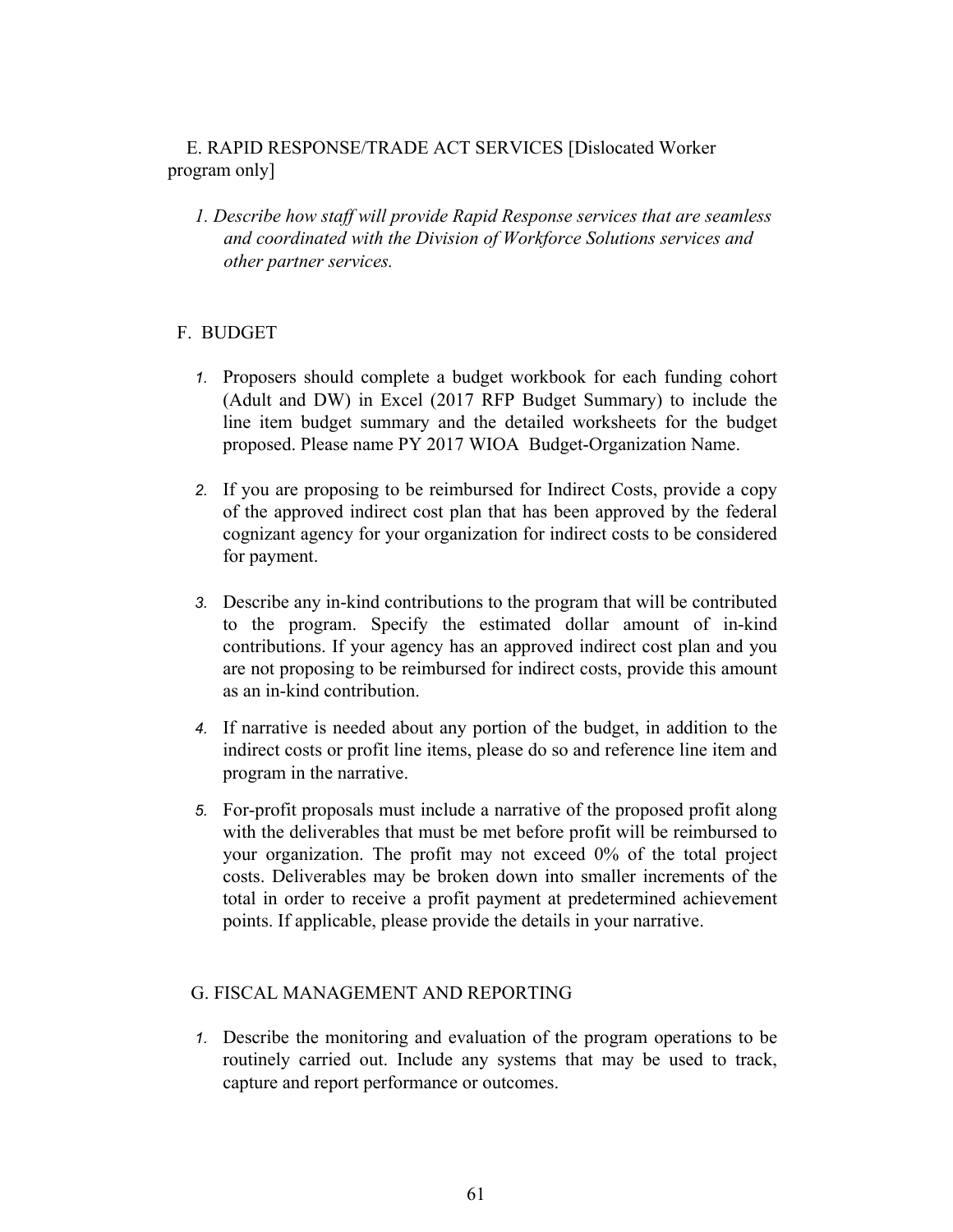- *2.* Describe your fiscal system and include the following:
	- The process the proposer proposes to use to timely capture and report fiscal information to the MAWDB's administrative entity;
	- What systems are in place to ensure fiscal accountability, and timely, and appropriate expenditure of WIOA funds;
	- Describe how the proposer will internally track both actual and projected obligations and encumbrances to ensure budget goals are attained;
	- Describe the proposer's ability and method it would use to repay disallowed costs if such disallowances are identified in the monitoring or audit of the contract.
- 1. **Complete and attach the expected expenditures worksheets / budget forms.**
- 2. **Attach Job Descriptions for each position paid by WIOA funds**. These job descriptions should include specific duties within WIOA (generic job descriptions are not acceptable).
- 3. **Financial/Budget Requirements --**Budgets and back-up/supporting documentation must be included in the proposal. **SEE – Budget Forms.**

# **VIII. EVALUATION OF PROPOSALS**

Program operators selected under this proposal shall be selected in accordance with the provisions and regulations of the Workforce Innovation and opportunity Act (WIOA). Proposers will be evaluated on the basis of the proposer's ability to perform successfully as determined by:

- 1. The ability of the organization to meet the program design specifications at a reasonable cost, as well as the ability to meet performance goals;
- 2. The ability of the organization to obtain adequate financial resources;
- 3. A satisfactory record of integrity, business ethics, and fiscal accountability;
- 4. A satisfactory record of past performance including: demonstrated quality of management, training, and the ability to provide the components requested;
- 5. The necessary organization, experience, accounting, and operational controls; and
- 6. The technical skills to perform the work.

Proper consideration shall be given to community-based organizations (CBOs) that are recognized in the community in which they are to provide services; local education agencies (LEAs) that provide educational services; and female or minority owned organizations.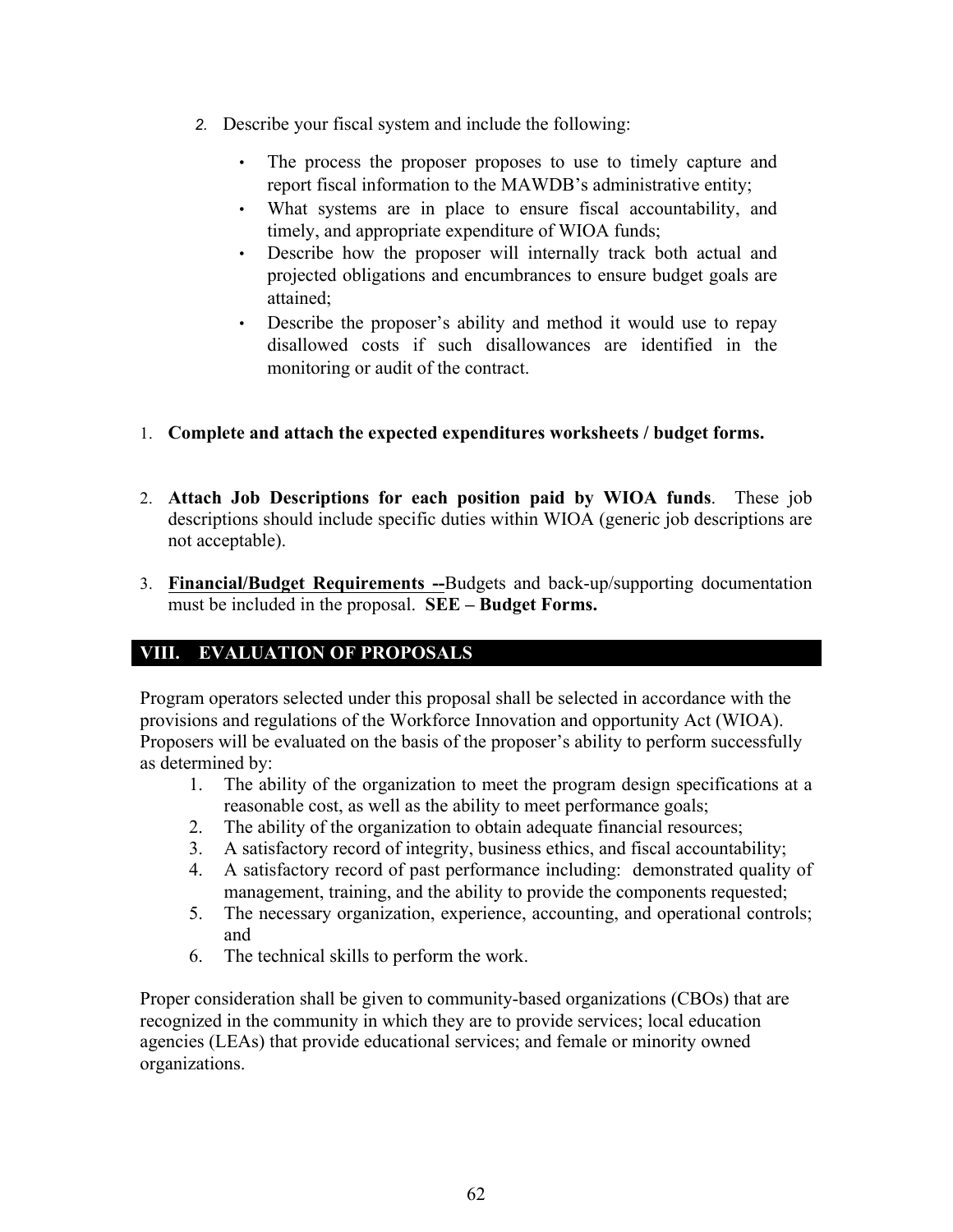Funds shall not be used to duplicate facilities or services in the area (with or without reimbursement) from Federal, State, or local sources unless alternatives would be more effective or more likely to achieve the established performance goals.

### **Organizations that:**

- Have a history of unsatisfactory performance;
- Are financially unstable;
- Have a management system which does not meet WIOA's minimum required management standards; or have not conformed to terms and conditions of previously awarded contact(s) may be considered "high risk" and special funding restrictions may be imposed (20CFR667.170). These restrictions may include, but are not limited to:
- o Payment on a reimbursement basis;
- o Requiring additional and/or more detailed financial or performance reports;
- o Additional monitoring;
- o Requiring the service provider to obtain specific technical or management assistance; and/or
- o Establishing additional prior approvals.

If these or any other restrictions are to be imposed, the Local Area will notify the proposer/provider as early as possible, in writing, of:

- o The nature of the funding restriction;
- o The reasons for imposing them;
- o The corrective actions which must be taken before they will be removed and the time allowed for completing the corrective actions; and
- o The method of requesting reconsideration of the imposed restrictions.

Proposals will be rated on the following criteria:

#### **Staff Review/Rating of Proposals**

The Mountain Area Planning and Procurement Committee will utilize a numerical rating system to review RFPs for recommendation to the Mountain Area Workforce Development Board's Executive Committee. Three Local Area staff will review the proposals and rate them according to the following evaluation factors:

#### Point Range

| 1. Background of Agency/Past Performance             | $0 - 20$ |
|------------------------------------------------------|----------|
| 3. Coordination and linkages (define partnerships)   | $0 - 15$ |
| 4. Strategy for recruitment (reasonable and quality) | $0 - 20$ |
| 5. Program training design and implementation        | $0 - 40$ |
| 6. Program outcomes (performance standards)          | $0 - 40$ |
| 7. Participant services and case management          | $0 - 30$ |
| 8. Budget (including financial systems)              | $0 - 35$ |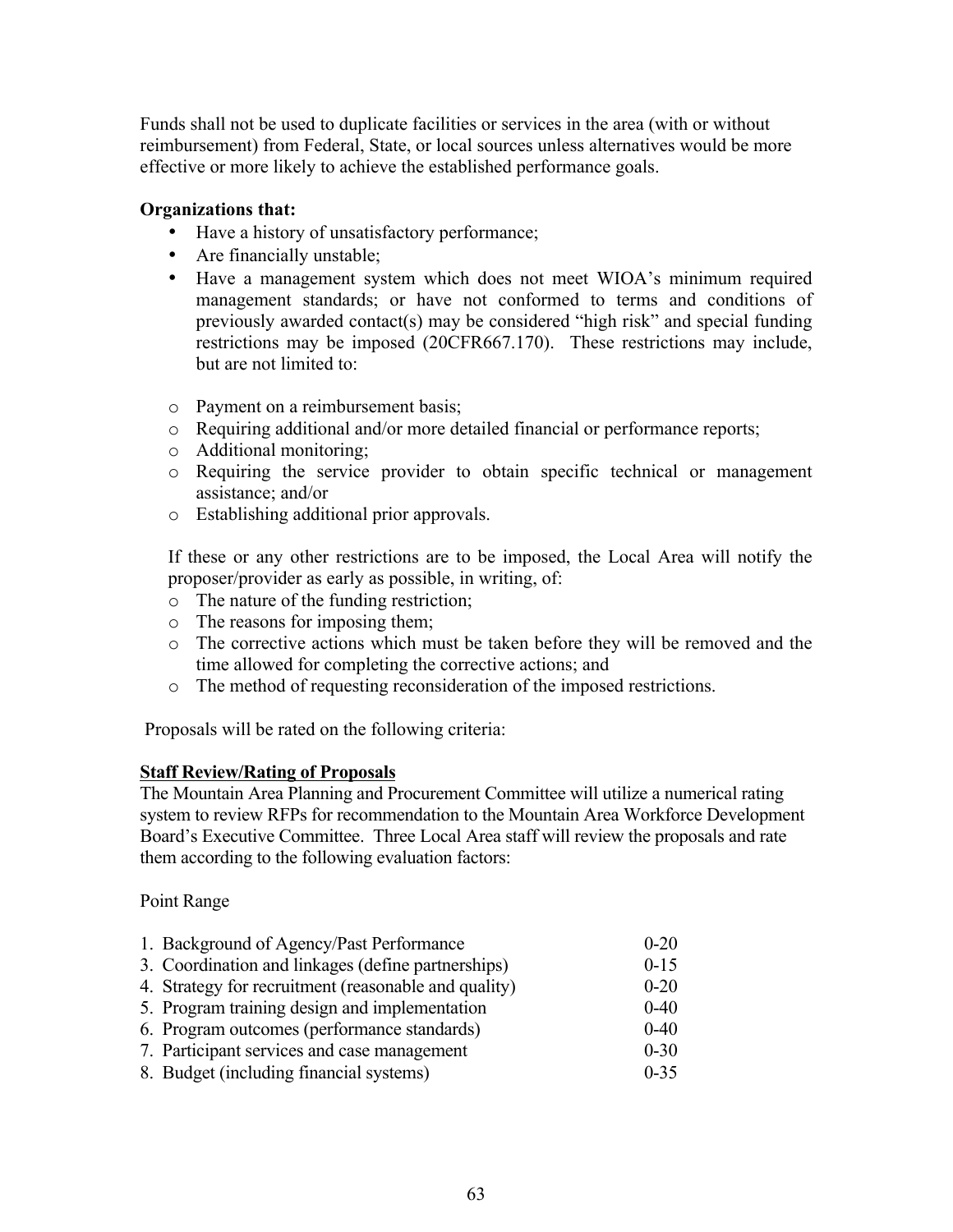Total Possible Points 200

\*In the event that two or more proposals are awarded equal points, if applicable, prior WIOA monitoring reports will be utilized in further evaluation of the proposals.

The rating sheets will be compiled and averaged by the WDB staff and the average rating will be submitted to the WDB. Individual rating sheets will be maintained and available for WDB review.

# **Cost Reasonableness**

To insure that costs are reasonable, allowable and necessary, Local Area staff will compare proposals submitted for consideration to previous closeouts of similar projects within the Local Area and cost of similar projects in Western North Carolina. Specific costs targeted in the comparison are staff costs, administrative costs, training costs, telephone expenses, IT support and expenses, equipment, supplies and any applicable insurance costs.

This market analysis comparison will be included in the RFP rating process and contract renewal process. Cost reasonableness determination for all other services/equipment or supplies will be conducted in compliance with Southwestern/local government procurement policy.

Additionally, Local Area staff may conduct pre-award reviews if deemed necessary prior to presentation of proposal results to the WDB. The Local Area Director will be responsible for all technical assistance and inquiries regarding proposals.

# **WDB Review**

Local Area staff will present summaries and ratings to the Workforce Development Board who will approve/reject/authorize contracts or if no qualified applicants exist, authorize noncompetitive negotiation or LA operation of programs.

# **IX. ASSURANCES AND CERTIFICATIONS**

#### General Assurances

- A. The Program Applicant (hereinafter referred to as the "Contractor" or as the "Bidder") assures that it will fully comply with the requirements of the Workforce Innovation and Opportunity Act and its regulations, and the WIOA Local Area Plan approved by the MAWDB, the Chief Elected Official for the Mountain Area Workforce Development Board, and the North Carolina Division of Workforce Solutions.
- B. The Contractor assures that it will administer its services under the WIOA in full compliance with safeguards against fraud and abuse as set forth in the WIOA regulations; that no portion of its service will in any way discriminate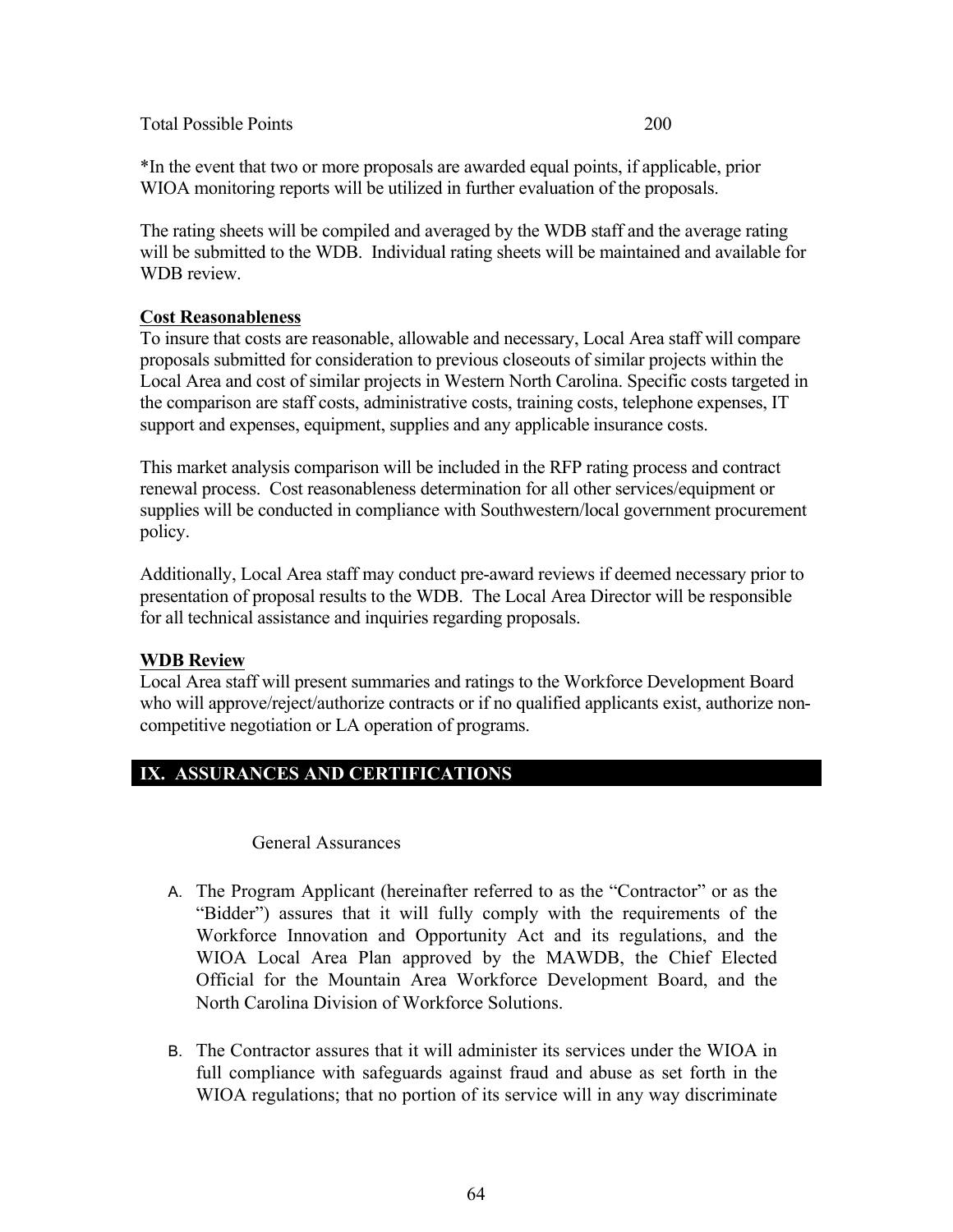against, deny benefits to, deny employment to, or exclude from participation any person on the grounds of race, color, national origin, religion, age, sex, disability, or political affiliation or belief; that it will target employment and training services to those most in need of them.

- C. The Contractor assures that it will administer its services funded under the WIOA in accordance with these provisions: (1) a trainee will receive no payments for training activities in which the trainee fails to participate without good cause; (2) on-the-job training participants will be compensated by the employer at the same rate, including periodic increases, as similarly situated employees or trainees and in accordance with applicable law, but in no event less than the higher of the rate specified in Section 6(a)(1)of the Fair Labor Standards Act of 1938 of the applicable State Minimum Wage Law; and (3) participants employed in activities authorized under the Act must be paid wages which will not be less than the highest of (a) the minimum wage under Section  $6(a)(1)$  of the Fair Labor Standards Act of 1938, (b) the minimum wage under the applicable State Minimum Wage Law, or the prevailing rates of pay for individuals employed in similar occupations by the same employer.
- D. The Contractor assures that it will administer its services under the WIOA in full compliance with health and safety standards established under State and Federal law and those conditions of employment and training are appropriate and reasonable in light of such factors as the type of work, geographical area and proficiency of the participant.
- E. The Contractor assures that all staff and participants/enrollees paid from the grant funds and employed in any service will be covered by workers compensation benefits in accordance with State law; that enrollees in WIOA work-related training will be provided accident or medical insurance to cover any injury resulting from participation in the program; and that enrollees employed in subsidized jobs will be provided benefits and working conditions at the same level and to the same extent as other employees working a similar length of time and doing the same type of work.
- F. The Contractor assures that no funds available under the WIOA will be used for contributions on behalf of any enrollee to retirement systems or plans; to impair existing conditions for services or collective bargaining agreements; to assist, promote, or deter union organization; and to displace any currently employed worker.
- G. The Contractor assures that no enrollee will be employed or fill a job opening when any other individual is on layoff from the same or substantially equivalent job, or when the employer terminates the employment of any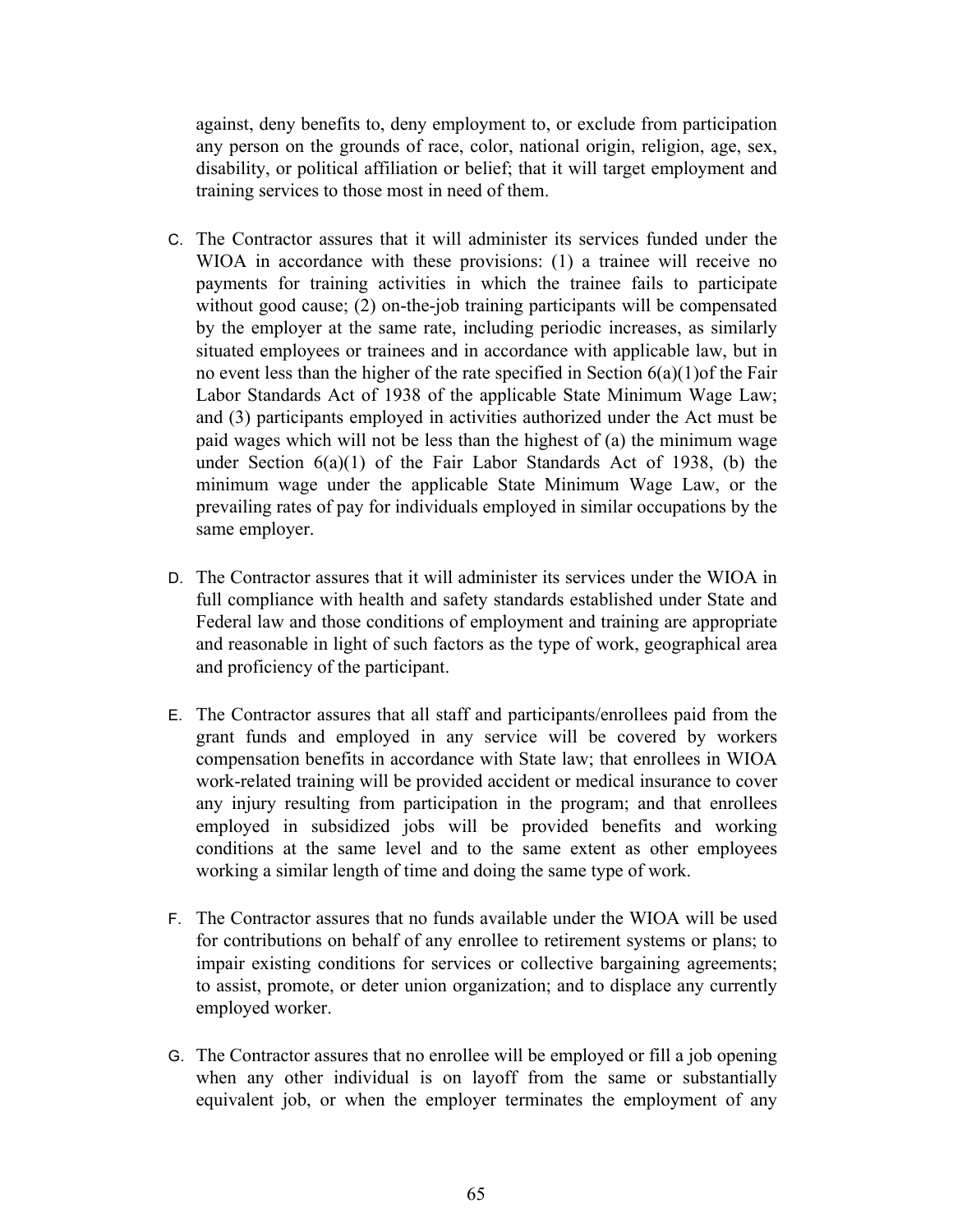regular employee or otherwise reduces its work force with the intention of filling vacancies so created by hiring participants subsidized under the Act; and no funds may be used to create promotional lines that infringe upon any current promotional opportunities.

- H. The Contractor assures compliance with all federal rules and regulations which prohibit the use of WIOA funds to lobby the Executive or Legislative Branches of the Federal Government in connection with a specific contract, grant or loan. If lobbying has occurred utilizing other than Federal appropriated funds, the contractor agrees to file a disclosure report if applicable.
- I. The Contractor assures and certifies that it is in compliance with federal rules and regulations, Debarment and Suspension, 29 CFR Part 98 and is not presently debarred, suspended, for debarment, declared ineligible, or involuntarily excluded from participation in this transaction by any Federal department or agency.
- J. The Contractor assures and certifies that the Contractor has in place an established grievance procedure to be utilized for grievances or complaints about its program and activities from participants/enrollees, sub-grantees, and subcontractors and other interested parties.
- K. The Contractor will comply with the provisions of the Uniform Relocation Assistance and Real Property Acquisition Act of 1970 (Public Law 91-646) which requires fair and equitable treatment of persons displaced as a result of Federal and federally assisted programs.
- L. The Contractor will comply with the provisions of the Hatch Act which limits the political activity of certain State and local government employees.
- M. The Contractor will comply with NC General Statute 14-234 which contains a provision that prohibits public officials and employees from having a personal interest in any contract to which s/he is also a party in an official capacity.
- N. The Contractor assures and certifies that it will comply with restrictions regarding conducting business with businesses on the Environmental Protection Agency's List of Violating Facilities. Contracts and subcontracts in excess of \$100,000, or circumstances where the Division of Workforce Solutions has determined that orders under an 'indefinite quantity financial agreement' in any year will not exceed \$100,000, or if a facility to be used has been the subject of a conviction under the Clean Air Act [42 U.S.C. 1319 (c)] and is listed by the Environmental Protection Agency (PA) or is not otherwise exempt, the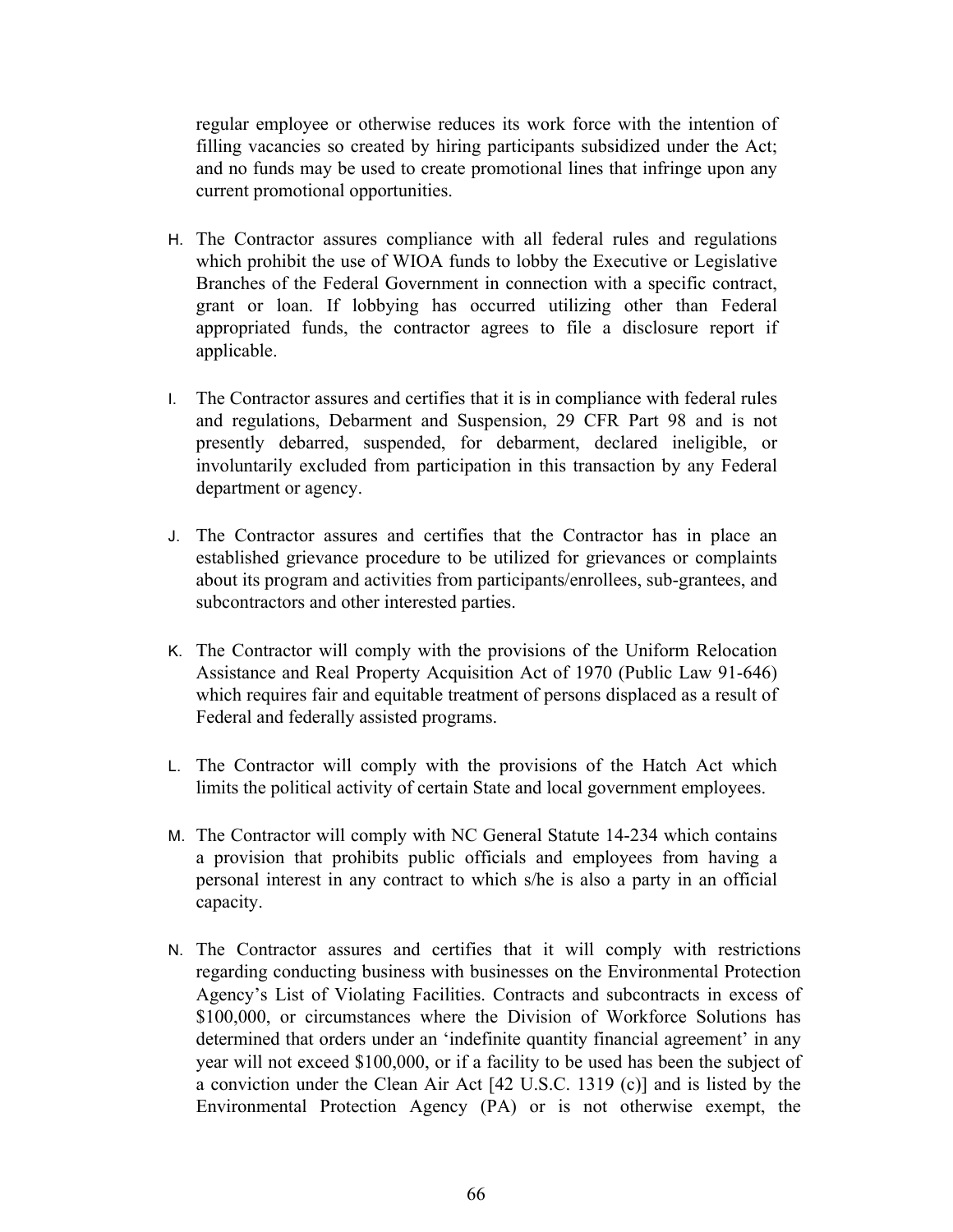Contractor assures that: (1) no facility to be utilized in the performance of the grant has been listed on the EPA List of Violating Facilities; and (2) it will notify the SWDB, prior to award of the receipt of any communication from the Director of Federal Activities, U.S.E.P.A., indicating that a facility to be utilized for a contract is under consideration to be listed on the EPA List of Violating Facilities.

- O. That bidder shall certify that there will be full compliance with the nondiscrimination and equal opportunity provisions of WIOA, the Nontraditional Employment for Women Act of 1991; Title VI of the Civil Rights Act of 1964, as amended; Section 504 of the Rehabilitation Act of 1964, as amended; the Age Discrimination Act of 1975, as amended; Title IX of the Education Amendments of 1972, as amended; and with all applicable requirements imposed by or pursuant to regulations implementing those laws, including but not limited to 29 CFR Part 34. The United States has the right to seek judicial enforcement of this assurance.
- P. The bidder shall comply with the Copeland Anti-Kickback Act (40 USC 276c and 18 USC 874) as prescribed by 29 CFR 5.5 (a)(5); the Copeland Act prohibits illegal deductions or kickbacks of wages to which employees are otherwise entitled.
- Q. Pursuant to G.S. 143-48.5 and G.S. 147-33.95(g), the bidder shall certify that the bidder and the bidder's subcontractors, complies with the requirements of Article 2 of Chapter 64 of the NC General Statutes, including the requirement for each employer with **more than 25 employees** in North Carolina to verify the work authorization of its employees through the federal E-Verify system." E-Verify System Link: www.uscis.gov
- R. The bidder shall conform to the following pursuant to G.S. 147-86.59, any person identified as engaging in investment activities in Iran, determined by appearing on the Final Divestment List created by the State Treasurer pursuant to G.S. 147-86.58, is ineligible to contract with the State of North Carolina or any political subdivision of the State. The Iran Divestment Act of 2015, G.S. 147-86.55 *et seq*.\* requires that each vendor, prior to contracting with the State certify, and the undersigned on behalf of the Vendor does hereby certify, to the following: 1. that the vendor is not identified on the Final Divestment List of entities that the State Treasurer has determined engages in investment activities in Iran; 2. that the vendor shall not utilize on any contract with the State agency any subcontractor that is identified on the Final Divestment List; and 3. that the undersigned is authorized by the Vendor to make this Certification.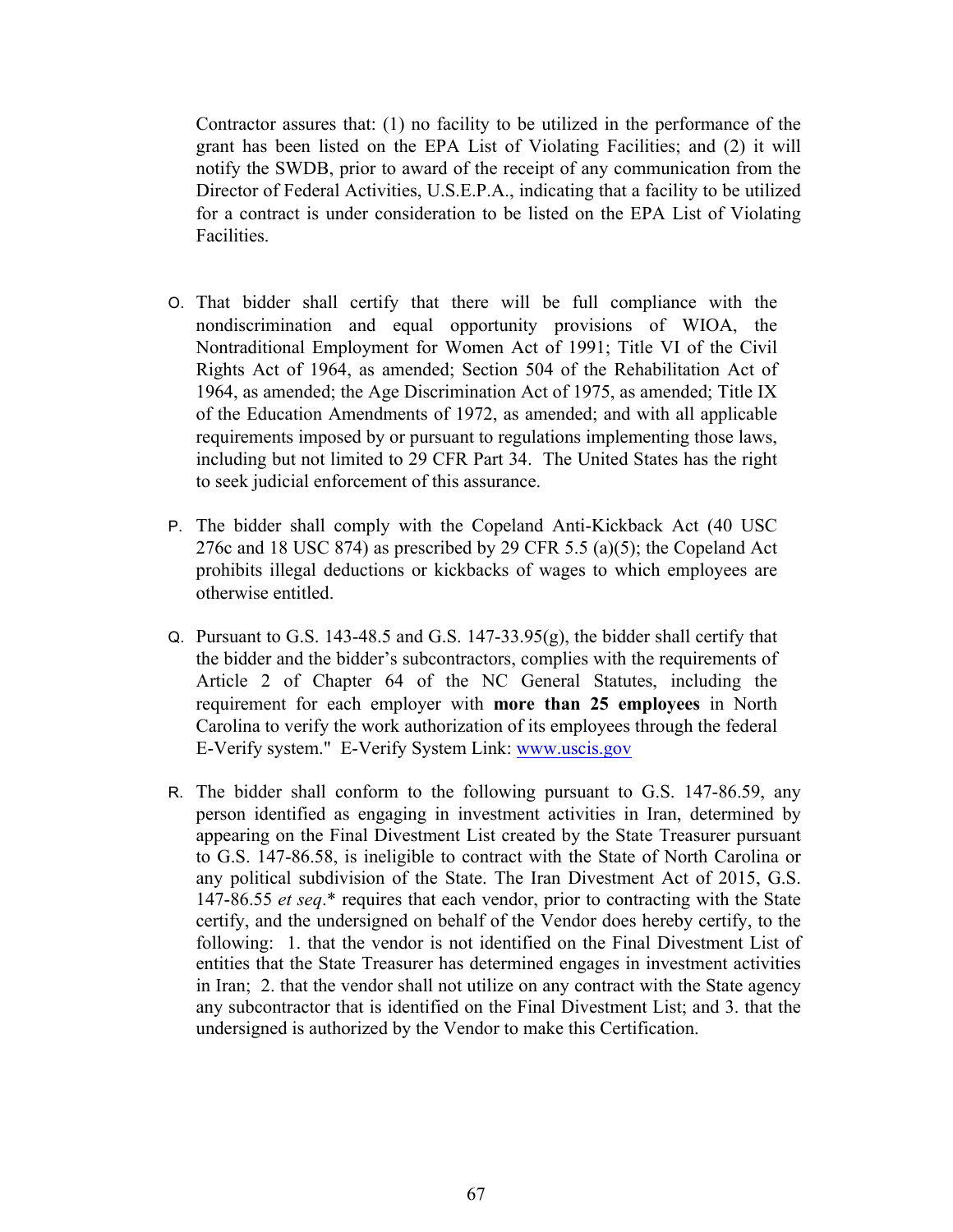- 
- 
- This is to certify that all specifications contained within this document have been read, understood, and addressed in the business plan; that the required format has been followed; that all of the information contained in this proposal is true and

V. The Contractor assures and certifies that it, and all of its subcontractors, will comply with applicable provisions of the following laws as they relate to employment and training procedures:

S. The bidder shall comply with the Buy American Act (41 USC 10a et seq) by purchasing only American-made equipment and products pursuant to WIOA

T. The bidder, if awarded this contract, shall not require a laborer or mechanic employed in the performance of the contract to work in surroundings or under working conditions which are unsanitary, hazardous, or dangerous to health and

U. The bidder shall comply with Contract Work Hours and Safety Standards Act

• The Drug Free Workplace Act

safety pursuant to CFR 29-70.21613(c)(3).

(40 USC 3217-332) specifically (c)(3)(iii).

- The Immigration Reform and Control Act
- The American's with Disabilities Act
- The Davis-Bacon Act
- Child Labor Laws

section 502.

- The Fair Labor Standards Act
- E-Verify Requirements for Contractors and Sub Contractors

#### **Certification**

correct; that the Contractor organization will comply with all of the above assurance; and that this proposal has been duly authorized by the governing body of the Contractor organization.

**Name** Title

# *STATEMENT OF COMPLIANCE*

As the authorized signatory official for:

Signature of Authorized Representative Date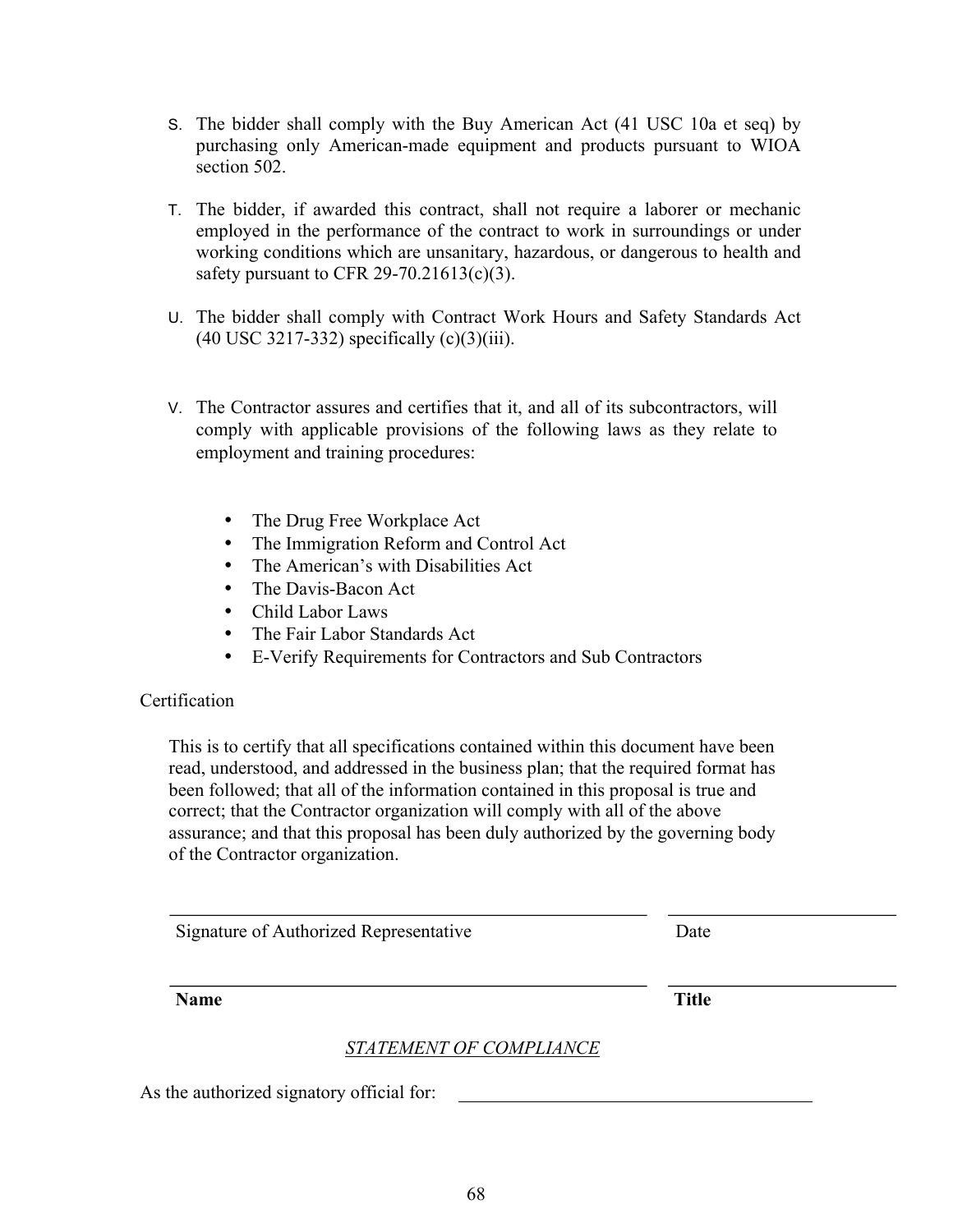#### Submitting Firm/Organization

I hereby certify:

that the above-named proposer is duly approved to submit this application requesting funding under the Workforce Innovation and Opportunity Act (P. L. 113-128);

that the above-named proposer does hereby agree to execute all work related to this application in accordance with the Workforce Innovation and Opportunity Act (P. L. 113-128) and the North Carolina Division of Workforce Solutions Issuances/Policy Statements, Mountain Area Workforce Local Area (LA) policies and guidelines, and other administrative requirements issued by the Governor of North Carolina. The vendor shall notify the Southwestern LA within 30 calendar days after issuance of any amended directives if it cannot so comply with the amendments; and

that the above-named proposer will ensure special efforts to prevent fraud and other program abuses, such as but not limited to, deceitful practices, intentional misconduct, willful misrepresentation and improper conduct which may or may not be fraudulent in nature; and

that the contents of the application are truthful and accurate and the above named proposer agrees to comply with the policies stated in this application; and

that this application represents a firm request subject only to mutually agreeable negotiations; and

that the above-named proposer is in agreement that the Mountain Area Workforce Local Area reserves the right to accept or reject any proposal for funding; and

that the above-named proposer has not been debarred or suspended from receiving federal grants, contracts, or assistance; and that if awarded a contract for the proposed service, assures that no subcontracts, grants or assistance will be made, or permitted, to any debarred or suspended organization as provided under Executive Order 12549; and

that the above-named proposer waives any right to claims against the members and staff of the Mountain Area Workforce Development Board, Land of Sky Regional Council, or Mountain Area Workforce Local Area in their individual capacities.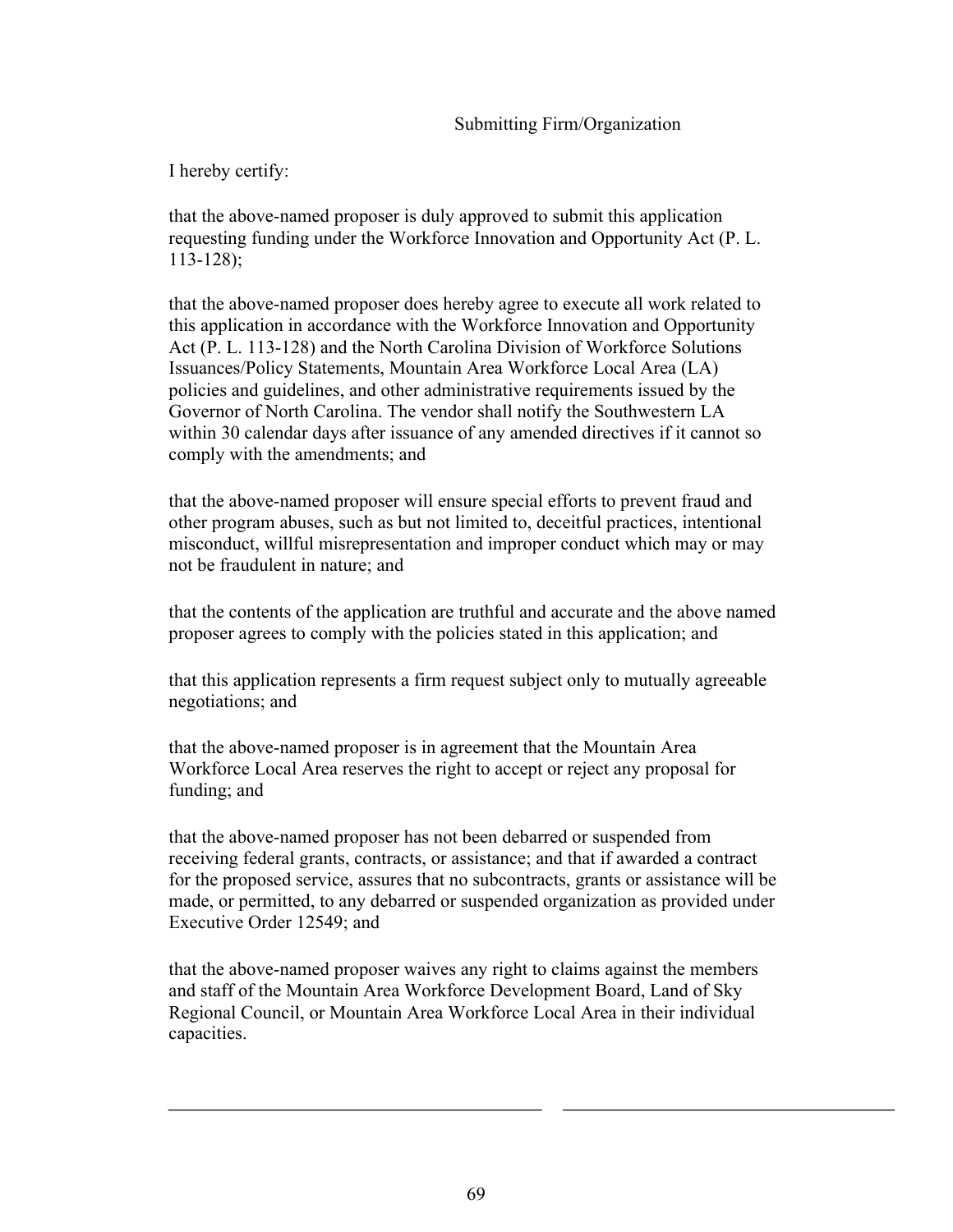Authorize Representative Signature **Notary Name/Date** 

**Typed Name/Title Affix Notary Seal Affix Notary Seal** 

# **Certification Regarding Debarment, Suspension, and Other Responsibility Matters**

# **Primary Subject Transactions**

(1) The prospective primary participant certifies to the best of its knowledge and belief, that it and its principals: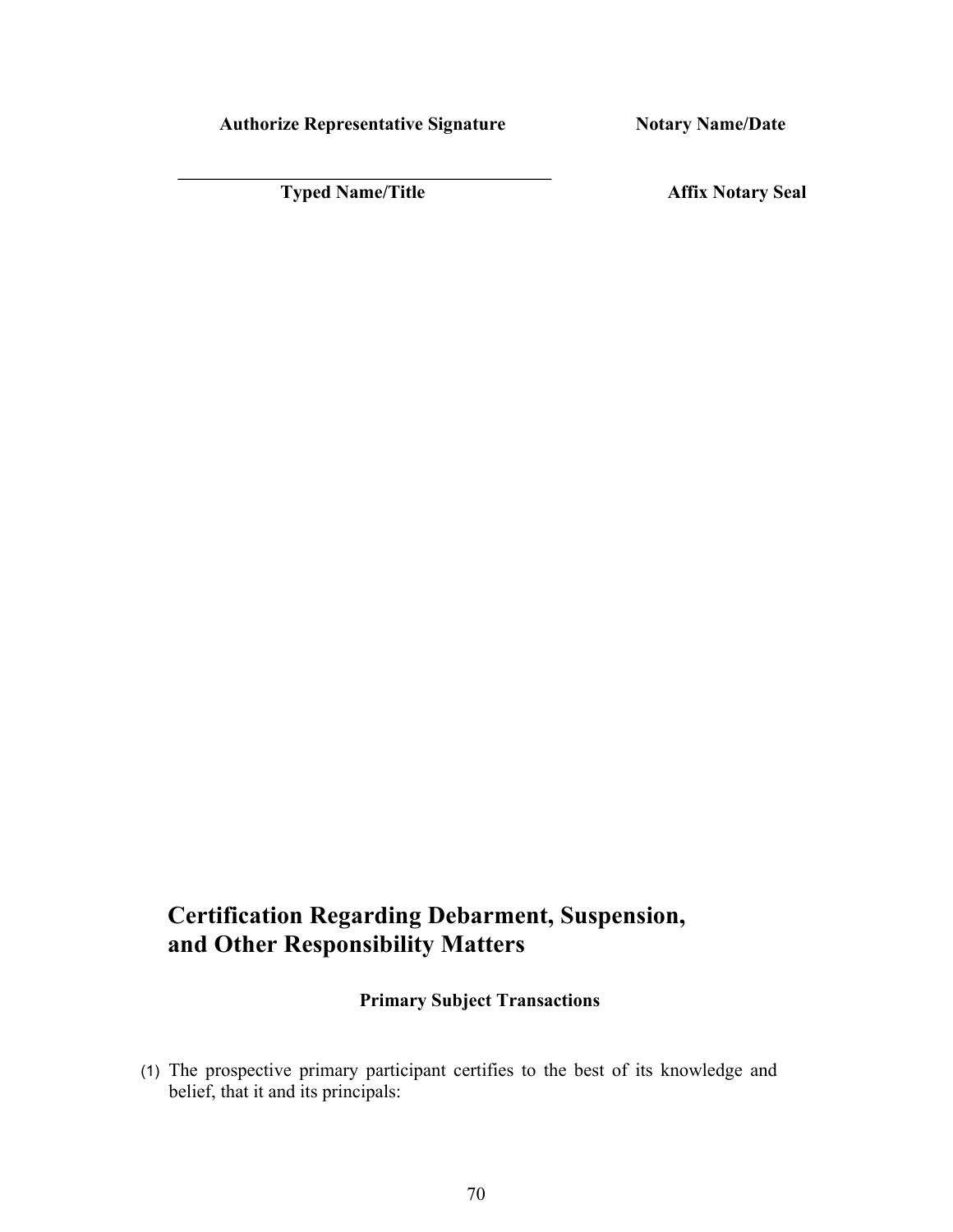- (a) Are not presently debarred, suspended, proposed for debarment, declared ineligible, or voluntarily excluded by any Federal department or agency;
- (b) Have not within a three-year period preceding this proposal been convicted of or had a civil judgment rendered against them for commission of fraud or a criminal offense in connection with obtaining, attempting to obtain, or performing a public (Federal, State or local) transaction or contract under a public transaction; violation of Federal or State antitrust statutes or commission of embezzlement, theft, forgery, bribery, falsification or destruction of records, making false statements, or receiving stolen property;
- (c) Are not presently indicted for or otherwise criminally or civilly charged by a governmental entity (Federal, State or local) with commission of any of the offenses enumerated in paragraph (1)(b) of this certification; and
- (d) Have not within a three-year period preceding this application/proposal had one or more public transactions (Federal, State or local) terminated for cause or default.
- (2) Where the prospective primary participant is unable to certify to any of the statements in this certification, such prospective participant shall attach an explanation to this proposal.
	- 1. By signing and submitting the certification signature page with this proposal, the prospective primary participant is providing the certification set out below.
	- 2. The inability of a person to provide the certification required below will not necessarily result in denial of participation in this covered transaction. The prospective participant shall submit an explanation of why it cannot provide the certification set out below. The certification or explanation will be considered in connection with the department or agency's determination whether to enter into this transaction. However, failure of the prospective primary participant to furnish a certification or an explanation shall disqualify such person from participation in this transaction.
	- 3. The certification in this clause is a material representation of fact upon which reliance was placed when the department or agency determined to enter into this transaction. If it is later determined that the prospective primary participant knowingly rendered an erroneous certification, in addition to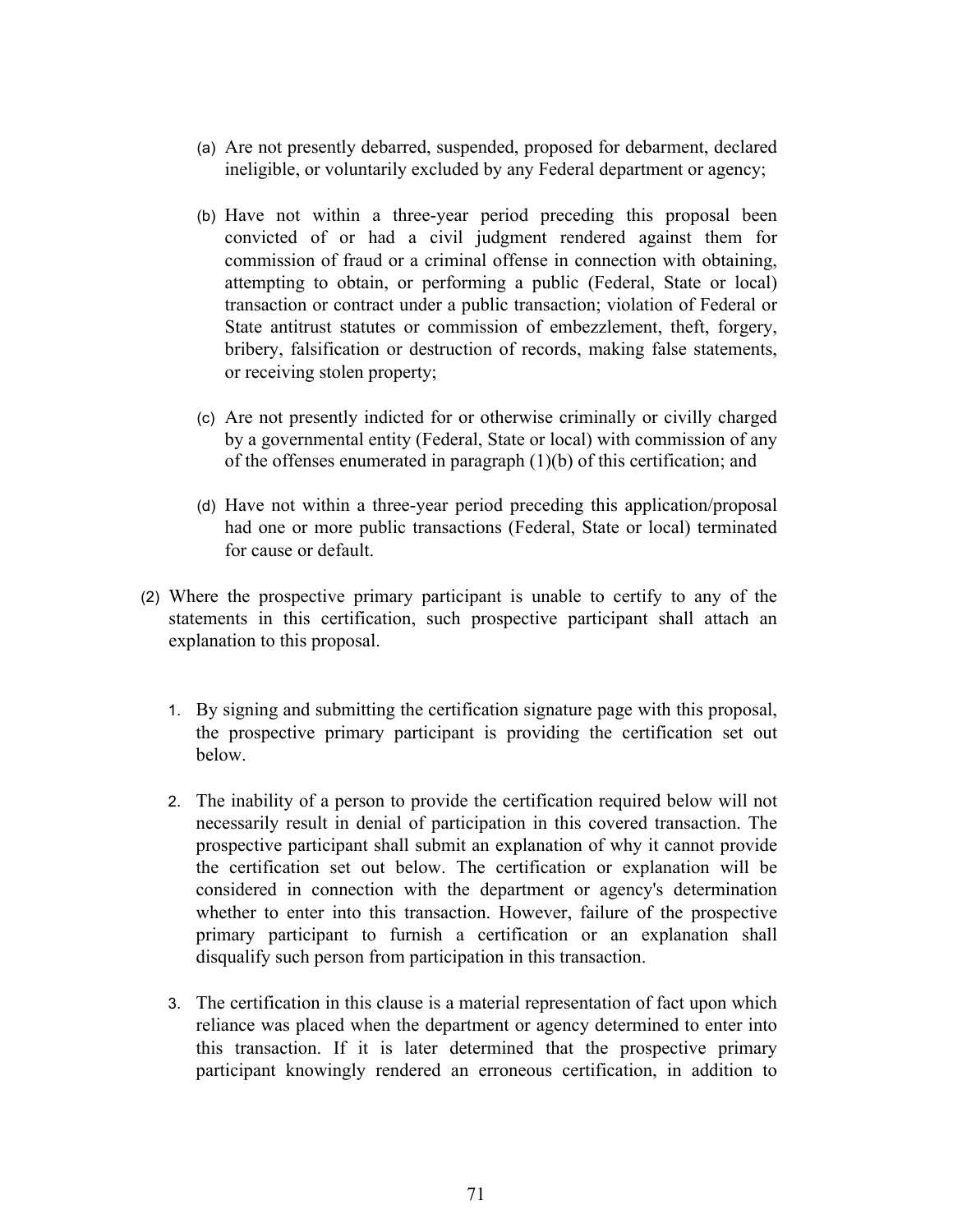other remedies available to the Federal Government, the department or agency may terminate this transaction for cause or default.

- 4. The prospective primary participant shall provide immediate written notice to the department or agency to which this proposal is submitted if at any time the prospective primary participant learns that its certification was erroneous when submitted or has become erroneous by reason of changed circumstances.
- 5. The terms covered transaction, debarred, suspended, ineligible, lower tier covered transaction, participants, person, primary covered transaction, principal, proposal, and voluntarily excluded, as used in this clause, have the meanings set out in the Definitions and Coverage sections of the rules implementing Executive Order 12549. You may contact the department or agency to which this proposal is being submitted for assistance in obtaining a copy of those regulations.
- 6. The prospective primary participant agrees by submitting this proposal that, should the proposed covered transaction be entered into, it shall not knowingly enter into any lower tier covered transaction with a person who is proposed for debarment under 48 CFR Part 9, Subpart 9.4, debarred, suspended, declared ineligible, or voluntarily excluded from participation in this covered transaction.
- 7. The prospective primary participant further agrees by submitting this proposal that it will include the clause titled "A Certification Regarding Debarment, Suspension, Ineligibility and Voluntary Exclusion - Lower Tier Covered Transaction," provided by the department or agency entering into this covered transaction, without modification, in all lower tier covered transactions and in all solicitations for lower tier covered transactions.
- 8. A participant in a covered transaction may rely upon a certification of a prospective participant in a lower tier covered transaction that is not proposed for debarment under 48 CFR Part 9, Subpart 9.4, debarred, suspended, ineligible, or voluntarily excluded from the covered transaction, unless it knows that the certification is erroneous. A participant may decide the method and frequency by which it determines the eligibility of its principals. Each participant may, but is not required to, check the List of Parties Excluded from Federal Procurement and Non-Procurement programs.
- 9. Nothing contained in the foregoing shall be construed to require establishment of a system of records in order to render in good faith the certification required by this clause. The knowledge and information of a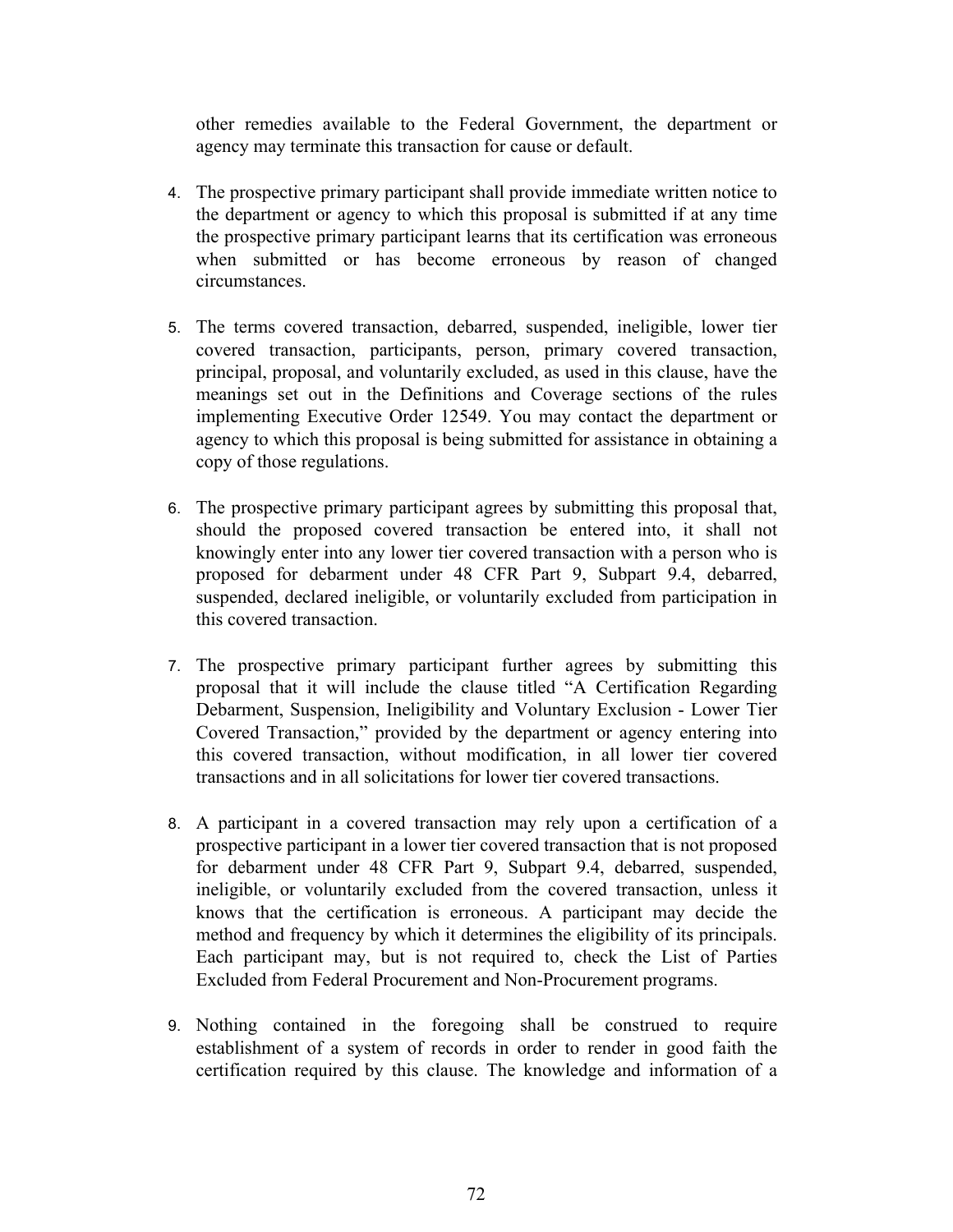participant is not required to exceed that which is normally possessed by a prudent person in the ordinary course of business dealings.

10. Except for transactions authorized under paragraph 6 of these instructions, if a participant in a covered transaction knowingly enters into a lower tier covered transaction with a person who is proposed for debarment under 48 CFR Part 9, Subpart 9.4, suspended, debarred, ineligible, or voluntarily excluded from participation in this transaction, in addition to other remedies available to the Federal Government, the department or agency may terminate this transaction for cause or default.

Printed Name and Title of Authorized Administrative Entity Signatory Official

Signature Date

## **X. FINANCIAL MANAGEMENT**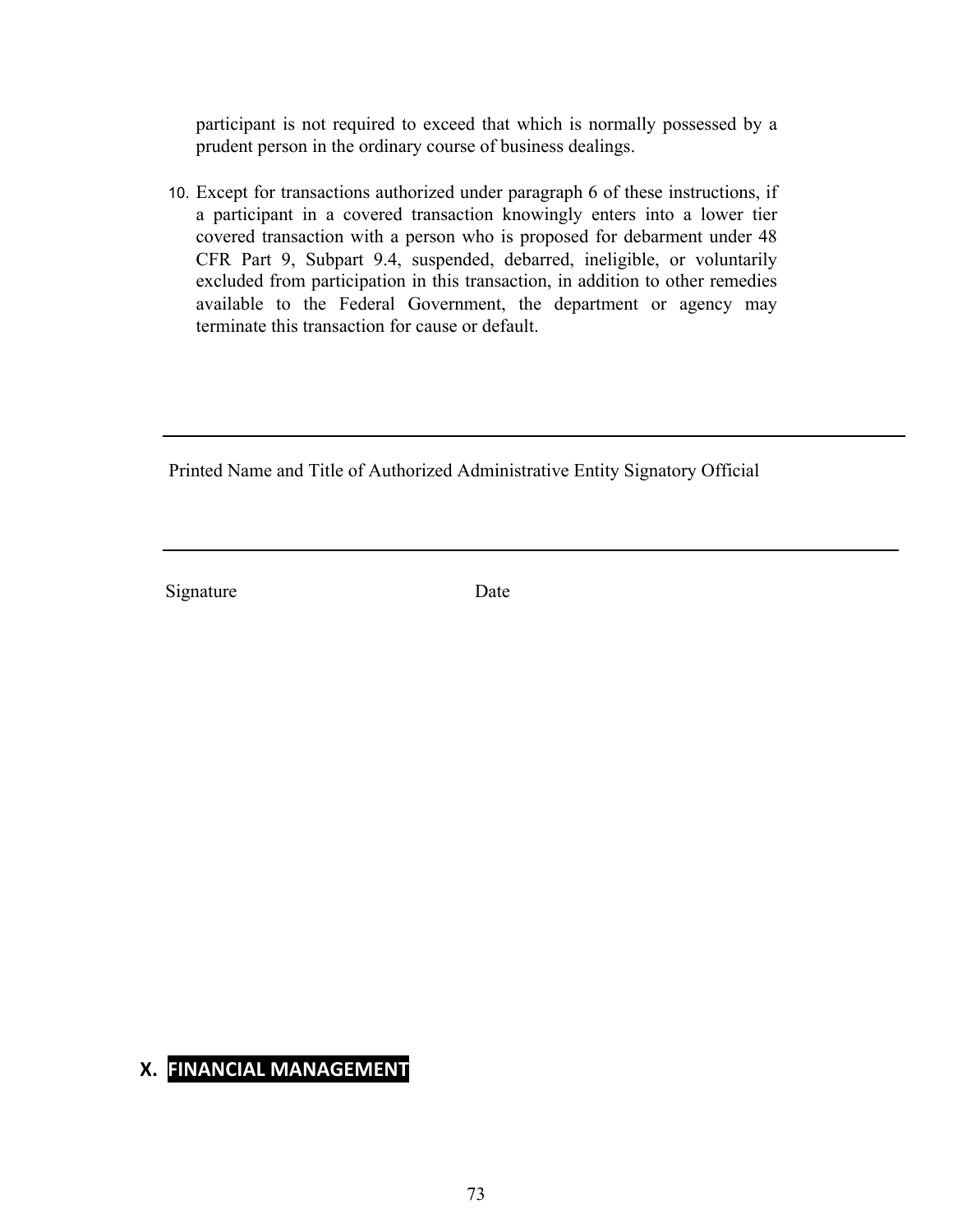### **A. Internal Financial Management**

The Proposed Service provider agrees to conduct internal financial reviews of the following major areas:

- 1. Compliance with the provisions of the Workforce Innovation and Opportunity Act and its regulations;
- 2. Compliance with the provisions of the WIOA Contract;
- 3. Compliance with the applicable State and WDB Policies;
- 4. Compliance with WIOA Regulations regarding record maintenance;
- 5. Compliance with accepted financial management and accounting practices as appropriate;
- 6. Compliance with OMB Circulars A-87, A-110, A-122, and others as appropriate.

Internal financial management procedures shall be sufficient to prevent fraud and abuse. All reports of, information creating suspicion of, or instances of criminal misconduct, fraud or willful and gross misconduct, in connection with any WIOA program shall be reported immediately to the LA, the North Carolina Division of Workforce Solutions and to the U.S. Department of Labor. Internal financial management procedures must also ensure that auditable and otherwise adequate records are maintained which support all expenditures of WIOA funds and confirm adherence to policies regarding allowable costs and allocations of costs to proper cost categories. The proposed service provider shall document all internal financial compliance reviews.

### **B. Monitoring and Audit Procedures**

The LA has developed a systematic fiscal and programmatic monitoring system for evaluating the quality and effectiveness of WIOA funded programs. Monitoring is the process whereby the LA gathers and analyzes information to detect problems, identify strengths and weaknesses, and propose improvements to the program. It is the quality control system for job training projects operated with WIOA funds. The LA will ensure that monitoring covers activities, services, and management practices supported by WIOA funds. In many instances, fiscal and programmatic monitoring are interrelated, and conducted simultaneously.

According to the provisions of the Workforce Innovation and Opportunity Act, service providers must cooperate with any monitoring, inspection, audit or investigation of activities related to WIOA contracts. These activities may be conducted by the North Carolina Division of Workforce Solutions, the State of North Carolina, the U.S. Department of Labor, and the LA, or their designated representatives. Service providers must provide access to the premises for the purpose of interviewing employees or participants and permit the examination of, and/or photocopying of books, records, files, or other documents related to the WIOA funded program.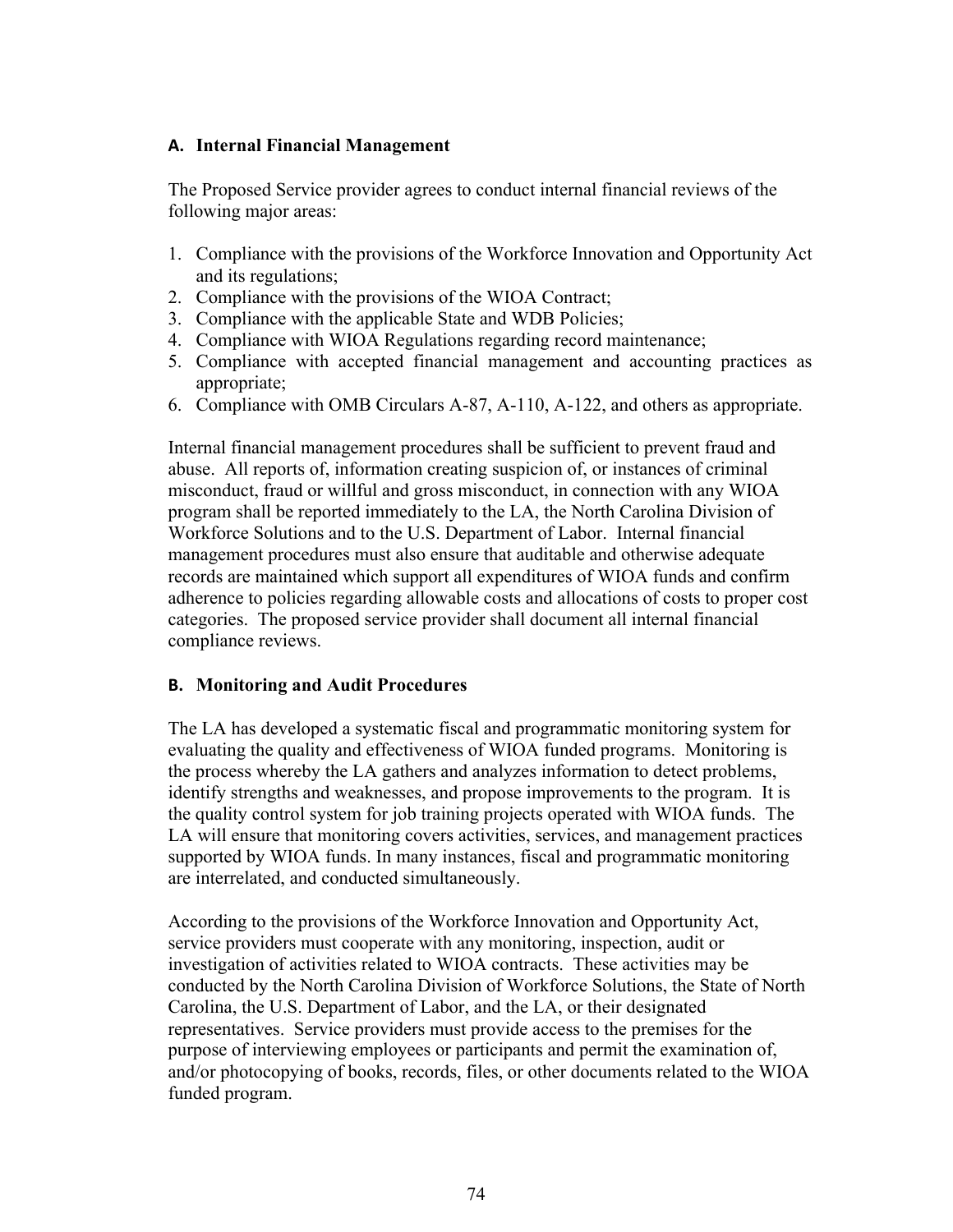### **C. Invoicing, Reporting and Contractor Close-out**

The LA will reimburse the proposed service provider for total allowable costs incurred as agreed upon between the LA and the proposed service provider. The proposed service provider will submit monthly invoice reports to be provided by the LA for reimbursement of allowable costs. This report must be submitted to the LA not later than the  $10^{th}$  working day following the end of any given month.

In order to assure that the funds provided are used in accordance with the provisions of the contract, the proposed service provider will: (a) use such fiscal, audit, and accounting procedures as may be necessary to assure proper accounting for payments received and proper disbursement of such payments; and (b) provide the LA and authorized representatives of the U.S. Department of Labor or the Comptroller General of the United States access to and the right

to examine any books, documents, papers, records, property and equipment pertaining to funds provided or activities undertaken concerning the project.

*The final contract close-out report is to be furnished to the LA within thirty (30) days after the ending date of the contract.*

### **D. Submission of Most Recent Audit to the Administrative Entity**

As a recipient of WIOA funds, all proposed service providers must have an annual financial and compliance audit performed. The WIOA audits must be conducted according to auditing standards set forth in the financial and compliance handbook entitled "Standards for Audit of Governmental Organizations, Program Activities and Functions" issued by the Comptroller General of the United States. The audit shall be performed by an independent Certified Public Accountant selected by methods recommended by the NC Local Government Commission and/or by the Office of the State Auditor, as appropriate.

This requirement will be met by providing the LA with a copy of the annual audit according to OMB Circular A-128 or A-133 as appropriate. The audit should be submitted within 30 days after the completion and acceptance by the service provider's Board, but not later than one year after the end of the audit period. The audit expense cannot be billed to the WIOA program.

### **E. Bonding Insurance Requirements**

Agencies must meet bonding requirements as required through the Office of Management and Budget Circulars or other applicable regulations. Public agencies are required by the North Carolina General Statute to be bonded. Non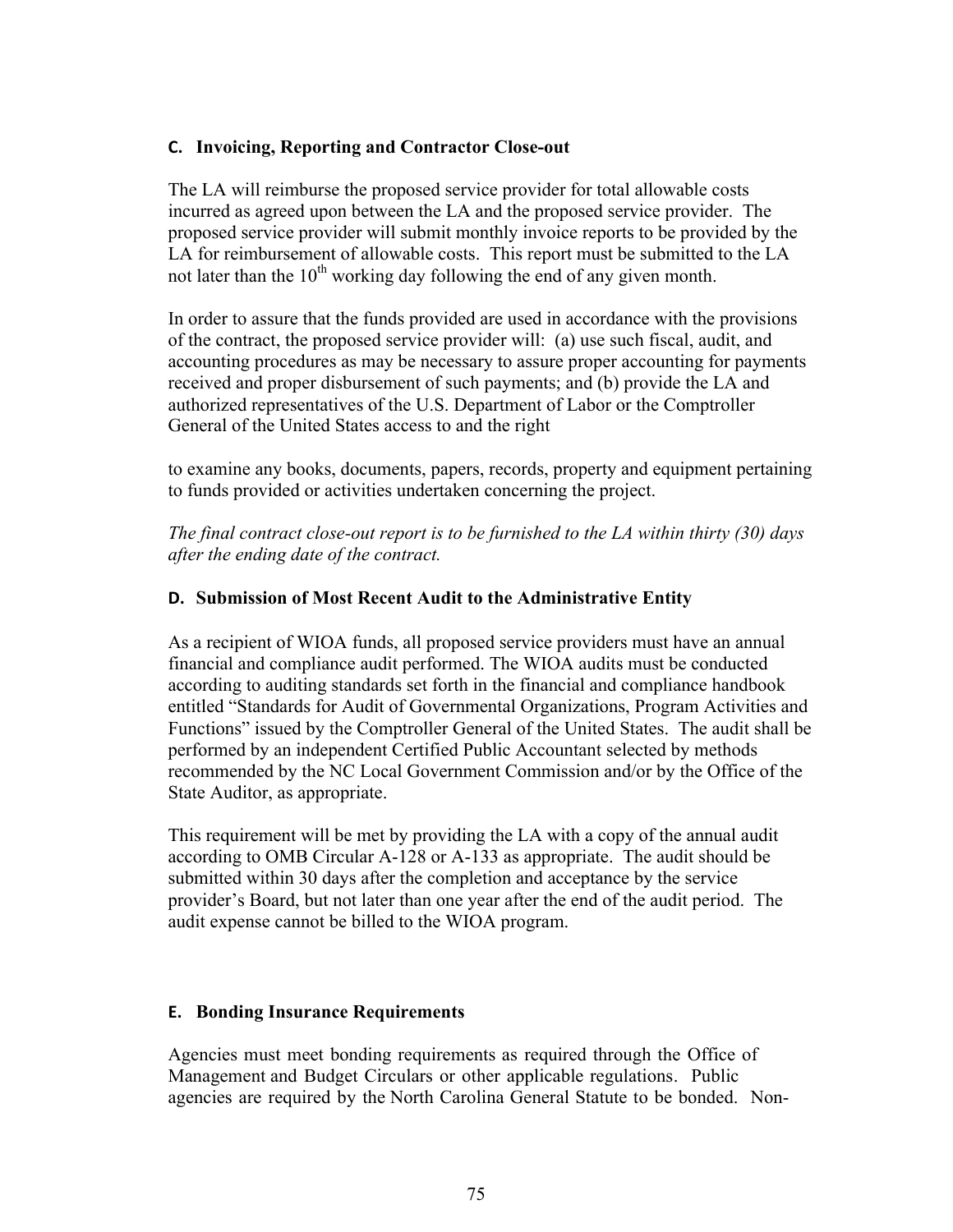governmental agencies shall procure a blanket fidelity bond, position bond, or name schedule fidelity bond for all persons or positions authorized to receive or disburse WIOA funds. The Contractor must maintain all bonding in force for the period of the contractual agreement. The proposed Contractor must submit a written notice to the MAWDB within fifteen (15) calendar days prior to any reduction in the limits stated on the bonding document. Similarly, the Contractor must provide written notice of any cancellation of the bonding policy to the MAWDB immediately upon receipt of the cancellation notices. The bond coverage limit shall be for the total contracted amount or \$50,000, whichever is less. **Attach a copy of the current bonding document, issued by the vendor's insurance company, clearly indicating the staff/job titles covered.**

#### **F. Requirements for Depository Accounts Holding WIOA Funds**

The proposed contractor must assure that U.S. Treasury restrictions on excess cash will be observed and that interest will be properly tracked, and reported to the LA and used for WIOA operations as program income.

### **G. Program Income Requirements**

The U.S. Department of Labor requires that all income generated under any WIOA program shall be reported and used to further program objectives. The potential service provider assures that it will comply with this WIOA mandate.

### **H. Procurement Practices**

Local WDBs and other subrecipients are required to establish and maintain procurement and contracting policies and procedures to ensure full and open competition. These policies and procedures should be designed pursuant to: the NC Division of Workforce Solutions Subgrant Agreement Section 3.4; North Carolina Administrative Code Title 4, Chapter 20 Section .0304(a) and (b); 20 CFR Part 652, et al., 29 CFR Part 97.36 Uniform Administrative Requirement; 29 CFR Part 95 Sections 95.40 through 95.48; and Office of Management and Budget (OMB) Uniform Guidance 2 CFR 200. Local WDBs and other subrecipients are required to incorporate these minimum standards into their procurement and contracting policies and procedures. These minimum standards apply to all funding received through the Division of Workforce Solutions. These minimum standards also apply to the procurement of property, consultants or personal services contracts.

Any purchases with a unit cost value of \$5,000 or more to be purchased with WIOA funds must be approved by the LA and the NC Division of Workforce Solutions, prior to purchase. The LA must make the request. The NC Division of Workforce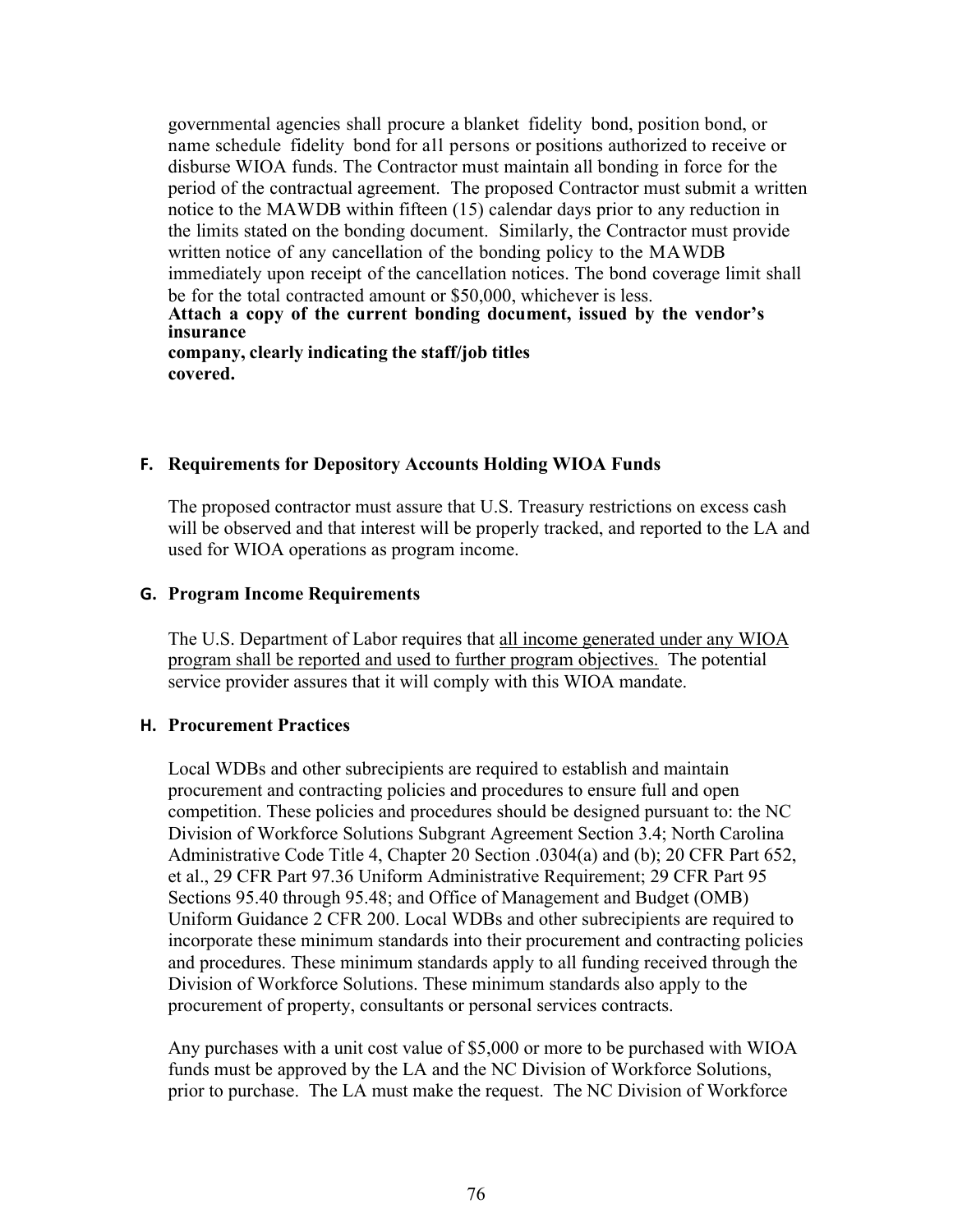Solutions will monitor the inventory of all items purchased or leased with a value of \$5,000 or more

### **I. Property Management Requirements**

The proposed service provider agrees not to dispose of or transfer any property purchased with WIOA funds which has a value of \$500 or more and/or a life expectancy of one year of more until written authorization is received from the LA. Any disposal of WIOA property must be in accordance with applicable Federal, State and local disposal procedures. Any revenues derived from the sale of property purchased with WIOA funds must revert to a WIOA activity.

The proposed service provider will be responsible for maintaining an accurate inventory of all WIOA property in their possession. A copy of the updated annual inventory shall be submitted by the contractor to the MAWDB with the contract closeout document.

In the event property purchased with WIOA funds is stolen or destroyed by criminal act, the proposed service provider will notify appropriate law enforcement officials immediately. The LA Chief Administrator must be notified within three (3) working days of discovering the loss or damage. A copy of the police report will be maintained as documentation of loss, and a copy forwarded to the LA.

The proposed service provider agrees to pay for or replace (from non-Federal funds) any property purchased with WIOA funds which is lost or destroyed through the negligence of the proposed service provider, its staff or representatives.

### **J. General Liability Insurance**

General public liability insurance coverage in the amount of \$500,000 single limit coverage is required of all WIOA proposed contract operators except where a lesser amount maybe agreed to by the Consortium. NOTE: Contractors that are state agencies or political subdivisions of the State of North Carolina are exempt from the public liability insurance requirement referenced above. **Provide information about your organization's General Liability Insurance Carrier below:**

 **K. Automobiles** – WIOA contractors using motor vehicles in conducting services shall provide automobile insurance that clearly specifies that Southwestern Workforce Development Board, and/or staff are held harmless against claims arising from ownership, maintenance, or use of said vehicle. MAWDB requires a minimum coverage of \$100,000 per person and \$300,000 per accident for bodily injury and \$25,000 per accident for property damage.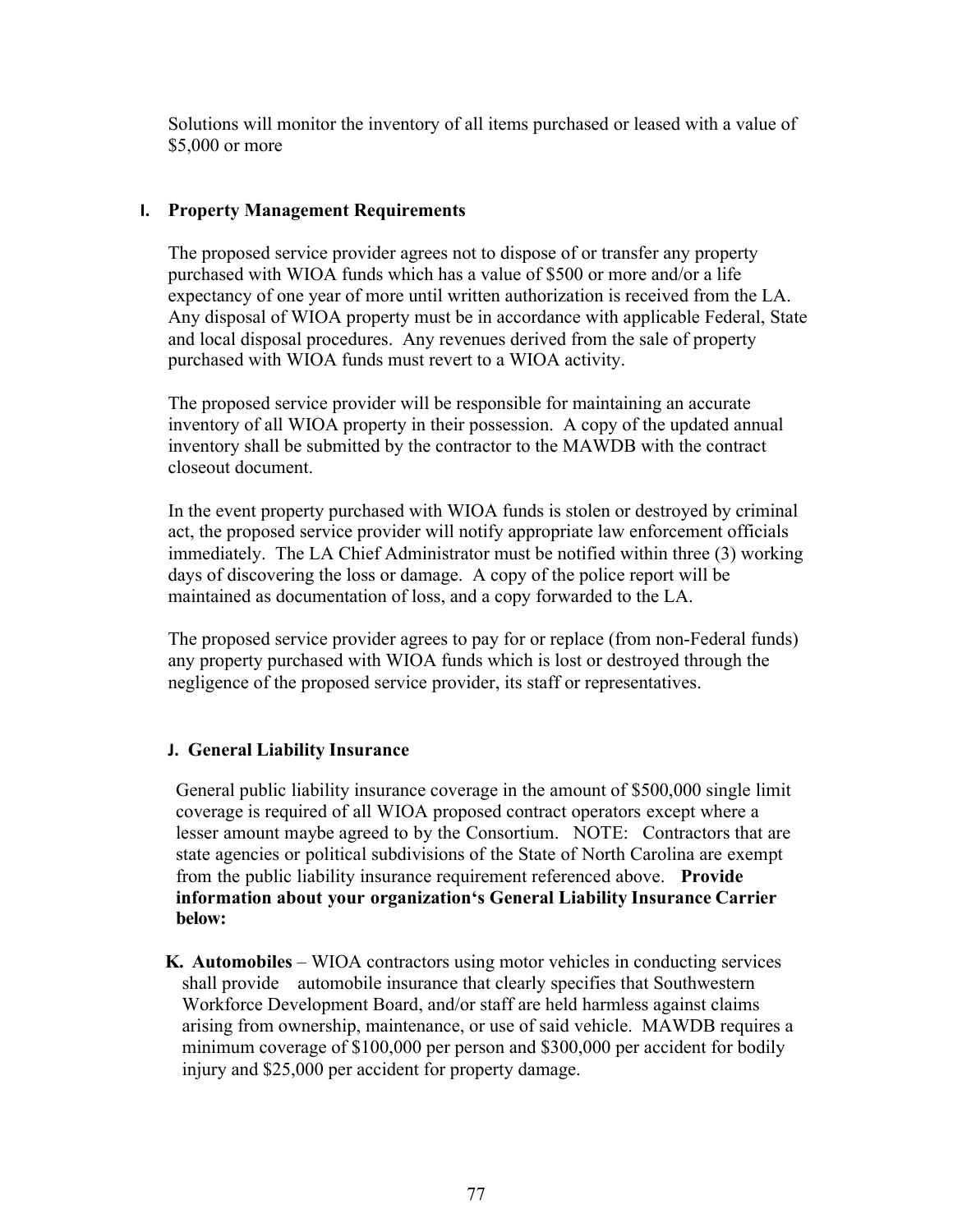# **XI. ADDITIONAL ASSURANCES AND CERTIFICATIONS**

**Instructions: Please complete the following Assurances and Certifications section. Areas which address compliance issues must identify the appropriate member of the agency's staff responsible for compliance. Add any comments you find necessary for clarification.**

### **A. Equal Employment Opportunity (EEO)**

### **The applicant assures compliance with all applicable laws regarding discrimination:**

- § Age Discrimination Act of 1975 (42 U.S.C. 6101 et.seq.)
- Section 504 of the Rehabilitation Act of 1973 (29 U.S.C. 794)
- Americans with Disabilities Act of 1990 (42 U.S.C. 12101 et.seq.)
- Title VI of the Civil Rights Act of 1964 (42 U.S.C. 2000d et.seq.)

All participants and staff will be informed of EEO policies and guidelines and the name of the EEO Officer during enrollment.

All grievances and complaints submitted by WIOA participants involving allegations of discrimination, violations of the Workforce Innovation and Opportunity Act or criminal fraud, abuse or misconduct must be processed in accordance with the LA Grievance/Complaint Procedures.

### **B. Internal Program Management**

All WIOA proposed service providers are required to establish internal program management procedures to assure compliance and to review program progress. The service provider agrees to monitor and review the following major areas of operation:

- 1. Compliance with the provisions and regulations of the Workforce Innovation and Opportunity Act or any applicable federal or state regulations;
- 2. Compliance with the provisions of the WIOA contract;
- 3. Compliance with all applicable State and WDB policies; and
- 4. Compliance with WIOA Regulations regarding record maintenance.

The internal program management procedures must be sufficient to prevent fraud and abuse. All reports of, information creating suspicion of, or instances of criminal misconduct, fraud or willful and gross misconduct, in connection with any WIOA program shall be reported immediately to the LA, the North Carolina Division of Workforce Solutions, and the U.S. Department of Labor. Internal program management procedures must also ensure that auditable and otherwise adequate records are maintained and confirm adherence to specific program requirements and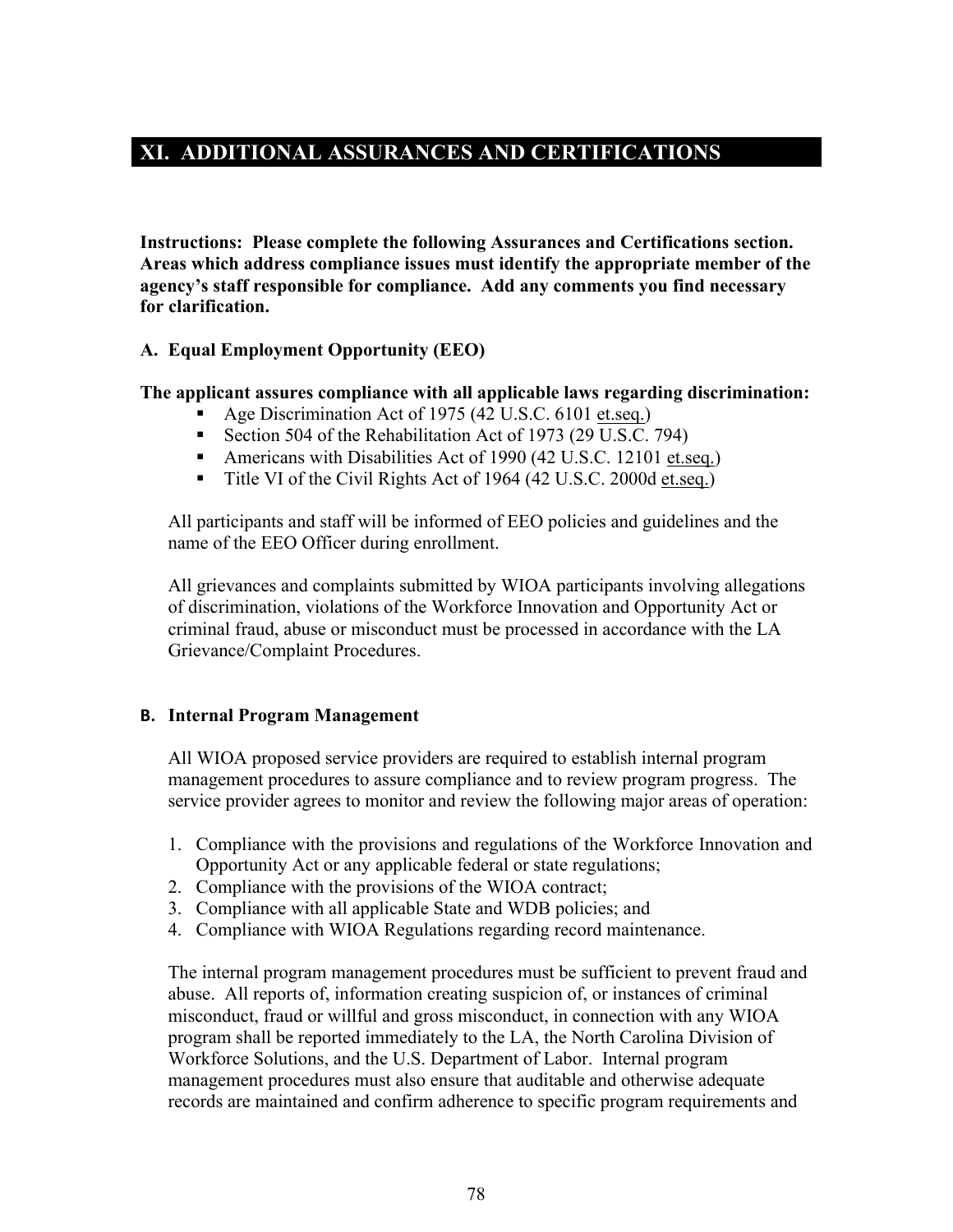limitations. The LA requires that WIOA proposed service providers utilize monitoring guides for reviewing OJT contracts with employers for compliance with federal regulations.

### **C. Records Retention**

The following records and documents must be maintained for WIOA participants and employees. The proposed service provider agrees to make these records available for monitoring and review by the LA and agrees to retain these records, subject to audit, for three years from completion of services. Release of responsibility to retain records after the three (3) year period will not be authorized until final audit, resolution of audit questioned costs and all questioned costs are paid or accepted as allowable. In the event the proposed service provider goes out of business or ceases to be an organization prior to the expiration of records retention responsibility, the proposed service provider will deliver all records required to be retained hereunder to the LA. The following records shall be transmitted to the LA for acceptance in an orderly fashion, with documents properly labeled and filed and in an acceptable condition for storage:

- 1. General ledger or equivalent;
- 2. Cash receipts and cash disbursement journals/reports or equivalent;
- 3. Bank statements, reconciliation, deposit slips, and canceled checks for each bank account through which WIOA funds were received or disbursed;
- 4. WIOA contract, including all amendments;
- 5. All financial reports and requirements for reimbursement;
- 6. Payroll records including Individual Earning Record, Employee Withholding Authorization (W-4), FICA reporting forms, Federal and State Withholding, Unemployment taxes, Employee Personnel Files, Time Records and Employee Time/Salary Allocation plan;
- 7. Invoices and/or supporting data for non-payroll disbursements;
- 8. Participant records including data forms, verification/documentation items, assessment tests and results and the Individualized Service Strategy; and
- 9. Monthly Financial Status and Program Performance reports.

### **D. Staffing**

**COMPLETE STAFF JOB DESCRIPTIONS** for all staff positions to be compensated with WIOA funds. Attach one (1) JOB DESCRIPTION for *each* staff position planned for each service projected under this proposal. Complete and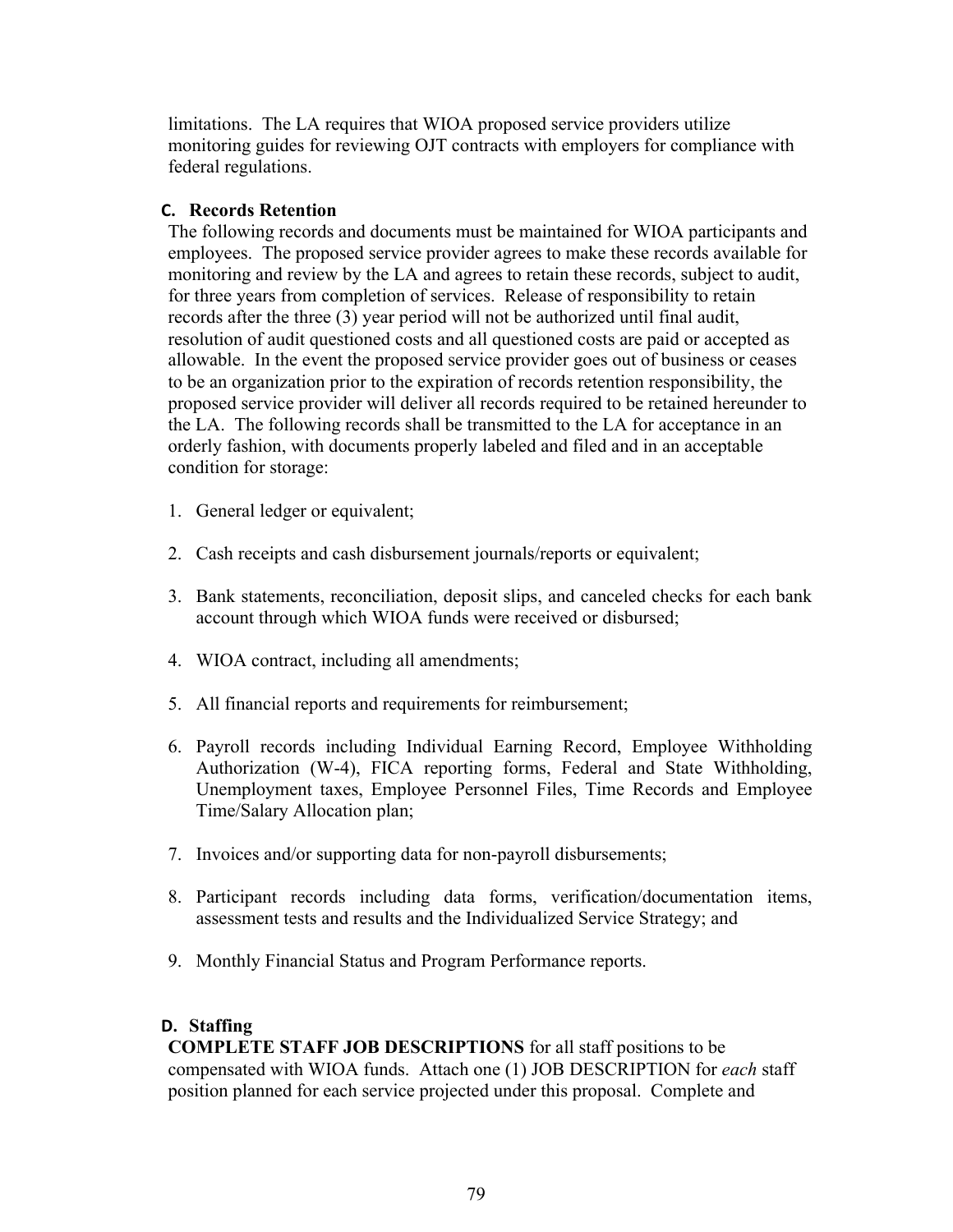include additional sheets as necessary. All 100% WIOA Staff should be full-time positions with benefits. Intermittent or part-time status employees should not be used to fill WIOA 100% funded positions.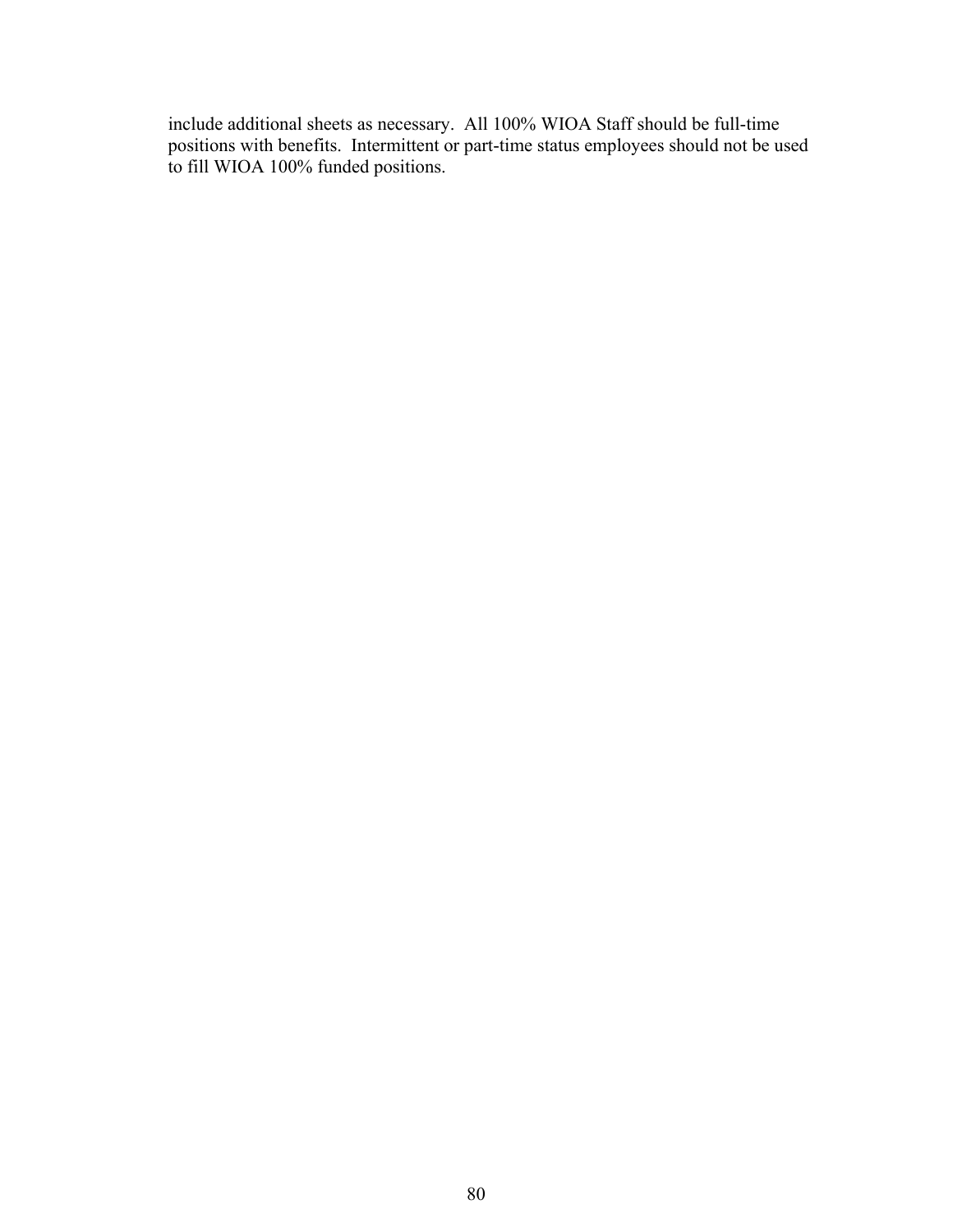### **Responder's Information and Assurances:**

Instructions: Completion of this section certifies compliance with all requirements of this Request for Proposal including all of the assurances and certifications in Sections VII, VIII and IX.

 $\mathcal{L}_\mathcal{L} = \mathcal{L}_\mathcal{L} = \mathcal{L}_\mathcal{L} = \mathcal{L}_\mathcal{L} = \mathcal{L}_\mathcal{L} = \mathcal{L}_\mathcal{L} = \mathcal{L}_\mathcal{L} = \mathcal{L}_\mathcal{L} = \mathcal{L}_\mathcal{L} = \mathcal{L}_\mathcal{L} = \mathcal{L}_\mathcal{L} = \mathcal{L}_\mathcal{L} = \mathcal{L}_\mathcal{L} = \mathcal{L}_\mathcal{L} = \mathcal{L}_\mathcal{L} = \mathcal{L}_\mathcal{L} = \mathcal{L}_\mathcal{L}$ 

 $\mathcal{L}_\text{max} = \frac{1}{2} \sum_{i=1}^n \mathcal{L}_\text{max}(\mathbf{z}_i - \mathbf{z}_i)$ 

 $\mathcal{L}_\mathcal{L} = \mathcal{L}_\mathcal{L} = \mathcal{L}_\mathcal{L} = \mathcal{L}_\mathcal{L} = \mathcal{L}_\mathcal{L} = \mathcal{L}_\mathcal{L} = \mathcal{L}_\mathcal{L} = \mathcal{L}_\mathcal{L} = \mathcal{L}_\mathcal{L} = \mathcal{L}_\mathcal{L} = \mathcal{L}_\mathcal{L} = \mathcal{L}_\mathcal{L} = \mathcal{L}_\mathcal{L} = \mathcal{L}_\mathcal{L} = \mathcal{L}_\mathcal{L} = \mathcal{L}_\mathcal{L} = \mathcal{L}_\mathcal{L}$ 

### **I. Name and Address of Organization:**

**II. Type of Organization:**

**III. Experience (List WIOA projects or similar projects and outcomes):**

 $\mathcal{L}_\text{max}$  , and the contribution of the contribution of the contribution of the contribution of the contribution of the contribution of the contribution of the contribution of the contribution of the contribution of t

**IV. Attach Organizational Chart**:

**V. Provide a copy of the latest agency audit:**

**Date submitted: Click here to enter a date.**

**VI. Equal Opportunity Assurances**:

**(Name of EEO Officer)**

**(Position Title) (Telephone Number**)

The service provider is required to develop and adhere to affirmative action policies. **ATTACH a copy of your organization's client grievance procedures.**

 $\mathcal{L}_\mathcal{L} = \mathcal{L}_\mathcal{L} = \mathcal{L}_\mathcal{L} = \mathcal{L}_\mathcal{L} = \mathcal{L}_\mathcal{L} = \mathcal{L}_\mathcal{L} = \mathcal{L}_\mathcal{L} = \mathcal{L}_\mathcal{L} = \mathcal{L}_\mathcal{L} = \mathcal{L}_\mathcal{L} = \mathcal{L}_\mathcal{L} = \mathcal{L}_\mathcal{L} = \mathcal{L}_\mathcal{L} = \mathcal{L}_\mathcal{L} = \mathcal{L}_\mathcal{L} = \mathcal{L}_\mathcal{L} = \mathcal{L}_\mathcal{L}$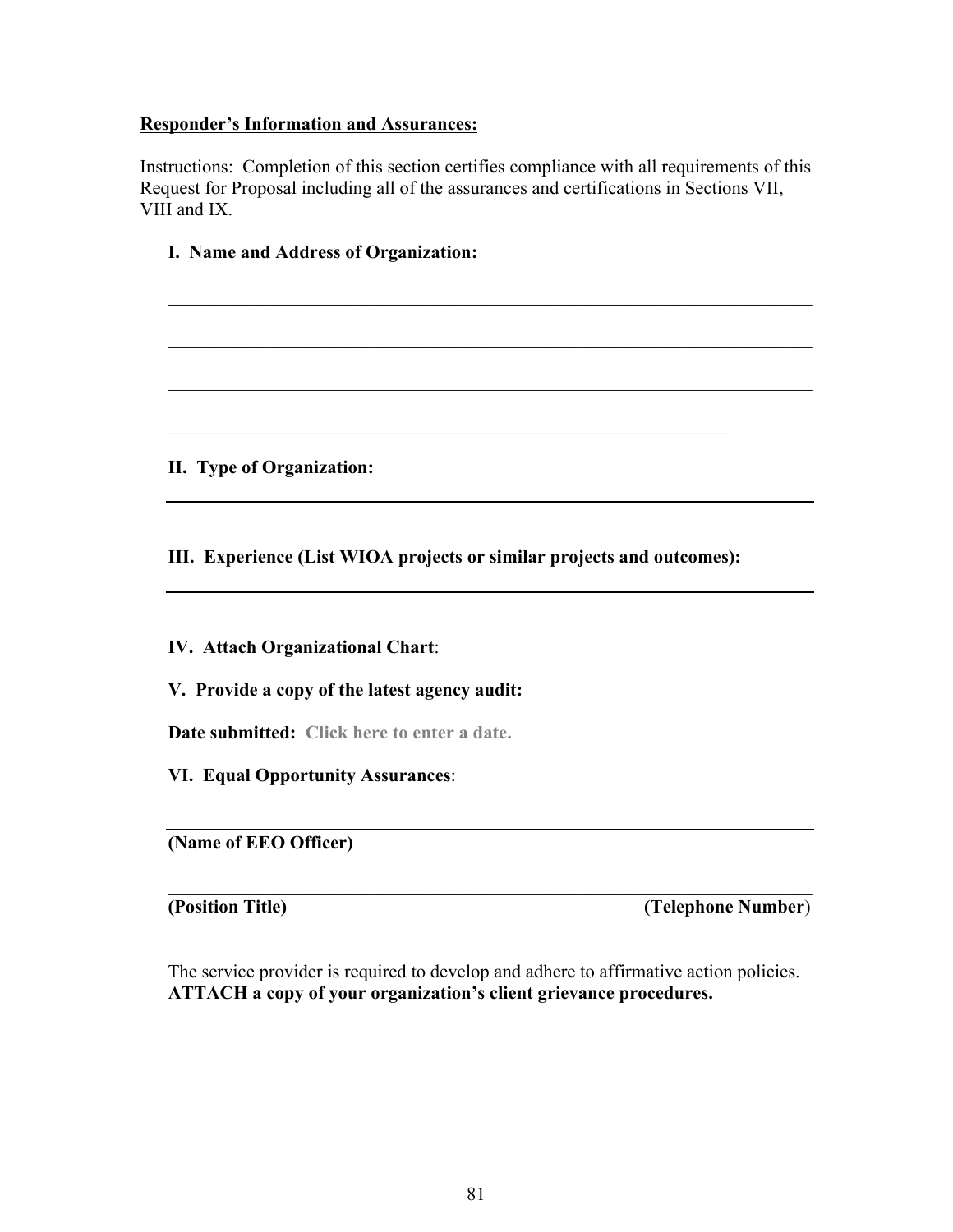### **VII. Financial Information**

**List the name and title of the person(s) responsible for maintaining financial records, monitoring fiscal activities for contractual compliance and assisting monitors/auditors during on-site visits.**

| <b>Staff Assigned</b>                                                                                                                           | <b>Job Title</b>                                        | Phone# |                |  |  |  |
|-------------------------------------------------------------------------------------------------------------------------------------------------|---------------------------------------------------------|--------|----------------|--|--|--|
| Indicate how program income and stand-in costs will be tracked by the proposed<br>service provider and recorded on financial reports to the LA: |                                                         |        |                |  |  |  |
|                                                                                                                                                 |                                                         |        |                |  |  |  |
|                                                                                                                                                 | The Fiscal Year End is $\frac{1}{2}$ , 20 $\frac{1}{2}$ |        |                |  |  |  |
| Check the appropriate answer(s) to indicate the financial arrangements that are available                                                       |                                                         |        |                |  |  |  |
| to facilitate performance during initial phases of contract.<br>1. Own Resources                                                                |                                                         | Yes    | N <sub>0</sub> |  |  |  |
|                                                                                                                                                 | 2. Bank Credit (If yes, name of bank and amount.)       | Yes    | N <sub>0</sub> |  |  |  |
| Provide the name of the depository with whom the proposed project funds will be<br>deposited.                                                   |                                                         |        |                |  |  |  |
|                                                                                                                                                 | Name/Address of Depository                              |        |                |  |  |  |
| Will the depository account for WIOA funds be an interest bearing account?<br>$Yes$ No $No$                                                     |                                                         |        |                |  |  |  |
| I certify that the information contained in this proposal is accurate and reflects our plan to                                                  |                                                         |        |                |  |  |  |

meet the program requirements for this request. All assurances and certifications are

accepted and met in this response.

| <b>Signatory</b><br>Official: |                                     |  |  |
|-------------------------------|-------------------------------------|--|--|
|                               | the contract of the contract of the |  |  |

*(Signature Required)*